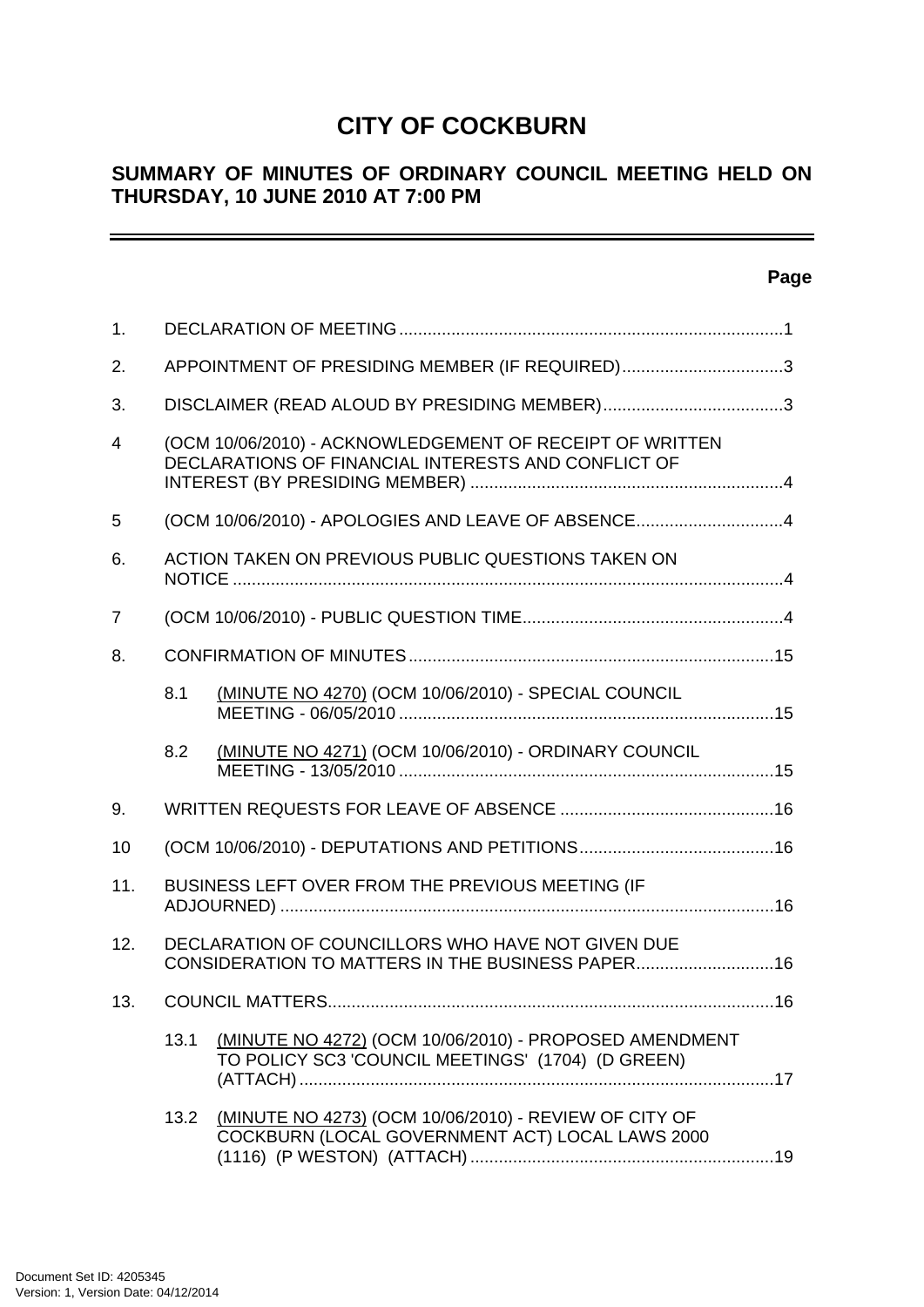| (MINUTE NO 4274) (OCM 10/06/2010) - APPOINTMENT OF                                                                  |
|---------------------------------------------------------------------------------------------------------------------|
| (MINUTE NO 4275) (OCM 10/06/2010) - DISPENSATION TO<br>DEPUTY MAYOR KEVIN ALLEN TO PARTICIPATE IN THE               |
| (MINUTE NO 4276) (OCM 10/06/2010) - EXTENSION OF TIME24                                                             |
| (MINUTE NO 4277) (OCM 10/06/2010) - PLAN FOR THE DISTRICT<br>- SANTICH PARK - UPGRADE (CC/M/003) (S CAIN)24         |
| (MINUTE NO 4278) (OCM 10/06/2010) - PLAN FOR THE DISTRICT<br>- ANNING PARK - MINOR UPGRADE (CC/M/003) (S CAIN)25    |
| (MINUTE NO 4279) (OCM 10/06/2010) - PLAN FOR THE DISTRICT<br>- COCKBURN CENTRAL PLAYING FIELDS PRECINCT (CC/M/003)  |
| (MINUTE NO 4280) (OCM 10/06/2010) - PLAN FOR THE DISTRICT<br>- COOGEE SURF LIFE SAVING CLUB (CC/M/003) (S CAIN)26   |
| (MINUTE NO 4281) (OCM 10/06/2010) - PLAN FOR THE DISTRICT<br>- WETLANDS EDUCATION PRECEINCT (CC/M/003) (S CAIN)26   |
| (MINUTE NO 4282) (OCM 10/06/2010) - PLAN FOR THE DISTRICT<br>- FARRINGTON ROAD & FORREST ROAD BYPASS (CC/M/003)     |
| (MINUTE NO 4283) (OCM 10/06/2010) - PLAN FOR THE DISTRICT<br>- BEELIAR DRIVE - VARIOUS WORKS (CC/M/003) (S CAIN) 27 |
| (MINUTE NO 4284) (OCM 10/06/2010) - PLAN FOR THE DISTRICT                                                           |
| (MINUTE NO 4285) (OCM 10/06/2010) - PLAN FOR THE DISTRICT<br>- ROCKINGHAM ROAD - UPGRADE (CC/M/003) (S CAIN) 28     |
| (MINUTE NO 4286) (OCM 10/06/2010) - SUSPENSION OF                                                                   |
| (MINUTE NO 4287) (OCM 10/06/2010) - PLAN FOR THE DISTRICT<br>- POSITION OF STRATEGY CO-ORDINATOR (CC/M/003) (S      |
| (MINUTE NO 4288) (OCM 10/06/2010) - PLAN FOR THE DISTRICT<br>- FARRINGTON ROAD - 2ND CARRIAGEWAY (CC/M/003) (S      |
| (MINUTE NO 4289) (OCM 10/06/2010) - PLAN FOR THE DISTRICT<br>- RELOCATION OF A SENIOR AFL CLUB TO SANTICH PARK      |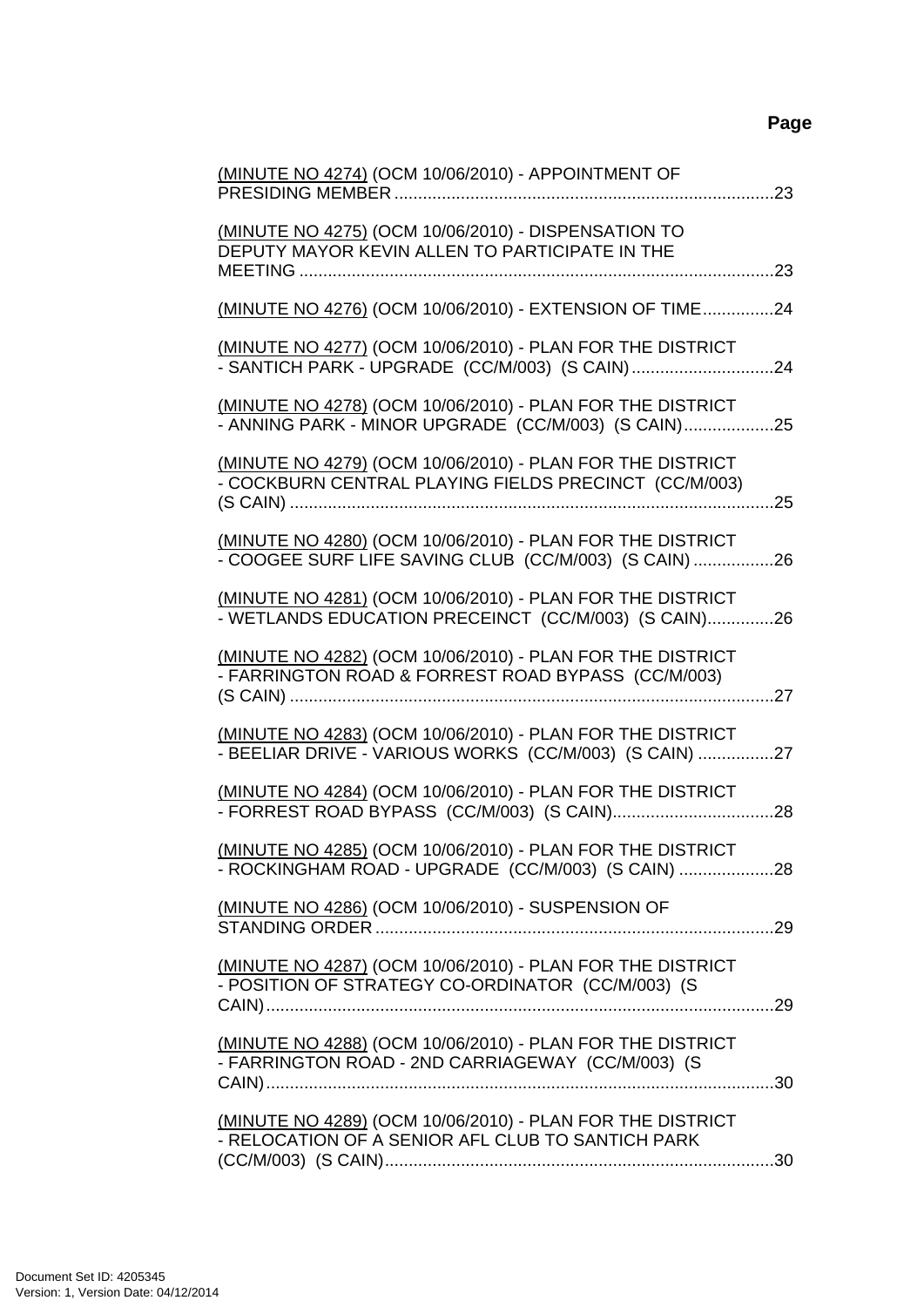|     |      | (MINUTE NO 4290) (OCM 10/06/2010) - PLAN FOR THE DISTRICT<br>- ANNING PARK TENNIS CLUB (CC/M/003) (S CAIN)31                                                                                                                                                                                                                                                                      |
|-----|------|-----------------------------------------------------------------------------------------------------------------------------------------------------------------------------------------------------------------------------------------------------------------------------------------------------------------------------------------------------------------------------------|
|     |      | (MINUTE NO 4291) (OCM 10/06/2010) - PLAN FOR THE DISTRICT<br>- ROE HIGHWAY EXTENSION (CC/M/003) (S CAIN)31                                                                                                                                                                                                                                                                        |
|     | 13.3 | (MINUTE NO 4292) (OCM 10/06/2010) - ENDORSEMENT OF THE<br>PLAN FOR THE DISTRICT 2010 - 2020 (CC/M/003) (S CAIN)                                                                                                                                                                                                                                                                   |
| 14. |      |                                                                                                                                                                                                                                                                                                                                                                                   |
|     | 14.1 | (MINUTE NO 4293) (OCM 10/06/2010) - LOCAL STRUCTURE PLAN<br>ADOPTION - LOTS 91, 500, 501 AND 1 - 5 HOWE STREET,<br>BEELIAR; WHELANS (SM/M/023) (D DI RENZO) (ATTACH) 42                                                                                                                                                                                                           |
|     |      | 14.2 (MINUTE NO 4294) (OCM 10/06/2010) - FINAL CONSIDERATION<br>OF AMENDMENT NO. 42 TO CITY OF COCKBURN TOWN<br>PLANNING SCHEME NO. 3 - REZONING VARIOUS LAND<br>HOLDINGS AFFECTED BY WESTERN POWER TRANSMISSION<br>LINE CORRIDORS FROM 'PARKS AND RECREACTION' AND<br>'PUBLIC PURPOSE' LOCAL RESERVES TO 'SPECIAL USE' -<br>OWNER: VARIOUS - APPLICANT: CITY OF COCKBURN (93042) |
|     | 14.3 | (MINUTE NO 4295) (OCM 10/06/2010) - PROPOSED<br>OUTBUILDING - LOCATION: 15 HERMIONE WAY, COOLBELLUP -<br>OWNER: K SHACKELFORD - APPLICANT: TROJAN OUTDOOR                                                                                                                                                                                                                         |
| 15. |      | FINANCE AND CORPORATE SERVICES DIVISION ISSUES53                                                                                                                                                                                                                                                                                                                                  |
|     | 15.1 | (MINUTE NO 4296) (OCM 10/06/2010) - LIST OF CREDITORS PAID                                                                                                                                                                                                                                                                                                                        |
|     |      | 15.2 (MINUTE NO 4297) (OCM 10/06/2010) - STATEMENT OF<br>FINANCIAL ACTIVITY AND ASSOCIATED REPORTS - APRIL 2010                                                                                                                                                                                                                                                                   |
|     | 15.3 | (MINUTE NO 4298) (OCM 10/06/2010) - ADOPTION OF MUNICIPAL<br>BUDGET 2010/11 AND ANNUAL BUSINESS PLAN 2010/11 (5402)                                                                                                                                                                                                                                                               |
| 16. |      |                                                                                                                                                                                                                                                                                                                                                                                   |
|     | 16.1 | (MINUTE NO 4299) (OCM 10/06/2010) - POSITION STATEMENT<br>PSEW15 'REMOVAL AND PRUNING OF TREES' (3002) (A                                                                                                                                                                                                                                                                         |
|     | 16.2 | (MINUTE NO 4300) (OCM 10/06/2010) - TENDER QR08/2010 TWO<br>(2) REFUSE COMPACTOR TRUCK - 6 X 4 29M3 SIDE LOADING                                                                                                                                                                                                                                                                  |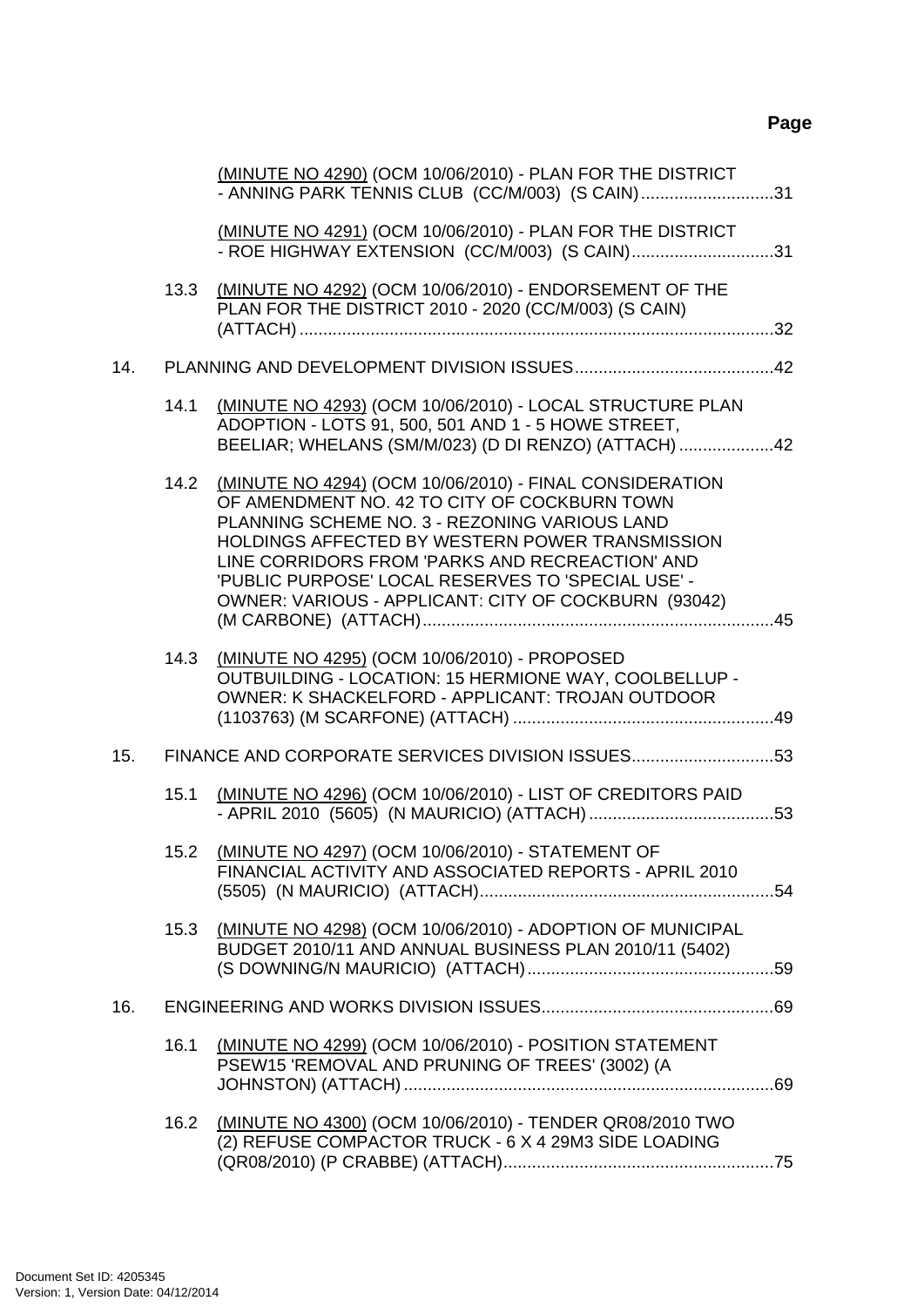|     | 16.3 | (MINUTE NO 4301) (OCM 10/06/2010) - TENDER NO. RFT 33/2009<br>- CLEANING SERVICES - PUBLIC, COMMUNITY &<br>ADMINISTRATION FACILITIES (RFT 33/2009) (M LITTLETON / D                                                            |  |
|-----|------|--------------------------------------------------------------------------------------------------------------------------------------------------------------------------------------------------------------------------------|--|
| 17. |      |                                                                                                                                                                                                                                |  |
| 18. |      |                                                                                                                                                                                                                                |  |
| 19. |      | MOTIONS OF WHICH PREVIOUS NOTICE HAS BEEN GIVEN                                                                                                                                                                                |  |
| 20. |      | NOTICES OF MOTION GIVEN AT THE MEETING FOR CONSIDERATION                                                                                                                                                                       |  |
| 21. |      | NEW BUSINESS OF AN URGENT NATURE INTRODUCED BY                                                                                                                                                                                 |  |
|     | 21.1 | (MINUTE NO 4302) (OCM 10/06/2010) - PROPOSED RECYCLING<br>AND RECOVERY OF NATURAL AND INERT MATERIALS - LOT 51<br>(NO.332A) RUSSELL ROAD, WATTLEUP - OWNER: LANDCORP -<br>APPLICANT: MINERAL HAULAGE AND EARTHMOVING (3318973) |  |
| 22. |      | MATTERS TO BE NOTED FOR INVESTIGATION, WITHOUT DEBATE98                                                                                                                                                                        |  |
| 23. |      |                                                                                                                                                                                                                                |  |
| 24  |      | (MINUTE NO 4303) (OCM 10/06/2010) - RESOLUTION OF COMPLIANCE                                                                                                                                                                   |  |
| 25  |      |                                                                                                                                                                                                                                |  |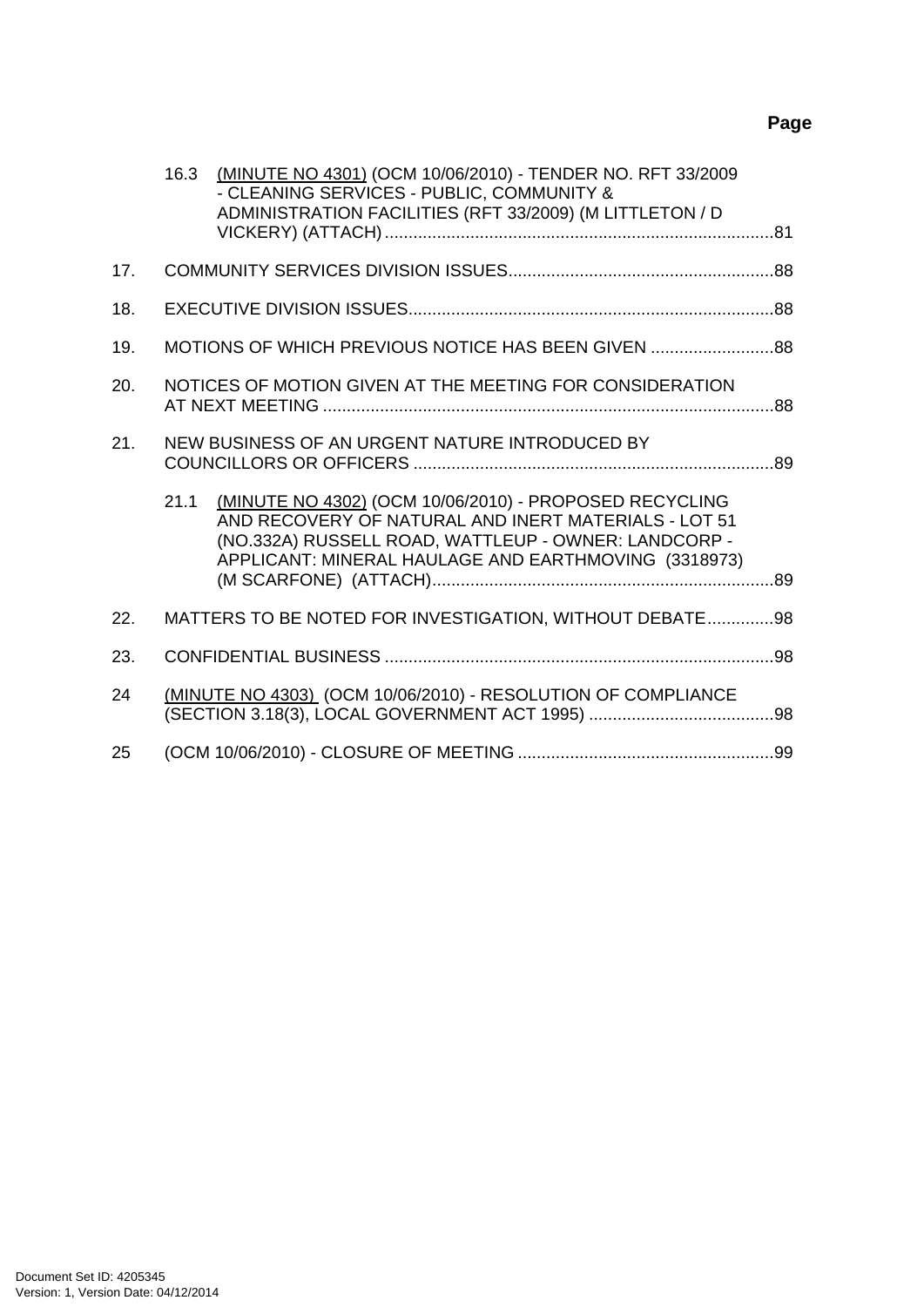# **CITY OF COCKBURN**

# <span id="page-4-0"></span>**MINUTES OF ORDINARY COUNCIL MEETING HELD ON THURSDAY, 10 JUNE 2010 AT 7:00 PM**

#### **PRESENT:**

#### **ELECTED MEMBERS**

| Mr L Howlett       | Mayor (Presiding Member) |
|--------------------|--------------------------|
| Mr K Allen         | Deputy Mayor             |
| Ms H Attrill       | Councillor               |
| Mr I Whitfield     | Councillor               |
| Mrs C Reeve-Fowkes | Councillor               |
| Mr T Romano        | Councillor               |
| Mrs S Limbert      | Councillor               |
| Mrs V Oliver       | Councillor               |
| Mrs R O'Brien      | Councillor               |

#### **IN ATTENDANCE**

| Mr S. Cain           |                | <b>Chief Executive Officer</b>          |
|----------------------|----------------|-----------------------------------------|
| Mr D. Green          |                | Director, Administration &<br>Community |
|                      |                | <b>Services</b>                         |
| Mr S. Downing        |                | Director, Finance & Corporate Services  |
| Mr M. Littleton      |                | Director, Engineering & Works           |
| Mr A. Trosic         |                | Acting Director, Planning & Development |
| Mr N. Mauricio       |                | Manager, Budgeting &<br>Management      |
|                      |                | Accounting                              |
| Mrs B. Pinto         |                | PA - Directors, Finance & Corporate     |
|                      |                | Services/Administration &<br>Community  |
|                      |                | <b>Services</b>                         |
| Mrs S. Seymour-Eyles | $\blacksquare$ | <b>Acting Communications Manager</b>    |
| Ms L. Boyanich       |                | <b>Media Liaison Officer</b>            |

#### **1. DECLARATION OF MEETING**

The Presiding Member declared the meeting open at 7.04 pm.

The Presiding Member made the following announcements:

Mayor Howlett acknowledged the presence of former Mayors of the City, Mr Ray Lees JP and Freeman as well as former Mayor, Mr John Grljusich JP.

Mayor Howlett also welcomed Deputy Mayor Dennis Wood and Councillors Sherilyn Wood, Ruth Alexander and Tanya Dupagne from the Town of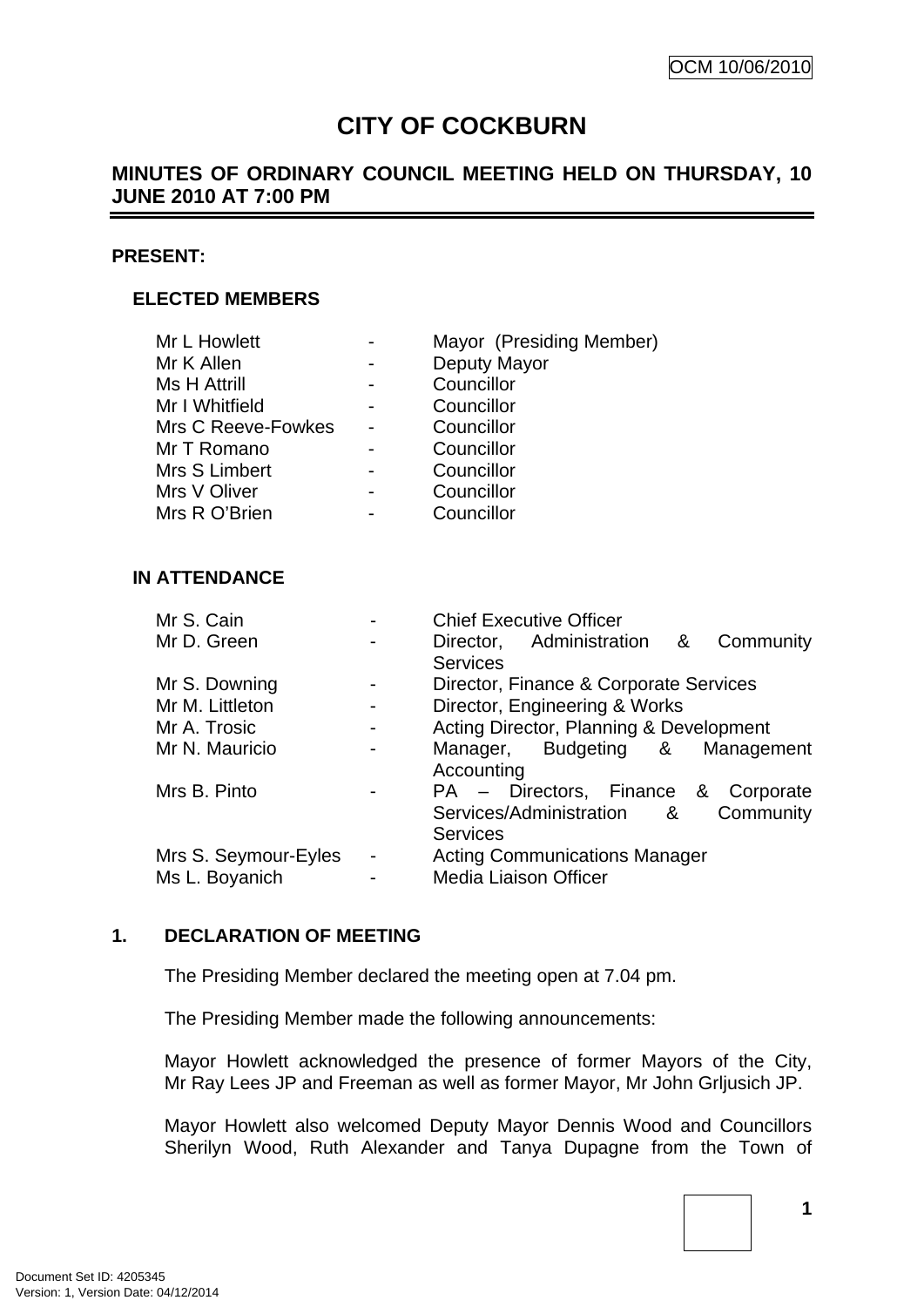Kwinana who are attending tonight's Council meeting as participants in the Diploma for Local Government studies program.

He also mentioned that the City also has a number of Elected Members studying the same course.

### Go Red for Women's Day

Go Red for Women's Day Is the Heart Foundation's campaign to raise awareness of heart disease as a women's health issue and in order to promote healthier lifestyle choices for women.

The campaign has been accepted by the City as an in-house fundraiser in support of improving research and education into women's heart health. Donation tins were placed around the Administration Building and all donations will be matched by the City.

#### Aubin Grove Sport and Community Facility

The \$3M Aubin Grove Sport and Community Facility was officially opened on Thursday, 27 May 2010.

The facility meets the growing expectation from our community and stands alongside the recently opened \$10M Success Regional Sport and Community Centre as another 'state of the art' facility.

The facility will also complement the new Aubin Grove Primary School that is currently under construction and provide another example of shared resources with the Department of Education.

#### Coolbellup Community Hub

Works on the \$4.5M Coolbellup Community Hub are well underway with members of staff eagerly surveying the new facilities in terms of preparing to move in and commence the provision of a range of library and social welfare services.

The official opening date has been set down for the latter part of August 2010.

#### **Achievements**

At this point in time I would like to advise that the City has been the recipient of a National Award.

The Excellence in e-Government Awards, were introduced in 2006 by the Australian Government to promote excellence in the use of information and communications technology (ICT) in all spheres of government across Australia.

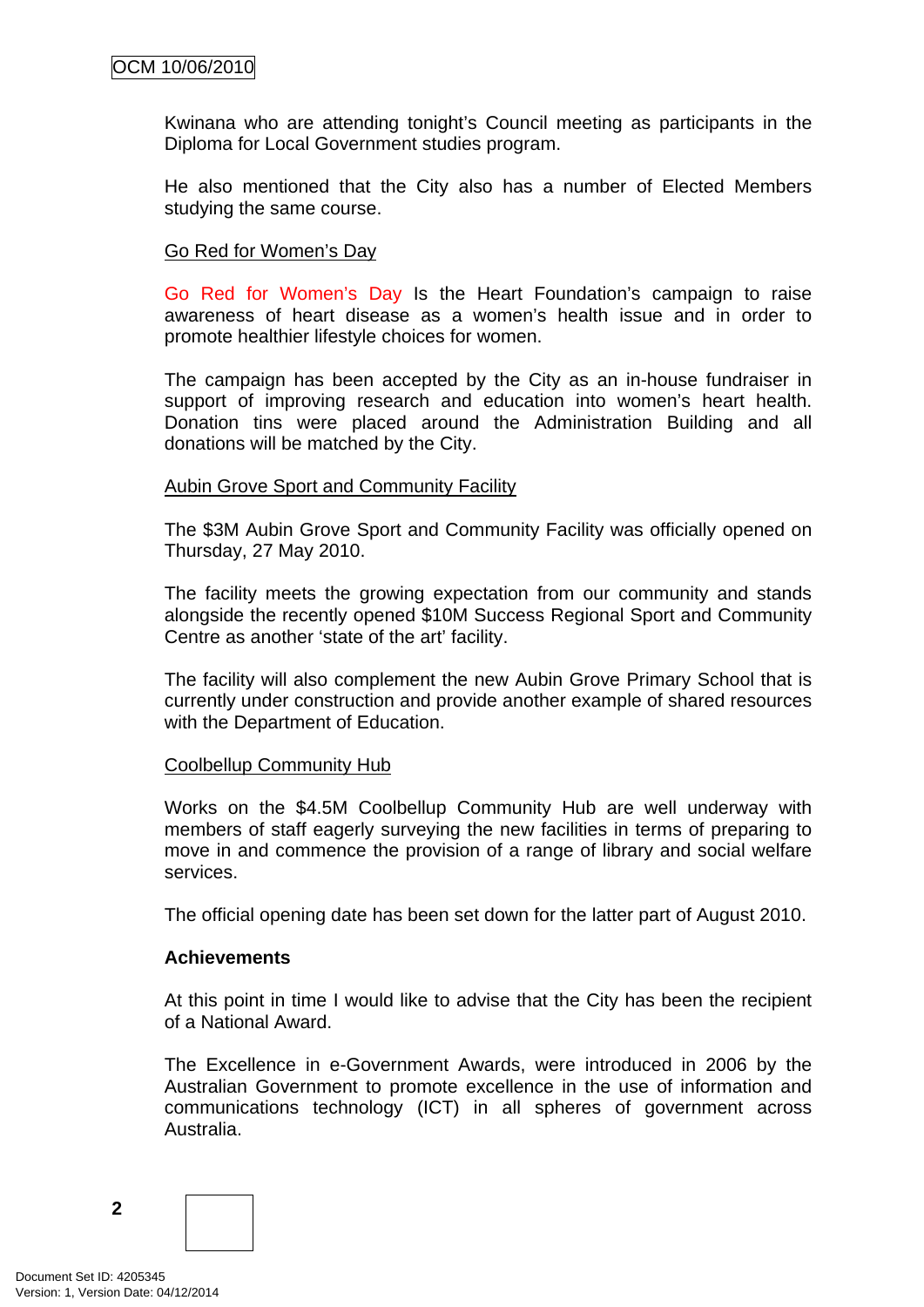<span id="page-6-0"></span>The City of Cockburn has won the Systems Architecture Award which reflects the City's Information Technology Group that has been involved in the implementation of the VMware View-based desktop strategy to improve service to its end users.

Through the use of VMware vSphere and thin client technology, the City has been able to deliver a consistent, scalable, highly available desktop service while reducing its carbon footprint and achieving tangible cost savings.

#### Cockburn Youth Diversion Service Program

The City has been selected as the preferred respondent by the Department of Corrective Services for the Cockburn Youth Diversion Services Program valued at \$660,000.

The funds will be used to provide a Youth and Family Support Service and ensures the retention of the existing number of Cockburn Youth Services staff currently funded by the Department of Corrective Services, and in addition to this, the City will be able to employ one more full time youth worker for a three year contract period.

The City's success was largely attributed to the quality of the proposed model of service delivery and the excellent reputation that Cockburn Youth Services has with the Department of Corrective Services for the existing high quality and innovative services provided to Cockburn's young people and their families.

The result also highlighted the state of the art purpose built Cockburn Youth Centre and the extensive range of services and programs provided from that Centre.

#### Heritage Awards

The City is also a finalist in the Heritage Council Awards which will be announced tonight at an Awards Ceremony.

# **2. APPOINTMENT OF PRESIDING MEMBER (If required)**

Nil

#### **3. DISCLAIMER (Read aloud by Presiding Member)**

Members of the public, who attend Council Meetings, should not act immediately on anything they hear at the Meetings, without first seeking clarification of Council's position. Persons are advised to wait for written advice from the Council prior to taking action on any matter that they may have before Council.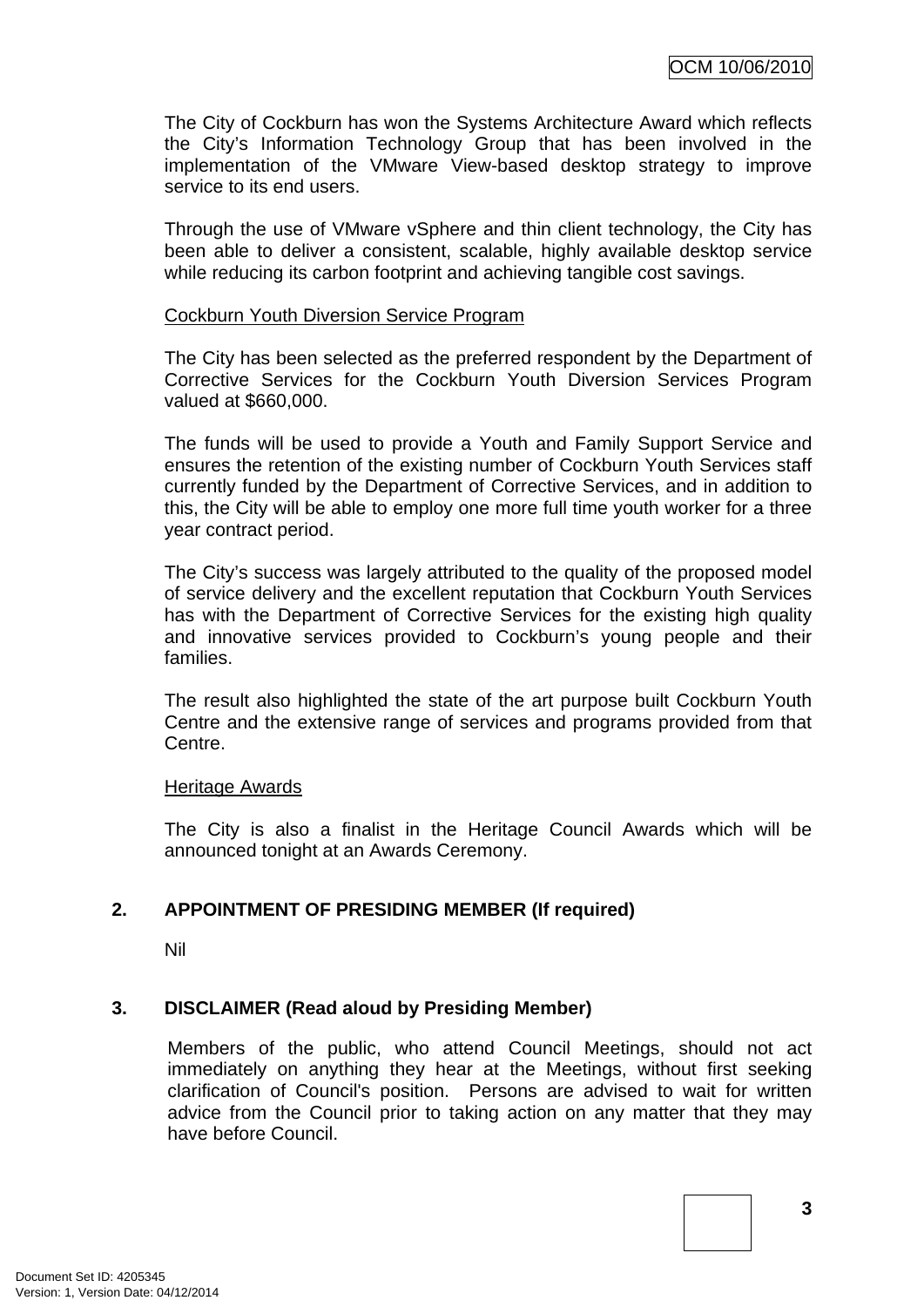# <span id="page-7-0"></span>**4 (OCM 10/06/2010) - ACKNOWLEDGEMENT OF RECEIPT OF WRITTEN DECLARATIONS OF FINANCIAL INTERESTS AND CONFLICT OF INTEREST (BY PRESIDING MEMBER)**

| Mayor Logan Howlett      | $\overline{\phantom{0}}$ | Item $13.3$ |
|--------------------------|--------------------------|-------------|
| Deputy Mayor Kevin Allen | $\blacksquare$           | Item $13.3$ |
| <b>CIr Val Oliver</b>    | $\overline{\phantom{0}}$ | Item $13.3$ |

### **5 (OCM 10/06/2010) - APOLOGIES AND LEAVE OF ABSENCE**

Clr Lee-Ann Smith The Clear Apology

# **6. ACTION TAKEN ON PREVIOUS PUBLIC QUESTIONS TAKEN ON NOTICE**

Nil

#### **7 (OCM 10/06/2010) - PUBLIC QUESTION TIME**

#### **Mark Peselj, Hamilton Hill**

*Agenda Item 16.3 – Tender No.RFT33/2009 – Cleaning Services – Public, Community and Administration Facilities* 

- Q1 Has it been clearly demonstrated and quantified that there is at least an added 18% value to ratepayers in accepting a tender that is \$105,000 per year higher (for up to 5 years) than a lower proven Preferred Supplier for the whole tender?
- A1. The difference in price between MP Cleaning and the recommended tenderer is \$95,512 representing a 15% cost differential. This has been clearly articulated in the evaluation spreadsheets and supplementary reports to Council. Under the selection criteria published in the documentation, cost represented 25% of the evaluation and MP Cleaning scored highly (the  $2<sup>nd</sup>$  highest bidder) under this specific criteria in both Group 1 and 2 evaluations.
- Q2 Has the possible extent of variations to the tender price been identified as the new specifications call for 1,044 less BBQ cleans per year and 854 less toilet cleans per year than is currently being provided for Group 1 – Public Facilities (Public Toilets and Barbecues)? The new cleaning schedules also does not include extra cleans during school holidays at Naval Base, Coogee Beach, Manning Park and Bibra Lake. There may also be less cleaning frequencies for Group 2 – Community and Administration facilities?
- A2 The new scope represents an optimization of cleaning services. The schedule was developed by staff responsible for managing these contract services and where aimed at consolidating the cleans to

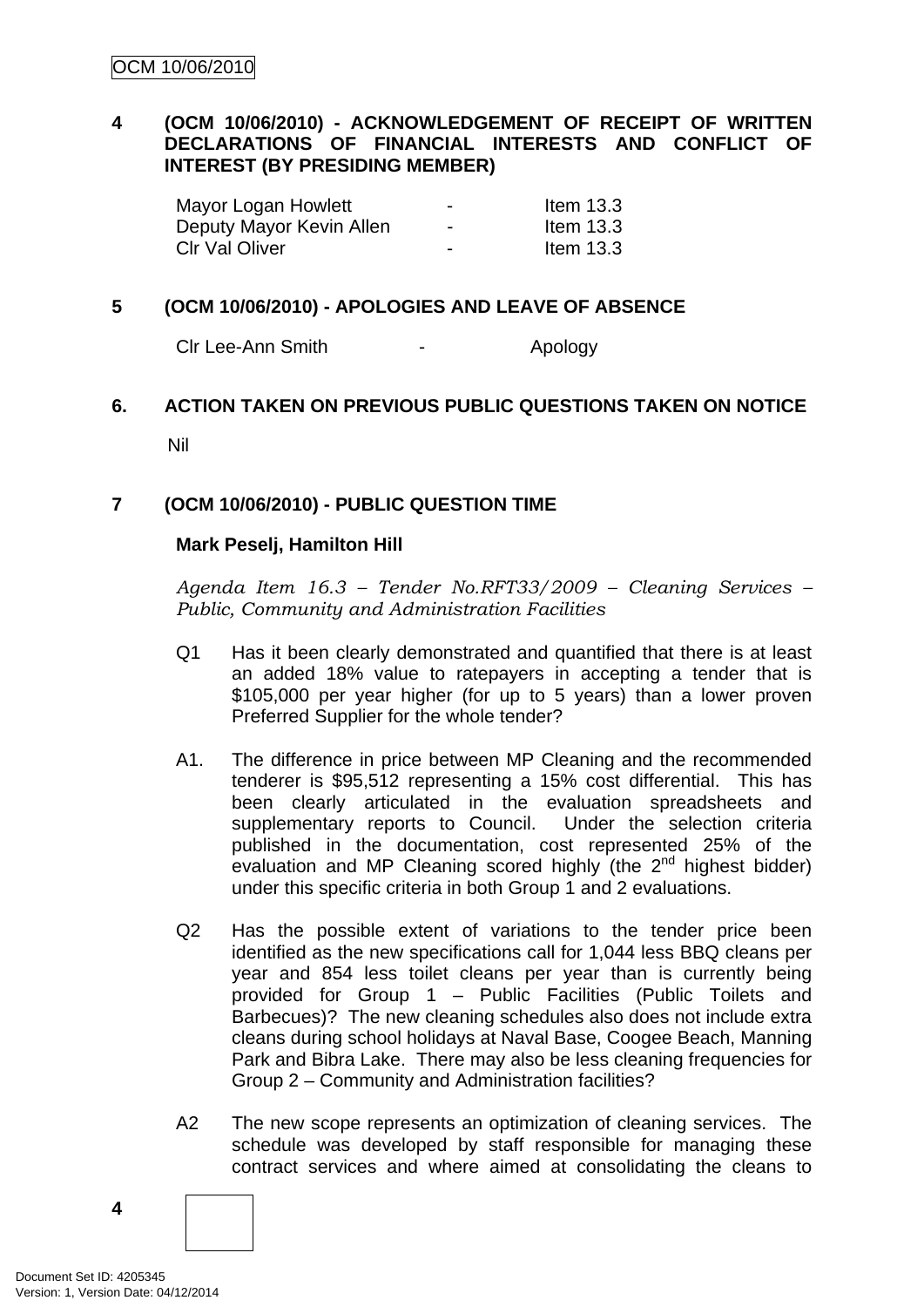better align with community facility bookings and the expected usage (for instance popularity of some park areas as opposed to others). The schedules provide a base program of cleans with provision for additional services on an "as needs" basis as demand on the facilities varies through the year. This will enable staff to tailor cleaning services to better meet the demands of the facility or park and reduce the potential of over-servicing.

It should be noted that all tenderers made submissions based on the scope and schedule included in the tender document. The evaluation was based on a consistent specification. Whilst the quantum of the additional services may vary, the outcome of the evaluation will not change.

- Q3 The report indicates that there are added controls on cleaning standards, including KPI's. Please outline what these changes are as it is my view that they do not substantially differ from those in the previous document?
- A3 Section 8.11 to 8.14 of RFT33/2009 clearly outlines the methodology to be applied to performance management throughout the duration of this contract. It is substantially different to the contract let in 2003.
- Q4 What is the purpose of placing such a high weighting on Environmentally Managed Cleaning Services, when the specification specifies the materials to be used? The recently tendered Security Services had no environmental component.
- A4 Council sees itself as a leader in the sustainability debate. Council is endeavoring to be more sustainable in its own operations and seeks to engage its contractors on a similar basis. Officers believed that as Council's cleaning services would impact on staff and community health and hygiene and the use of chemicals in the delivery of the service was prominent, some form of environmental management system and process would be appropriate. 20% of the evaluation criteria was allocated on that basis. The manner in which staff were to assess this criteria was also clearly published in the tender documentation.

I am unable to comment on the recent Security Services Tender.

- Q5 The non-cost evaluation score for each tenderer in the scoring table is the same for Group 1 and Group 2, although the Groups involve different facilities to clean, cleaning methods, firms having different expertise etc. If it was the City's intention to have separate tenders for the two Groups, why use the same evaluation scores for both Groups?
- A5 The information provided by each tenderer was assessed against the non-price (qualitative) criteria incorporated in the tender document.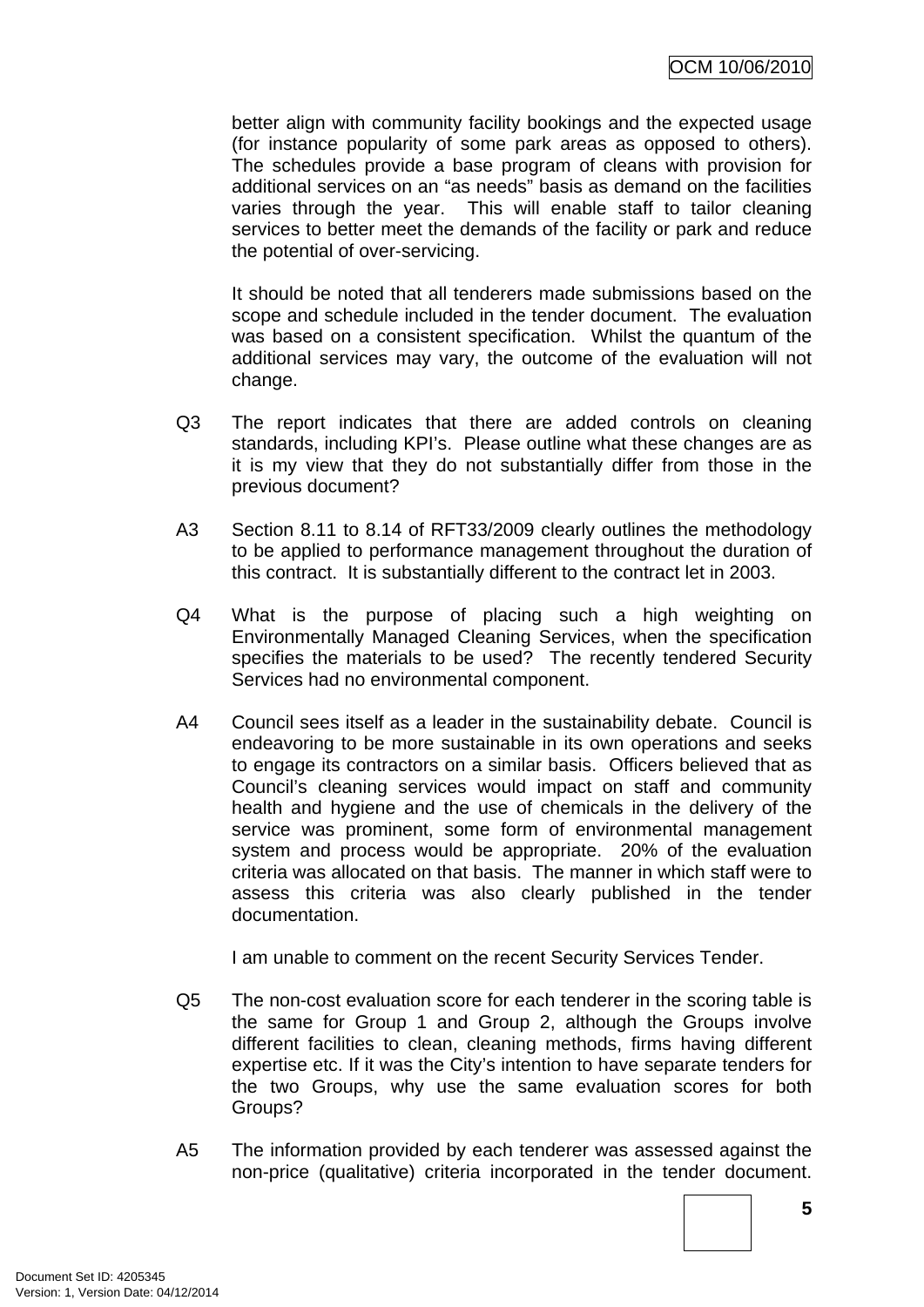None of the Tenderers provided particularly differing information that supported their claims against the scope of Group 1 compared to Group 2. On that basis the same assessed scores were applied across both Groups.

- Q6 It has been noted that there is an approximate increase of 11% in costs with the recommended tenderer. Does this take into account the variations required to increase the cleaning frequencies to match the current cleaning frequencies and servicing, although the new tender specifications and frequencies require 1,044 less BBQ cleans per year and 864 less public toilet cleans per year in the basic price? The new specifications do not allow for extra facility cleans in the basic price. Should not these be added to the 11% increase?
- A6 The 11% cost variation specified in the Financial Implications tries to quantify the cost increase from the current service provider to the proposed tendered rates. The agenda item and additional detail provided to Council clearly outlines the value of the service specified and the schedule of rates proposed for additional ad-hoc services that may be necessary throughout the term of the contract.

# **Ray Lees, JP and Freeman, Hope Valley**

*Agenda Item 16.3 – Tender No.RFT33/2009 – Cleaning Services – Public, Community and Administration Facilities* 

- Q1 Can you quantify where at least \$100,000 per year extra value in cleaning services is going to be achieved?
- A1. The relative value of the service is not restricted to price alone. Evaluation of the service to be delivered was assessed against 8 criteria which were clearly outlined in the tender documentation.
- Q2 Will there be variations to this price once the contract is in place as I understand that the new specifications require over 1,000 less public BBQ cleans per year and over 800 less public toilet cleans per year than is currently provided?
- A2 The contract allows for additional and ad-hoc cleaning services to be provided on an 'as needs' basis. Those services will be provided for the schedule of rates accepted by Council. The new scope represents an optimization of cleaning services. The schedule was developed by staff responsible for managing these contract services and where aimed at consolidating the cleans to better align with community facility bookings and the expected usage of facilities and reserves.
- Q3 They are a north of the river company have they indicated that they have the necessary available trained cleaning staff locally available for cleaning BBQs and toilets?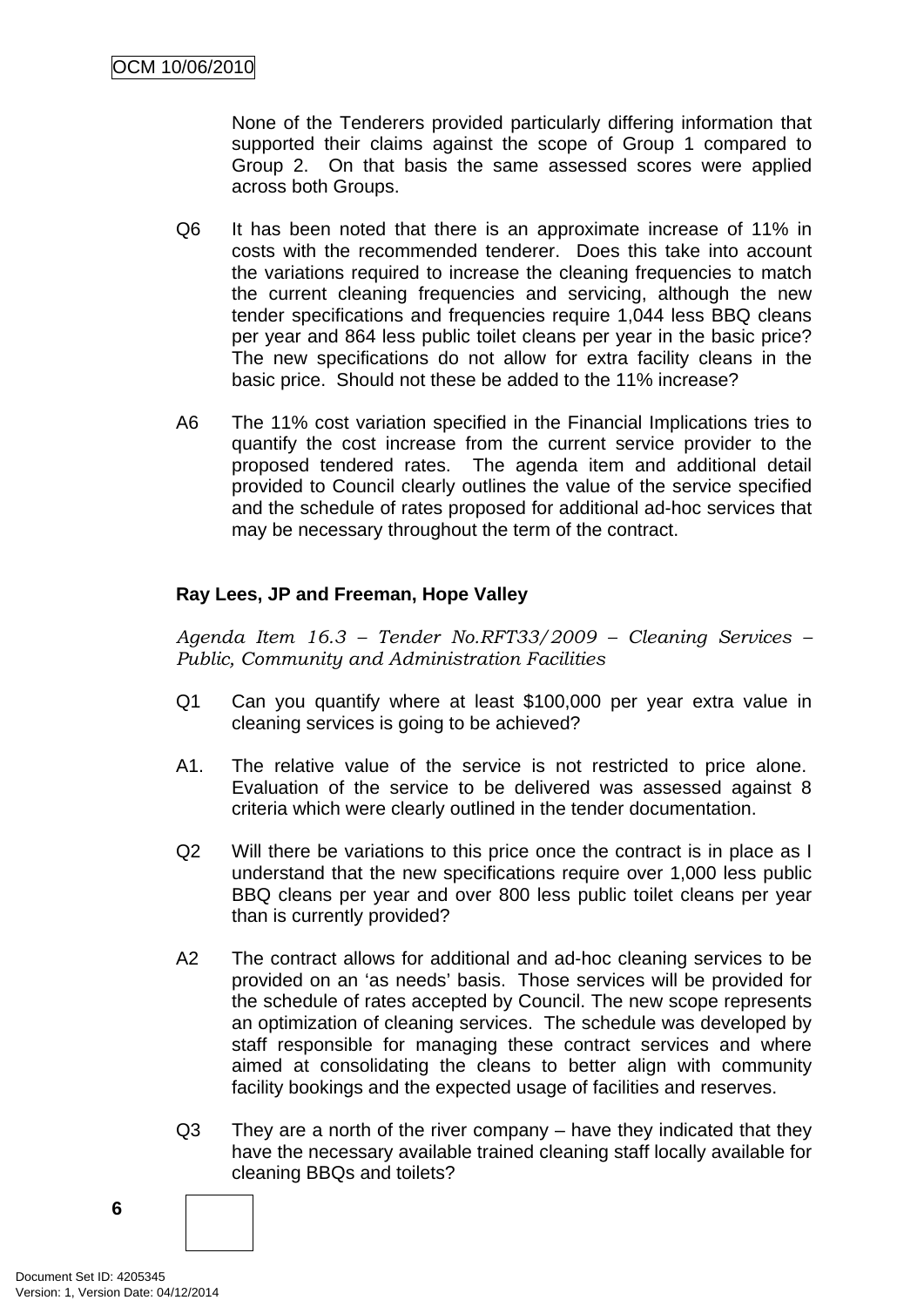- A3 The evaluation panel believed that Arrix had the capacity to undertake both Group 1 and Group 2 services as required under RFT 33/2009 Cleaning Services.
- Q4 To what extent has the recommended tenderer undertaken the cleaning of public BBQs and toilets in the past, and has this been reflected in scoring them in Group 1?
- A4 The information provided by each tenderer was assessed against the qualitative criteria incorporated in the tender document. As I understand it, MP Cleaning has provided services consistent with the Group 1 services for in excess of 27 years. The assessment however was undertaken against the information provided by the tenderer. None of the Tenderers provided particularly differing information that supported their claims against the scope of Group 1 as compared to Group 2. On that basis the same assessed scores were applied across both Groups.
- Q5 Why is the environmental evaluation given such high weighting whilst environmental requirements are clearly spelt out in the specifications? Yet environmental requirements were not even included in the recent security services tender where it would have been more critical?
- A5 Council sees itself as a leader in the sustainability debate. Council is endeavoring to be more sustainable in its own operations and seeks to engage its contractors on a similar basis. Officers believed that as councils cleaning services would impact on staff and community health and hygiene and the use of chemicals in the delivery of the service was prominent, some form of environmental management system and process would be appropriate. 20% of the evaluation criteria was allocated on that basis. The manner in which staff were to assess this criteria was also clearly published in the tender documentation.
- Q6 Why is the non-cost evaluation scores the same for both Groups 1 and 2 when these require different cleaning procedures and cleaning firms have different experiences and expertise in these?
- A6 The information provided by each tenderer was assessed against the qualitative criteria incorporated in the tender document.
- Q7 What is the percent increase in costs if variations as detailed above are added in?
- A7 The recommended tenderer represents a cost differential of \$95,500 or 15% over MP Cleaning for the lump sum stipulated for both Group 1 & 2 services. MP Cleaning has also provided a more competitive schedule of rate for additional or ad-hoc cleaning services than Arrix. These facts have been taken into consideration during the evaluation

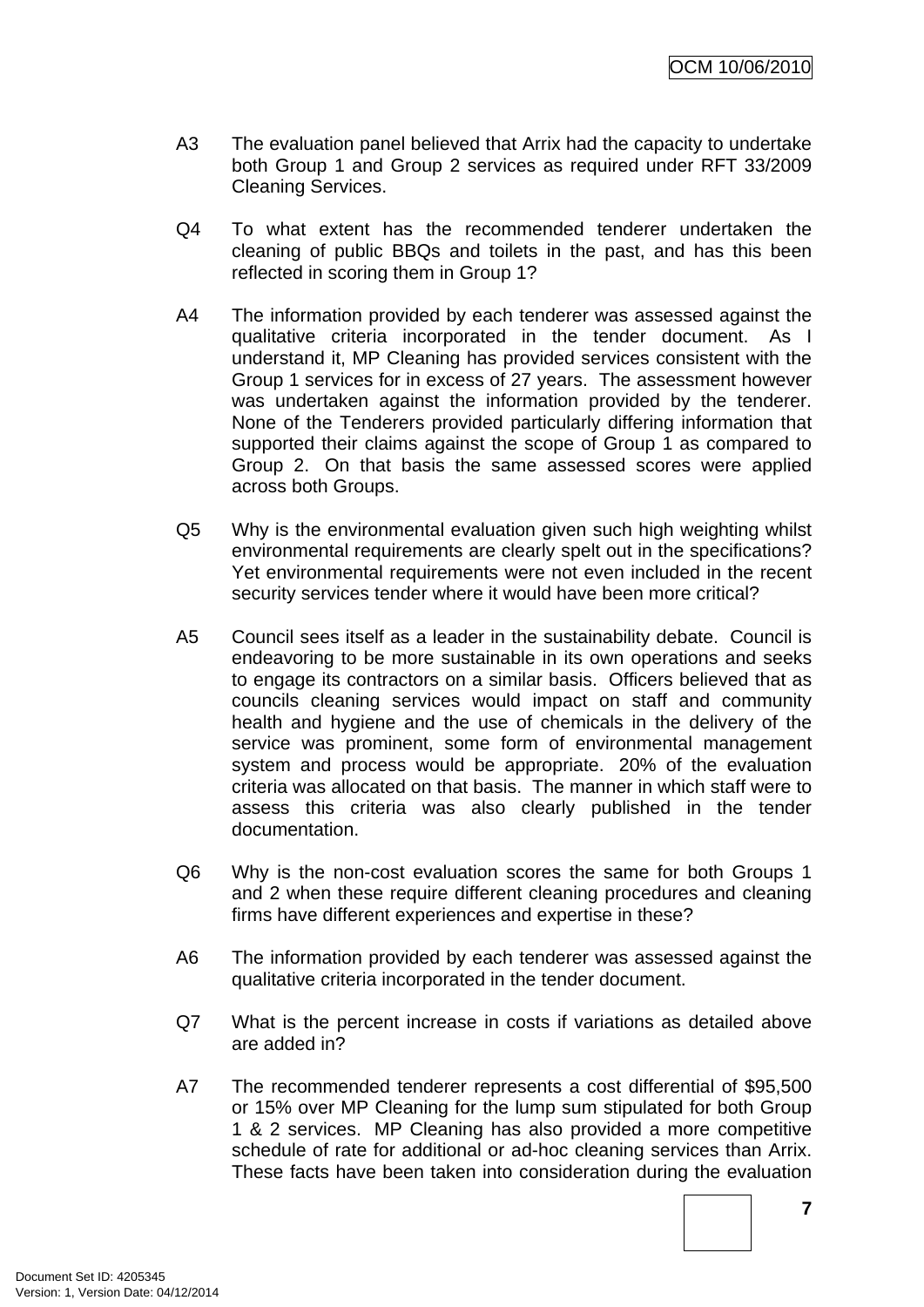and this has been quantified to Council in the attachments.

- Q8 Can it be confirmed that all the panel that assessed this tender do not have shares or an interest in Spotless Services?
- A8 The panel members have not disclosed an interest in any of the companies that are represented in this evaluation.
- Q9 Can the Council confirm that the ratepayers are not getting a reduced frequency of cleaning?
- A9 It can be confirmed that the Council is getting a decreased frequency of cleaning against both the BBQs and public toilets. The quality of service is not being reduced to the ratepayer in doing so.
- Q10 Can this 150% of extra cost to the community be qualified by differing the contract and does the substantial additional expense over and above the established long term contract represent value to the community?
- A10 The purpose of the evaluation was to determine the most advantageous tender for Council to accept. The manner in which that was assessed was by the Evaluation Panel independently assessing each submission against the 8 criteria published in its tender documentation. The evaluation presented to Council tonight suggests that the recommendation is supported by the evaluation process and represents the most advantageous bid for Council.

#### **Jacky Hill, Munster**

*Agenda Item 21.1 – Proposed Recycling & Recovery of Natural and Inert Materials – Lot 51 Russell Road, Wattleup* 

- Q1 Regarding the application for a Crushing and Recycling Plant made by Mineral Haulage and Earthmoving Company, are the Councillors aware that, and I quote "EPA guideline is that there is a need for a 1,00 metre buffer between homes and the crushing of building materials'. This is due to the fact that crushing plants emits ongoing dull impulsive noises which adds another 10 decibels to the noises already emitted, which will be excessive as the closest home to the edge of the ex-quarry is a mere 35 metres and not a 1,000 metres as suggested by the Environmental Protection Authority?
- A1. The EPA buffers are a guide, the City takes them very seriously and only in unique circumstances would the City recommend an acceptance of a reduction in the recommended generic buffer. The policy identifies that potential impacts associated with crushing of building materials are noise and dust and the recommended generic buffer from boundary to boundary is 1,000m. The Policy states that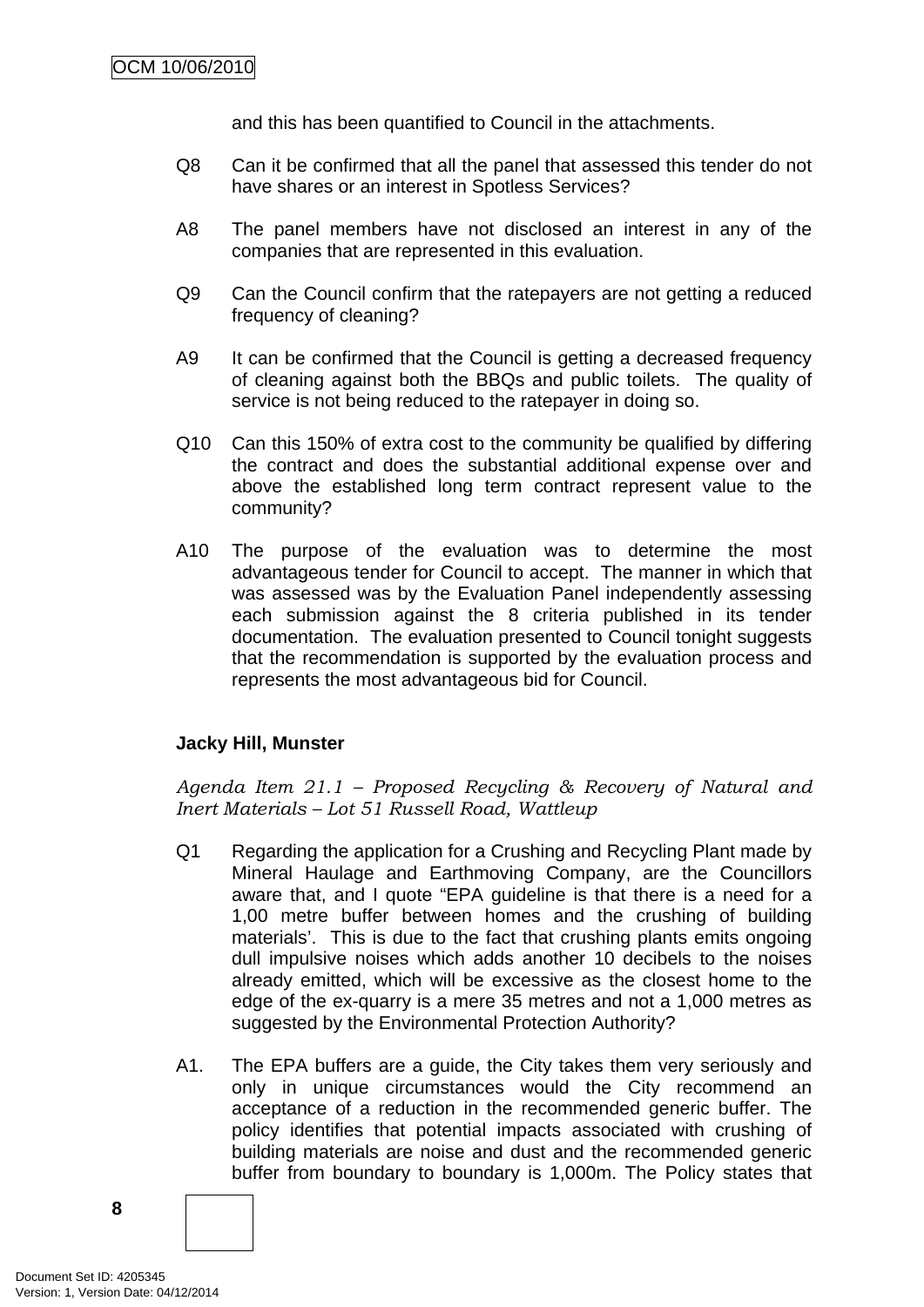"where the separation distance is less than the generic distance, a scientific study based on site and industry - specific information must be presented to demonstrate that a lesser distance will not result in unacceptable impacts". In this case scientific information clearly indicates that the proposal is able to comply with relevant dust and noise limits. The short term and transient nature of the project means that if it is found to breach legislation then the operations can be modified quickly or closed without a claim of substantial lost earnings. The set up costs for this project are very low therefore the proponent if required could clear the site in less than a week. The nearby residents are in a rural zone that is adjacent to similar land uses including the massive Cockburn Cement quarry. There are about 70 residences within 1,000m of the proposed site and all are in a rural zone. The EPA buffer distances are based upon boundary to boundary measurements which is inappropriate in this case because the principle issue of concern is the crushing plant which will be located in the same position on the site, it will not be located on/or near the boundary with residential properties. The EPA buffer distances also allow for potential expansion of an industry which is not relevant in this case. In relation to noise, the crusher will be located about 280m from the nearest residence. Claims that the noise will be impulsive and should therefore warrant an additional penalty of 10dB to the modelled levels are incorrect. Impulsive noise has a specific definition in the Noise Regulations and is typically noise that is crushing and banging. The noise is not considered to be impulsive because the materials being handled are rocks, bricks and concrete which when dropped or crushed do not emit a crush or bang that is more commonly associated with dropping steel, hammer blows and gun shots.

- Q2 Unfortunately the Acoustic report carried out for this proposal was modeled as if it were a 150 metres from homes as this was the distance given continually in the Management Plan. The noise report showed that the noise from the crushing plant, loaders, trucks etc. is far in excess of the allowable noise decibels. The report says that the bunding along Russell Road would need to go up another 3 metres. Can the Councillors begin to imagine what the actual noise reading would be if taken at the true distance of 35 metres to the closest home?
- A2 In relation to noise, the crusher will be located about 280m from the nearest residence. The acoustic consultant did not depend upon reference measurements (examples of similar plant) he actually measured the crusher in operation at another site. He modelled the noise source (crusher) located in the centre of the block as is normal practice although the actual location of the crusher will be about 90m further away from the residences. He has however made a mistake in his assessment because he omitted to recognise that this land is within the boundary of Area B of the Kwinana Industrial Buffer which means that the residential land must be treated as commercial premises. This means that the permitted noise levels increase by 8dB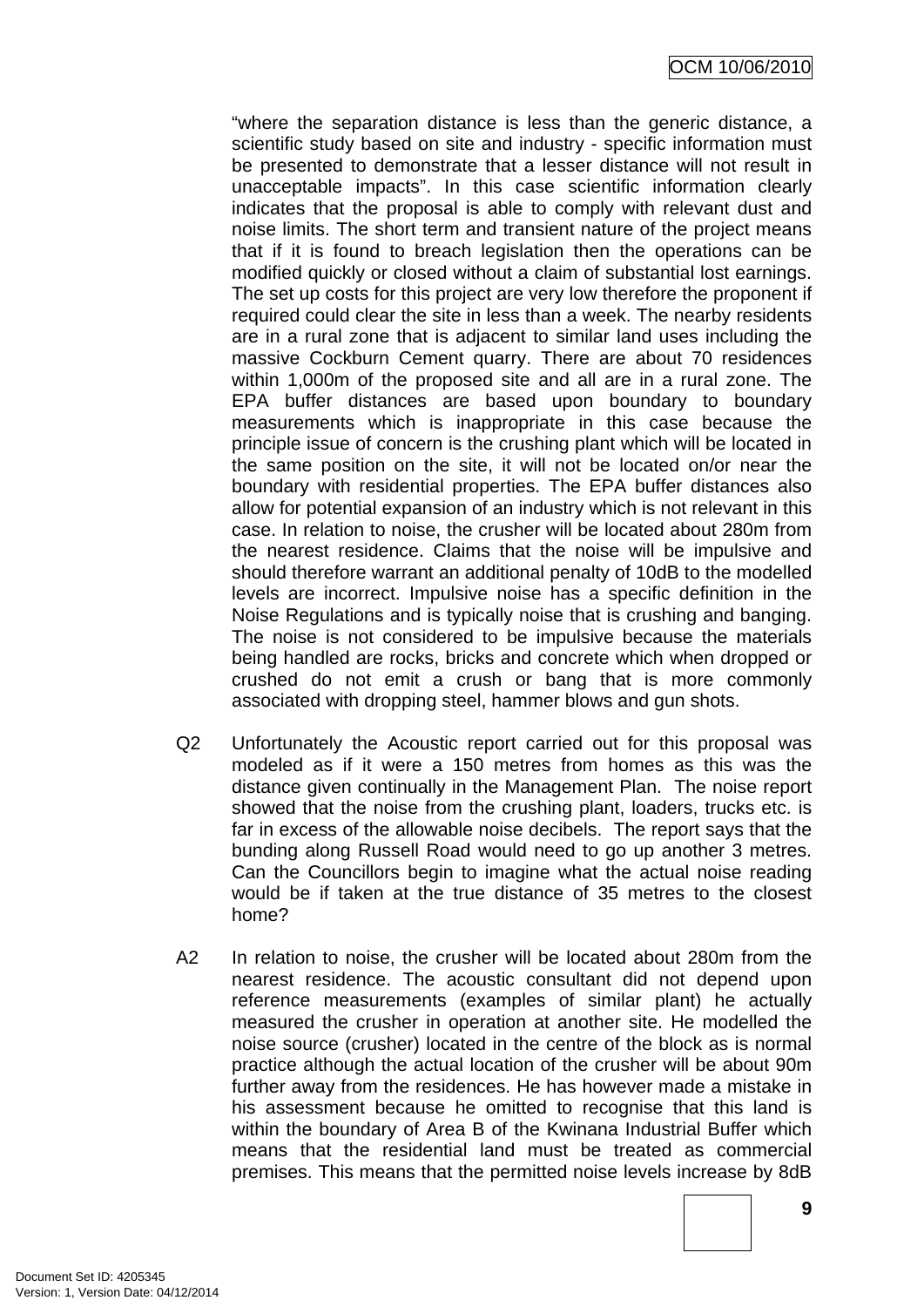and the operations are predicted to comply with the Noise Regs with or without the additional 3m bund.

#### **Sharon Ellard, Munster**

*Agenda Item 21.1 – Proposed Recycling & Recovery of Natural and Inert Materials – Lot 51 Russell Road, Wattleup* 

- Q1 Do the Councillors know that in the proponents management plan he has stated that the prevailing winds are strong and predominantly from the south west for 86% of the time, and this means all the homes on the other side of Russell Road which are not on scheme water and rely on clean rooftops to collect water for drinking and all domestic use will be on the receiving end of all the dust and noise?
- A1. Dust from the proposed operations is able to be controlled so that unreasonable levels of dust are not permitted to pass beyond the boundary. Stockpiles and roads must be treated to prevent unreasonable dust lift off. Operations on the site must cease during high wind events. The operator is required to ensure that the materials being crushed do not include contaminated materials.

#### **Paula Squibb, Kardinya**

*Agenda Item 16.3 – Tender No.RFT33/2009 – Cleaning Services – Public, Community and Administration Facilities* 

Q1 Hours of Work (page 56, 57) I propose that the scoring for this evaluation criteria is seriously flawed as follows and, given the critical nature and high weighting of this criteria, presents a high risk to the council. The Agenda Report on page 56 lists the Compliance Criteria, in particular Item F, "Compliance with and completion of the Price Schedule & Cost Analysis Spreadsheets". The report states that with the exception of Presidential Contract Services, all tenderers were compliant and therefore were included in the tender evaluation. Then on page 57 of the agenda report, the Evaluation Criteria for weighted assessment are listed. One of the items included for evaluation is "Hours of Work" with a heavy evaluation weighting of 20%. This heavy weighting is appropriate due to the critical effect that estimated hours of work will have on the cleaning standard. One would assume that, within reason, the higher the estimated "hours of work" for completion of works under the tender, the higher the score for this criteria, given the fact that cleaning standard and hours of work are so highly correlated, assuming equal supervision and training. Can Council then please explain why all tenderers were scored equally under such a heavily weighted and critical criteria? Even more of concern, the reason given in the report for this equal scoring, is that all tenderers submitted the required schedules!! This criteria was not part of the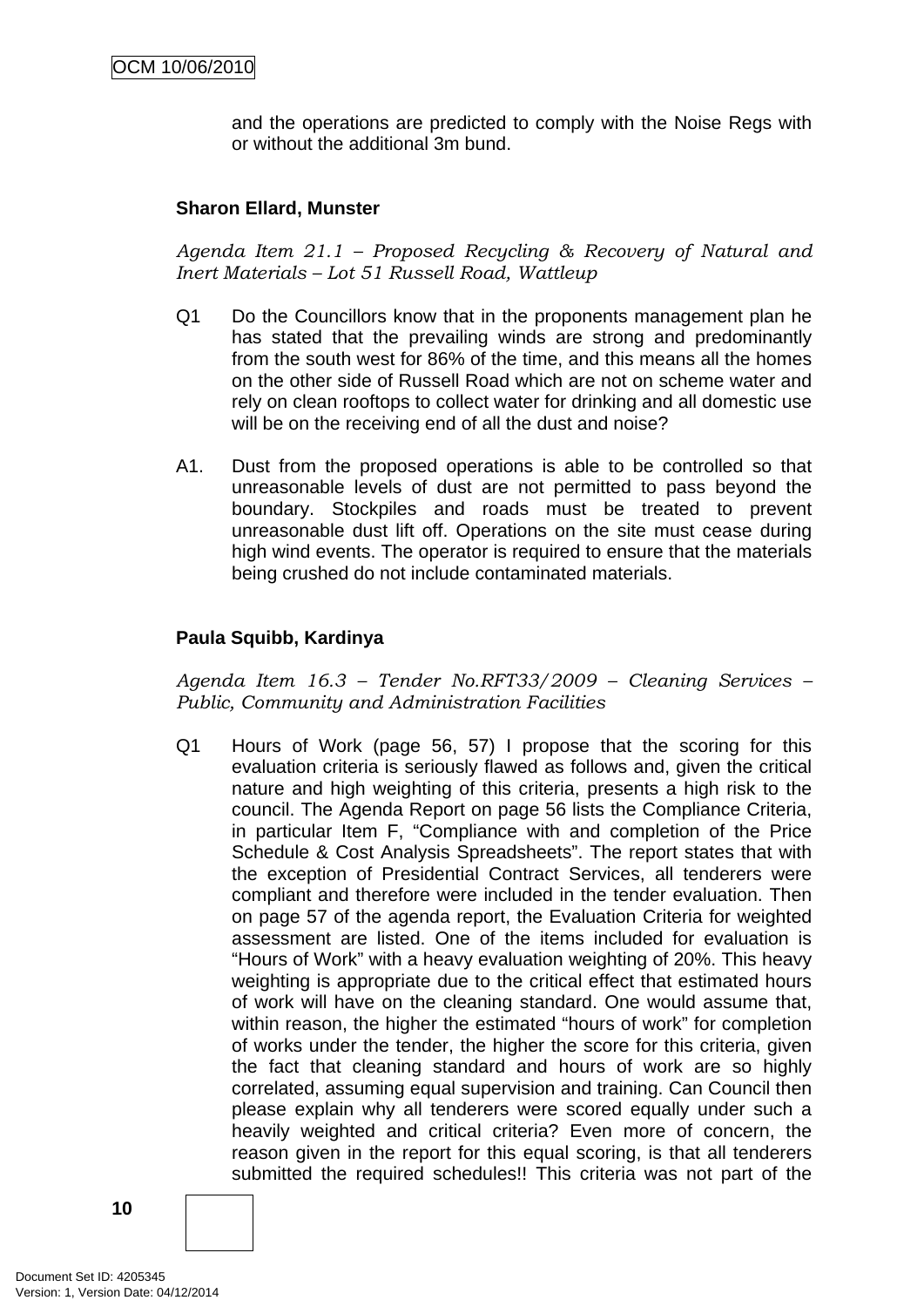compliance criteria, but part of the weighted evaluation. Surely the content of the schedules is what should be scored, not whether or not they were completed??? Further strengthening the this argument is the fact that in the next evaluation criteria "Pricing Schedules", with an evaluation weighting of a mere 5%, the evaluation panel chose to differentiate the tenderers based on the quality of completion of the schedules. How then is it that, in an evaluation item as fundamentally important as hours of work, where differentiation of submissions is paramount, all tenderers were scored equally for simply submitting the required schedules?

A1. Section 5.3 Selection Criteria of RFT 33/2009 clearly articulated the type of information required against each qualitative criteria to be assessed and provides an indication of how the evaluation would be conducted.

To a large degree, RFT 33/2009 is a lump sum contract. This means that the service provider is required to clean the facilities in accordance with the scope and specification stipulated. The hours of work and pricing schedules submitted have been assessed and have given Council an insight into the relative risk of accepting one submission over another. I can confirm that both Cleandustrial and Arrix were regarded as representing a low risk to Council.

The Evaluation Panel assessed the submissions of the hours of work and pricing schedule as complying primarily with the requirements stipulated in the selection criteria provided, which was in Part 5 of the documentation. Subsequent to that is an assessment of the information of the detail provided in the hours of work and pricing schedules which has been taken into consideration as part of Council's risk assessment accepting one bid over another. A benchmark number of hours was identified using industry standards and experience and the relative number of hours provided by the respective tenders was used to assess whether the broad quality stipulated by the specification could be achieved by the hours of work provided by each bid.

Q2 Transition Plan and Implementation Strategy (page 59) I propose that the scoring for this evaluation criteria is again seriously flawed as follows:- The report states on page 59 that Arrix proposed a transition plan which it considered would be able to ensure a smooth transition into the new contract and therefore were scored the maximum 5%, along with Cleandustrial Services. It is however proposed in the recommendation on page 55 that council seek a commitment from Arrix to contact the previous companies to discuss opportunities for staff placement during the transition period? Obviously their transition plan relies on the co-operation of Cleandustrial Services whereas the opposite is not true. Can council please advise how a company entering into a new contract can provide an equally smooth transition as a company which is already performing the greater portion of the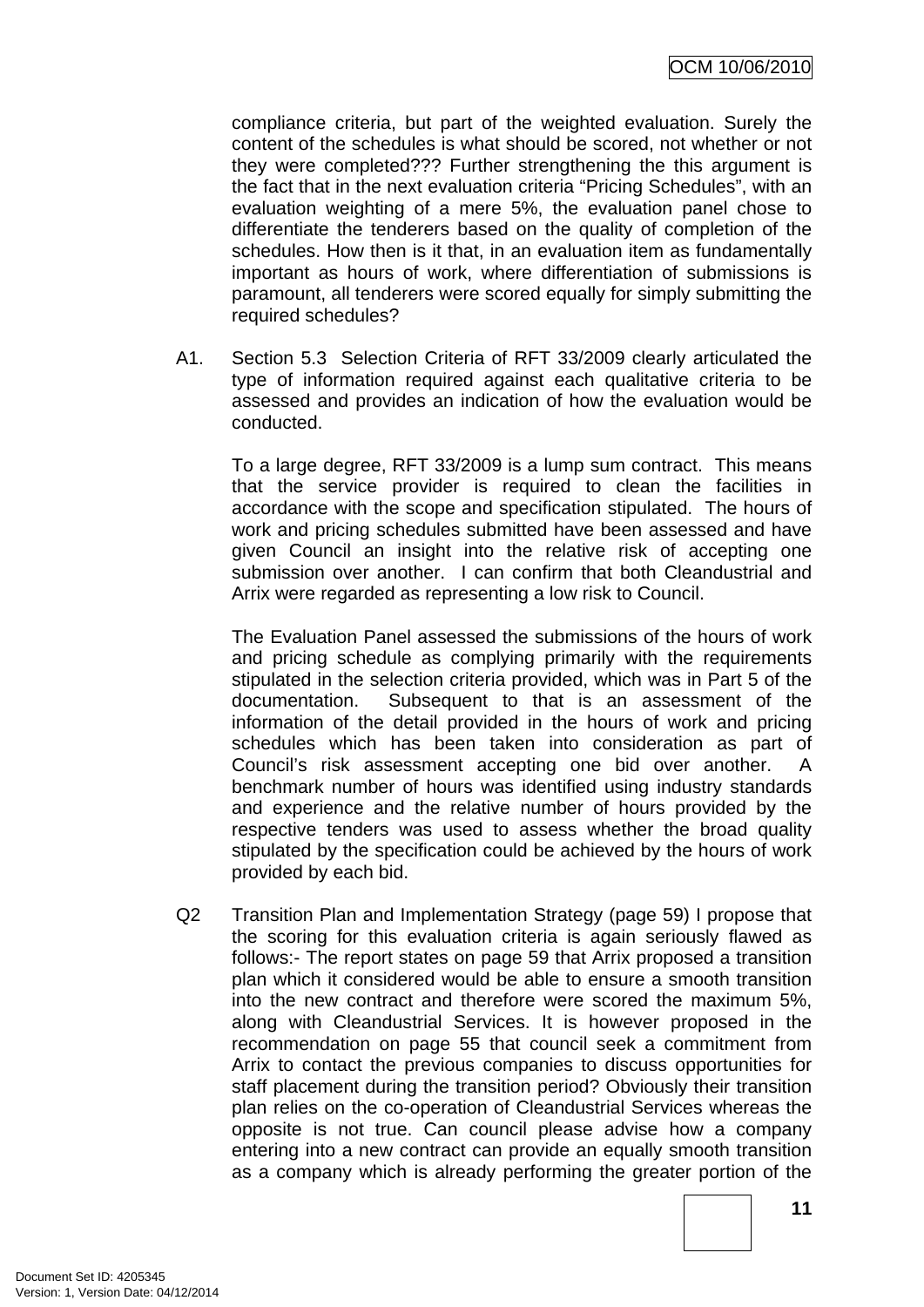contract? And can Council please advise why they feel the need to seek this commitment from Arrix, when they scored equally in the evaluation criteria.

A2 Arrix convinced the Evaluation Panel that any transition could be managed without substantial impact on service delivery. The recommendation merely seeks a commitment from Arrix to contact both of the incumbent contractors as a means of ensuring that any displaced staff are given an opportunity to be subsequently employed. The intent was simply to minimize the impact on current staff. Council accepts however that this is a matter for the respective parties to resolve.

#### **John Grljusich JP, Coogee**

*Agenda Item 16.3 – Tender No.RFT33/2009 – Cleaning Services – Public, Community and Administration Facilities* 

- Q1 How does the assessment take place when the Council requests the tenderers to provide their assessment on environment on what materials need to be used?
- A1 The tender documentation specifies a range of things, but what was specifically requested as part of the tender submission and was sought to be assessed were the following:
	- (a) Details including certificates of their environmental management system and compliance ISO 14001
	- (b) Details of their environmental and/or sustainable procurement policy
	- (c) Details of how you would integrate the principles of the sustainable procurement policy into your contract management system and/or procedures;
	- (d) Details of any eco label products currently being procured and equipment currently owned and a list of eco label proposed products or material.

What was requested as part of the tender submission, was that each tenderer was requested to provide detail against those criteria and the evaluation panel assessed each bid on the basis of the information provided.

#### **Ray Woodcock, Spearwood**

*Agenda Item 16.3 – Tender No.RFT33/2009 – Cleaning Services – Public, Community and Administration Facilities* 

Q1 Who makes up the Evaluation Panel to discuss these cleaning

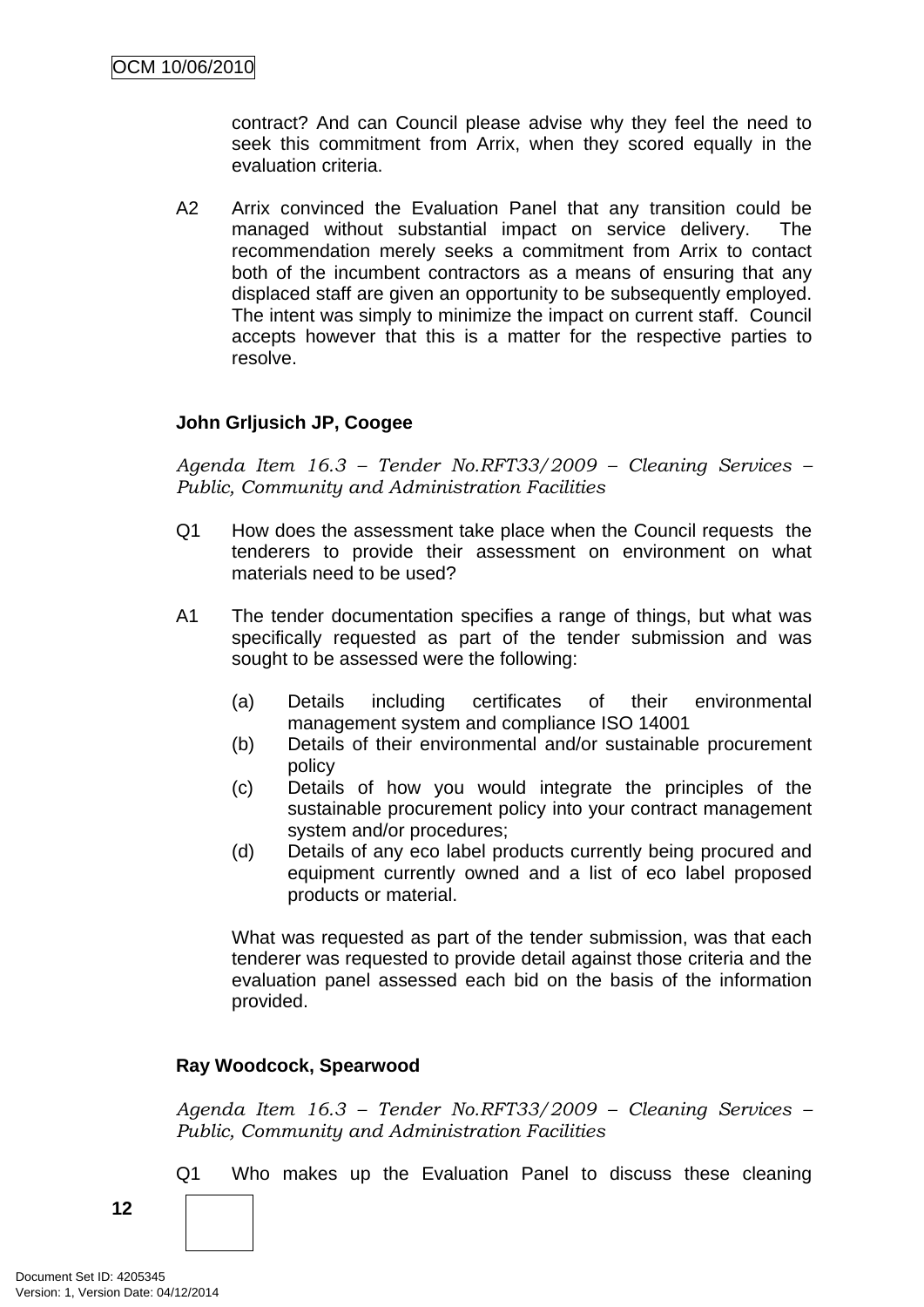contracts?

- A1 The Evaluation Panel is identified in the Agenda Report. In this instance the Evaluation Panel was made up of an independent consultant and two internal staff associated with the service delivery.
- Q2 Why was it necessary to get an independent consultant when it is the City's contract?
- A2 The City has been re-evaluation the contract scope for a period of time. It was felt that to effectively prepare a detail specification which the met the needs of a responsive efficient contract moving forward that some industry representation would assist and on that basis a consultant was commissioned to provide that assistance.
- Q3 What did the consultant charge?
- A3 Not aware of the cost.
- Q4 Can the cost of the consultant be established?
- A4 Yes that can be done and advised to you.

# **Dan Scherr, Coogee**

*Agenda Item 13.3 – Endorsement of the Plan for the District 2010 – 2020* 

- Q1 How does the developer contribution scheme work in relation to the Surf Club? Who is the owner and who is the developer?
- A1 In WA the Western Australian Planning Commission passed new legislation in the last 18 months which brings WA into line with the Eastern States in allowing local governments to levy subdividing landowners to make a contribution towards facilities considered necessary for the community. The model introduced in WA has a very clear framework, which focuses on 'need and nexus' relationships having to be demonstrated. This will be the basis for which developer contributions will be sought for facilities such as the Coogee Surf Lifesaving facility.

The owner of the land on which the Surf Lifesaving facility is located is the Crown. The City of Cockburn will have a management order for the reserve.

All the facilities that are contained in the Plan for the district are owned by the City of Cockburn. The land which it sits is vested in the City of Cockburn. There will be a leashold agreement provided by the City of Cockburn to the Surf Lifesaving Club operated on behalf of the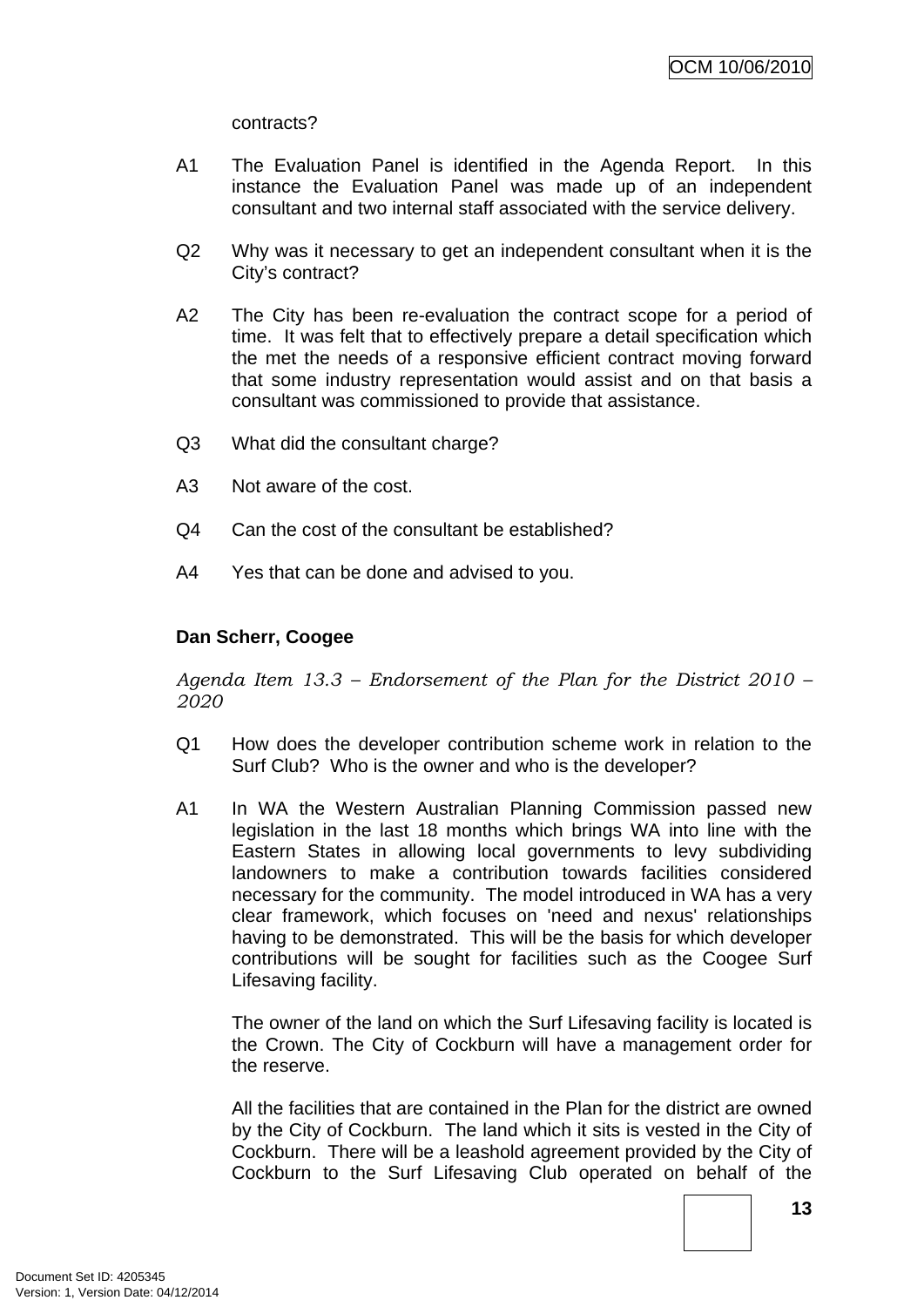community groups.

- Q2 Where is the \$2.51M coming from?
- A2 The Surf Lifesaving facility represents a cost of approximately \$9M. Of this, \$2.6M has been identified to come from the developer contributions framework.
- Q3 Are you relying on this population growth to pay for these facilities?
- A3 There is no tax on small landowners or large landowners. It is a tax that would be applied equally across all developers.
- Q4 Is the Surf Lifesaving Club dependent on the developer contribution scheme getting through Council?
- A4 The developer contribution framework has been before Council to initiate the process of public advertising. The City is waiting for the EPA to grant their consent for advertising to occur. This project and other projects are seeking funds from developer contributions of some \$50M, to put towards a total cost of some \$300M of infrastructure. If the City does not adopt this developer contribution framework then it is some \$50M short which can either be made up from (a) higher rates (b) loans of \$50M to be paid by ratepayers or (c) deferment of infrastructure.
- Q5 Are there any developers who have contributed to the Scheme?
- A5 The City has extensive developer contributions already in place. In regards to developer contributions towards community infrastructure, there are four other Councils that have Scheme amendments in process. The WAPC only endorsed its new State Planning Policy framework recently, and accordingly most local governments are still in the preparation and finalization stages.

#### **Norman Wilson, Munster**

*Agenda Item 13.3 – Endorsement of the Plan for the District 2010 – 2020* 

- Q1 What measures would Council take to ensure the safety of pedestrians when Beeliar Drive develops into 6 lanes of traffic?
- A1 Pedestrian access across Beeliar Drive will be provided principally through pedestrian phases at signals. The six lanes of traffic is substantial and can only be facilitated either through green phase times at traffic signals and also using the underpass that currently exists linking the town centre with Gateways. Obviously part of Gateways redevelopment if that is approved is an improvement of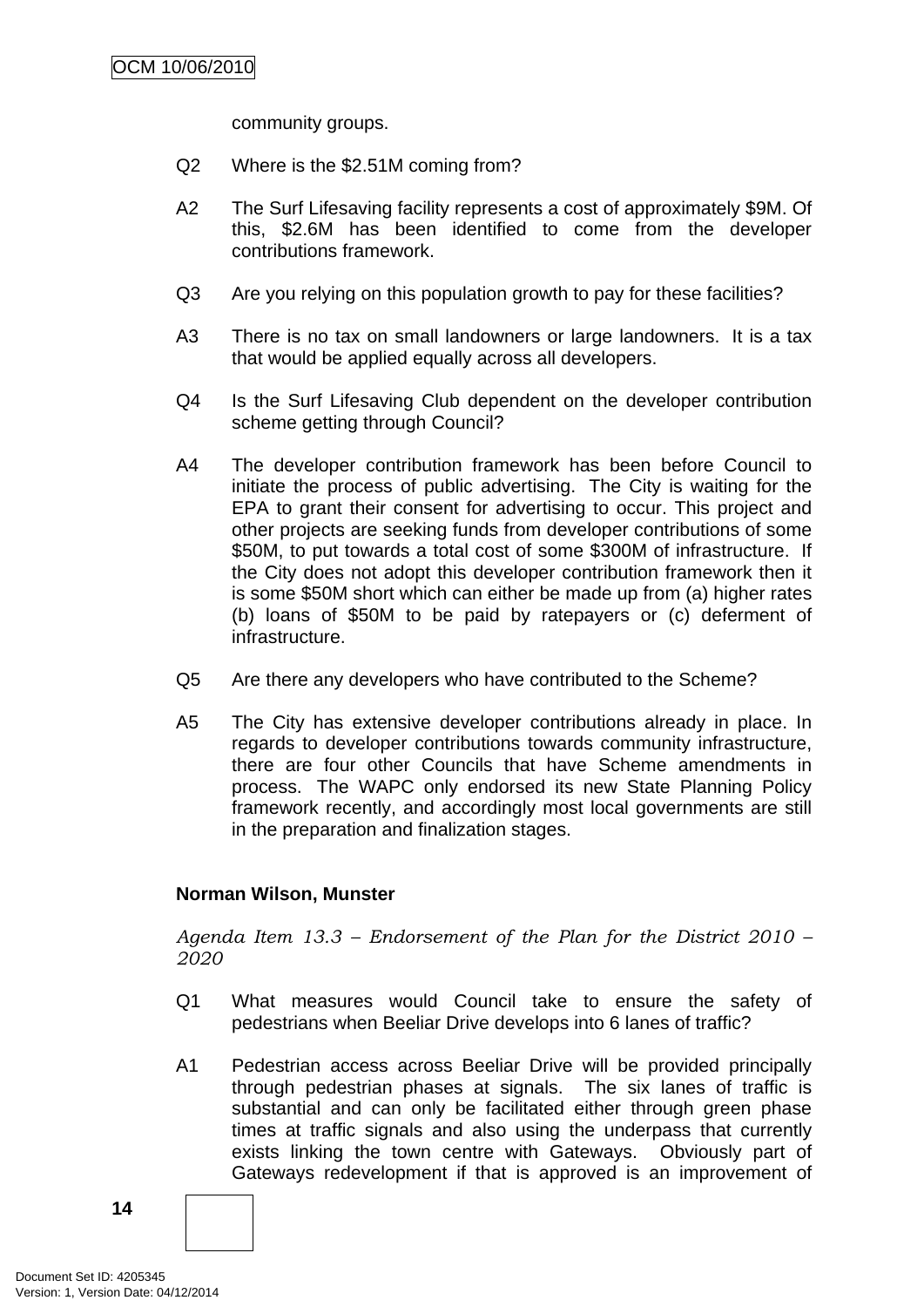pedestrian and cycling linkages using that underpass.

### <span id="page-18-0"></span>**Felicity McGeorge, Bibra Lake**

*Agenda Item 13.3 – Endorsement of the Plan for the District 2010 – 2020* 

- Q1 With regard to the extension of Beeliar Drive to the west, what impact would this have on Beeliar Regional Park and in particular Lake Coogee?
- A1 The proposal to extend Beeliar Drive to the west has this year, in the Plan for the District been moved to 2018, primarily because the City needs to determine whether that link is necessary, in the first instance from a traffic view point and if the answer is yes, then whether it can actually be facilitated from an environmental view point. The City needs to justify its need and whether it can be built, hence it has been moved to 2018.

#### **8. CONFIRMATION OF MINUTES**

### **8.1 (MINUTE NO 4270) (OCM 10/06/2010) - SPECIAL COUNCIL MEETING - 06/05/2010**

#### **RECOMMENDATION**

That Council adopt the Minutes of the Special Council Meeting held on Thursday, 6 May 2010, as a true and accurate record.

#### **COUNCIL DECISION**

MOVED Clr I Whitfield SECONDED Clr S Limbert that the recommendation be adopted.

#### **CARRIED 9/0**

# **8.2 (MINUTE NO 4271) (OCM 10/06/2010) - ORDINARY COUNCIL MEETING - 13/05/2010**

# **RECOMMENDATION**

That Council adopt the Minutes of the Ordinary Council Meeting held on Thursday, 13 May 2010, as a true and accurate record.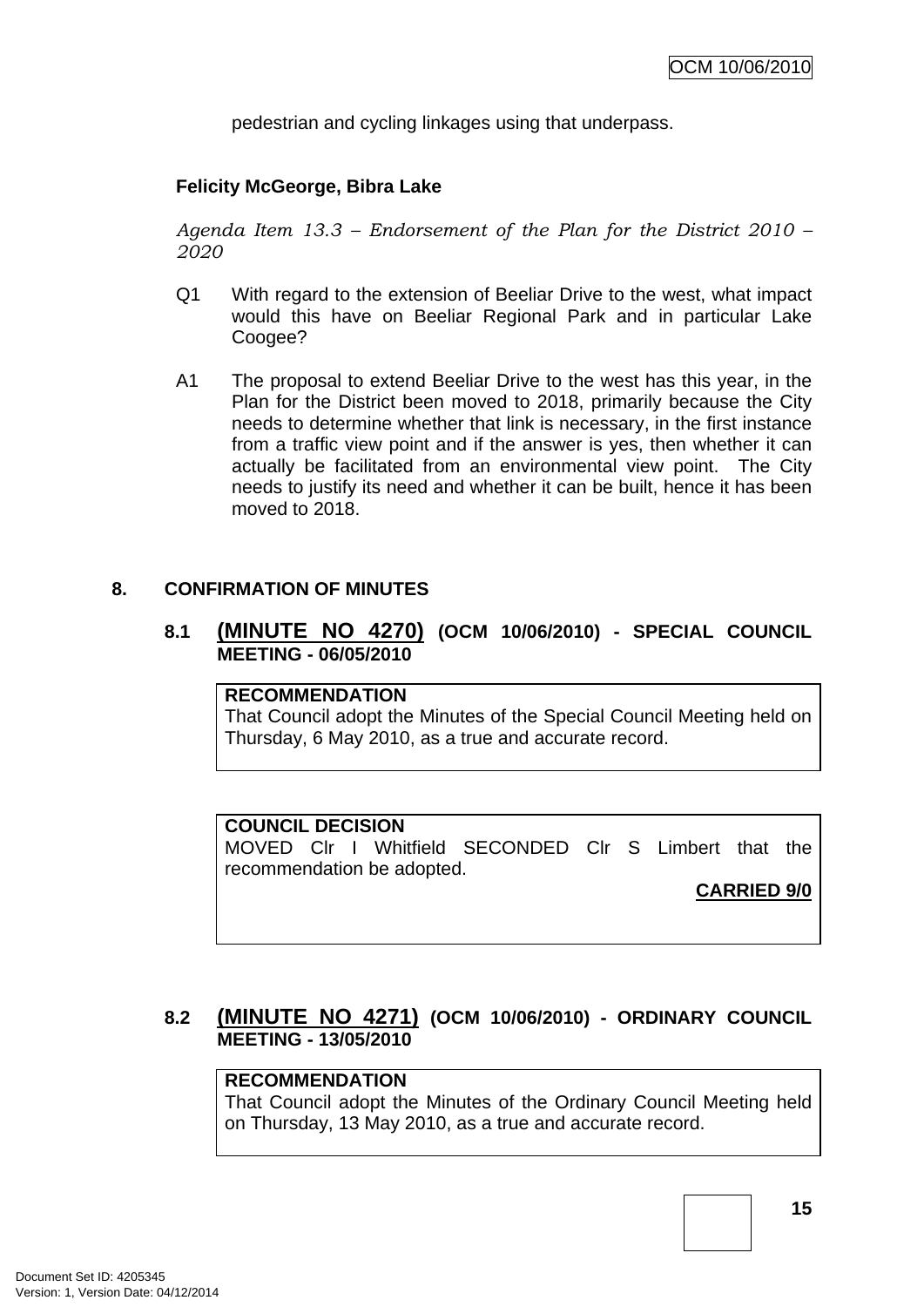#### <span id="page-19-0"></span>**COUNCIL DECISION**

MOVED Clr S Limbert SECONDED Clr V Oliver that the recommendation be adopted.

**CARRIED 9/0**

# **9. WRITTEN REQUESTS FOR LEAVE OF ABSENCE**

Nil

# **10 (OCM 10/06/2010) - DEPUTATIONS AND PETITIONS**

Two deputations were received.

The first deputation was from Messrs Laurie Cassissi and Lindsay Stephens from Mineral Haulage and Earthmoving. The deputation was in relation to a late item, namely 21.1 which relates to a proposed recovery and recycling operation at Lot 51 Russell Road, East Wattleup.

The Presiding Member thanked the deputation for their input and advised that the matter is for deliberation at tonight's meeting.

The second deputation was from Mr Joe Branco, North Lake Residents Association Inc. which relates to Item 13.3 - Plan for the District, in particular the duplication of Farrington Road.

The Presiding Member thanked the Mr Branco for his input and advised that the matter is for deliberation at tonight's meeting.

#### **11. BUSINESS LEFT OVER FROM THE PREVIOUS MEETING (If adjourned)**

Nil

# **12. DECLARATION OF COUNCILLORS WHO HAVE NOT GIVEN DUE CONSIDERATION TO MATTERS IN THE BUSINESS PAPER**

Nil

#### **13. COUNCIL MATTERS**

**NOTE**: AT THIS POINT IN THE MEETING, THE TIME BEING 7.28 PM THE FOLLOWING ITEMS WERE CARRIED BY AN "EN BLOC" RESOLUTION OF COUNCIL:

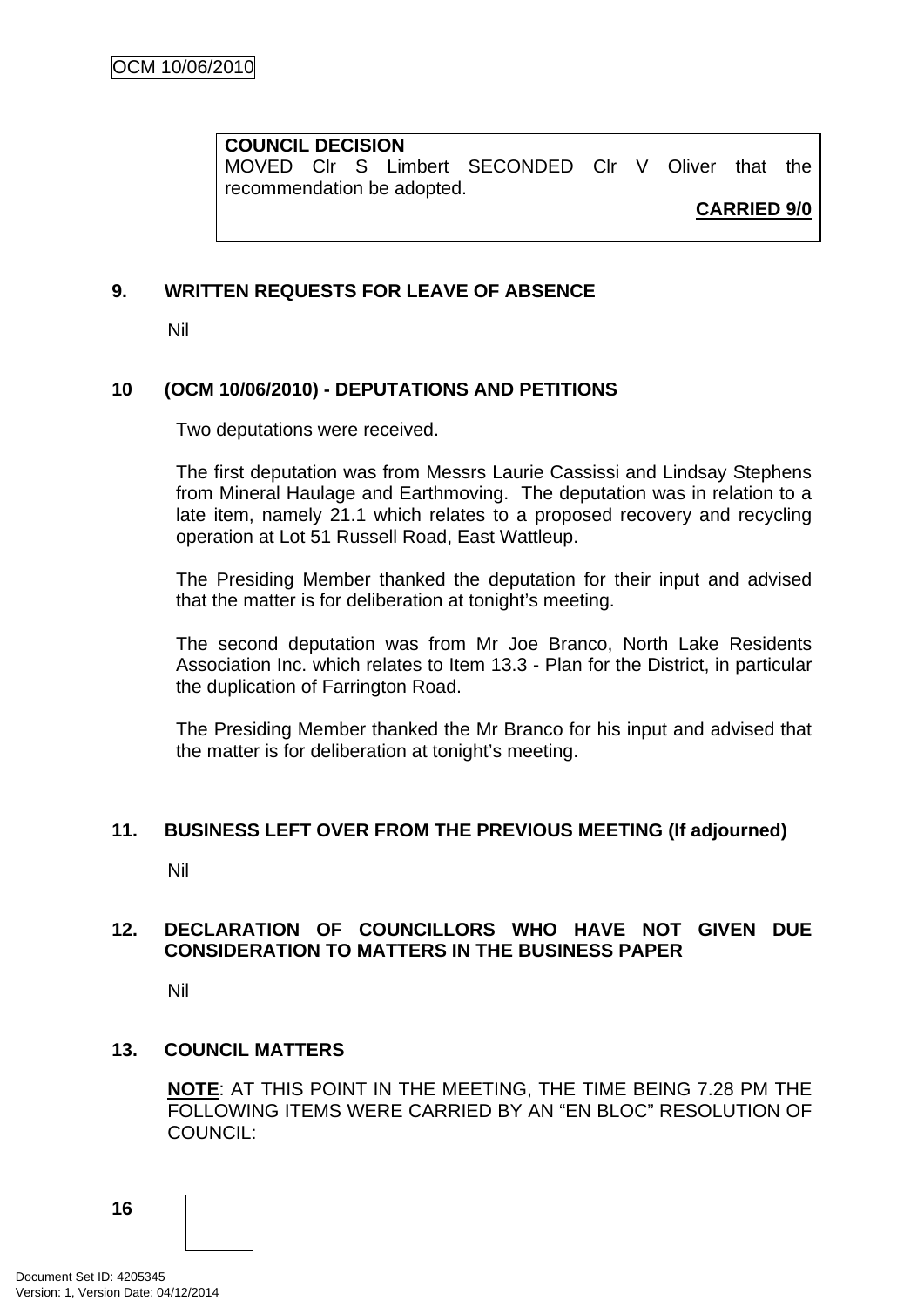<span id="page-20-0"></span>

# **13.1 (MINUTE NO 4272) (OCM 10/06/2010) - PROPOSED AMENDMENT TO POLICY SC3 'COUNCIL MEETINGS' (1704) (D GREEN) (ATTACH)**

#### **RECOMMENDATION**

That Council adopt proposed amendment to Policy SC3 'Council Meetings', as attached to the Agenda, and in accordance with Clause 3 not conduct an Ordinary Council Meeting in January of each year.

#### **COUNCIL DECISION**

MOVED Clr H Attrill SECONDED Clr I Whitfield that the recommendation be adopted.

**CARRIED 8/1**

# **Background**

Council Policy SC3 'Council Meetings' (copy attached) determines the day and time that Ordinary meetings of Council will be held each month. The current scenario, that of the meeting on the second Thursday of each month commencing at 7.00 pm has been in place since June 2005.

Council resolved in 2007, 2008 and 2009, to relax this requirement for the month of January, to enable recess from the normal meeting schedule. No issues of concern were raised by residents or ratepayers of the district. In addition, other council stakeholders, in both the public and private sectors were not adversely affected and no concerns were forthcoming from these areas.

#### **Submission**

N/A

#### **Report**

Elected Members were initially advised in November 2007, that it was intended to bring as much business of Council to its December 2007, Ordinary Council Meeting, in order to enable Council to consider going into recess for the month of January 2008, as it is traditionally relatively quiet during this period and many of Council's major customers in the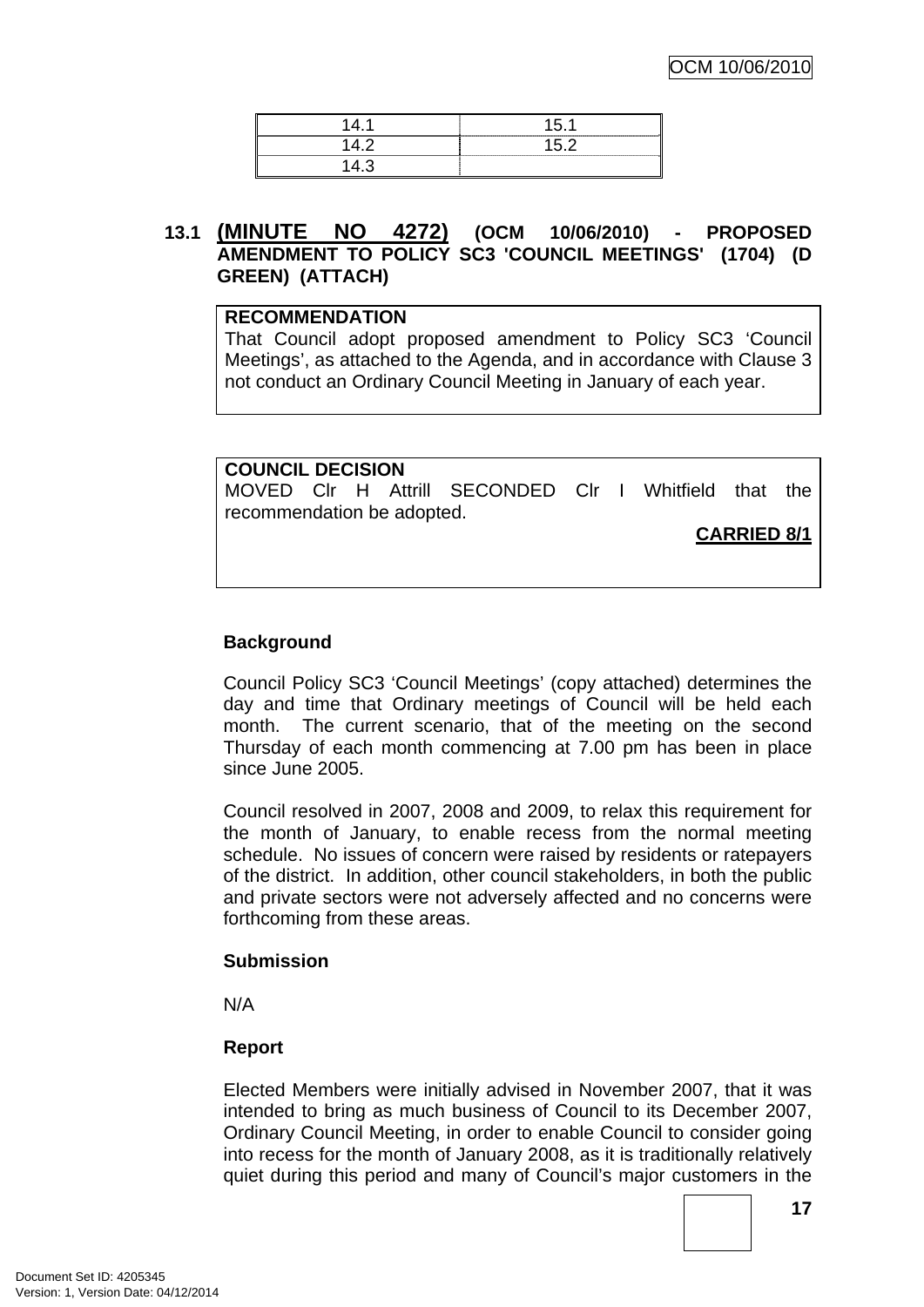development and building sector are also winding down while their workforces take holidays. Accordingly, with much of the priority business able to be presented to or prior to the December meeting for Council to consider, there is an opportunity for Council to take leave from its normal routine for January and to amend its Policy to maintain the practice of breaking from a regular Council meeting routine in January. Should an urgent need arise for Council to convene, a Special Council Meeting can be arranged at short notice. By advertising Council's intention this far in advance will give Council's customers in the development industry every opportunity to finalise any issues which may require Council consideration prior to the end of each calendar year.

# **Strategic Plan/Policy Implications**

# **Governance Excellence**

• To conduct Council business in open public forums and to manage Council affairs by employing publicly accountable practices.

# **Budget/Financial Implications**

N/A

# **Legal Implications**

Sec. 5.3 of the Local Government Act, 1995, refers.

# **Community Consultation**

N/A

# **Attachment(s)**

Proposed amended Policy SC3 'Council Meetings'.

# **Advice to Proponent(s)/Submissioners**

N/A

# **Implications of Section 3.18(3) Local Government Act, 1995**

Nil.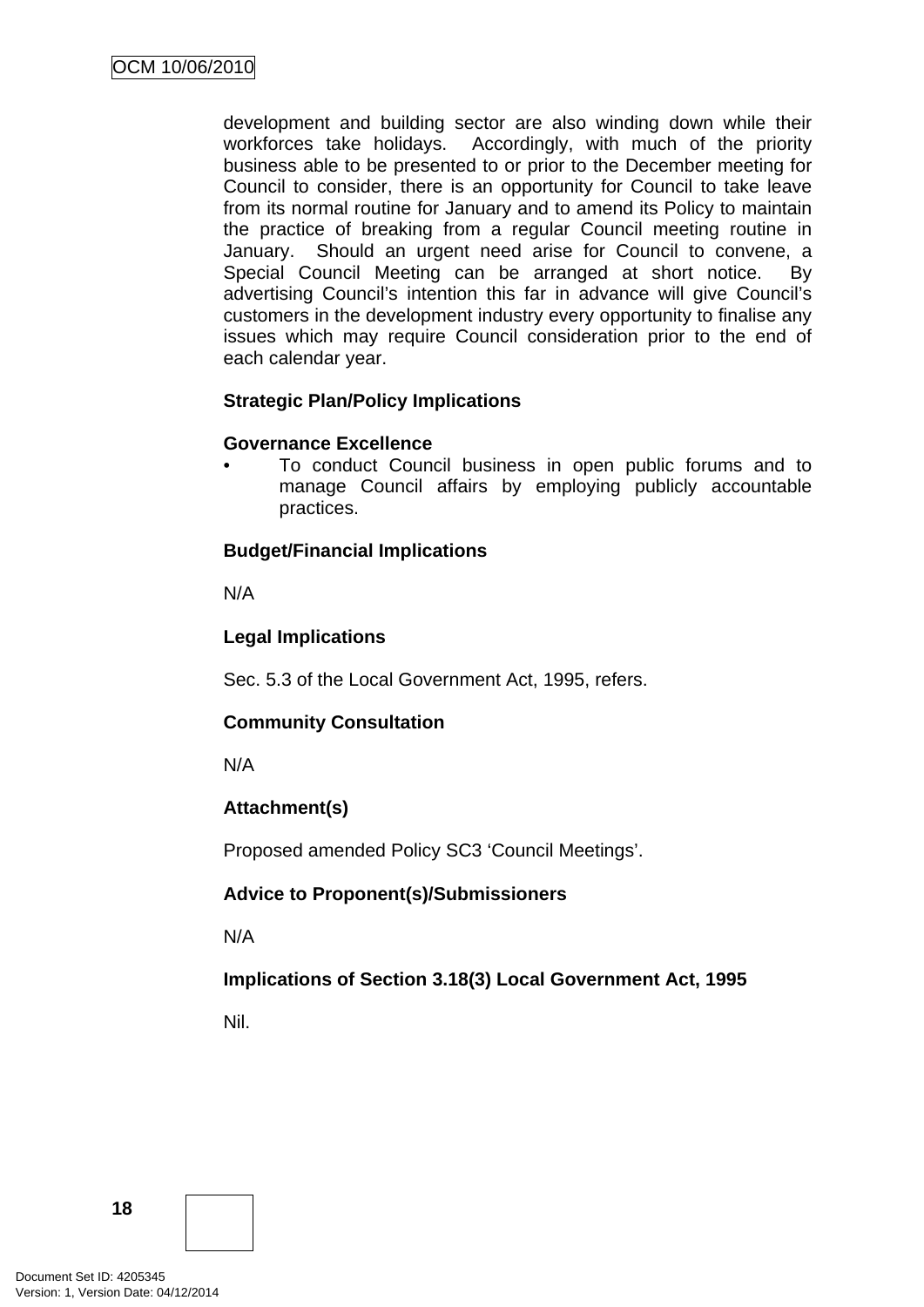# <span id="page-22-0"></span>**13.2 (MINUTE NO 4273) (OCM 10/06/2010) - REVIEW OF CITY OF COCKBURN (LOCAL GOVERNMENT ACT) LOCAL LAWS 2000 (1116) (P WESTON) (ATTACH)**

# **RECOMMENDATION**

That Council:

- (1) pursuant to Section 3.16(4) of the Local Government Act 1995 resolves to amend the City of Cockburn (Local Government Act) Local Laws 2000;
- (2) pursuant to Section 3.12(3) of the Act give notice that it proposes to make a Local Law to amend the City of Cockburn (Local Government Act) Local Laws 2010; and
- (3) pursuant to Section 3.12(4) of the Act considers the matter following the closure of the period for which submissions can be received.

**TO BE CARRIED BY AN ABSOLUTE MAJORITY OF COUNCIL**

# **COUNCIL DECISION**

MOVED Clr H Attrill SECONDED Deputy Mayor K Allen that adopt the recommendation subject to amending sub-clause recommendation (2) by the addition of the following words:

'as attached to the Agenda, subject to the deletion of the proposed modified penalties of \$250 shown in Part 9 of Schedule 2 (pages 87 and 88) and substituting an amount of \$100.'

# **CARRIED BY ABSOLUTE MAJORITY OF COUNCIL 7/2**

#### **Reason for Decision**

There has been no recommended increase in the modified penalties applicable to other Parts of the Local Laws and an increase of 150% to one area does not appear to be justified. A \$100 penalty is in line with penalties generally applied by local governments for the same issue.

#### **Background**

Pursuant to Section 3.16(1) of the *Local Government Act 1995* a local government authority must conduct a periodic review of its local laws every eight (8) years to determine whether or not it considers that any local law be repealed or amended.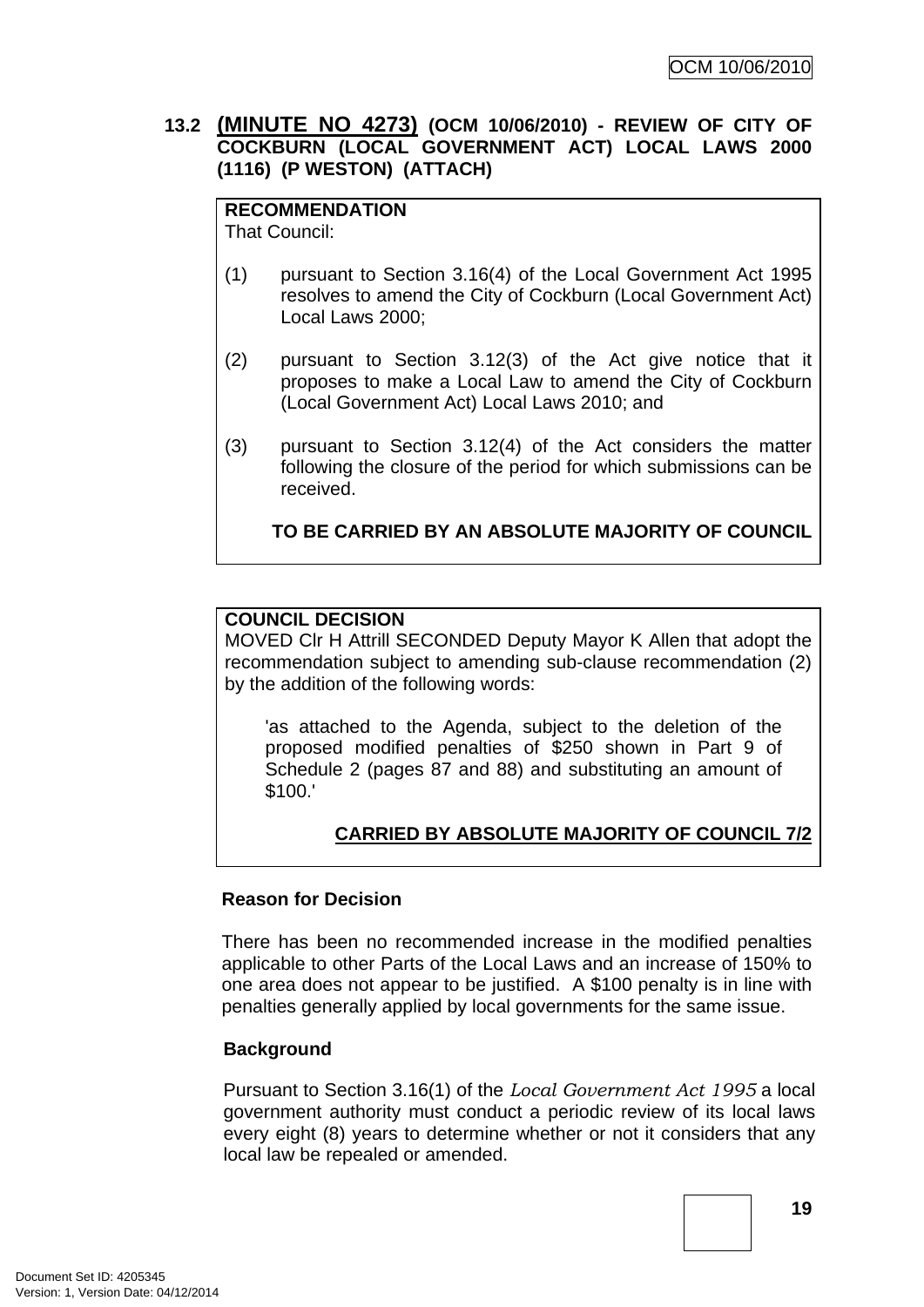Pursuant to Section 3.16(4) when Council has considered the report the local government may determine whether or not it considers that the local law should be repealed or amended by way of an absolute majority.

# **Submission**

In accordance with Section 3.16(2) of the *Local Government Act 1995*  and Council resolution of 11 February 2010 (Minute No 4151) Statewide public notice was given stating that;

- 1. The City of Cockburn proposed to review its local laws.
- 2. A copy of the proposed amendments may be inspected or obtained from places specified in the Statewide notice.
- 3. Submissions about the proposed amendments may be made to the City of Cockburn before the day specified in the notice, being a day that is not less than six (6) weeks after the notice was given.

# **Report**

The Statewide notice appeared in the '*West Australian'* newspaper on 17 March 2010 giving notice of Council's intention to review the City of Cockburn's (Local Government Act) Local Laws 2010 with inspection or copies obtainable from the City of Cockburn Administration Office and at the Spearwood, Coolbellup, and Success Public Libraries during office hours. Submissions were to be made by 3 May 2010. No submissions were received.

Therefore, it is now proposed that Council amends the proposed City of Cockburn (Local Government Act) Local Laws 2000, as attached to this Agenda.

The purpose of the Local Law, as proposed, is to ensure compliance with the review provisions of the Act. The effect is to amend the Street Numbering provisions of the Local Laws contained in Part 9, Division 5 of the Local Laws.

The proposed amendments have been drafted in consultation with Council staff who have the responsibility for the administration and enforcement of such laws.

If Council resolves to proceed with this matter, an advertisement will be placed in the *'West Australian'* newspaper giving notice of Council's intention to promulgate the City of Cockburn's (Local Government Act) Local Laws 2010.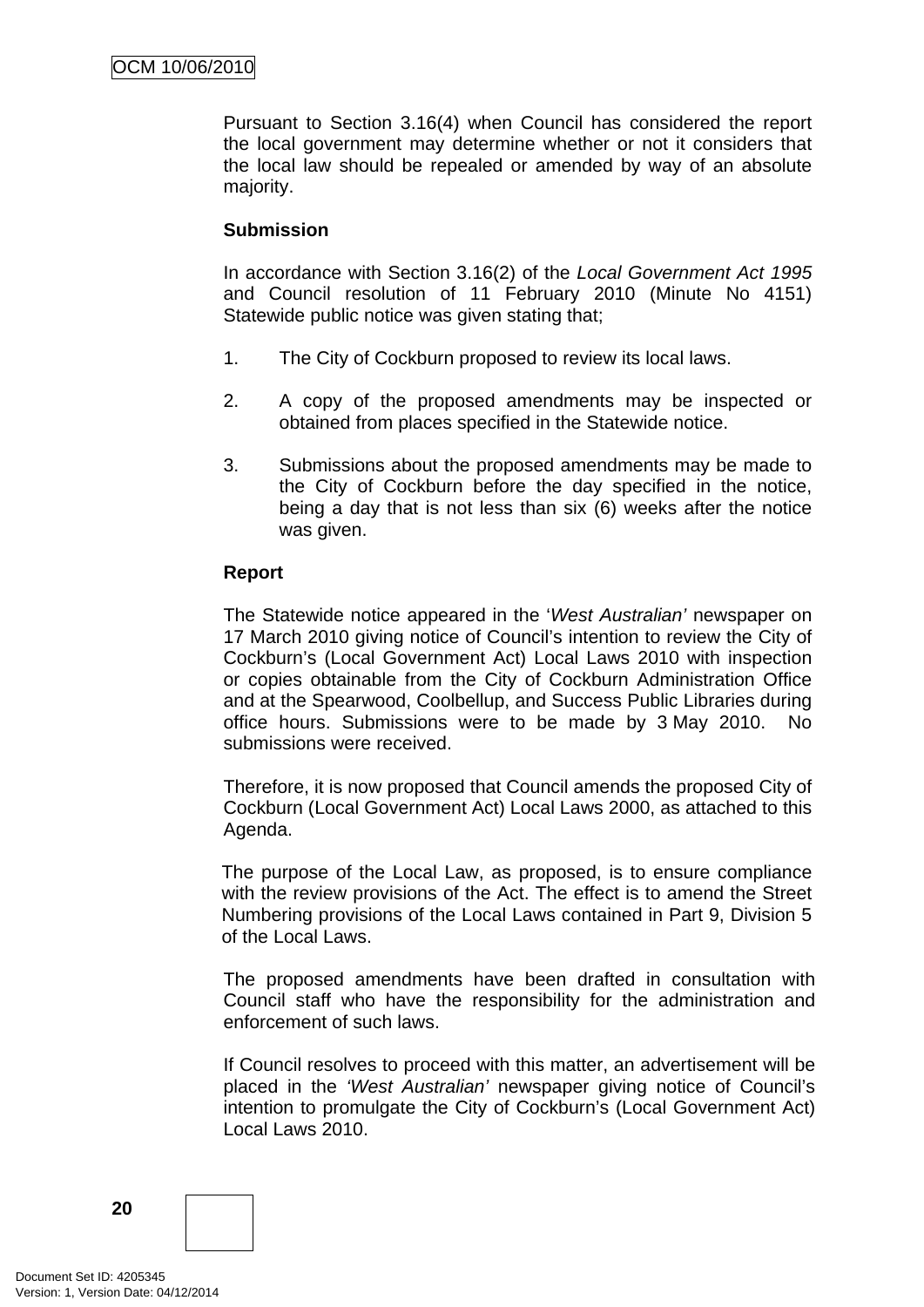Interested parties will be able to inspect a copy of the local laws or obtain a copy of the local laws from Council or from one of the City's Libraries as mentioned in the advertisement and may make a representation to Council in response to the proposed amendments to the current local laws. The submission period for representations is 42 days from the date of the advertisement.

Council staff have proposed amendments to Clauses 9.13 to 9.15 of the City's local laws.

The proposed amendments are highlighted in the attached report (Note pages 74, 75, 87 and 88).

The amendments are intended to improve functionality of street numbering requirements.

The amendments clarify that either Council, or an authorised person can appropriately deal with the administration and enforcement of the local laws relating to street numbering.

This is an important aspect to have clearly clarified so that authorised persons are not left with any doubt in relation to the enforceability of the local laws. Currently there is some ambiguity in this respect.

It is also proposed to increase the fines for non-compliance with the local laws to \$250, reflecting the extent of time which has passed since the fines were last increased.

Authorised Council Staff do however only view the use of fines as an absolute last resort, and in most cases are able to deal with property owners in an appropriate way to achieve the correct level of compliance.

It should be noted that Local Laws that have been initiated independently of these Consolidated Local Laws (eg. Waterways Management, Parking and Standing Orders) are not included in this process.

#### **Strategic Plan/Policy Implications**

#### **Governance Excellence**

- To conduct Council business in open public forums and to manage Council affairs by employing publicly accountable practices.
- To provide effective monitoring and regulatory services that administer relevant legislation and local laws in a fair and impartial way.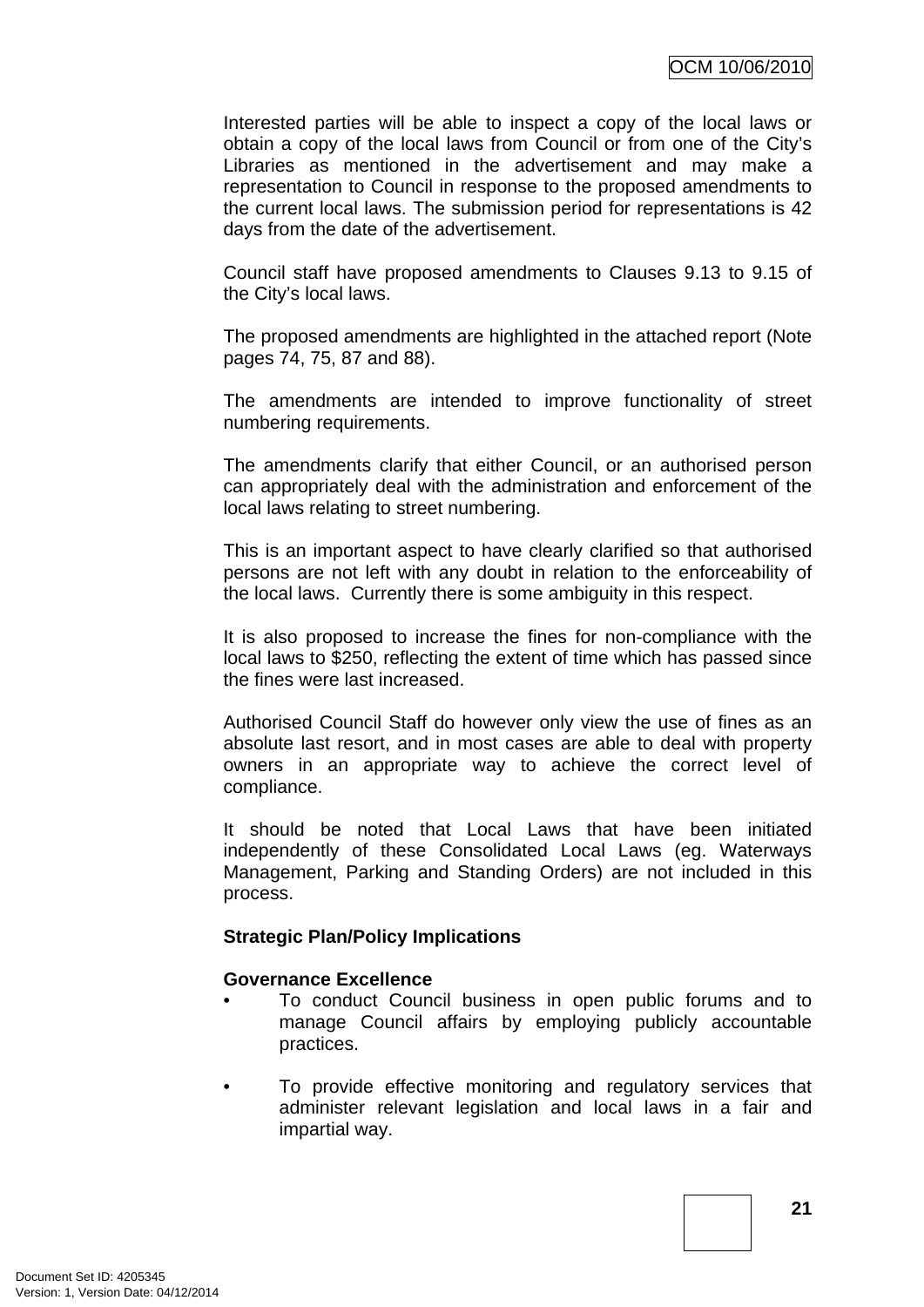# **Budget/Financial Implications**

N/A

# **Legal Implications**

Sections 3.12 and 3.16 of the Local Government Act 1995 refer.

#### **Community Consultation**

Advertisement of the proposed amendments placed in the *West Australian* on 17 March 2010. Further advertising of the proposed amendments will be advertised in the *West Australian* calling for public submissions, which will be received for a minimum period of 6 weeks.

#### **Attachment(s)**

Copy of the Draft Local Laws identifying proposed amendments/deletions to Part 9 Division 5 'Street Numbering'.

#### **Advice to Proponent(s)/Submissioners**

N/A

**Implications of Section 3.18(3) Local Government Act, 1995**

Nil.

#### **DELCARATION OF INTEREST**

The Chief Executive Officer advised the meeting that he had received declarations of interest from the following:

Mayor Howlett disclosed a proximity interest in Item 13.3 "Plan for the District 2010-2020", pursuant to Section 5.60B(1)(C) of the Local Government Act, 1995. The nature of the interest being that he is the owner of property adjoining Farrington Road reserve in North Lake, which is listed in the proposed Road Projects contained within the Plan.

Deputy Mayor Allen disclosed a proximity interest in Item 13.3 "Plan for the District 2010-2020", pursuant to Section 5.60B(1)(C) of the Local Government Act, 1995. The nature of the interest being that he is the owner of property adjoining North Coogee Regional Open Space Reserve which is listed in the Proposed Regional Infrastructure Projects contained within the Plan.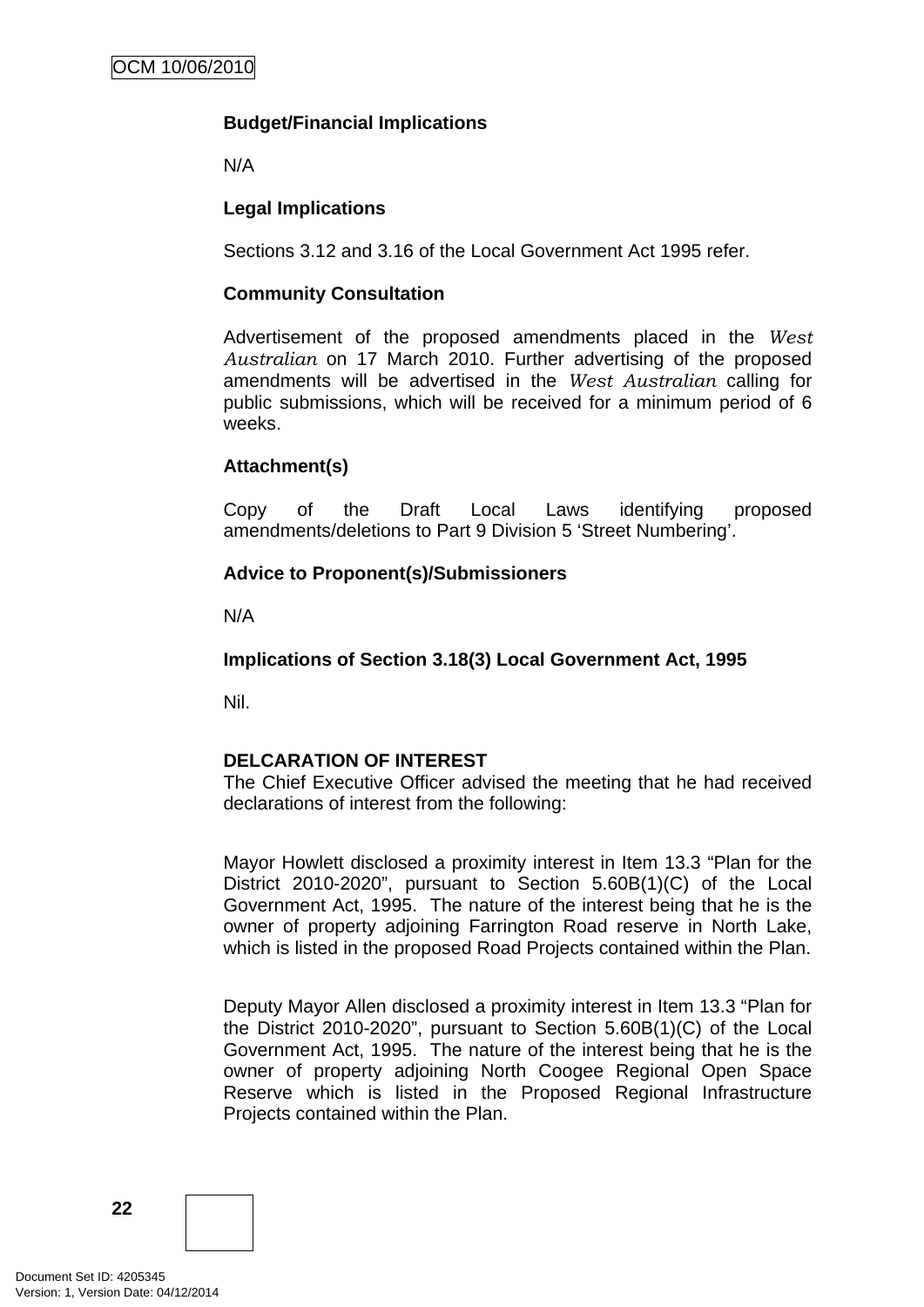<span id="page-26-0"></span>MAYOR HOWLETT AND DEPUTY MAYOR ALLEN LEFT THE MEETING THE TIME BEING 8.45 PM.

# **(MINUTE NO 4274) (OCM 10/06/2010) - APPOINTMENT OF PRESIDING MEMBER**

### **COUNCIL DECISION**

MOVED Clr C Reeve-Fowkes SECONDED Clr I Whitfield that pursuant to Section 5.6(3) of the Local Government Act, 1995, Clr Sue Limbert be appointed to act as Presiding Member in the absence of Mayor Howlett and Deputy Mayor Allen during consideration of this item.

# **CARRIED 7/0**

#### **Reason for Decision**

As both Mayor Howlett and Deputy Mayor Allen are absent due to their declarations of interest in this item, it is necessary to appoint a Presiding Member.

CLR LIMBERT ASSUMED THE ROLE OF PRESIDING MEMBER THE TIME BEING 8.47 PM.

# **(MINUTE NO 4275) (OCM 10/06/2010) - DISPENSATION TO DEPUTY MAYOR KEVIN ALLEN TO PARTICIPATE IN THE MEETING**

# **COUNCIL DECISION**

MOVED Clr T Romano SECONDED Clr I Whitfield that pusuant to Sec. 5.68(1)(ii)(I) of the Local Government Act 1995, Deputy Mayor Allen be allowed to participate in the decision-making process in Item 13.3 as the matter associated with this item is considered trivial and insignificant and unlikely to influence his conduct in relation to the item,.

# **CARRIED 7/0**

#### **Reason for Decision**

Deputy Mayor Allen has declared a financial Interest in this matter on the basis of the proximity of property he owns adjoins the reserve, which has been identified as a site for the possible construction of a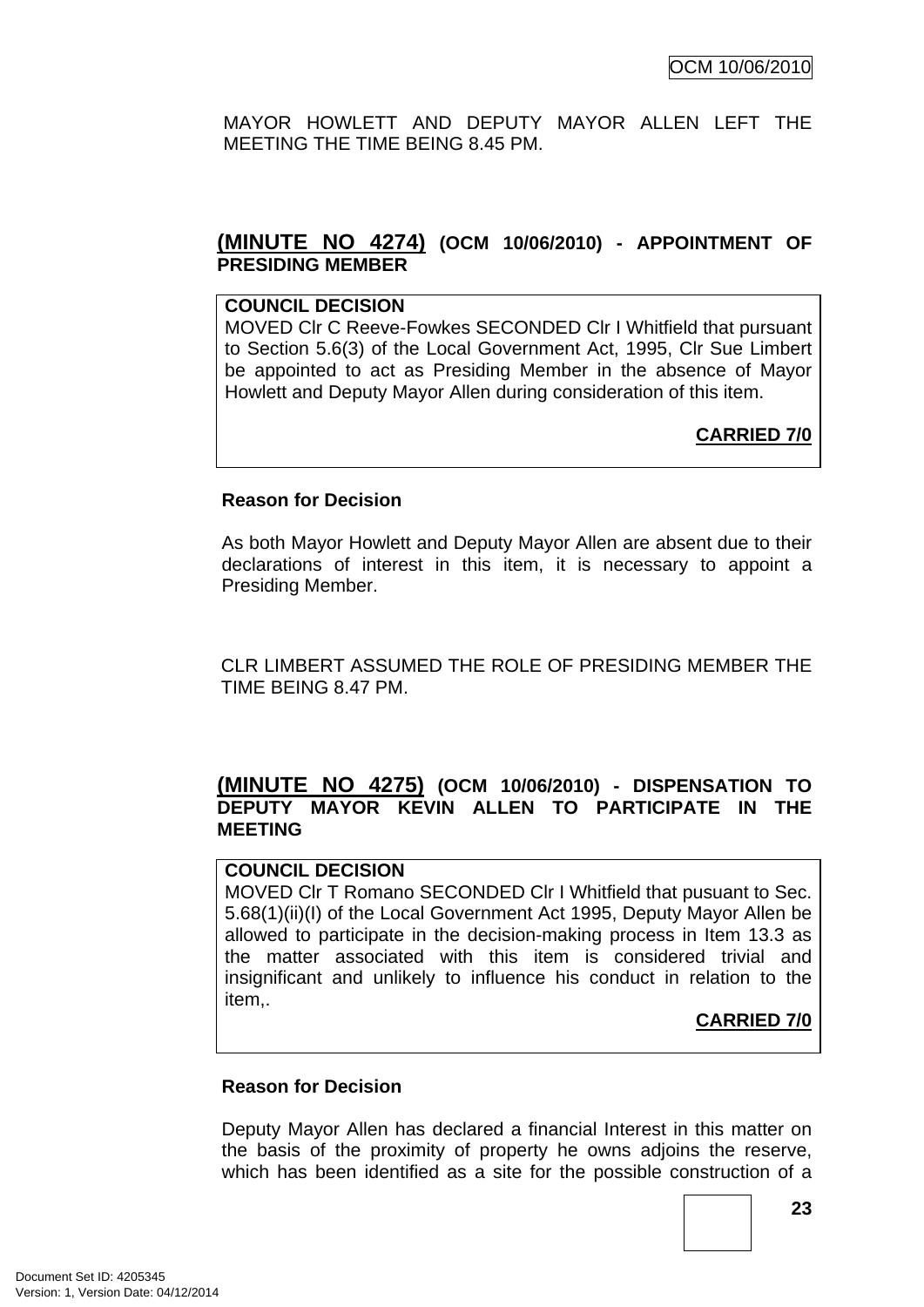<span id="page-27-0"></span>Golf Complex in 2019/20. The extent of his interest is that the property concerned is his principal place of residence, the value of which could be affected by the development of the adjoining Reserve and also involves the timeframe associated with the project.

DEPUTY MAYOR ALLEN RETURNED TO THE MEETING THE TIME BEING 8.49 PM.

CLR LIMBERT ADVISED DEPUTY MAYOR ALLEN THE DECISION OF COUNCIL WHILE HE WAS ABSENT FROM THE MEETING.

DEPUTY MAYOR ALLEN ASSUMED THE ROLE OF PRESIDING MEMBER.

# **(MINUTE NO 4276) (OCM 10/06/2010) - EXTENSION OF TIME**

#### **COUNCIL DECISION**

MOVED Clr I Whitfield SECONDED Clr S Limbert that Council extend the duration of the meeting for a further one hour, the time being 8.58 pm in accordance with Clause 14.4 of Council's Standing Orders Local Law.

**CARRIED 8/0**

**Note**: At this point in the meeting the Presiding Member ordered that Item 13.3 be considered complex, in accordance with Clause 10.5 of Council's Standing Orders Local Law and put in the form of several sequential motions.

# **(MINUTE NO 4277) (OCM 10/06/2010) - PLAN FOR THE DISTRICT - SANTICH PARK - UPGRADE (CC/M/003) (S CAIN)**

**COUNCIL DECISION**  MOVED Clr R O'Brien SECONDED Clr C Reeve-Fowkes that Santich Park Upgrade work be brought forward to the 2010/11 Budget.

**CARRIED 8/0**

#### **Reason for Decision**

Council made decisions in relation to Santich Park at the May Council Meeting and these should be reflected in the modified Plan for the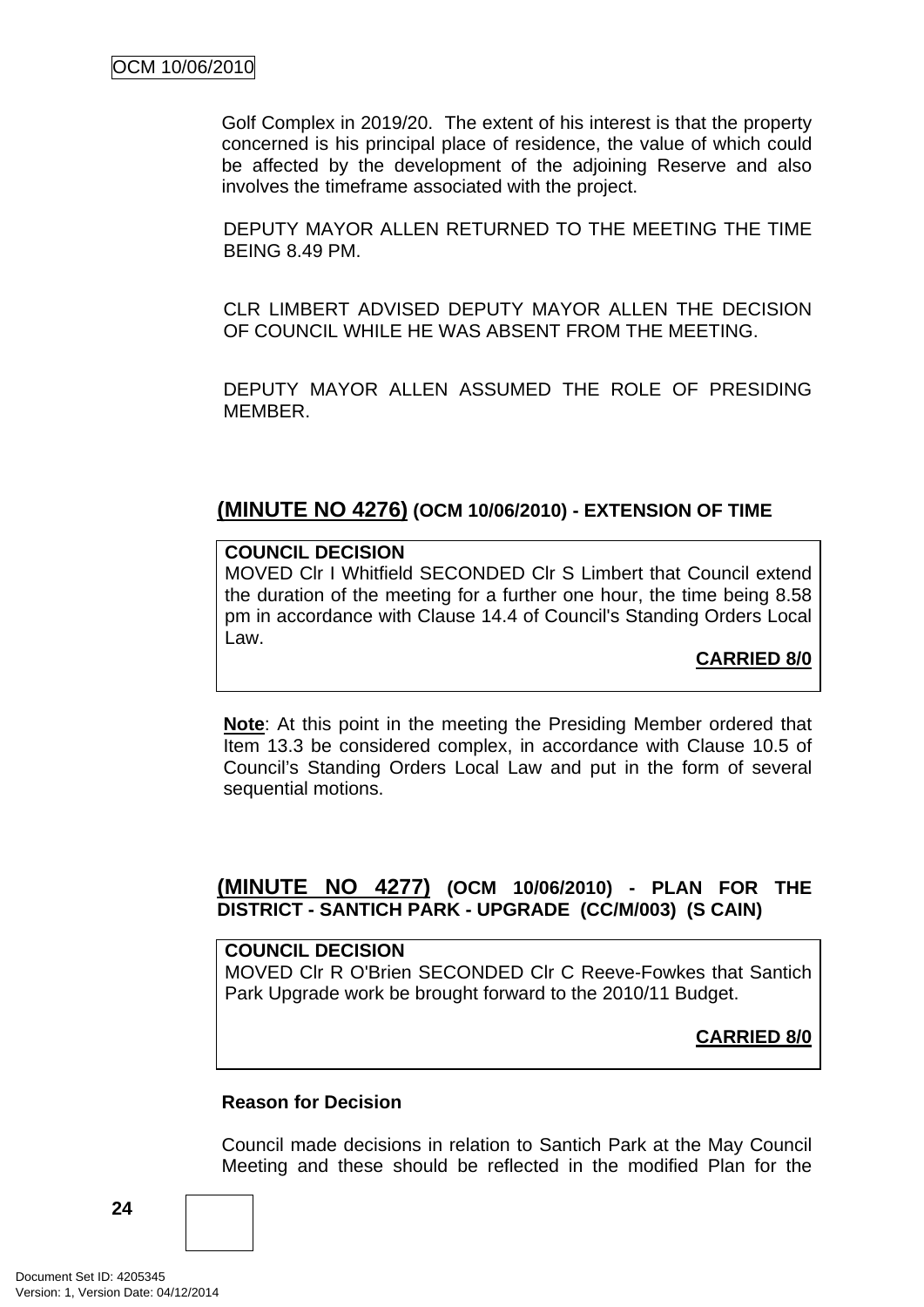OCM 10/06/2010

<span id="page-28-0"></span>District. Council previously adopted the Sport and Recreation Plan Strategic Plan subject to the deletion of the proposal to relocate the Cockburn Lakes Football Club to Santich Park and to commit an allocation of funds in its 2010/11 Budget to address the issues of parking, signage and the upgrade of current facilities at Santich Park as soon as possible.

# **(MINUTE NO 4278) (OCM 10/06/2010) - PLAN FOR THE DISTRICT - ANNING PARK - MINOR UPGRADE (CC/M/003) (S CAIN)**

#### **COUNCIL DECISION**

MOVED Clr I Whitfield SECONDED Clr R O'Brien that Anning Park minor upgrade works be scheduled for 2010/11.

**CARRIED 8/0**

#### **Reason for Decision**

Council made decisions in relation to Anning Park at the May Council Meeting and these should be reflected in the modified Plan for the District. The Cockburn Lakes Senior Football Club is to remain at Anning Park and upgrade works were determined as a result of consultation with members of the Football Club.

# **(MINUTE NO 4279) (OCM 10/06/2010) - PLAN FOR THE DISTRICT - COCKBURN CENTRAL PLAYING FIELDS PRECINCT (CC/M/003) (S CAIN)**

#### **COUNCIL DECISION**

MOVED Clr R O'Brien SECONDED Clr I Whitfield that a masterplan for the Cockburn Central playing fields precinct be commenced in 2010/11, followed by consultation with the State Government agencies on land use.

**CARRIED 8/0**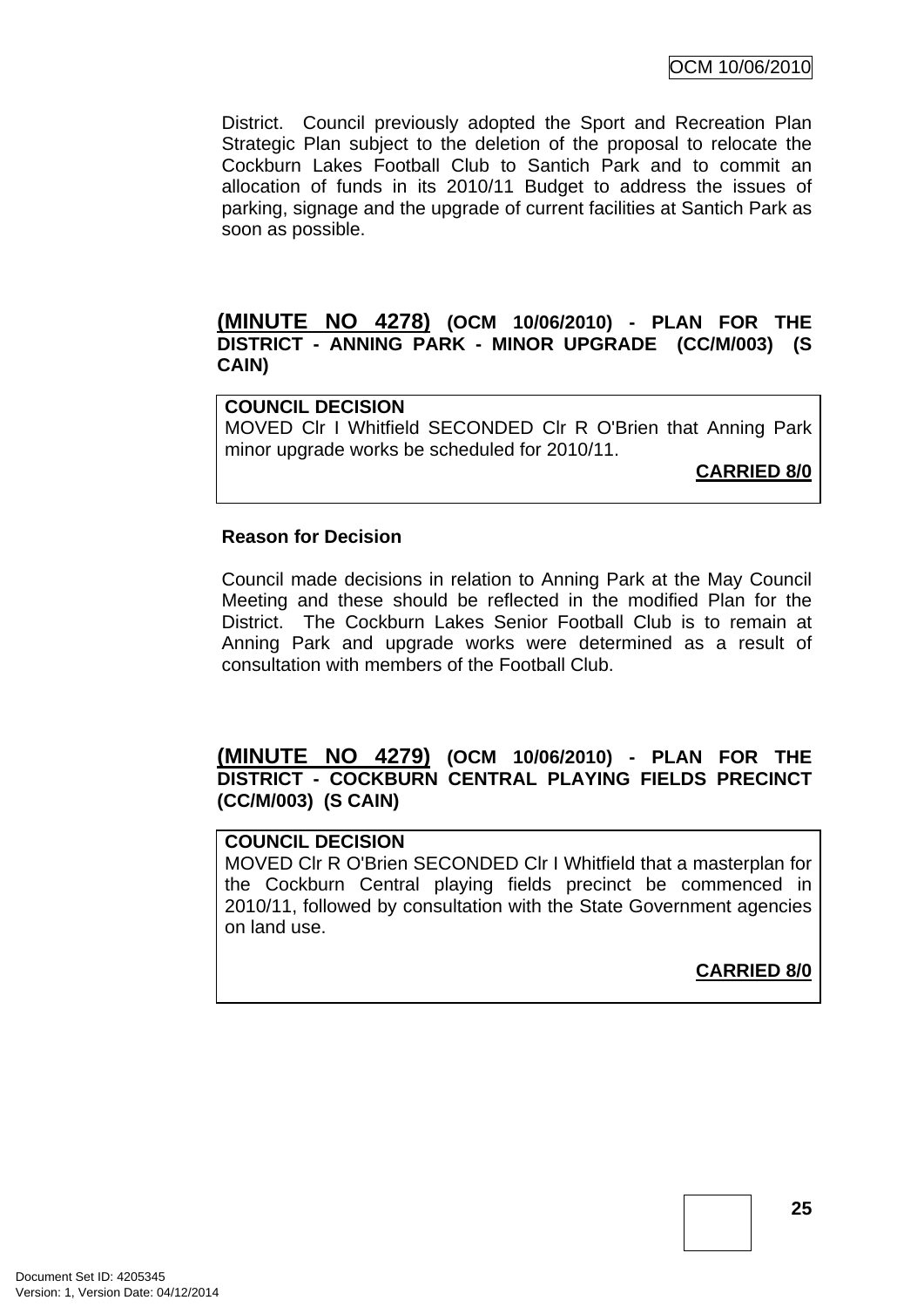# <span id="page-29-0"></span>**(MINUTE NO 4280) (OCM 10/06/2010) - PLAN FOR THE DISTRICT - COOGEE SURF LIFE SAVING CLUB (CC/M/003) (S CAIN)**

# **COUNCIL DECISION**

MOVED Clr C Reeve-Fowkes SECONDED Clr S Limbert that the City underwrite Stage 2 of the Suf Life Saving Club project, ie. the building, by providing an additional \$2M over financial year 2011/12 to financial year 2012/13, in the event that the Developer Contributions framework is not in place or agreed to by the City by this timeframe.

# **CARRIED 6/2**

CLR O'BRIEN REQUESTED HER VOTE AGAINST THE MOTION TO BE RECORDED

#### **Reason for Decision**

The Coogee Beach Surf Life Saving Club has developed a strong membership supported by a rapidly growing population to the East. The current building is inadequate forcing the Club to currently cap membership numbers at approx 640 members. There is also currently a clash of usage with the casual beachgoers at the current site. Once constructed, this facility will have in excess of 1,200 members making it by far the largest club membership based club in Cockburn. Reallocating these required funds reinforces Council's previous decisions, and its support and commitment to ensure this facility is built. It will also ensure the facility can proceed to tender stage in a timeframe of around the third quarter of 2010. By recommitting to this project with these funds will also ensure previous grant allocations confirmed for the project will be met.

# **(MINUTE NO 4281) (OCM 10/06/2010) - PLAN FOR THE DISTRICT - WETLANDS EDUCATION PRECINCT (CC/M/003) (S CAIN)**

#### **COUNCIL DECISION**

MOVED Clr R O'Brien SECONDED Clr I Whitfield that detailed design work be undertaken for the Wetlands Education Precinct in 2010/11, subject to a successful application being made for funding to the Grants and Donations Committee.

**CARRIED 8/0**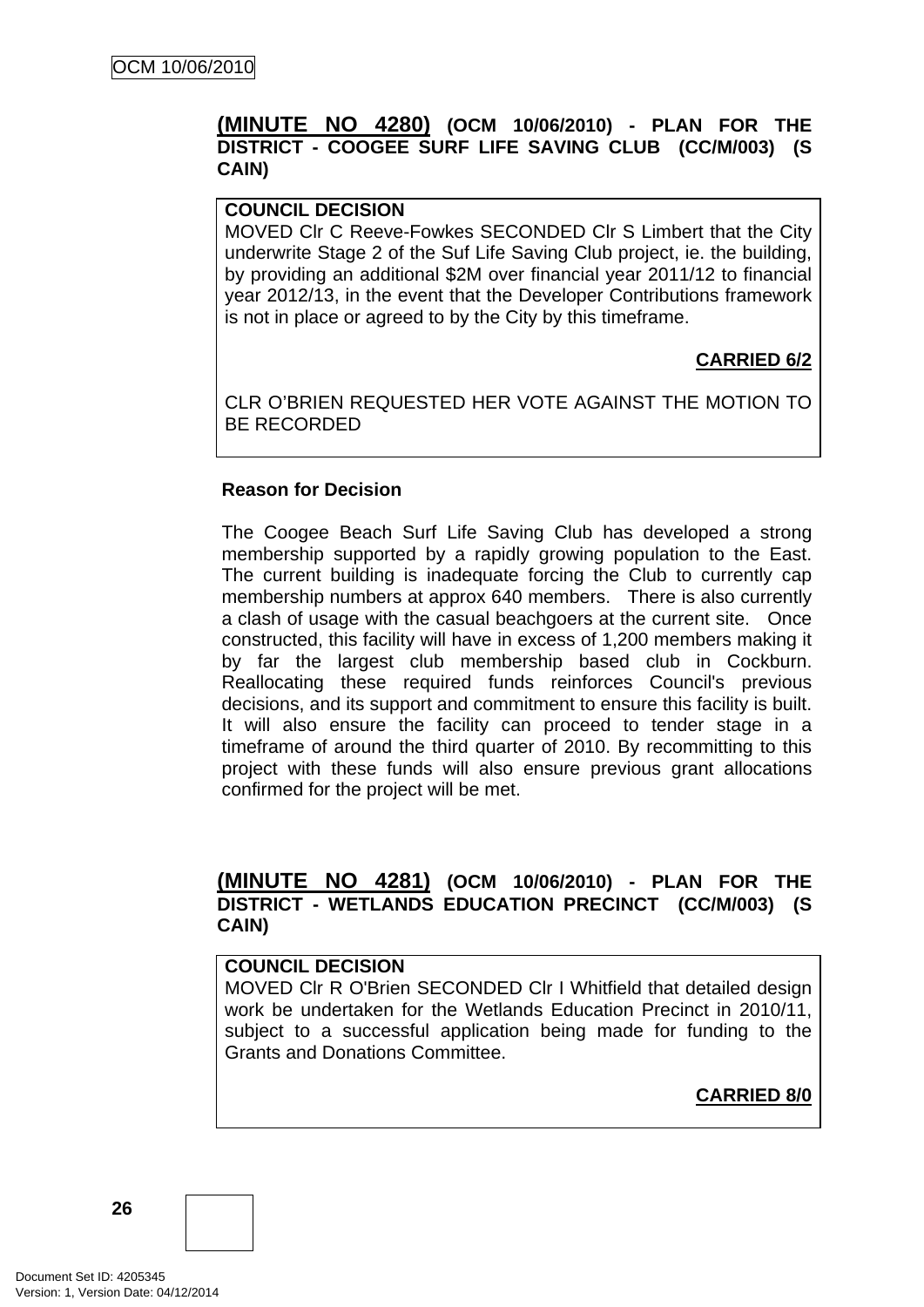<span id="page-30-0"></span>**(MINUTE NO 4282) (OCM 10/06/2010) - PLAN FOR THE DISTRICT - FARRINGTON ROAD & FORREST ROAD BYPASS (CC/M/003) (S CAIN)** 

# **COUNCIL DECISION**

MOVED Clr C Reeve-Fowkes SECONDED Clr H Attrill that consultation only be undertaken with Department of Environment and Conservation and no budget be allocated by this Council for any planning, building, clearing or earthworks on Farrington Road or the suggested Forrest Road bypass unless formally adopted by full Council.

**CARRIED 5/3**

# **Reason for Decision**

This Council must be kept fully informed by the DEC and the EPA in regard to environmental reports and evidence of the endangered Graceful Sun Moth and the Black Carnaby's Cockatoo' habitat and colonies within the land along Farrington Road and in the Roe 8 reserve, which has been suggested as a Forrest Road Bypass. No budget is allocated by this Council, for any planning, building, clearing or earthworks of Farrington Road or the suggested Forrest Road bypass unless formally adopted by full Council.

MAYOR HOWLETT RETURNED TO THE MEETING THE TIME BEING 9.41 PM

MAYOR HOWLETT ASSUMED THE ROLE OF PRESIDING MEMBER.

# **(MINUTE NO 4283) (OCM 10/06/2010) - PLAN FOR THE DISTRICT - BEELIAR DRIVE - VARIOUS WORKS (CC/M/003) (S CAIN)**

# **COUNCIL DECISION**

MOVED Deputy Mayor K Allen SECONDED Clr I Whitfield that Council requires:

- (1) detailed transport analysis be undertaken on the Beeliar Drive (Stock Road – Cockburn Road) project during the next two years;
- (2) provision be made in the design for Beeliar Drive (Dunraven Drive – Hammond Road) for a wildlife crossing around the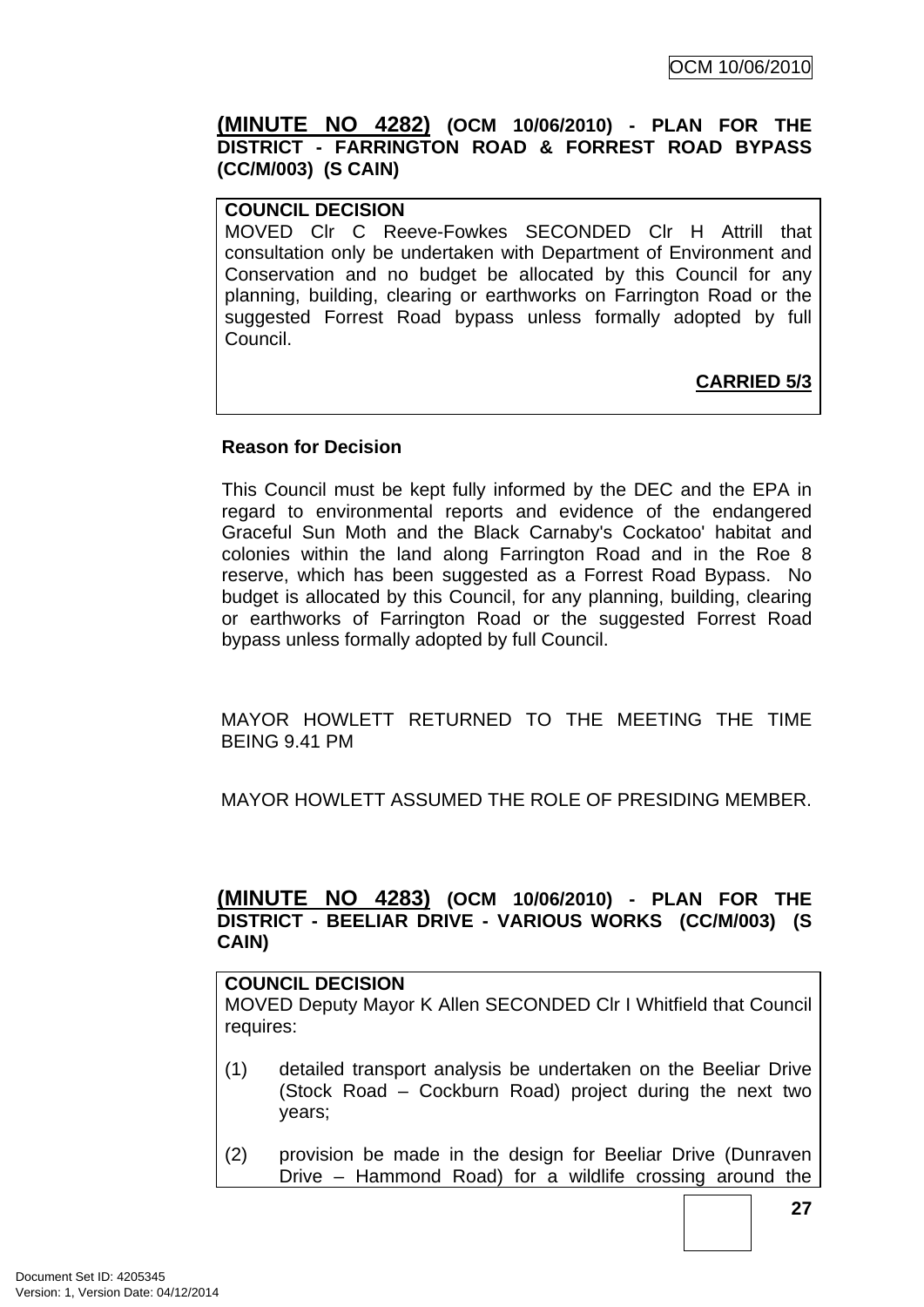wetlands; and

<span id="page-31-0"></span>(3) detailed road designs for the Beeliar Drive widening project ensure provision of safe pedestrian movement corridors from the shopping centre to the train station.

**CARRIED 9/0**

# **(MINUTE NO 4284) (OCM 10/06/2010) - PLAN FOR THE DISTRICT - FORREST ROAD BYPASS (CC/M/003) (S CAIN)**

# **COUNCIL DECISION**

MOVED Clr C Reeve-Fowkes SECONDED Clr S Limbert that the Forrest Road Bypass be deleted from the Plan.

**CARRIED 9/0**

# **Reason for Decision**

This Council has a formal position on Roe8/9 and this Council and the ratepayers must not pay for this road twice, which is what will occur if this 'Forrest Road Bypass' is implemented. The Ratepayers must be protected from paying for the single lane carriageway and then be expected to pay for it again through their income tax. The Graceful Sun Moth - an endangered species is inhabiting this area and has confirmed habitat within the Roe 8 reserve and the State Government is carrying out studies on the environmental considerations. Evidence of Carnaby Cockatoo habitat is found along this reserve also. Considering the State Government is doing Environmental studies on this already, this Council must not waste ratepayers money completing similar surveys.

# **(MINUTE NO 4285) (OCM 10/06/2010) - PLAN FOR THE DISTRICT - ROCKINGHAM ROAD - UPGRADE (CC/M/003) (S CAIN)**

#### **COUNCIL DECISION**

MOVED Clr T Romano SECONDED Deputy Mayor K Allen that upgrading of Rockingham Road (Coleville Crescent - Phoenix Road) be included in the roads plan, with a provisional sum of \$4M from 2013/14 to 2014/15.

**CARRIED 9/0**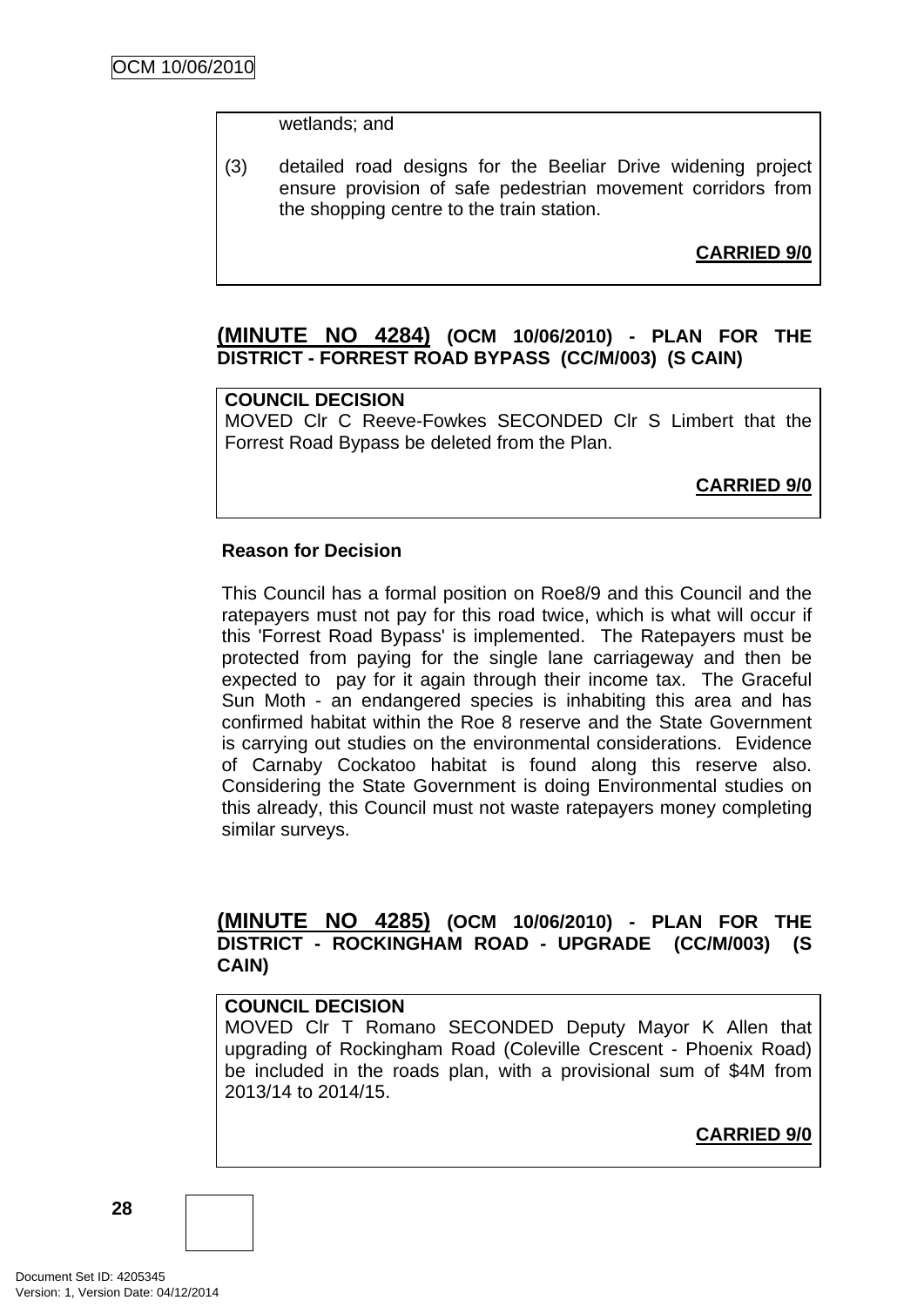# <span id="page-32-0"></span>**(MINUTE NO 4286) (OCM 10/06/2010) - SUSPENSION OF STANDING ORDER**

#### **COUNCIL DECISION**

MOVED Deputy Mayor K Allen SECONDED Clr S Limbert that Clause 4.14 of the Standing Orders be suspended, the time being 9.58 pm, for the meeting to continue and the remainder of the business to be conducted.

# **CARRIED 8/1**

CLR O'BRIEN REQUESTED HER VOTE AGAINST THE MOTION TO BE RECORDED

# **(MINUTE NO 4287) (OCM 10/06/2010) - PLAN FOR THE DISTRICT - POSITION OF STRATEGY CO-ORDINATOR (CC/M/003) (S CAIN)**

#### **COUNCIL DECISION**

MOVED Clr C Reeve-Fowkes SECONDED Clr V Oliver that the Staff Plan not include a Strategy Co-ordinator in the Executive Unit in 2013/14.

### **MOTION LOST 3/6**

MOVED Deputy Mayor K Allen SECONDED Clr S LIMBERT that the Staff Plan be amended to include a Strategy Co-ordinator in the Executive Unit in 2013/14.

# **CARRIED 6/3**

#### **DECLARATION OF INTEREST**

Mayor Howlett disclosed a proximity interest in the following item "Plan for the District – Farrington Road –  $2^{nd}$  Carriageway' pursuant to Sec.5.60B(1)(c) of the Local Government Act, 1995. The nature of the interest being that he is the owner of property adjoining Farrington Road reserve in North Lake, which is listed in the proposed Road Projects contained within the Plan.

MAYOR HOWLETT LEFT THE MEETING THE TIME BEING 10.10 PM

DEPUTY MAYOR ALLEN ASSUMED THE ROLE OF PRESIDING MEMBER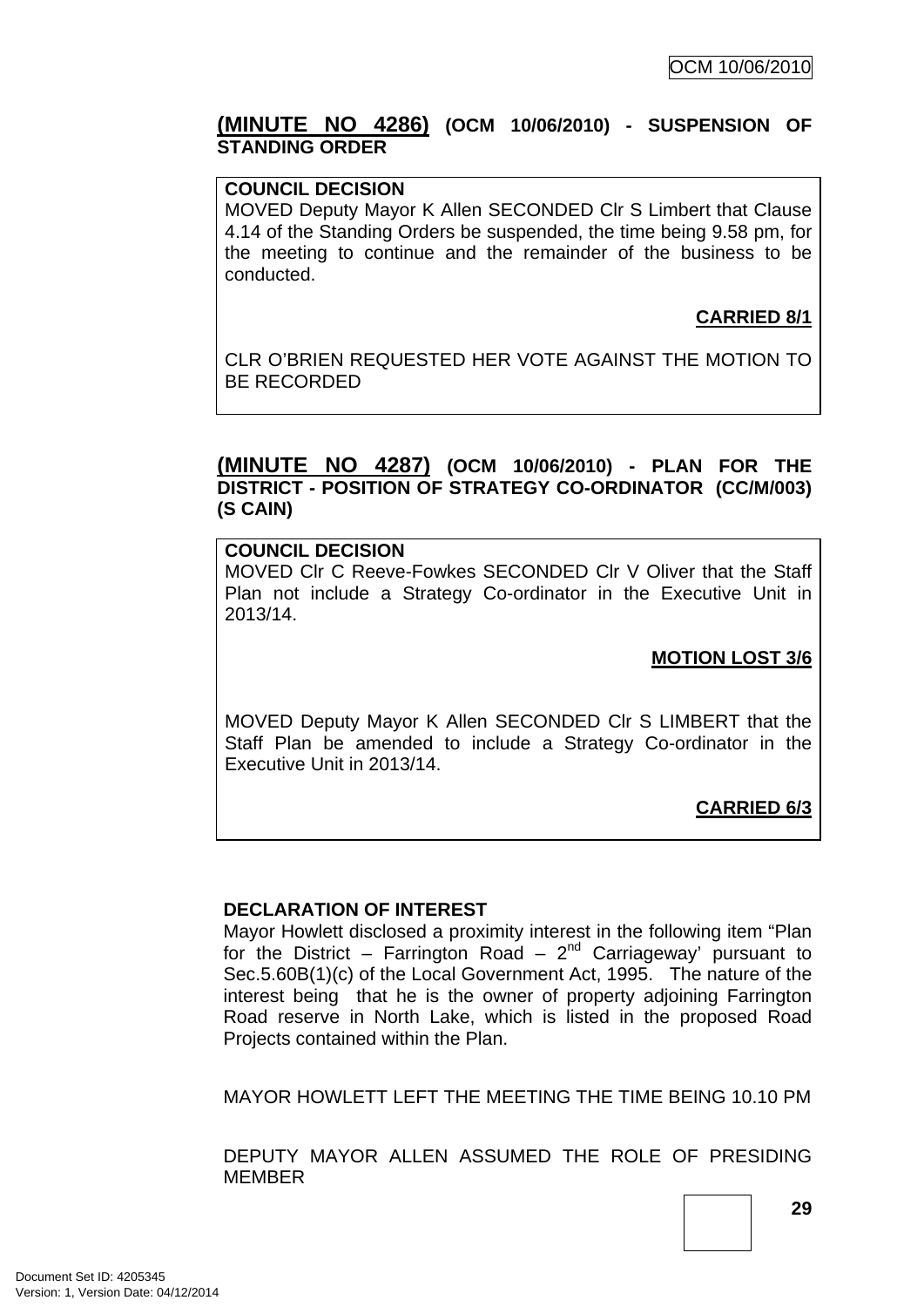# <span id="page-33-0"></span>**(MINUTE NO 4288) (OCM 10/06/2010) - PLAN FOR THE DISTRICT - FARRINGTON ROAD - 2ND CARRIAGEWAY (CC/M/003) (S CAIN)**

# **COUNCIL DECISION**

MOVED Clr R O'Brien SECONDED Clr C Reeve-Fowkes that the construction of Farrington Road - 2nd carriageway be deleted from the list of Road Projects.

**CARRIED 6/3**

#### **Reason for Decision**

As Farrington Road may not require the construction of a second carriageway in future, reference to this project should be deleted from this Plan. In omitting this from the Plan the Council could use and forward plan for other things.

MAYOR HOWLETT RETURNED TO THE MEETING THE TIME BEING 10.10 PM

THE PRESIDING MEMBER ADVISED MAYOR HOWLETT OF THE DECISION OF COUNCIL WHILE HE WAS ABSENT

MAYOR HOWLETT ASSUMED THE ROLE OF PRESIDING MEMBER

# **(MINUTE NO 4289) (OCM 10/06/2010) - PLAN FOR THE DISTRICT - RELOCATION OF A SENIOR AFL CLUB TO SANTICH PARK (CC/M/003) (S CAIN)**

# **COUNCIL DECISION**

MOVED Clr R O'Brien SECONDED Clr I Whitfield that reference to the relocation of a Senior AFL Club to Santich Park and the 'increased usage and needs of the Seniors Club' in the 'requirement' column of Local Level Infrastructure Projects be deleted.

**CARRIED 9/0**

#### **Reason for Decision**

Reasons for this decision were referred to in the Sport and Recreation Strategic Plan 2009 which was adopted by Council in May 2010.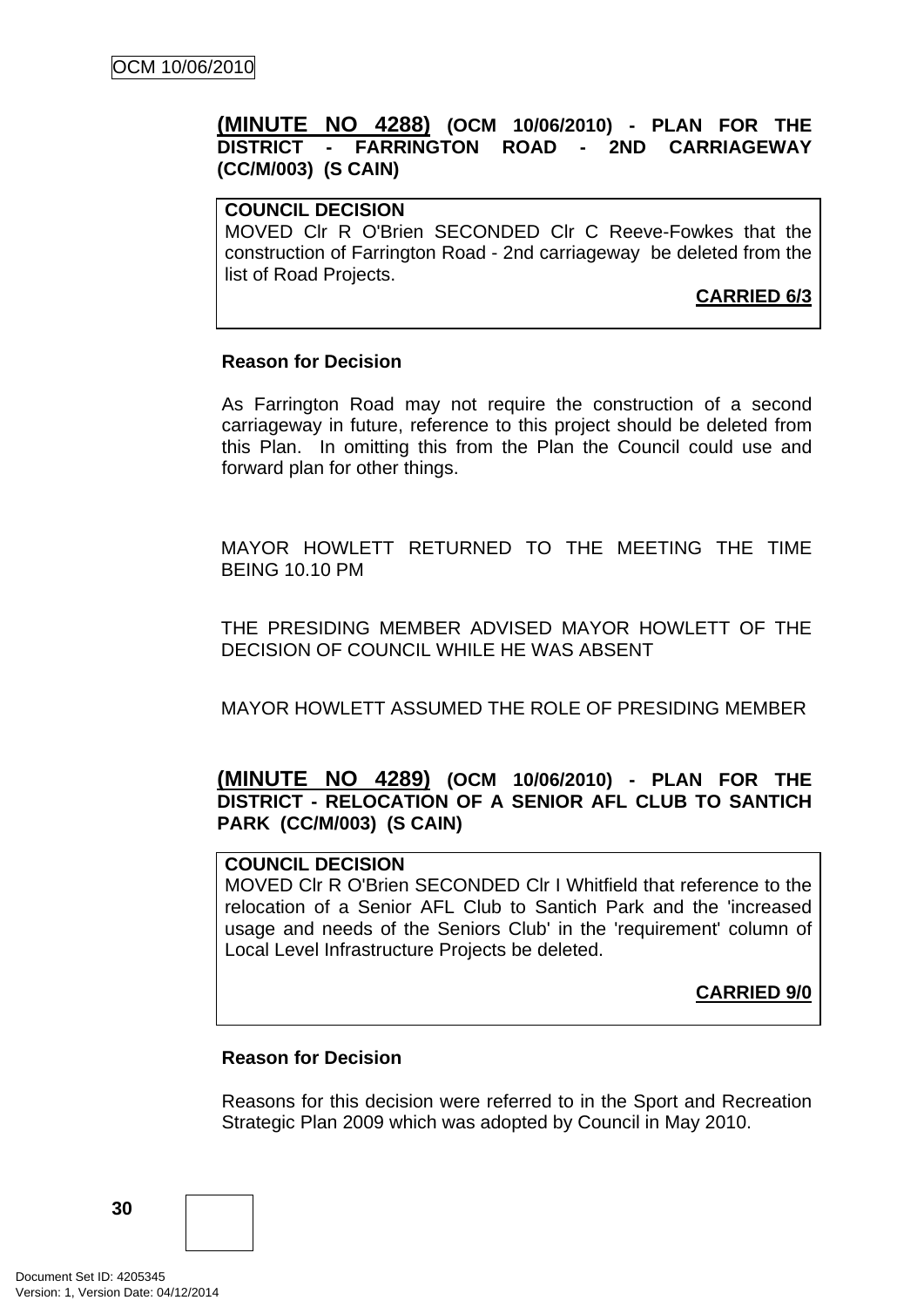# <span id="page-34-0"></span>**(MINUTE NO 4290) (OCM 10/06/2010) - PLAN FOR THE DISTRICT - ANNING PARK TENNIS CLUB (CC/M/003) (S CAIN)**

### **COUNCIL DECISION**

MOVED Clr R O'brien SECONDED Clr C Reeve-Fowkes that the words 'South Lake' from the 'Location' column and the words 'the demolition of the existing clubrooms and sale of freehold land will help fund the project' from the 'Requirement' column of the Anning Park Tennis Club Project on the list of 'sub-Regional Level Community Infrastructure Projects, be deleted.

# **CARRIED 9/0**

#### **Reason for Decision**

This reflects the decision of Council made in reference to the adoption of the Sport and Recreation Plan at the May 2010 Council meeting.

# **DECLARATION OF INTEREST**

The Presiding Member advised the meeting that he had received a declaration of interest from Clr Val Oliver pursuant to Section 5.60B(2)(b) of the Local Government Act, 1995on Item 13.3 – Plan for the District 2010-2020. The nature of the interest being that her property is located in close proximity to the Roe Highway Road Reserve.

CLR OLIVER LEFT THE MEETING THE TIMEBEING 10.15 PM

# **(MINUTE NO 4291) (OCM 10/06/2010) - PLAN FOR THE DISTRICT - ROE HIGHWAY EXTENSION (CC/M/003) (S CAIN)**

### **COUNCIL DECISION**

MOVED Clr R O'Brien SECONDED Clr C Reeve-Fowkes that Council reiterates its opposition to the Roe Highway extension through Bibra Lake and a statement to this effect be included in the Plan for the District.

# **CARRIED 6/3**

#### **Reason for Decision**

It is considered appropriate for Council to reiterate its opposition to the construction of Roe Highway through Bibra Lake, given that the project is now being progressed by the State Government. It is quite obvious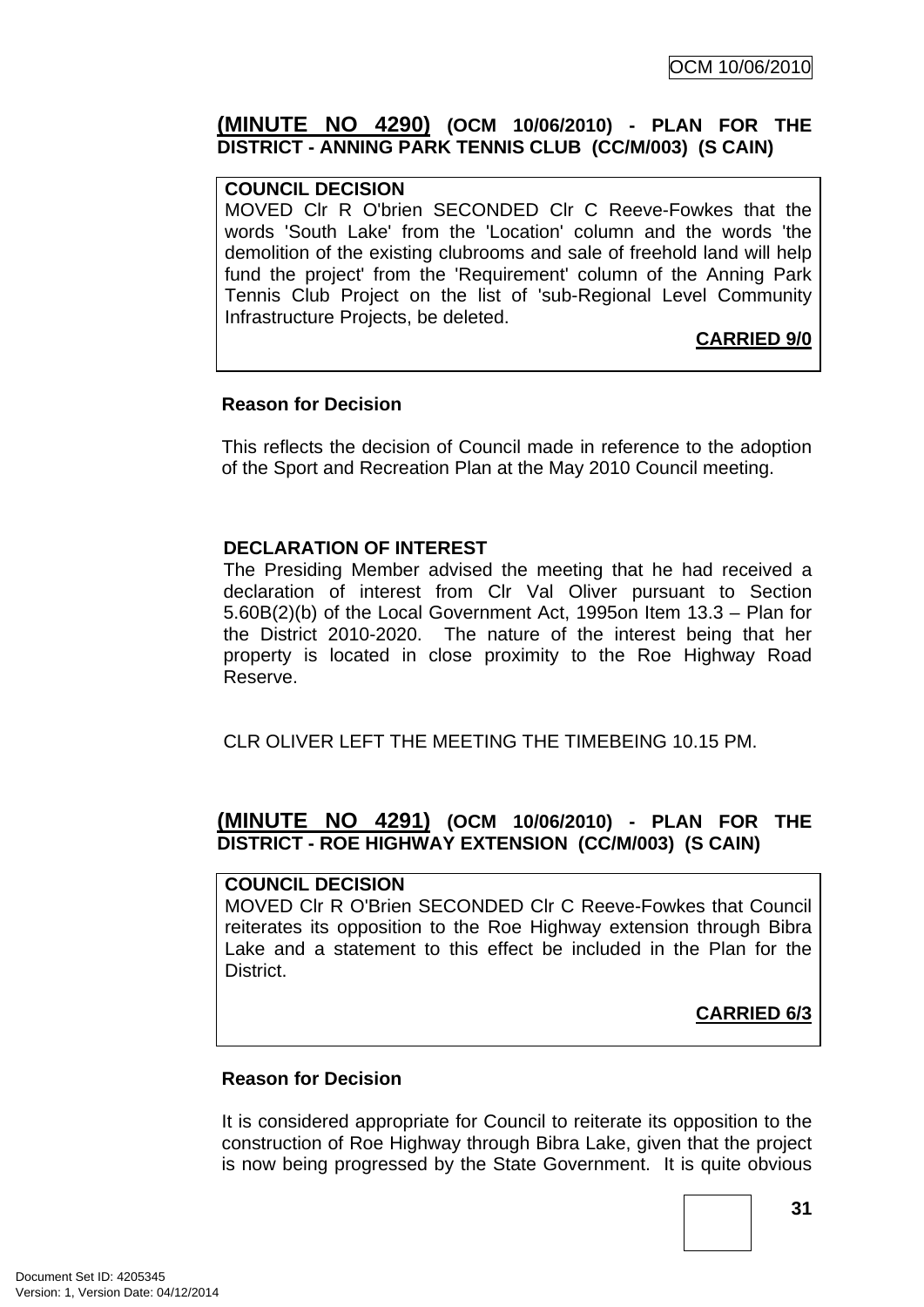<span id="page-35-0"></span>from the community concerns that they do not wish for the Roe Highway Extension to go through the proposed alignment.

CLR OLIVER RETURNED TO THE MEETING THE TIME BEING 10.21 PM.

THE PRESIDING MEMBER ADVISED CLR OLIVER OF THE DECISION OF COUNCIL WHILE SHE WAS ABSENT FROM THE MEETING.

# **13.3 (MINUTE NO 4292) (OCM 10/06/2010) - ENDORSEMENT OF THE PLAN FOR THE DISTRICT 2010 - 2020 (CC/M/003) (S CAIN) (ATTACH)**

### **RECOMMENDATION**

That Council adopt the draft Plan for the District 2010 –2020 as its approved 'Plan for the Future' for the period 2010 – 2020, with the following modifications:

- (1) Santich Park upgrade work brought forward to the 2010/11 budget;
- (2) Anning Park minor upgrade works being scheduld for 2010/11;
- (3) a masterplan for the Cockburn Central playing fields precinct being commenced in 2010/11, followed by consultation with State Government agencies on land use;
- (4) Stage two of the Surf Club project being deferred to 2011/12 pending the outcome the Developer Contributions for Community Infrastructure framework;
- (5) detailed design work being undertaken for the Wetlands Education Precinct in 2010/11, subject to a successful application being made for funding to the Grants and Donations Committee;
- (6) consultation with the Department of Environment being undertaken on the proposed Farrrington Road and Forrest Road bypass projects;
- (7) detailed transport analysis being undertaken on the Beeliar Drive (Stock Road – Cockburn Road) project during the next two years;
- (8) provision made in the design for Beeliar Drive (Dunraven Drive Hammond Road) for a wildlife crossing around the wetlands;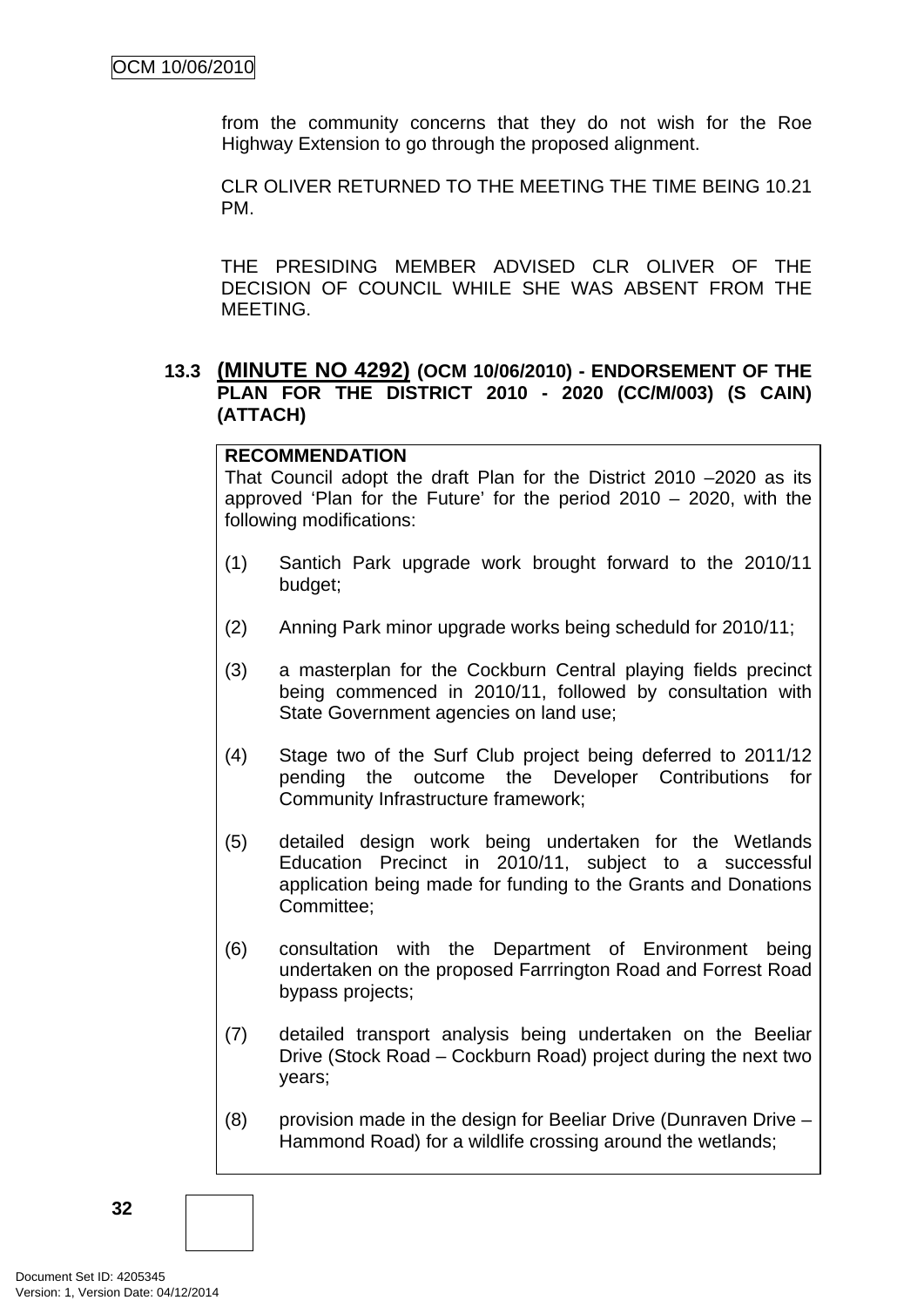- (9) detailed road designs for the Beeliar Drive widening project ensuring provision of safe pedestrian movement corridors from the shopping centre to the train station;
- (10) the Forrest Road bypass project being moved to 2015/16, with initial environmental analysis being undertaken prior to the 2012 Plan being prepared;
- (11) upgrading of Rockingham Road (Coleville Crescent Phoenix Road) being included in the roads plan, with a provisional sum of \$4M from 2013/14 to 2014/15; and
- (12) amend the Staff plan to include a Strategy Co-ordinator in the Executive Unit in 2013/14.

**TO BE CARRIED BY AN ABSOLUTE MAJORITY OF COUNCIL**

### **COUNCIL DECISION**

MOVED Clr I Whitfield SECONDED Clr S Limbert that the Plan for the District 2010-2020 be adopted subject to amending those sections of the Plan, as endorsed at tonight's meeting and specified in Minute Nos.4277 to 4285 (inclusive) and 4287 to 4291 (inclusive).

# **CARRIED BY ABSOLUTE MAJORITY OF COUNCIL 9/0**

### **Background**

At the April Ordinary Council Meeting Council resolved to:

- (*1) advertise the draft Plan for the District 2010–2020;*
- *(2) initiate a public consultation process over the next six weeks, to include a briefing to community representatives through the Community Development Strategy forum;.*
- *(3) make the draft available via the City's website and initiate other means of communicating the draft plan; and*
- (4) *following consultation bring the Plan back to Council for its endorsement at the June 2010 Ordinary Council Meeting.*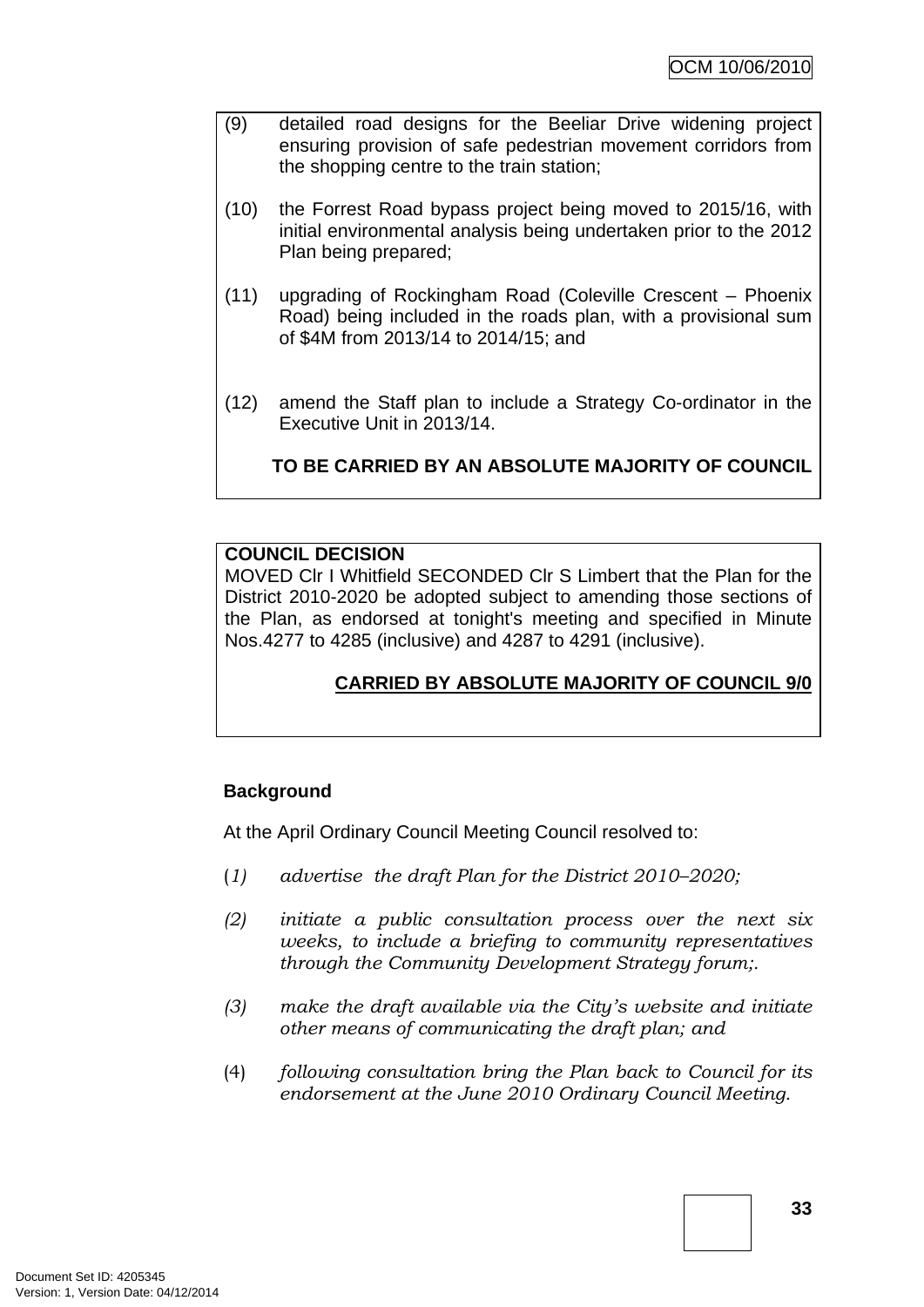# **Submission**

At the close of the consultation period fourteen submissions on the Plan were received, details of which are covered in the body of this report. Additionally, Council resolved at its May Ordinary Council Meeting to:

- (*1) adopt the Sport and Recreation Strategic Plan 2009, subject to the deletion of the proposal to relocate the Cockburn Lakes Football Club to Santich Park;*
- *(2) commit an allocation of funds on its 2010/11 Municipal Budget to address the issues of parking, signage and the upgrade of the current facilities at Santich Park as soon as possible; and*
- *(3) review the proposed Anning Park redevelopment in line with the Plan for the District and further consultation with the Cockburn Lakes Football Club on their future options*.

The changes that emanate from this decision also need to be factored into the Plan for the District.

### **Report**

The Plan for the District is a detailed ten-year program for infrastructure development, services expansion (including future staffing requirements) and a financial management plan. Since it was adopted for public comment in April 2010 it has been displayed in the City's website, libraries and copies provided to community groups.

Consultation Program: Following the agenda briefing to Elected Members, the Plan was formally presented to community leaders at the Community Development Strategy forum on 31 March 2010. After that briefing correspondence was sent to all of the member groups with additional copies of the plan, in order to promote community discussion.

A briefing was also arranged for members of State Parliament to occur on 14 May 2010. However, due to clashes with other events, only Mr Peter Tinley MLA was able to attend. Copies of the Plan were sent to those unable to attend

Advertising: The Plan was advertised in the Cockburn Gazette on 13 April and in the Cockburn Herald on 24 April. Following the April 2010 Council meeting A3 posters promoting the Plan is were placed in the libraries and articles appeared in the local newspapers.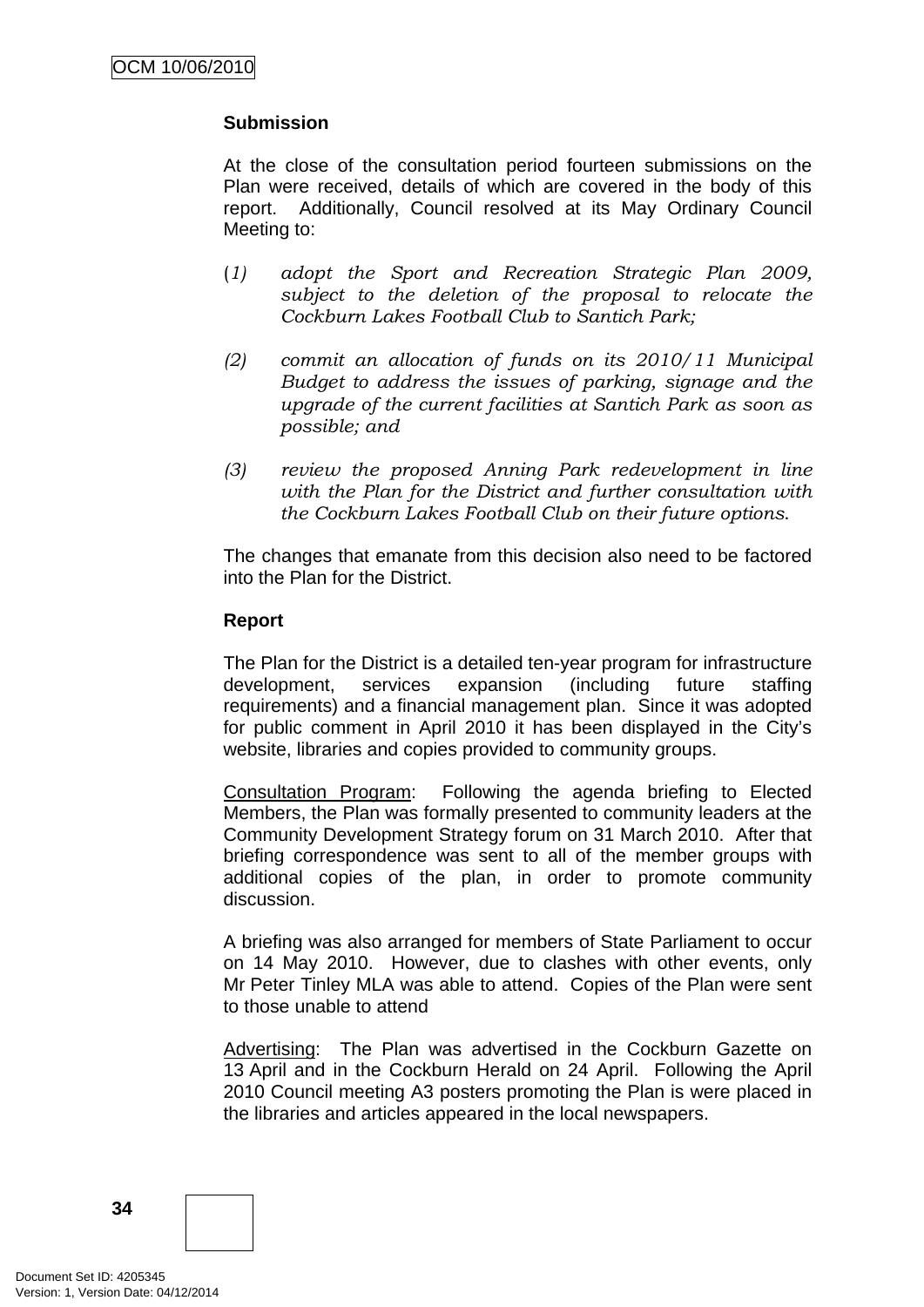A copy of the Plan was placed on the City of Cockburn Website on 14 April. The April edition of the Cockburn Soundings also referenced this, noting the closure period for public submissions was 21 May 2010.

Submissions: At the closing date for submissions, eleven public submissions, two staff submissions and a submission from a State Government agency were received. A brief synopsis of the issues raised in these is detailed below:

- Road projects six submissions that either objected to or queried the need for the Forrest Road, Farrington Road, Beeliar Drive and Hammond Road projects. One submission sought a design provision to cater for wildlife.
- Surf Club project a submission that seeks to allocate additional funding to this project.
- Wetland's Education Precinct a submission that seeks allocation of funding to commence detailed design.
- Cockburn Coast a submission that seeks to have the infrastructure needs of this project included in the Plan for the District.
- Sustainability a submission that requests the City to initiate an impact analysis of peak oil on the economic and social development of the City.
- Youth and Children's facilities a submission that seeks to include an adventure playground and skate park into the Cockburn Central playing fields project.
- Activity Centres and Parking a submission that queries locations for future activity centres and parking restrictions.
- General one submission that makes recommendations on the formatting of the document.

Following analysis of the submissions, as well as implications arising from Council's decision regarding the *Sport and Recreations Strategic Plan (2009),* some modifications are being recommended to the current draft Plan. Where a public submission was received but no modifications to the Plan are recommended, justification for this is also provided below.

Community Infrastructure Plan: A number of changes to various community recreation facilities are recommended. Council's decision on the *Sport and Recreation Strategic Plan* requires the following amendments to be incorporated:

- Santich Park the upgrade works, including kitchen refurbishment, car park extensions and minor alterations to the clubrooms, are to be brought forward a year to the 2010/11 budget (cost \$0.35M);
- Anning Park the proposed tennis facilities are to be deferred until 2018, which will allow for further assessment of the need for this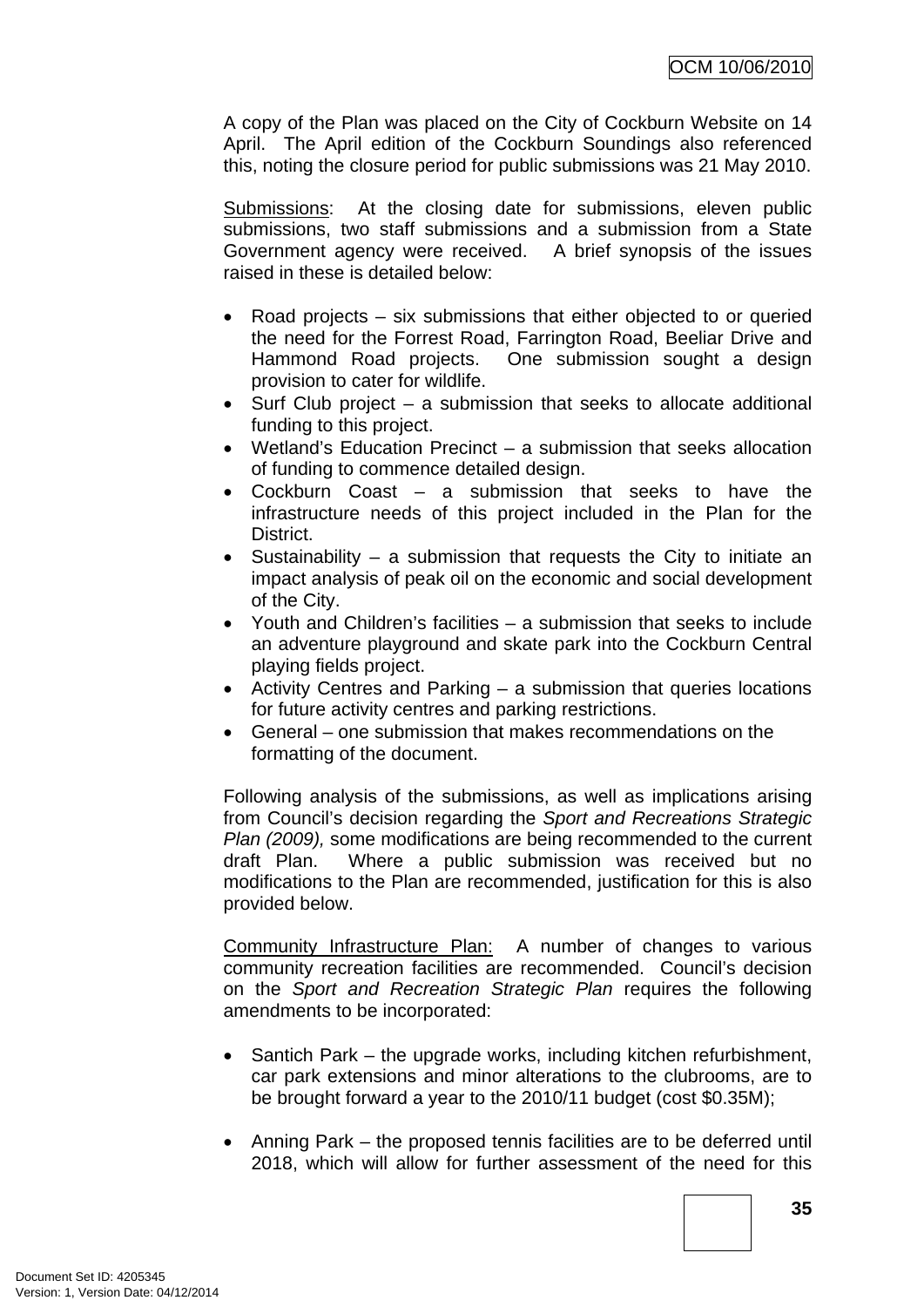facility to be undertaken in later years. Provision for additional lighting of the reserve and a small extension of change rooms is to be included in the 2010/11 budget (cost \$0.35M);and

• Cockburn Central Playing Fields – preparation of a draft master plan for the site be undertaken in 2010/11 (cost \$50K). This is to incorporate all proposed sporting and recreation facilities, including the staff proposal for the children's adventure playground and skate park, as well as the possible road linkage from North Lake Road to Cockburn Central. These plans will be required in order to get planning approval for this development, as the land is vested in the West Australian Planning Commission, not the City of Cockburn. The cost for all elements of this project is to be detailed for consideration in the 2012 iteration of the Plan.

Surf Life Saving Club and Beach Access Node: The submission from Coogee Beach SLLC seeks provision of additional funding to this project, as there is a funding shortfall to continue this project as is. The Beach Access Node (stage one of the project) is currently under construction and will be finished in September 2010. During the past year funding support was sought from the State Government and Lotterywest to commence the next stage, which includes clubrooms and public amenities. While funding of \$1.2M has been provided, this is less than half the amount requested. The only way that sufficient funding would be available to commence this project, is if the City's proposed 'Developer Contributions for Community Infrastructure (DCCI)' framework was in place. The draft Plan identifies a provisional allocation of \$2.6M from this funding source. This sum, together with the \$1.2M State contribution and funding from the Municipal funds (residual balance \$1M and proposed \$1M additional provision), would be sufficient to put the project to tender. As such, it is recommended that stage two be deferred for 12 months to allow the DCCI amendment to be resolved by Council.

Below is a funding plan for the construction of the facility inclusive of contributions from all parties including the City of Cockburn.

| Funding of Surf Life Saving Club and Beach Access Node |         |
|--------------------------------------------------------|---------|
|                                                        |         |
| <b>Contribution from Federal Government</b>            | \$2.00M |
| <b>Contribution from State Government Agencies</b>     | \$1.20M |
| Contribution from City of Cockburn (see below)         | \$3.00M |
| Developer Contributions Scheme**                       | \$2.61m |
| <b>Surf Club Contribution</b>                          | \$1.00m |
| Total                                                  | \$9.81M |
|                                                        |         |
| <b>Contribution from City</b>                          |         |
| Budget 2009/10                                         | \$1.00M |
| Prior Budgets (Funds remaining \$0.436M)               | \$1.00M |
| Budget 2010/11                                         | \$0.30M |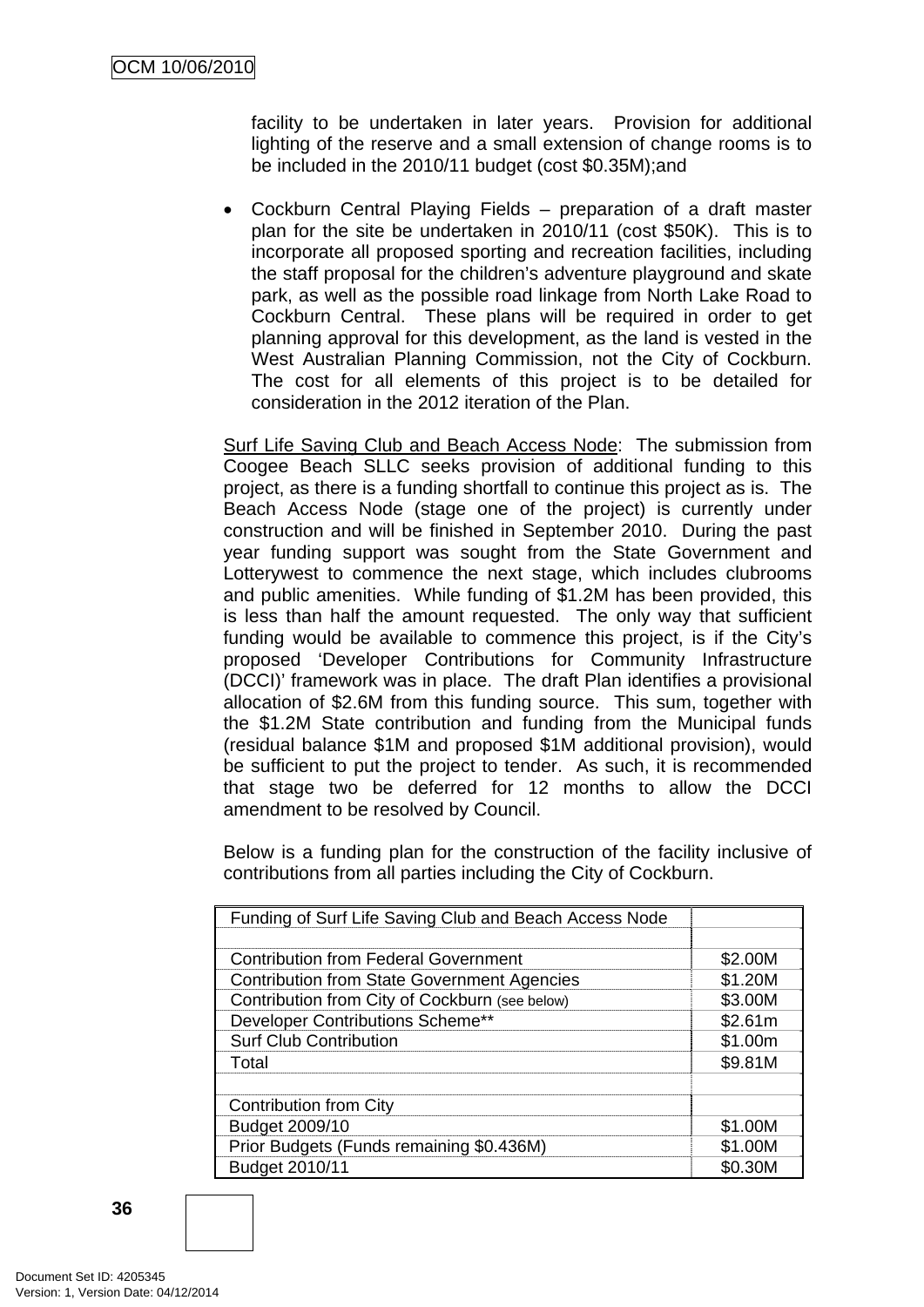| Plan for the District 2010 - 2020 (in 2012/13) | .SO 70M  |
|------------------------------------------------|----------|
| Total Contribution from the City               | _\$3 ∩∩M |

\*\* Developer Contributions yet to be approved by Council

Wetland's Education Precinct: The submission for the Cockburn Wetlands Precinct Steering Committee (CWPSC) seeks the provision of funding to commence detailed design work. In 2009 the City provided a community development grant, which allowed the CWPSC to develop a Masterplan for the site in 2009. Following subsequent discussions with Lotterywest, the group is seeking \$100,000, being jointly funded by Lotterywest and CWPSC, to initiate the detailed design. The current Plan proposes that the City would fund \$930K towards the overall development from its proposed DCCI framework, with additional funding sourced by CWPSC. It has already been noted that the DCCI framework is not in place; however, it would be feasible to provide \$50,000 from the Municipal budget, possibly from the Grants and Donations fund. It is recommended that this advice be given to CWPSC.

Engineering Infrastructure Plan - Road Projects: The Plan identified twenty major road projects over the ten-year period. Of these, four projects were the subject of submissions. A submission was also received seeking to add the upgrade of a section of Cockburn Road, within the Cockburn Coast Structure Plan area, into the Plan. During Elected Member briefings it has also been suggested by Councillor Romano that the upgrade of Rockingham Road, as part of the Phoenix Central Revitalisation project, be included in the Plan. These points are discussed below:

Farrington Road duplication  $-$  this issue was included in four submissions. The City has proposed the construction of a second carriageway along this alignment in order to meet the future traffic demands forecast in the *District Traffic Study 2016 and 2031.* That study identified the requirement for additional east-west routes across the District. The study also noted that the proposed extension of the Roe Highway would negate the requirement for the duplication of Farrington Road. While the Council has resolved that it will not reconsider its position on the Roe Highway until after it has been briefed by the Commissioner of Main Roads (scheduled for 1 July), the State Government is continuing the planning for the project with an additional \$6M allocated to it in the 2010/11 State budget. The City's proposed duplication of Farrington Road isn't scheduled until 2015/16 – 2016/17, approximately two years after the new Fiona Stanley Hospital is due to open. This timeframe allows for a final decision from the State on the Roe extension project and for confirmation of the additional traffic demand from the Hospital to be demonstrated. It would also allow the City to enter dialogue with the Department of Environment on matters that have been raised in the public submissions. It is therefore recommended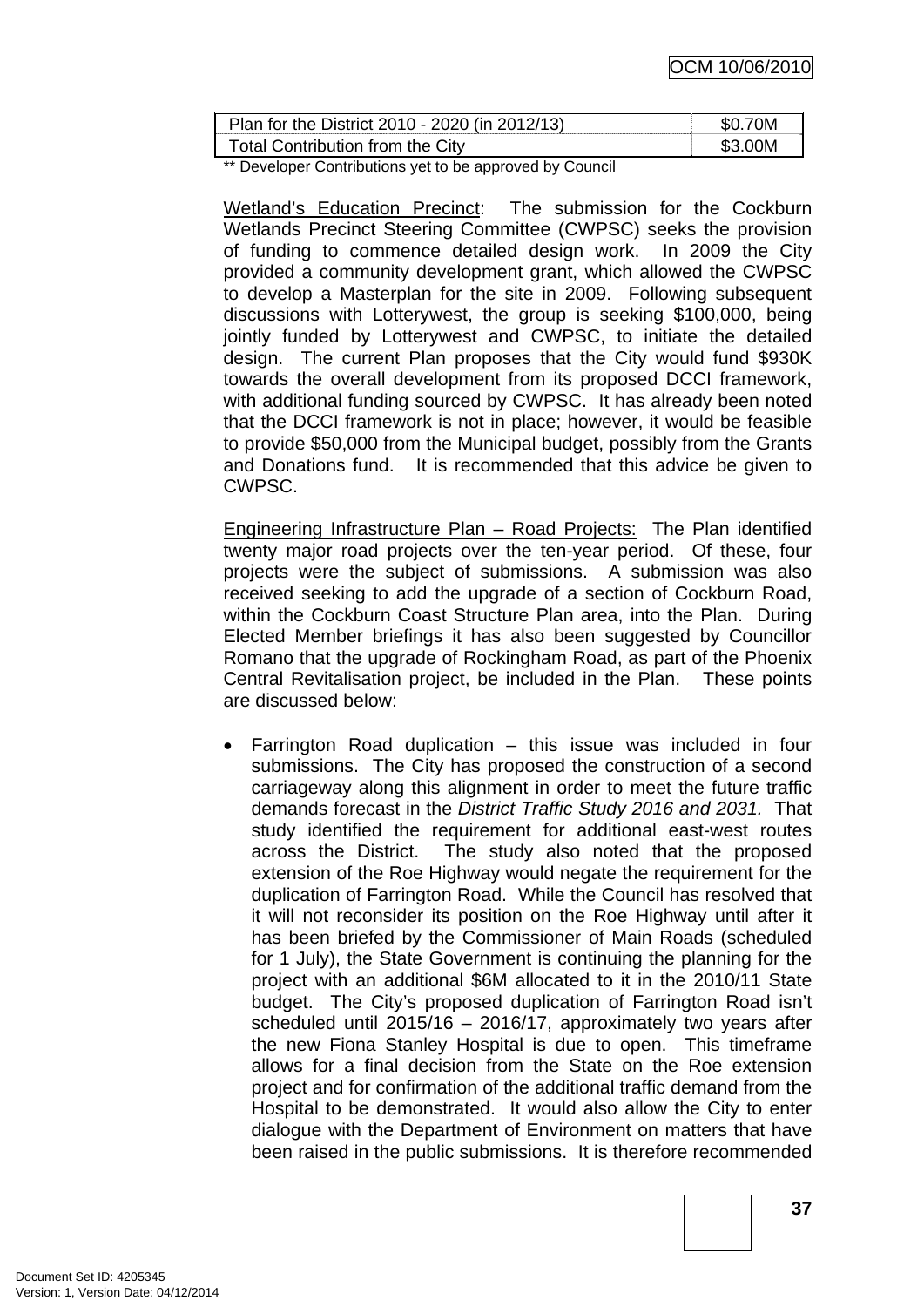that the project be retained, with the matter to be reviewed again in the 2012 iteration of the Plan.

- Forrest Road bypass- this item was included in one submission, the primary concern being the development seen to strengthen the demand for the Roe Highway extension. As outlined above, the City is not seeking the development of the Roe Highway, but in the absence of this, it still requires better east-west transport links. The development of the Cockburn Coast will see another 10,000 residents move into the City. There will be a demand to move these people across and outside the district for work, education, social and recreation purposes. The existing transport network will not cope with these requirements, without becoming further constrained and congested. The City is not seeking to link this project to the Roe development and if that road proceeds, the bypass proposal may not be viable in its envisaged form. However, as the Cockburn Coast Structure Plan requires considerable planning work, moving the Forrest Road project to 2015/16 will not have a deleterious impact. This would also allow more time for the Roe project to be resolved and some initial flora and fauna surveying to be undertaken by the City. It is therefore recommended that this project be deferred two years, with its inclusion reconsidered in 2012.
- Beeliar Drive (Stock Cockburn Road) this item was included in three submissions. This project is included in the District Structure Plan, where it is a 'blue road', ie a local distributor road. It forms part of a continuous link intended to move traffic from coast across the district to Cockburn Central. It is acknowledged that the current road reservation passes through the Beeliar Regional Park and affects some wetland areas. Given the sensitivity of these, it is recommended that detailed planning, including demand modelling be undertaken in the next two years to better inform future iterations of the Plan. The project is not scheduled until 2017/18 – 2018/19, which leaves Council considerable time to consider the results of the transport and environmental reviews.
- Beeliar Drive (Wentworth Kwinana Freeway this was the subject of one submission, the primary concern raised was pedestrian safety for people moving between Cockburn Central station and the shopping centre. This project is one of several measures designed to improve movement of vehicles around the shopping centre and across the Freeway, both of which are vital to traffic management in this precinct. While detailed road design has not yet been undertaken, it would include provision for pedestrian movement. The activation of the bus way, which is already constructed, under the Freeway will also provide a convenient link for residents moving between these points. The retention of this project is recommended, with the safety issues to be resolved in the design process.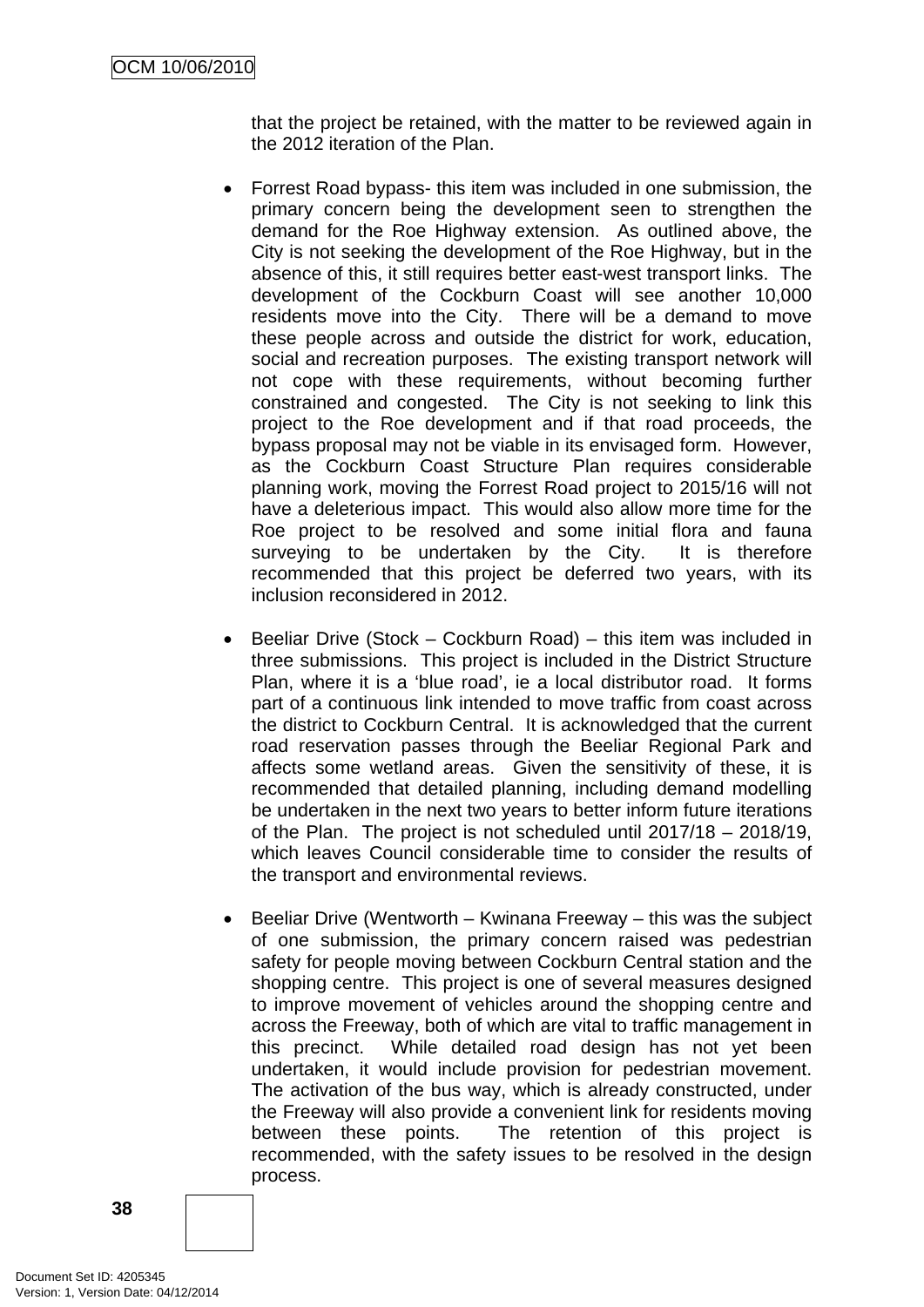- Beeliar Drive (Dunraven Drive Hammond Road) this was the subject of one submission, which requested provision of wildlife crossing as part of the construction. While the City has not yet commenced detailed design of the project, the request is feasible and will be included in the requirement.
- Hammond Road duplication this item was included in one submission, the primary focus of concern was the impact it might have on the Thompson's Lake nature reserve. Hammond Road is also a local distributor road. In the past two years it has been significantly upgraded, with full duplication to take place by 2015/16. The road alignment should not require further land acquisition and will not directly impact on surrounding nature reserves. The retention of this project is recommended.
- Cockburn Road upgrade this item was included in one submission. That submission noted that the Cockburn Coast Structure Plan is not yet fully developed, with the infrastructure requirements not yet quantified or costed. Council recently appointed Councillor Reeve-Fowkes to a project steering committee being run by LandCorp. While there are a range of infrastructure items that will be identified in the more detailed structure planning phase, it is expected that much of this will be funded by Developer Contributions. During the next two years the level of funding required for this infrastructure, as well as the quantum required from Municipal funds, should become clearer. It is recommended that these details be factored into the 2012 iteration of the Plan. It should also be noted that this is currently a Main Roads controlled road and that authority is ultimately responsible for maintenance of this road.
- Rockingham Road upgrade this issue was raised by Councillor Romano during briefings on the Plan. The City adopted the plan for this project in May 2009 and the final scheme amendment in March 2010. The plan includes an upgrade of Rockingham Road, making it more pedestrian friendly and improving access and viability for commercial development along the western side of the road. Previous proposals to improve this section of roadway were deferred by Council in 2005 due to the prohibitive cost of undergrounding power and relocating some services. However, with the approval of the scheme amendment Council has resolved to reconsider this and a new design is required. For planning purposes a provisional allocation of \$4M is recommended, with the project to start in 2013/14. More detailed design work is to take place in the next two years, which will firm up the cost of the project and allow Council to reconsider its timing.
- Sustainability this issue was raised by a staff member, particularly in regard to the future of peak oil and its social and economic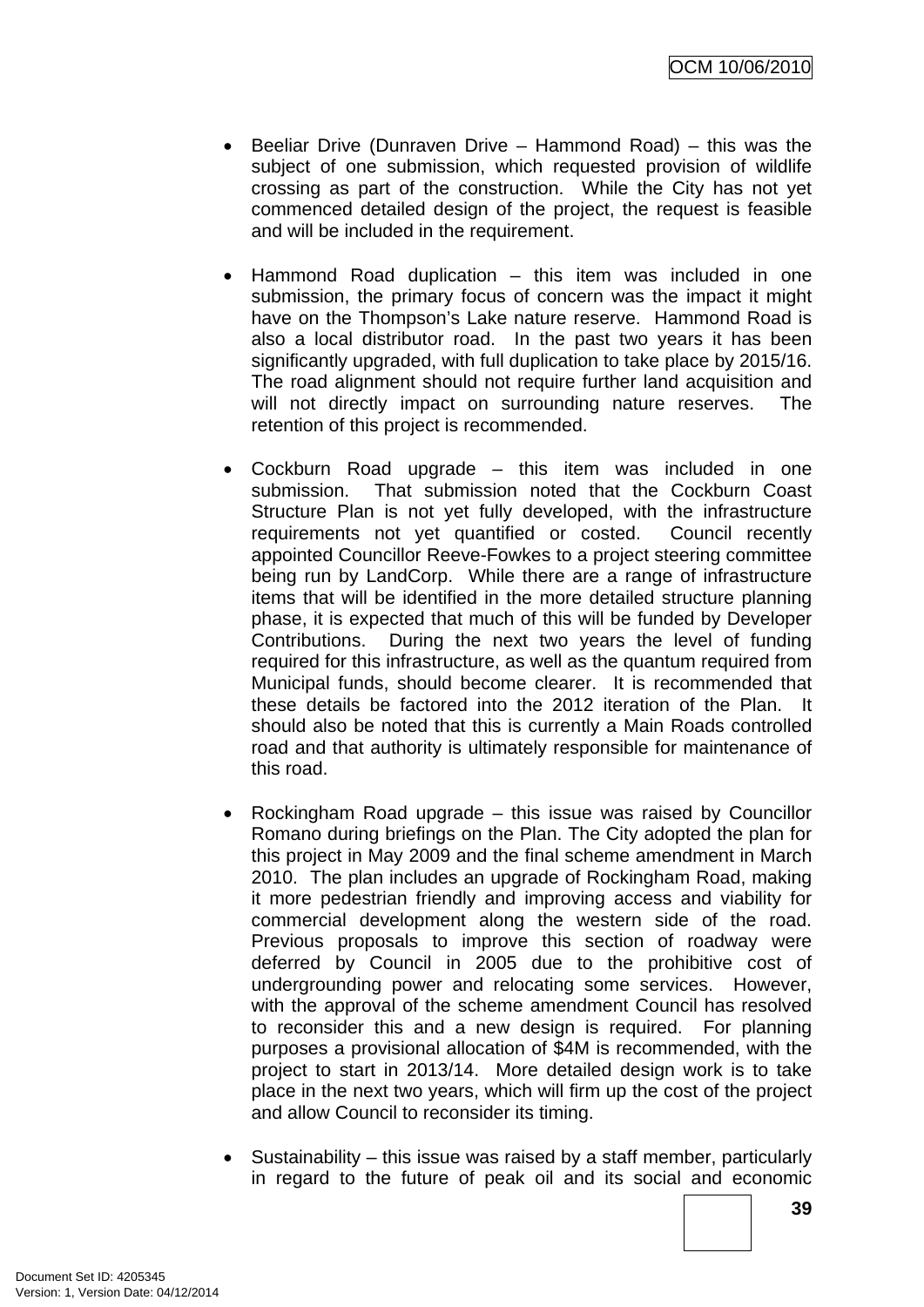impact. While noting the genuine concerns that the availability of fossil fuels has, this issue is considered to be outside the scope of the Plan. Many of the transport measures contained in the plan, including the road improvements, are designed to address congestion and in turn help conserve fuel. Likewise the City is supportive of increased public transport provision and is actively engaged in promotion of a range of sustainability measures, including its recently adopted workplace travel plan.

Employees. The preparation of this iteration of the plan, together with work being undertaken on the next iteration of the City's Strategic Plan, has highlighted the paucity of staff resources available to coordinate these reviews. After reviewing the structure of several other Local Governments the Chief Executive has recommended that an additional employee be added to the City's Executive area in 2013/14, to coordinate the delivery of the City's strategic plans.

A submission was also received that noted the proposed increase in the number of rangers. However, as the subsequent queries it raised were more directly related to the potential parking restrictions and not issues that are germane to this Plan, this matter has been responded to separately.

Plan Endorsement: An updated version of the Plan, incorporating the modifications recommended above, will be prepared after Council's consideration of this report. The revised document will also address the formatting issues raised in one of the submissions.

The Local Government Act (1995) requires the City to adopt a Plan for the Future and the City's Plan for the District 2010 – 2020 meets the requirements of the Act. As the Act also requires the Council to reconsider the Plan biennially, the specific requirement for several of the controversial road projects will become clear by the next iteration of the Plan. This will also be improved by the City undertaking the various reviews that have been included in the recommendation.

As with the current version of the Plan, several of the projects listed in it are currently out to tender, or going to tender in the near future. Others will be the subject of Council review as part of the 2010/11 Budget adoption process. The Plan for the District will remain an evolving document that, in light of normal community consultation, will see variations to the scope or timing of projects occur at each of its iterations.

# **Strategic Plan/Policy Implications**

### **Demographic Planning**

• To ensure the planning of the City is based on an approach that has the potential to achieve high levels of convenience and prosperity for its citizens.



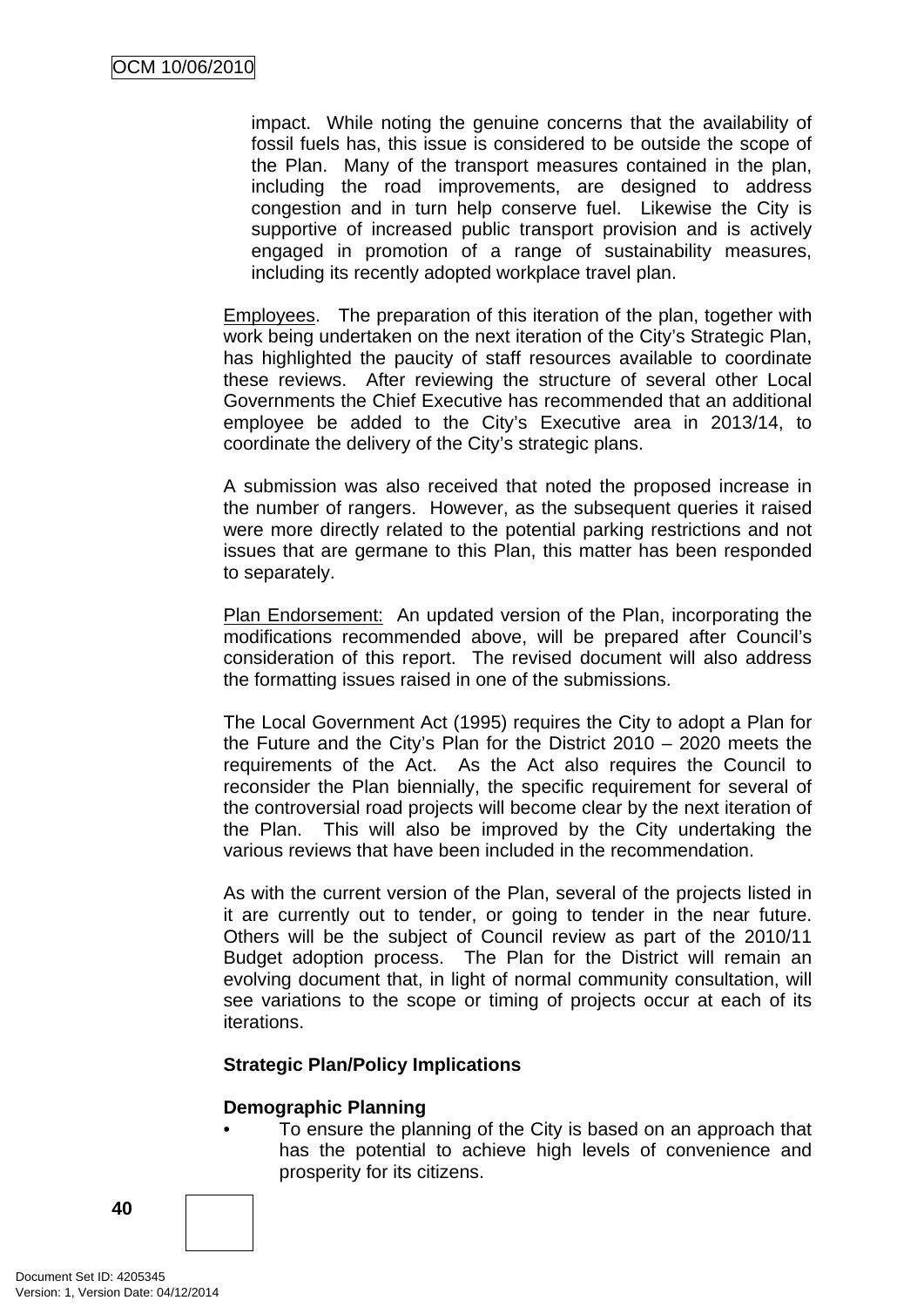# **Budget/Financial Implications**

Each of the items contained in the Plan will be subject to separate budget submission, during the life span of the Plan.

# **Legal Implications**

N/A

# **Community Consultation**

There has been extensive advertising of the draft Plan via local newspapers, presentation to Regional Community Group and the document being displayed at the City's libraries and on its website.

# **Attachment(s)**

Copies of submissions from:

- 1. Ms Marion Shaw resident
- 2. Mr Norman Wilson resident (three submissions)
- 3. Mr Philip Jennings on behalf of the Wetlands Conservation Society Inc
- 4. Mr Joe Branco on behalf of the North Lake Residents Assoc Inc (less attachment)
- 5. Mr Daryl Smith on behalf of the Coogee Beach Surf Life Saving Club
- 6. Ms Lauren Aitken on behalf of the Dept of Planning
- 7. Dr Felicity McGeorge on behalf of the Beeliar Conservation and Heritage Council
- 8. CWPSC a joint submission on behalf of the group
- 9. Mr John Cagney resident
- 10. Ms Hana Jestribkova staff submission
- 11. Ms Gail Bowman staff submission

A submission from Mr Tim Hegney has not been included as it only related to formatting issues. These suggestions will be considered in the final review of the document.

# **Advice to Proponent(s)/Submissioners**

Each of the submissioners has been advised that this matter is to be considered at the June Council meeting.

# **Implications of Section 3.18(3) Local Government Act, 1995**

The Plan is being adopted as the City's 'Plan for the Future', required under s5.56 of the Local Government Act.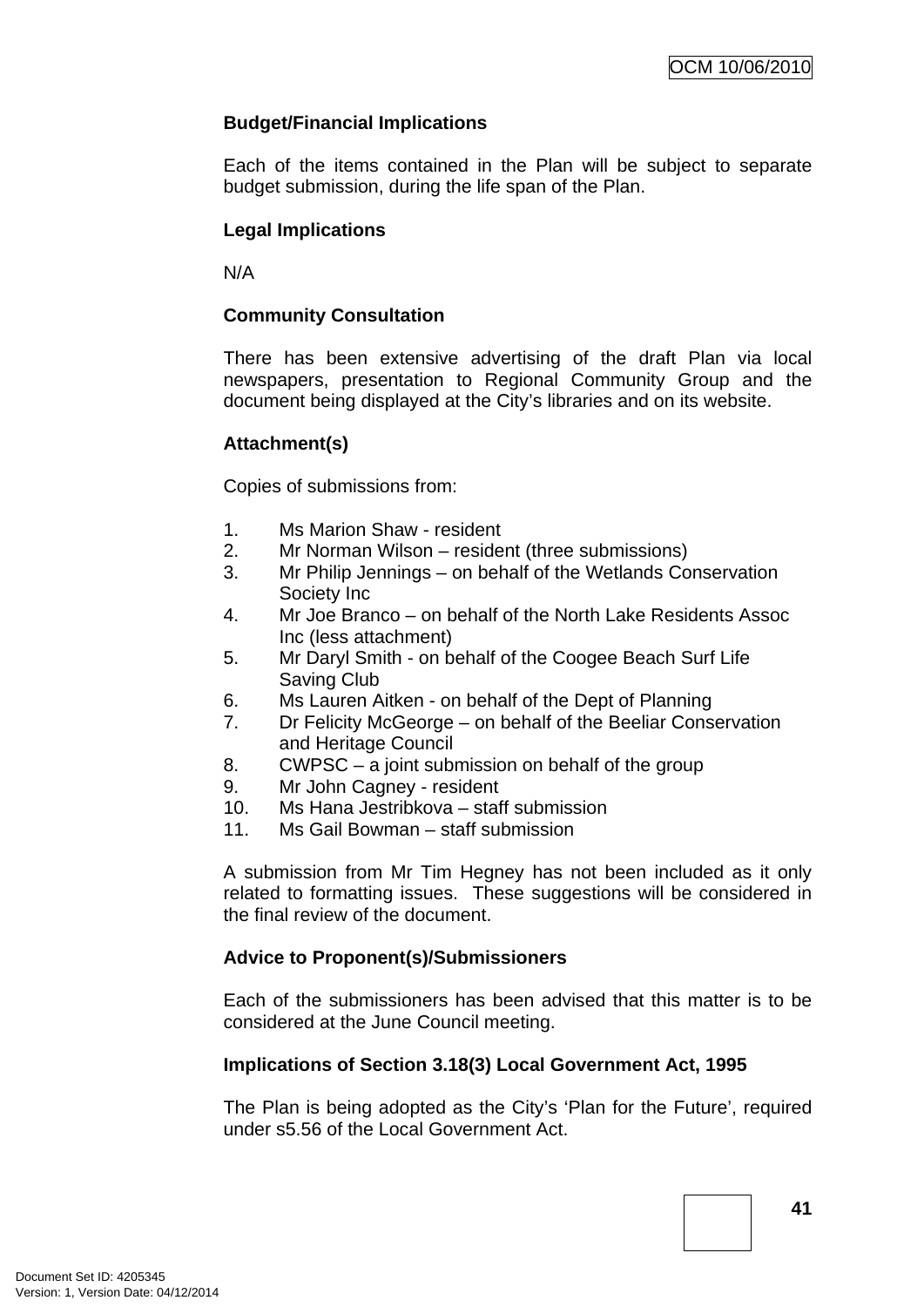### **14. PLANNING AND DEVELOPMENT DIVISION ISSUES**

### **14.1 (MINUTE NO 4293) (OCM 10/06/2010) - LOCAL STRUCTURE PLAN ADOPTION - LOTS 91, 500, 501 AND 1 - 5 HOWE STREET, BEELIAR; WHELANS (SM/M/023) (D DI RENZO) (ATTACH)**

**RECOMMENDATION** That Council:

- (1) adopts the Schedule of Submissions;
- (2) adopts the Structure Plan for Lots 91, 500, 501 and  $1 5$  Howe Street, Beeliar;
- (3) refer the Structure Plan to the Western Australian Planning Commission with a request for the Structure Plan to be endorsed;
- (4) advise the landowners within the Structure Plan area and those who made a submission of Council's decision accordingly; and
- (5) advise the proponent of the Structure Plan that Council is currently in the process of progressing an amendment to City of Cockburn Town Planning Scheme No.3, which seeks to introduce new developer contribution arrangements across the district towards community infrastructure. Landowners subdividing to create residential allotments will be required to make contributions in accordance with the new developer contribution arrangements once the Scheme amendment becomes operational.

### **COUNCIL DECISION**

MOVED Clr I Whitfield SECONDED Clr S Limbert that the recommendation be adopted.

# **CARRIED 9/0**

### **Background**

A proposed Local Structure Plan was received on 25 January 2010 for Lots 91, 500, 501 and  $1 - 5$  Howe Street, Beeliar (Attachment 1). It was referred to the Western Australian Planning Commission ("WAPC") for comment, as required by clause 6.2.7.2 of the City of Cockburn Town Planning Scheme No. 3 ("the Scheme"). The WAPC provided their comments, which are outlined and addressed in the Schedule of Submissions (Attachment 3). The Structure Plan was subsequently advertised for public comment under delegation.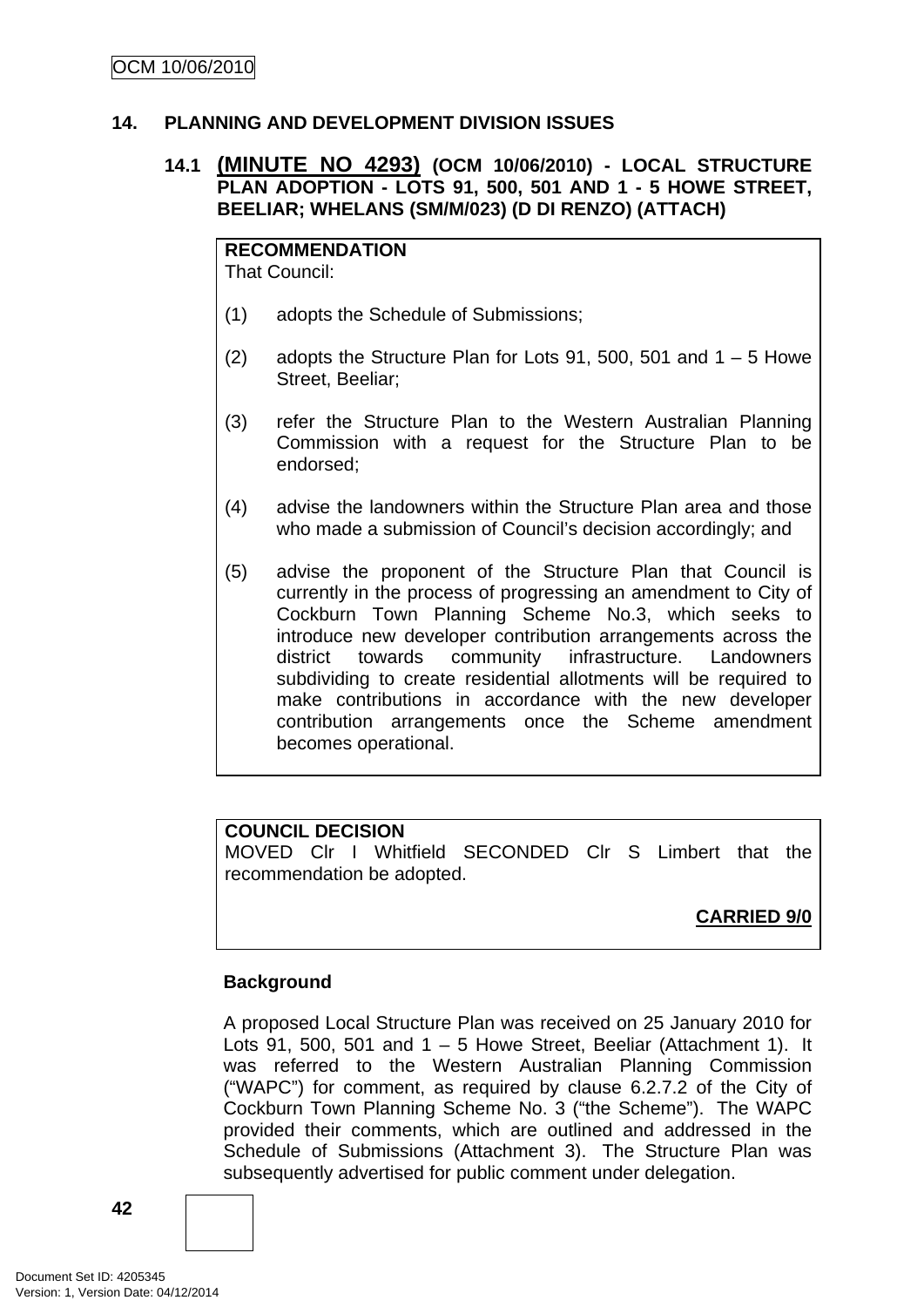### **Submission**

N/A

### **Report**

The subject land is zoned 'Development' and is located within 'Development Area No.4' under the Scheme. Pursuant to clause 6.2.4.1 of the Scheme a Structure Plan is required prior to subdivision or development of the land.

The proposed Structure Plan proposes a coding of 'Residential R20', which would facilitate a potential lot yield of 25 lots, all with direct road frontage to Howe Street.

A residential coding of R20 is considered appropriate for this area, and is consistent with the recommended coding set out in *Liveable Neighbourhoods* for residential areas that are not within close proximity to public transport and/or a local or neighbourhood centre. This is also consistent with the residential coding on the northern side of Howe Street which is predominantly R20. This will provide a consistent streetscape on both sides of Howe Street.

While it is noted that the proposed Structure Plan encompasses a relatively small area of land it will not compromise orderly and proper planning of the surrounding area, given that various lots along Howe Street have previously been subdivided (as shown in Attachment 2), and the remaining length of Howe Street can be subdivided with direct road access. There is an endorsed Structure Plan for a portion of the northern side of Howe Street and the proposed Structure Plan forms a logical boundary by encompassing the remaining length of Howe Street.

The Structure Plan includes indicative lot boundaries; however, these are shown only for the purposes of demonstrating how the area could be subdivided to create lots that are a regular shape with direct road frontage.

### Outcomes of Consultation

The proposed Structure Plan was advertised for public comment from 6 April 2010 to 27 April 2010. All of the submissions that were received are set out and addressed in the Schedule of Submissions (Attachment 3).

Three submissions were received from government agencies and servicing authorities and none of these objected to the proposal.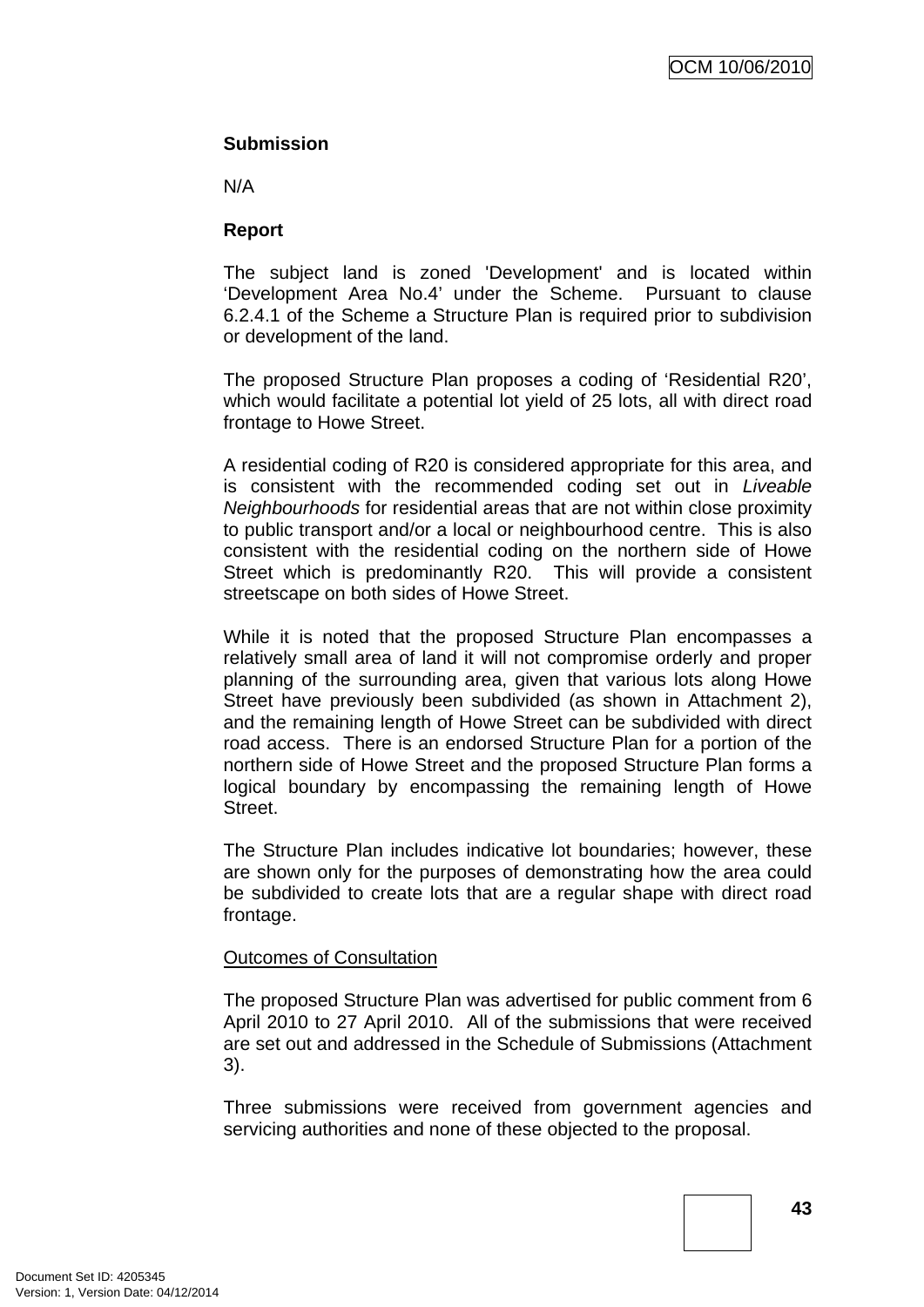One submission of 'concern' was received from a landowner within the Structure Plan area. Each of the specific concerns raised in the submission are addressed in the Schedule of Submissions (Attachment 3).

The main concern expressed by the landowner was that they had not been consulted on the proposed Structure Plan (ie. prior to it being advertised). The process for preparing and processing Structure Plans is set out in the Scheme. This does not require the consent of all landowners for a Structure Plan to be prepared, however under the Scheme all affected landowners must be consulted and this is why all affected landowners were consulted.

The actual subdivision of land is a separate process that requires the approval of the Western Australian Planning Commission, and the properties that are located within the Structure Plan area cannot be subdivided without the landowners consent.

As previously mentioned, the potential future lot boundaries shown on the proposed Structure Plan are indicative only. The purpose of them being shown is only to demonstrate how the land could potentially be subdivided.

The endorsement of a Structure Plan does not compel landowners to subdivide, however if at any time in the future they chose to do so the Structure Plan will already be in place.

The inclusion of all lots on Howe Street is considered to be a logical boundary for the Structure Plan, and it is therefore recommended that the boundary of the Structure Plan remain unchanged, with all properties adjacent to Howe Road included, as shown in Attachment 1.

### **Conclusion**

It is recommended that Council approve the Local Structure Plan for Lots 91, 500, 501 and 1 to 5 Howe Street, Beeliar without modification, and pursuant to clause 9.2.10 of the Scheme refer it to the Western Australian Planning Commission for their endorsement.

### **Strategic Plan/Policy Implications**

# **Demographic Planning**

- To ensure the planning of the City is based on an approach that has the potential to achieve high levels of convenience and prosperity for its citizens.
- To ensure development will enhance the levels of amenity currently enjoyed by the community.

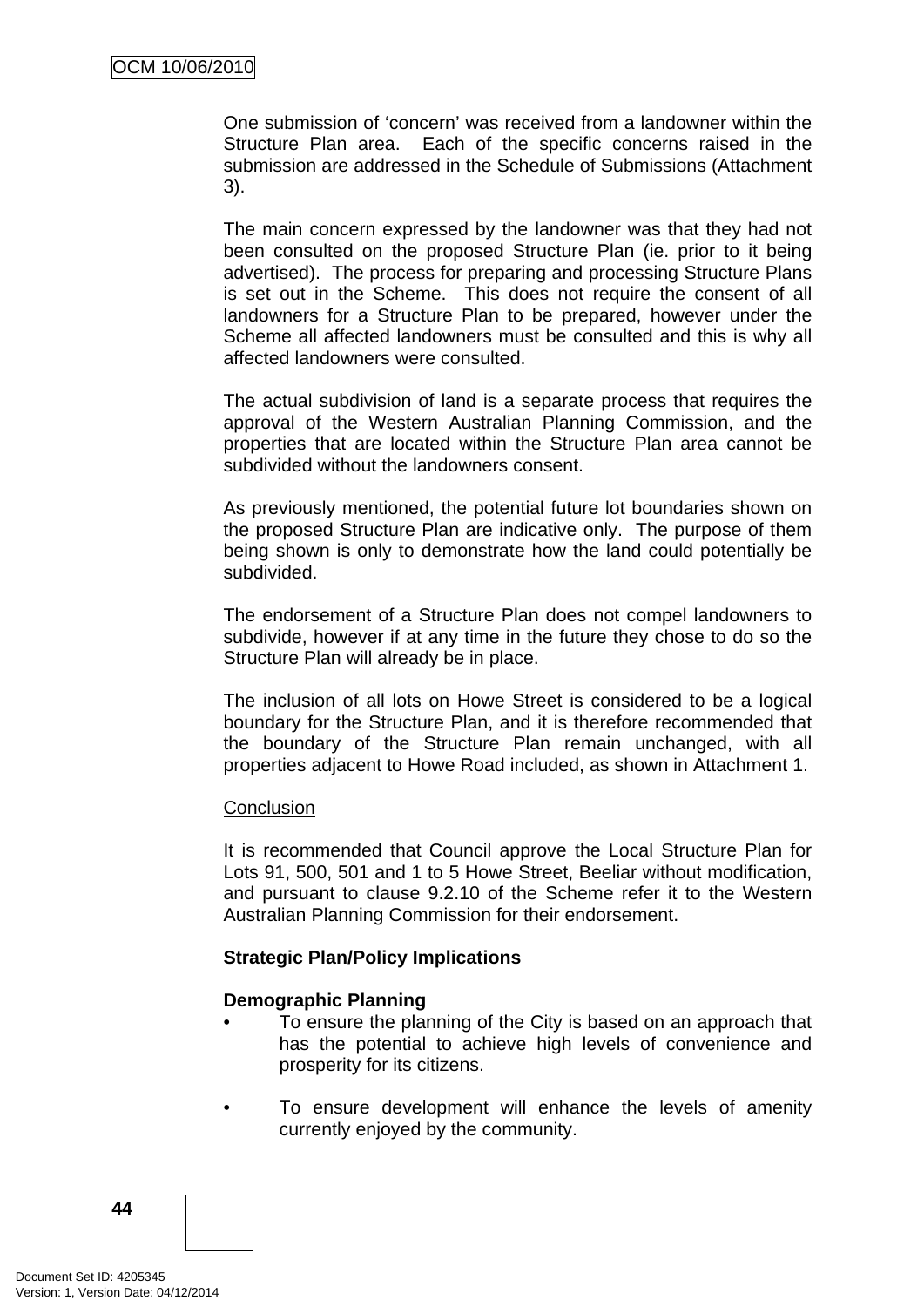# **Budget/Financial Implications**

The required fee was calculated on receipt of the proposed Structure Plan and has been paid by the proponent.

# **Legal Implications**

N/A

### **Community Consultation**

Public consultation was undertaken between 6 April 2010 and 27 April 2010. This included a notice in the Cockburn Gazette, letters to landowners within the Structure Plan area, adjoining landowners and State Government agencies.

### **Attachment(s)**

- 1. Structure Plan
- 2. Aerial Photograph of Subject Land
- 3. Schedule of Submissions

### **Advice to Proponent(s)/Submissioners**

The proponent(s) and those who lodged a submission on the proposal have been advised that this matter is to be considered at the 10 June 2010 Council Meeting.

### **Implications of Section 3.18(3) Local Government Act, 1995**

Nil.

### **14.2 (MINUTE NO 4294) (OCM 10/06/2010) - FINAL CONSIDERATION OF AMENDMENT NO. 42 TO CITY OF COCKBURN TOWN PLANNING SCHEME NO. 3 - REZONING VARIOUS LAND HOLDINGS AFFECTED BY WESTERN POWER TRANSMISSION LINE CORRIDORS FROM 'PARKS AND RECREACTION' AND 'PUBLIC PURPOSE' LOCAL RESERVES TO 'SPECIAL USE' - OWNER: VARIOUS - APPLICANT: CITY OF COCKBURN (93042) (M CARBONE) (ATTACH)**

**RECOMMENDATION** That Council:

- (1) adopt the schedule of submissions;
- (2) adopt the amendment without modifications and in anticipation of the Hon. Minister's advice that final approval will be granted, the documents be signed, sealed and forwarded to the Western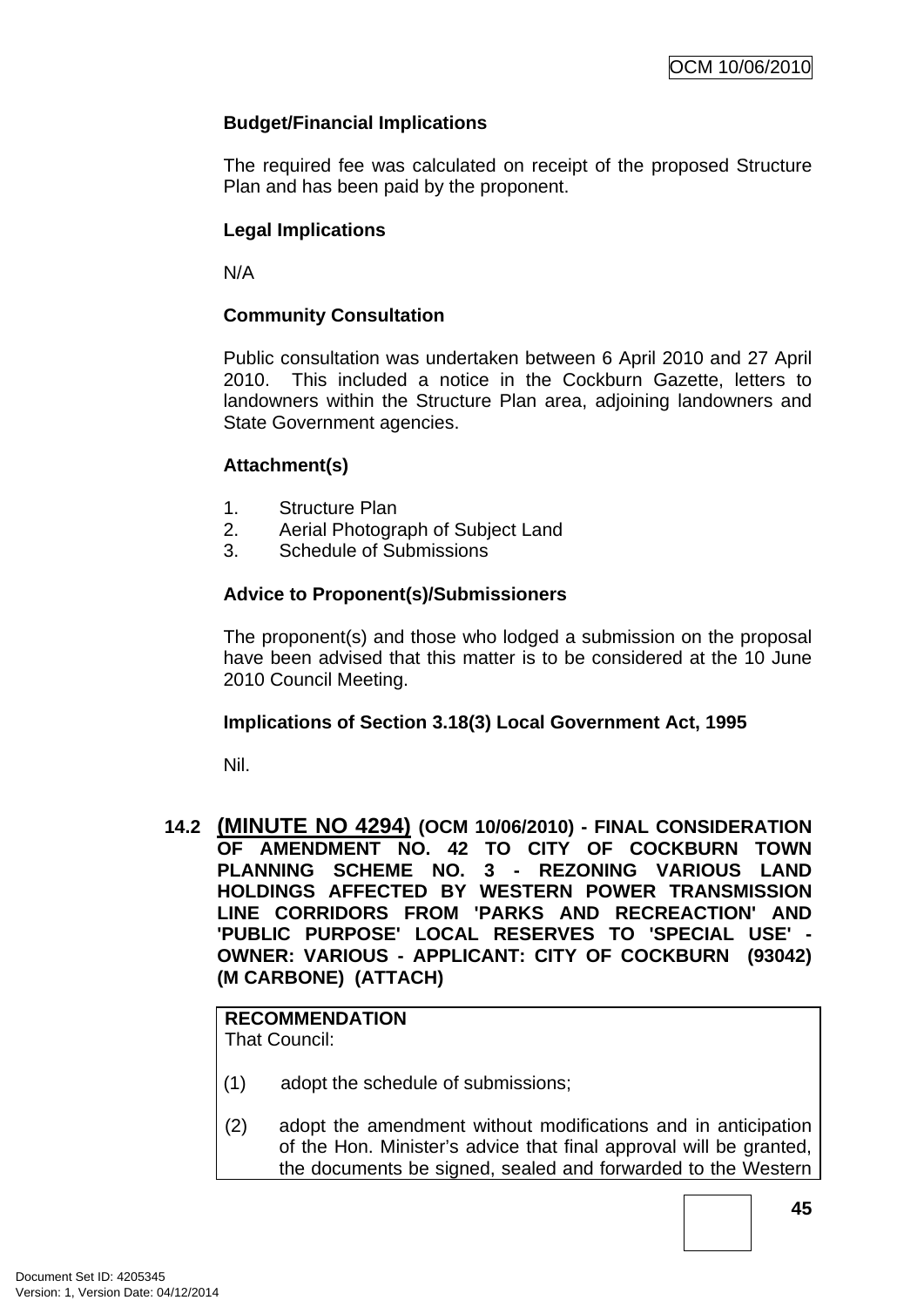#### Australian Planning Commission; and

(3) advise the people who made submissions and the Western Australian Planning Commission of Council's decision.

#### **COUNCIL DECISION**

MOVED Clr I Whitfield SECONDED Clr S Limbert that the recommendation be adopted.

# **CARRIED 9/0**

### **Background**

Council at its meeting held on the 12 November 2009 resolved to initiate Scheme amendment No. 42 to City of Cockburn Town Planning Scheme No. 3 ("Scheme") for the purposes of advertising. The amendment involves the following:

- 1. Rezoning various land holdings affected by Western Power transmission line corridors as shown on the Scheme Amendment Map from 'Parks and Recreation' and 'Public Purposes' local reserves to 'Special Use' and being designated as 'SU23'.
- 2. Inserting the new Special Use No. 23 provisions into Schedule 4 of the scheme text as follows:

| No.          | Description of<br>Land                                                                           | <b>Special Use</b>                                                                                                    | Conditions                                                                                                                                                                                                                                                                                                                                                                                        |  |
|--------------|--------------------------------------------------------------------------------------------------|-----------------------------------------------------------------------------------------------------------------------|---------------------------------------------------------------------------------------------------------------------------------------------------------------------------------------------------------------------------------------------------------------------------------------------------------------------------------------------------------------------------------------------------|--|
| <b>SU 23</b> | All land within<br>transmission<br>line corridors<br>designated as<br>SU23 on the<br>Scheme Map. | - Carpark<br>- Civic Use<br>- Community<br>Purpose<br>- Nursery<br>- Public<br>Amusement<br>- Recreation -<br>Private | Planning Approval.<br>'Carpark' and 'Nursery'<br>are<br>designated as 'P' (permitted)<br>uses pursuant to Part 4 of the<br>Scheme.<br>'Civic Use', 'Community<br>Purpose', 'Public Amusement'<br>and 'Recreation - Private' are<br>designated as 'A' (discretionary<br>subject to special notice) uses<br>pursuant to Part 4 of the<br>Scheme.<br>All other uses are not permitted<br>('X' uses). |  |

3. Amending the Scheme Map accordingly.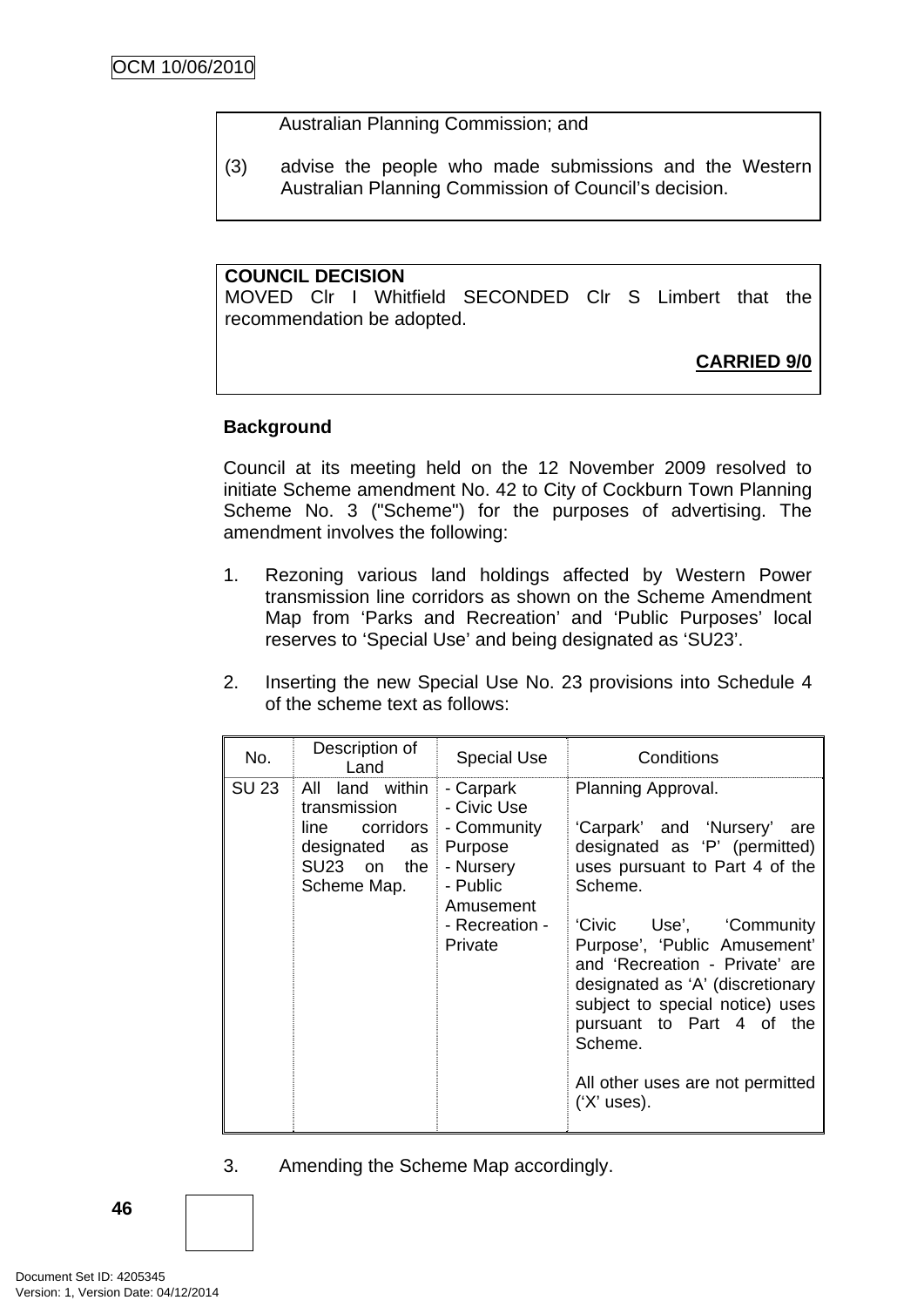### **Submission**

N/A

### **Report**

The Scheme amendment was referred to the Environmental Protection Authority ("EPA") in accordance with Section 7 of the *Environmental Protection Act 1986*. The EPA advised that the overall environmental impact of the amendment would not be severe enough to warrant formal assessment under the *Environmental Protection Act 1986*. The amendment was subsequently advertised seeking public comment in accordance with the *Town Planning Regulations 1967* for 42 days.

The Scheme amendment attracted thirteen submissions which included four concerns/objections, four no objections/support, three providing advice and two providing no comment. As required by the Town Planning Regulations 1967, each submission is addressed in detail in the Schedule of Submissions which is contained within the Agenda attachments. In specifically noting the four submissions of concern/objection received, these raised the following key points:

- 1. Unaware that the power line corridor was privately owned and/or could be potentially developed;
- 2. Concerns that development would create noise impacts on adioining landowners:
- 3. Concerns regarding public safety and welfare.

In respect to these points, most of the land affected by the Western Power transmission line corridor is unused and in many cases being used for illegal activities such as motor bike riding. The intention of the proposed Scheme amendment is to clarify which limited uses may be allowed within the Western Power transmission line corridor. Only a limited number of passive land uses are proposed, and these do not encourage people to congregate underneath the power lines. Buildings are not permitted within the corridor and any structure will need to comply with Western Power's strict requirements. Given the power line transmission corridor transverses residential or future residential land, careful consideration will also be given to the assessment of any subsequent development application to ensure that the amenity of residential areas is maintained. There are adequate controls within the City's Town Planning Scheme in this respect, namely Clause 10.2 'Matters to be Considered by Council' which allows the Council to consider amenity and other issues in determining development applications. Accordingly it is considered that these areas of concern can be fully managed.

The purpose of the amendment is to clarify the limited uses which are allowed on the privately owned constrained land. These uses are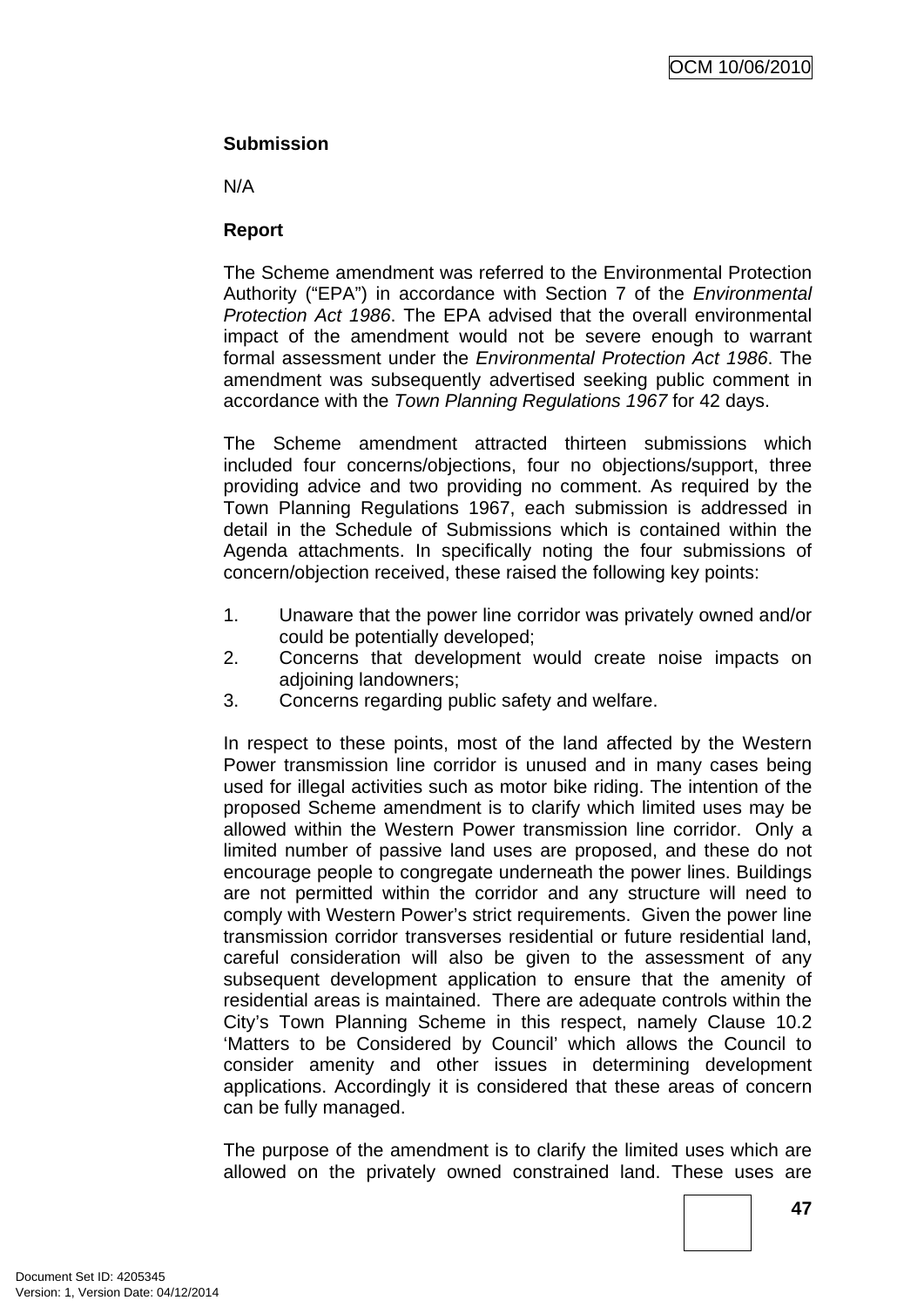consistent with the urbanised context within which the identified land exists. The Scheme amendment sets up the statutory framework necessary to assess future development applications in the event that landowners wish to explore land use options for their landholdings. Any future application would be referred to Western Power to ensure their requirements can be met.

#### **Conclusion**

The Scheme amendment is necessary as landowners have recently approached the City to discuss what potential there is to better utilise land beneath transmission line infrastructure. Being privately owned land, landowners have a legitimate right in exploring potential uses for their land. The Scheme amendment has therefore identified a number of limited land uses which are possible for privately owned land beneath transmission line infrastructure, whilst noting the obvious constraints that exist on the land. The identified set of land uses are quite narrow, but this is a requirement given such land exists within an urbanised residential context and must therefore be consistent with protecting and maintaining residential amenity.

The Scheme amendment is considered appropriate for the constrained land and is therefore recommended to be adopted by the Council and forwarded to the Western Australian Planning Commission for final approval.

### **Strategic Plan/Policy Implications**

### **Governance Excellence**

- To provide effective monitoring and regulatory services that administer relevant legislation and local laws in a fair and impartial way.
- To develop and maintain a financially sustainable City.

### **Budget/Financial Implications**

The City has been responsible for preparing and progressing the Scheme Amendment documentation through to final approval. These costs are relatively minor.

# **Legal Implications**

*Planning and Development Act 2005*  City of Cockburn Town Planning Scheme No. 3 *Town Planning Regulations 1967* 

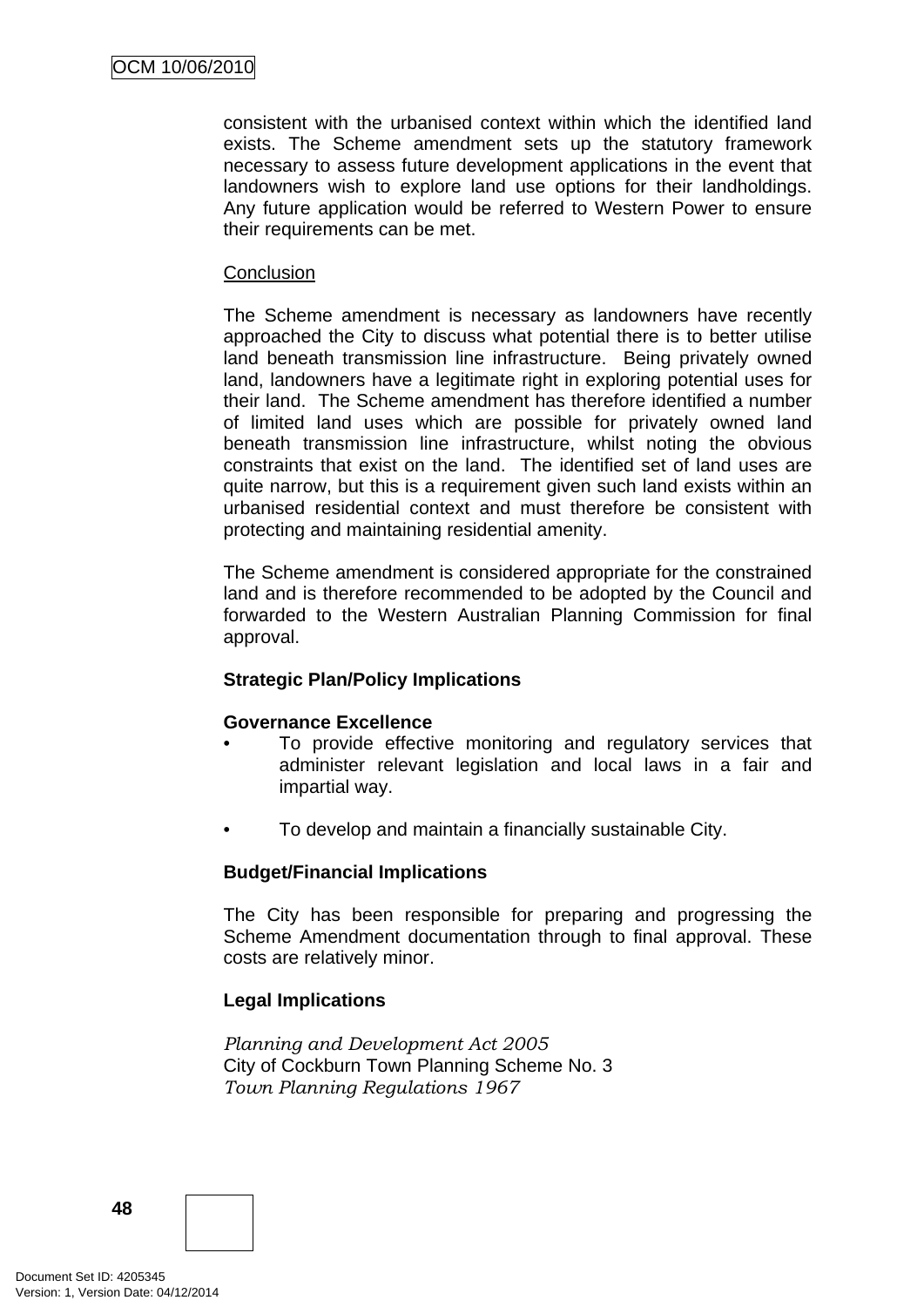# **Community Consultation**

Following receipt of advice from the EPA, the amendment was advertised for a 42 day period. This concluded on the 6 May 2010. The Scheme amendment attracted thirteen submission which included four concerns/objections, four no objections/support, three providing advice and two providing no comment.

# **Attachment(s)**

- 1. Map showing land ownership
- 2. Existing zoning map
- 3. Proposed zoning map
- 4. Schedule of submissions

# **Advice to Proponent(s)/Submissioners**

Those who lodged a submission have been advised that the matter will be considered at the 10 June 2010 Council meeting.

# **Implications of Section 3.18(3) Local Government Act, 1995**

Nil.

### **14.3 (MINUTE NO 4295) (OCM 10/06/2010) - PROPOSED OUTBUILDING - LOCATION: 15 HERMIONE WAY, COOLBELLUP - OWNER: K SHACKELFORD - APPLICANT: TROJAN OUTDOOR (1103763) (M SCARFONE) (ATTACH)**

#### **RECOMMENDATION** That Council:

(1) grant approval for an outbuilding at 15 Hermione Way, Coolbellup in accordance with the approved plan and subject to the following conditions:-

STANDARD CONDITIONS

- 1 All stormwater being contained and disposed of on-site to the satisfaction of the Council.
- 2. No construction related activities causing noise and/or inconvenience to neighbours being undertaken after 7.00 p.m. or before 7.00 a.m., Monday to Saturday, and not at all on Sunday or Public Holidays.
- 3. The approved shed shall be clad or coloured to complement the surroundings using non reflective materials and colours to the satisfaction of the City.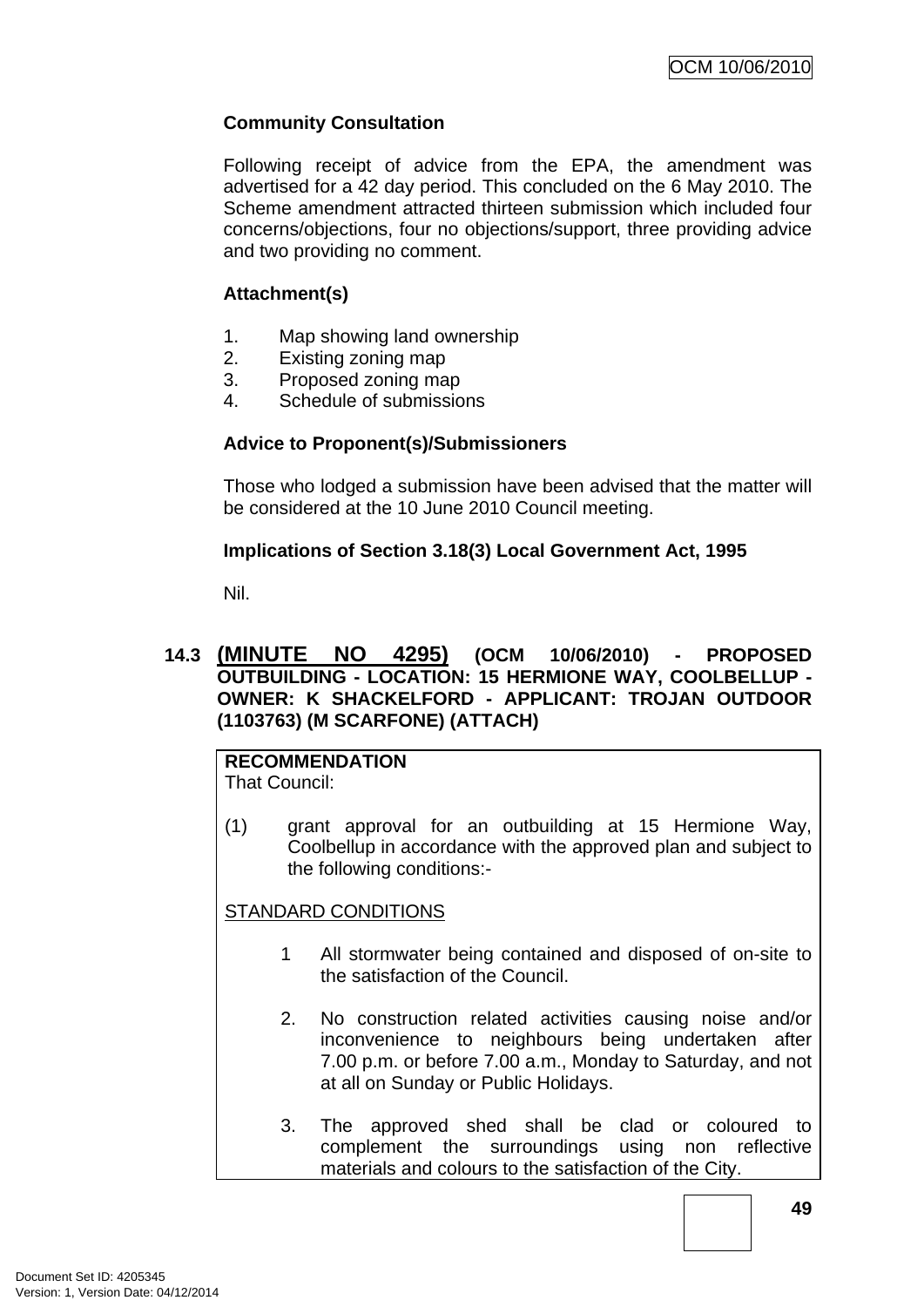(2) advise the applicant of Council's decision accordingly.

### **COUNCIL DECISION**

MOVED Clr I Whitfield SECONDED Clr S Limbert that the recommendation be adopted.

**CARRIED 9/0**

#### **Background**

| Zoning:    | MRS:                       | Urban                    |  |
|------------|----------------------------|--------------------------|--|
|            | TPS3                       | <b>Residential (R20)</b> |  |
| Land use:  | Single House (Outbuilding) |                          |  |
| Lot size:  | $728 \text{ m}^2$          |                          |  |
| Use class: | D                          |                          |  |

#### **Submission**

The applicant proposes an outbuilding with a total floor area of 75.6  $m^2$ . The applicant has provided the following justification in support of the need for an outbuilding which has been summarised accordingly:-

- To store two (2) cars; and
- Utilise the remaining area as a storage area for camping gear, tools, bikes etc.

A copy of the applicant's email justification may be read in conjunction with this report and is contained in the agenda attachments. During a site visit undertaken on 19 May 2010, the owner indicated that they currently own four vehicles, including a work vehicle which they wish to keep undercover. Two of these vehicles will be kept in the proposed shed with the other two to be kept in the existing garage.

#### **Report**

#### Policy Framework

The subject land is zoned 'Residential' with an associated density of R20 under the provisions of the City of Cockburn Town Planning Scheme No. 3 (TPS No 3). In accordance with the requirements of TPS No. 3, the Council has the discretion to either approve (with or without conditions) or to refuse the application.

The proposed development has been assessed against the standards and provisions of TPS No. 3, Clause 6.10.10 of the Residential Design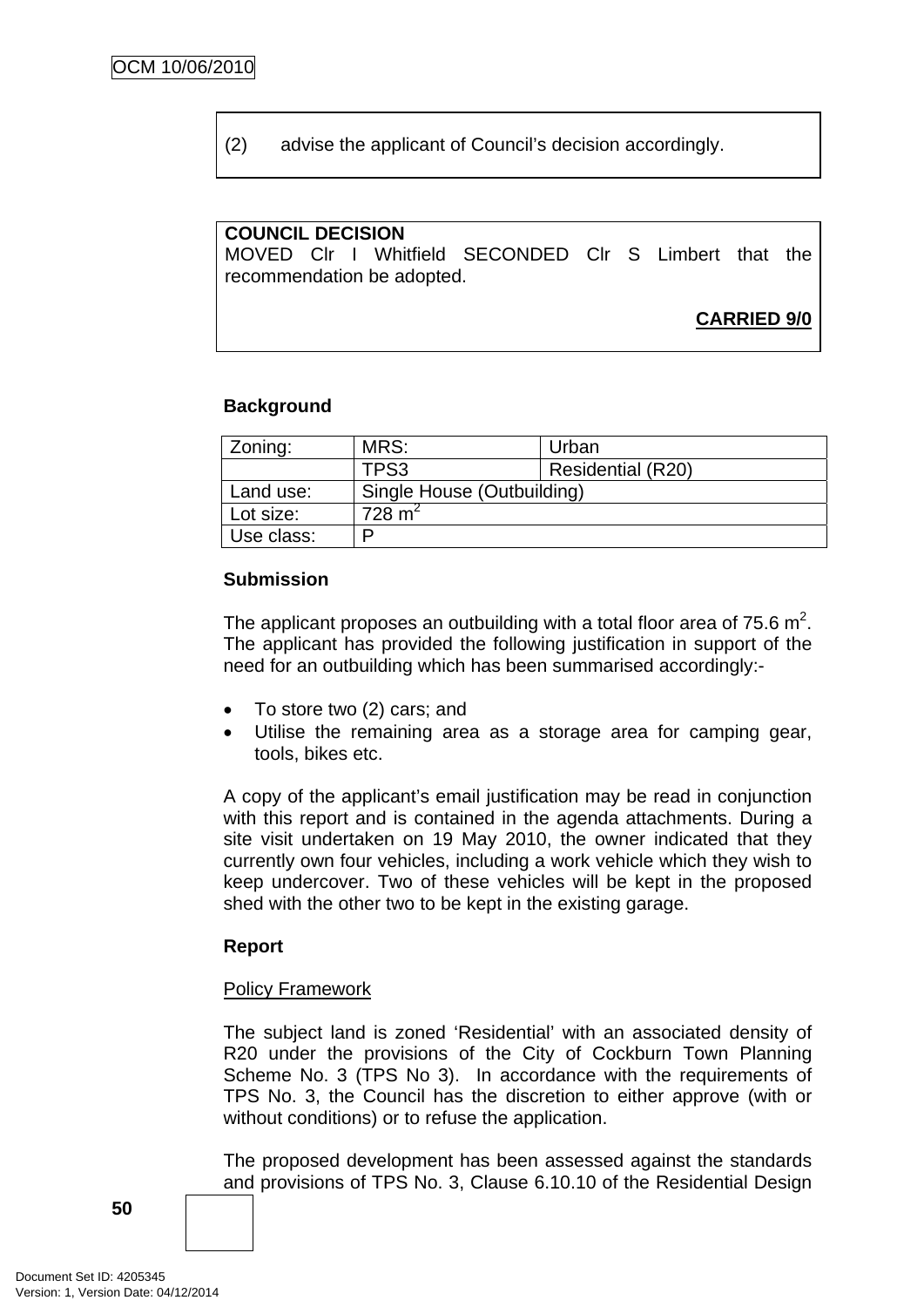Codes (R-Codes), and Council Policies APD18 'Outbuildings' and APD49 'Residential Design Codes Alternative Acceptable Development Provisions'. The proposed development conflicts with the Acceptable Development standards of this Policy Framework for the following reasons:

- 1. The proposed outbuilding has a floor area of 75.6 m² which conflicts with Clause 6.10.10 of the R-Codes and Council Policy APD18 which restrict the floor area of such structures in the 'Residential' zone to a maximum of 60 m².
- 2. Under Policy APD 18, outbuilding wall heights should not exceed 2.4 m in a Residential zone, and ridge heights are to not exceed 4.2 m. In this case a maximum wall and ridge height of 3.7 m is sought.
- *3.* Under the provisions of Clause 6.3.2 A2 (ii) of the R-Codes and Council Policy APD49 a building can be constructed on the boundary of a property provided the wall height does not exceed 3.0.m, and it's length does not exceed 9.0.m. As indicated above a maximum wall height of 3.7 metres is proposed*.*

# **Comment**

In respect of the increase sought to the maximum floor area provisions of Policy APD18, it is considered that the 75.6 m² floor area sought by the applicant is acceptable in this case. This conclusion is reached as the subject lot, at 728 m² in area, has a substantial rear garden area which can readily accommodate an outbuilding of this size without prejudice to the levels of residential amenity enjoyed by its residents or the surrounding landowners.

In respect of the increase sought to the maximum wall and ridge height provisions of Policy APD18, it is noted that the Policy incorporates a provision to increase maximum wall heights by a further 10% i.e. a wall height of 2.64 m is considered acceptable. In the case of the subject proposal, the maximum wall height is 3.7 m at the ridge and the height to the underside of the gutter is 3.05 m. While the proposed wall height represents a significant variation to Council Policy, it is not considered that it will be detrimental to the residential and visual amenity of the adjoining neighbours to the south or east. This conclusion is reached as the adjoining owner to the south has a number of outbuildings in their backyard which would obscure the proposed outbuilding on the subject site. The neighbour to the east has a large tree growing adjacent to the proposed outbuilding which again has the effect of obscuring it from view.

APD18 indicates that outbuildings which do not conform to the standard requirements may be approved by Council following consideration of the *'proposed use of the outbuilding, visual amenity,*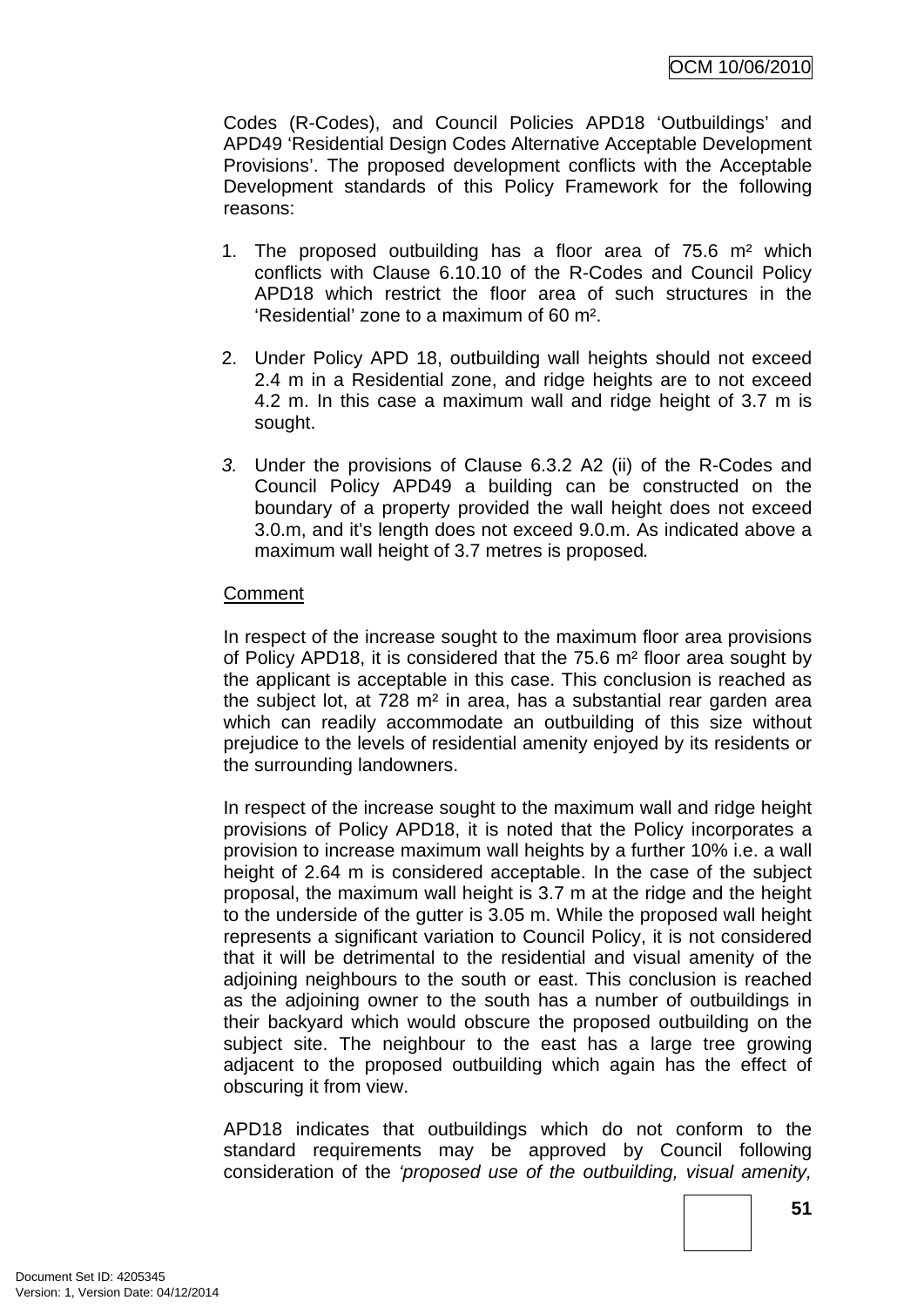*impact on the natural landscape and streetscape and any other matter determined relevant'*. The owners of the property have indicated the use of the outbuilding will be for residential purposes, and have been made aware that a separate approval will be required should this change in the future. The proposed outbuilding is essentially screened from view of affected properties and shall be clad in non – reflective materials (as per Condition 3) thereby ensuring visual amenity is not impacted upon. With respect to the natural environment the subject site is essentially devoid of vegetation and as such the proposal has no impact and finally the proposed outbuilding is not visible from the street.

The proposed 'Outbuilding' is considered to be consistent with the intent of APD18 and therefore conditional approval is recommended.

### **Strategic Plan/Policy Implications**

### **Demographic Planning**

To ensure development will enhance the levels of amenity currently enjoyed by the community.

### The Planning Policies which apply to this Item

APD18 'Outbuildings'

APD49 'Residential Design Codes- Alternative Acceptable Development Provisions'

# **Budget/Financial Implications**

N/A

# **Legal Implications**

Town Planning Scheme No. 3 Council Policy Planning and Development Act 2005 State Administrative Tribunal Regulations

# **Community Consultation**

Two (2) landowners were advised of the development application. One non-objection was received.

# **Attachment(s)**

- 1. Location Plan.
- 2. Site Plan
- 3. Applicant's justification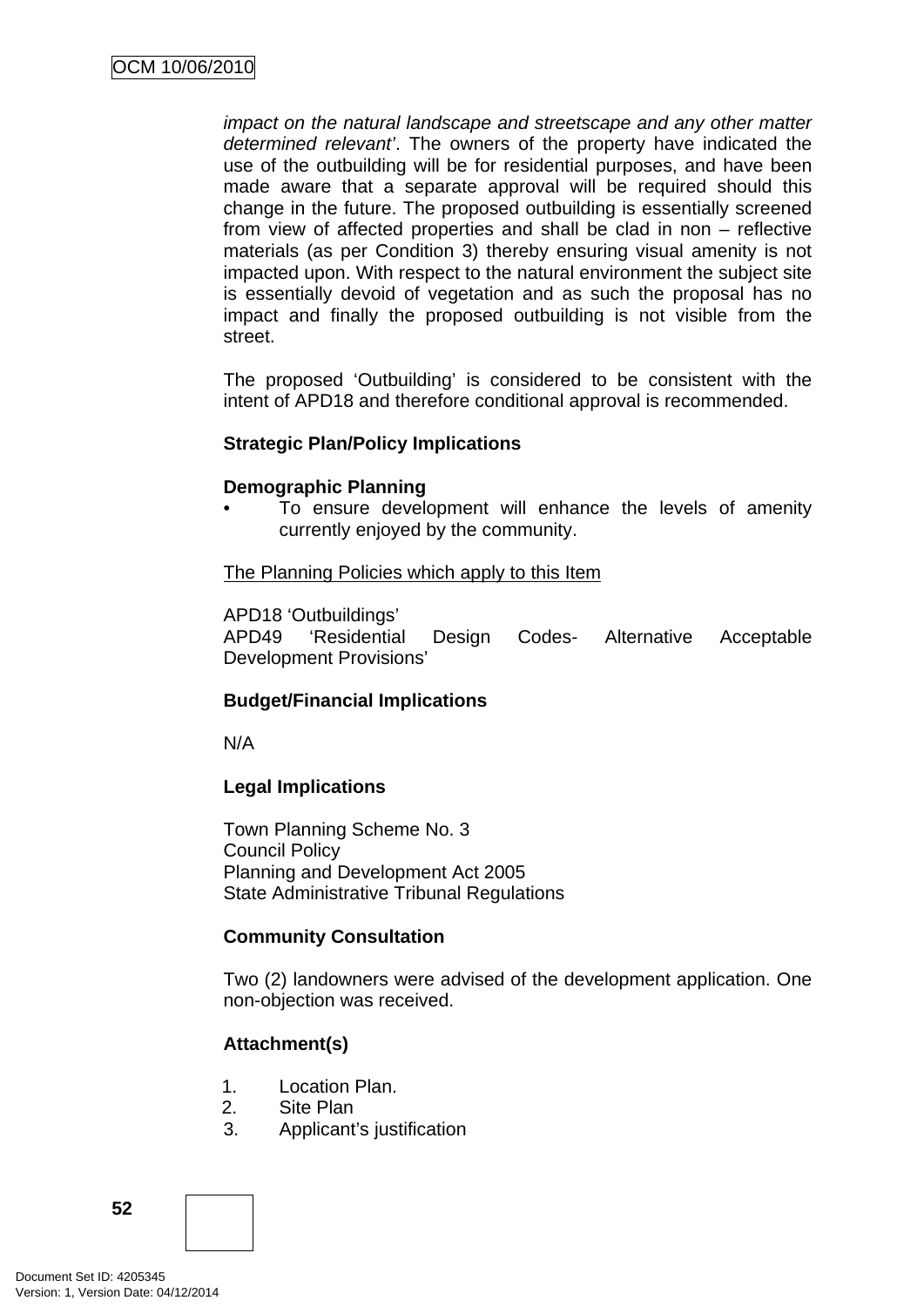# **Advice to Proponent(s)/Submissioners**

The proponent has been advised that this matter is to be considered at the 10 June 2010 Council Meeting.

### **Implications of Section 3.18(3) Local Government Act, 1995**

Nil.

# **15. FINANCE AND CORPORATE SERVICES DIVISION ISSUES**

### **15.1 (MINUTE NO 4296) (OCM 10/06/2010) - LIST OF CREDITORS PAID - APRIL 2010 (5605) (N MAURICIO) (ATTACH)**

### **RECOMMENDATION**

That Council received the List of Creditors Paid for April 2010, as attached to the Agenda.

### **COUNCIL DECISION**

MOVED Clr I Whitfield SECONDED Clr S Limbert that the recommendation be adopted.

**CARRIED 9/0**

### **Background**

It is a requirement of the Local Government (Financial Management) Regulations 1996, that a List of Creditors be compiled each month and provided to Council.

### **Submission**

N/A

### **Report**

The list of accounts for April 2010 is attached to the Agenda for consideration. The list contains details of payments made by the City in relation to goods and services received by the City.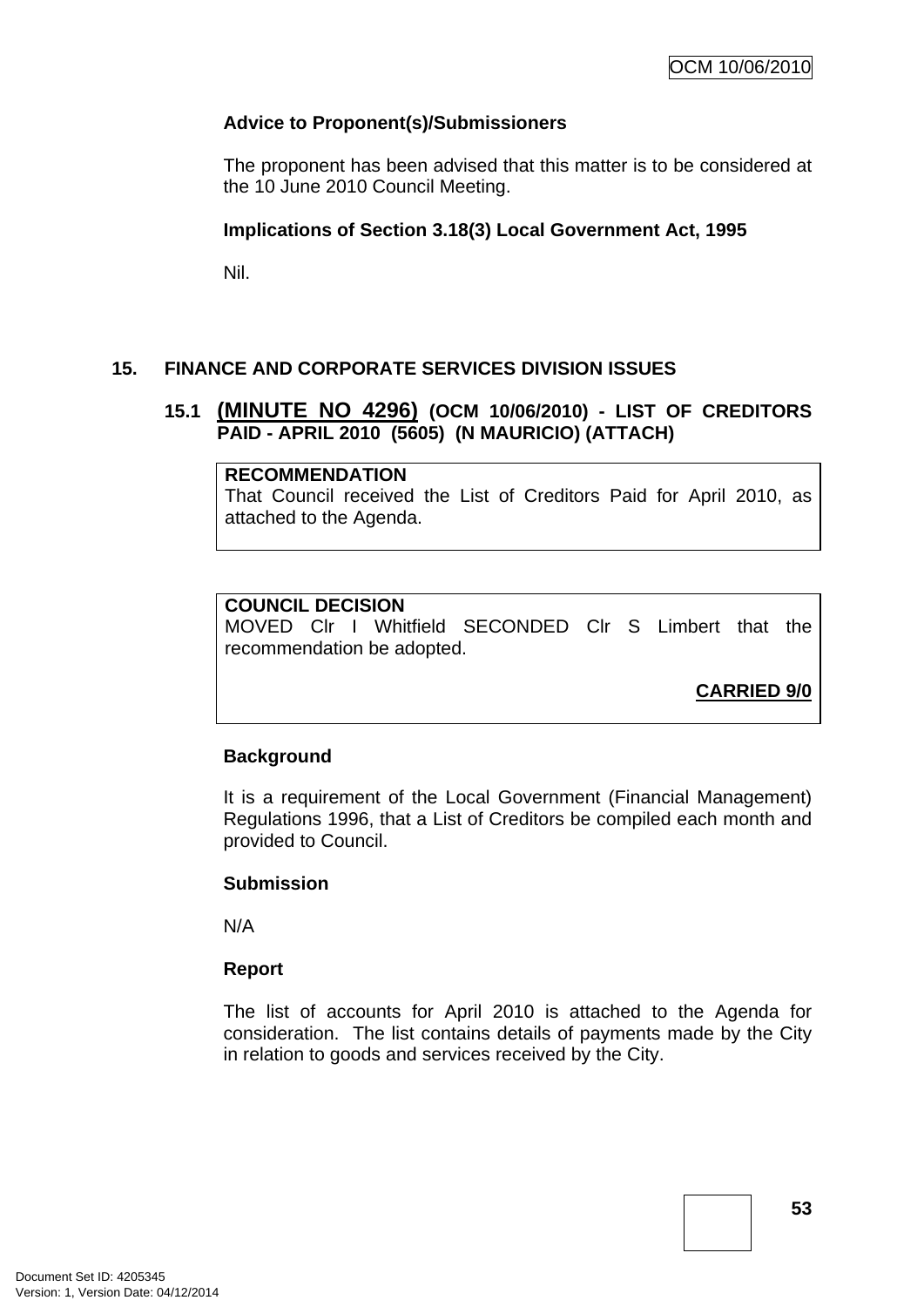# **Strategic Plan/Policy Implications**

#### **Governance Excellence**

• To conduct Council business in open public forums and to manage Council affairs by employing publicly accountable practices.

#### **Budget/Financial Implications**

N/A

### **Legal Implications**

N/A

### **Community Consultation**

N/A

### **Attachment(s)**

List of Creditors Paid – April 2010

### **Advice to Proponent(s)/Submissioners**

N/A

### **Implications of Section 3.18(3) Local Government Act, 1995**

Nil.

### **15.2 (MINUTE NO 4297) (OCM 10/06/2010) - STATEMENT OF FINANCIAL ACTIVITY AND ASSOCIATED REPORTS - APRIL 2010 (5505) (N MAURICIO) (ATTACH)**

#### **RECOMMENDATION**

That Council receive the Statements of Financial Activity and associated reports for April 2010, as attached to the Agenda.

### **COUNCIL DECISION**

MOVED Clr I Whitfield SECONDED Clr S Limbert that the recommendation be adopted.

**CARRIED 9/0**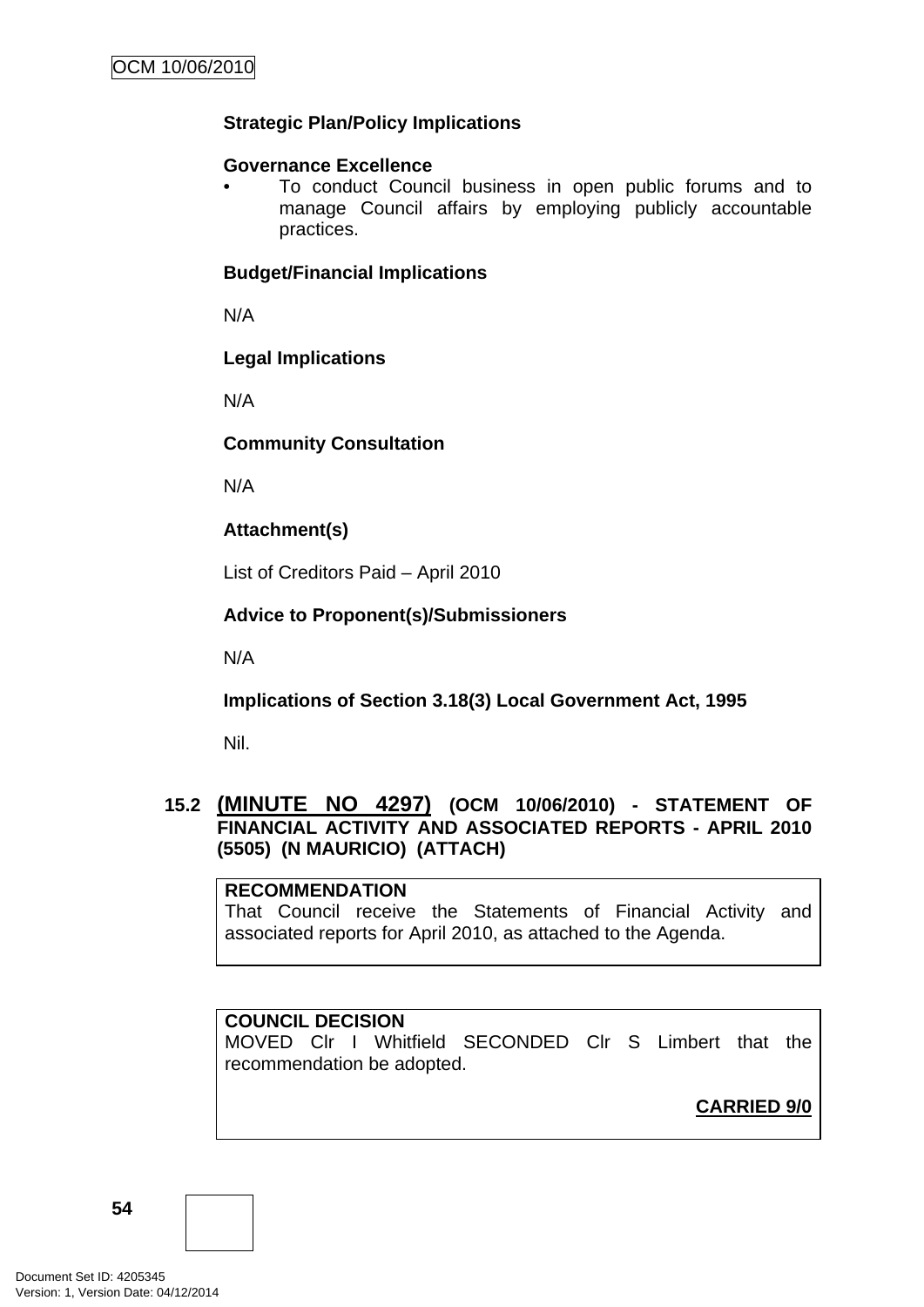# **Background**

Regulation 34(1) of the Local Government (Financial Management) Regulations 1996 prescribes that a local government is to prepare each month a Statement of Financial Activity.

Regulation 34(2) requires the Statement of Financial Activity to be accompanied by documents containing:–

- (a) details of the composition of the closing net current assets (less restricted and committed assets);
- (b) explanations for each material variance identified between YTD budgets and actuals; and
- (c) any other supporting information considered relevant by the local government.

Regulation 34(4)(a) prescribes that the Statement of Financial Activity and accompanying documents be presented to Council within 2 months after the end of the month to which the statement relates.

The regulations require the information reported in the statement to be shown either by nature and type, statutory program or business unit. The City has chosen to report the information according to its organisational business structure, as well as by nature and type.

Financial Management Regulation 34(5) requires Council to annually set a materiality threshold for the purpose of disclosing budget variance details. To this end, Council has adopted a materiality threshold variance of \$100,000 for the 2009/10 financial year

# **Submission**

N/A

# **Report**

Council's financial performance to the end of April shows the ytd budget in surplus by \$6.2m. This amount is largely representative of underspending in operating expenses on a ytd basis and on a lesser basis additional operating revenues. There are no areas of major concern within the results.

### Closing Funds

Council's closing funds (adjusted net current assets position representing liquidity) remains well above the budget target, reflecting a healthy financial position. At \$25.37M, this is \$6.2M higher than the forecast (\$0.8M lesser than at the end of March). The major reason for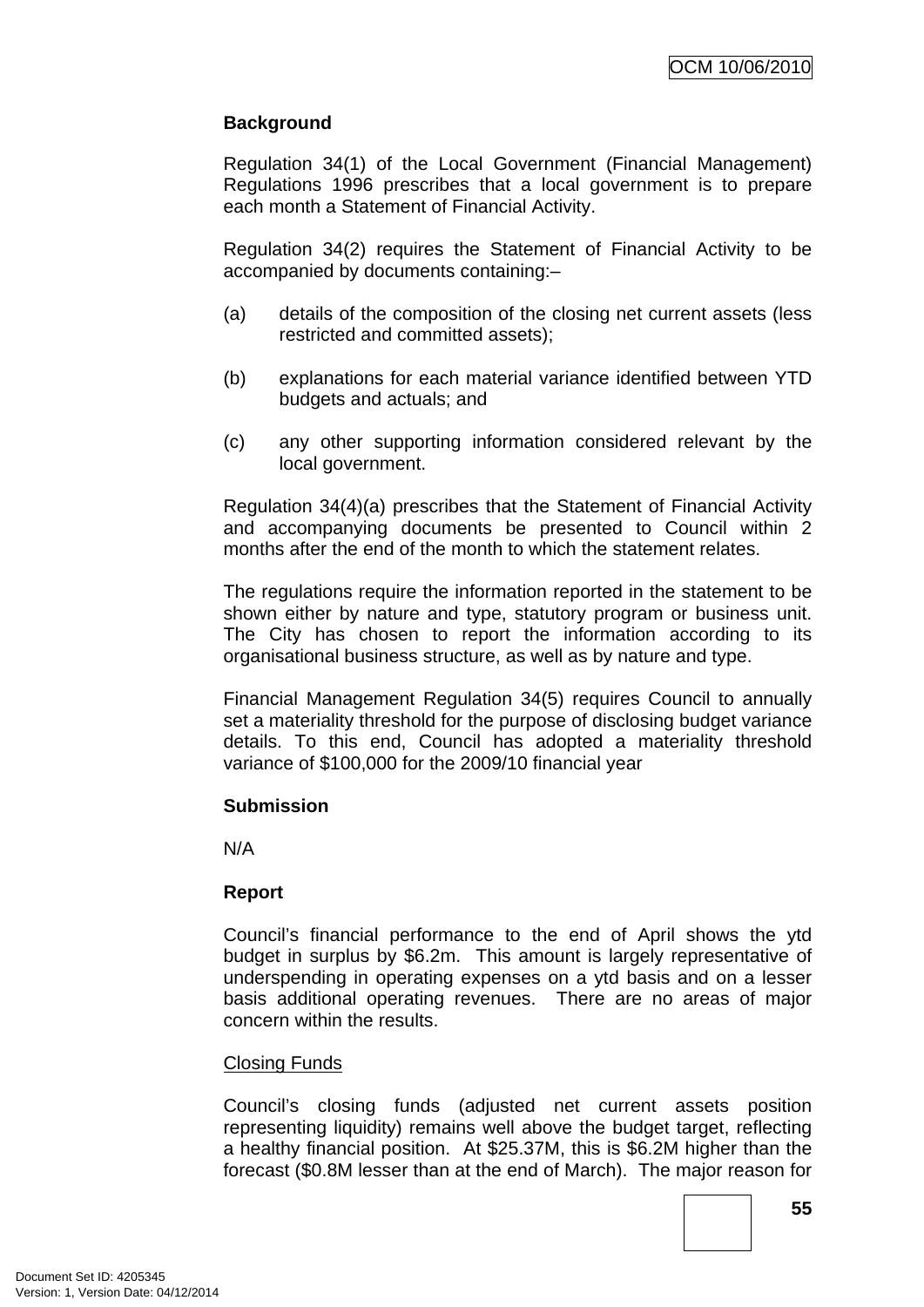this continues to be our cash operating expenses tracking behind budget by \$4.4M. However, this has reduced being (\$1.0M less than last month). Additional operating revenue is also contributing to the surplus being \$0.9M at 30 April.

Council's cash and investment holdings (including restricted items) stand at \$61.4M. Cash reserves and other restricted cash comprise \$34.4M of this total, with the balance of \$27.0M available to fund remaining commitments and operations for the 2009/10 year.

#### Operating Revenue

Operating revenues exceed the ytd budget by \$0.9M. There are four main areas comprising this variance.

Investment earnings on both municipal and reserve funds continue to outperform the budget (\$487K at the end of April). This is despite of an upwards revision for earnings in the mid-year budget review.

Rate revenue is \$315K ahead of the ytd budget and also \$162K ahead of the full year budget.

Rubbish removal charges levied are \$131K ahead of both the ytd and full year budget. However, these funds are applied to waste collection services and any year end surplus over and above service delivery costs, will be quarantined and used to subsidise future costs in the delivery of the service.

Operating grants for Aged Services are \$239K ahead of ytd budget projections. These have no impact on Council's closing budget position.

### Operating Expenditure

Operating expenditure of a cash nature is tracking below the ytd budget by \$4.4M. The major contributing items at a nature and type summary level is materials and contracts at \$2.9M and other expenses at \$0.8M (comprising mainly landfill levy). Utility costs are also \$0.4M below budget due to a lag in billing.

Council's biggest expense line item - employee costs is tracking the budget in accordance with expectations at above 98%.

The majority of the Business Units are tracking below budget; however, several contribute mostly to the variance of \$4.4M.

Waste Services have a ytd budget variance of \$1.41M comprising:

- RRRC entry fees down \$0.5k
- Waste Recovery Park operating expenses down \$0.4M;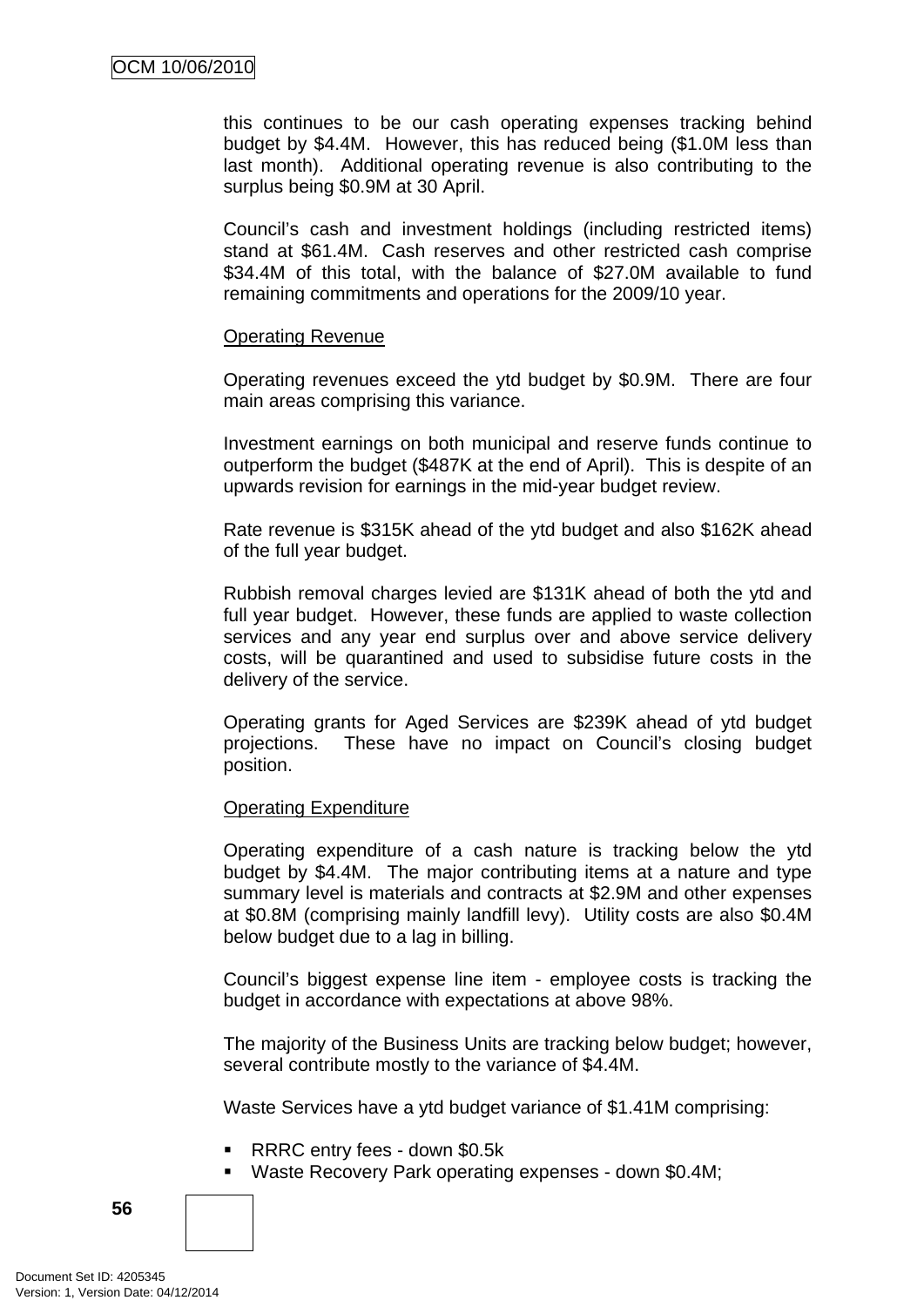**EXECUTE:** Landfill levy payments are \$0.2M less than budgeted.

Operating costs are down within Parks and Environment by \$1.0M within Roads by \$0.5M and within Community Services by \$0.5M.

The apparent underspending in materials and contracts across the board can be largely attributed to the lag in supplier invoicing and processing. This is a common phenomenon for the City each year and tends to rectify itself incrementally the closer we get to the end of financial year. The underspend reduced by \$1.0M in the month of April

### Capital Expenditure

Council's capital spend continues to follow the historical pattern of underperforming the budget on a cash basis. As at the end of April, the actual spend was \$20.7M, being \$7.1M below the ytd budget target. However, with the value of committed orders factored in, actuals plus commitments are on track against the ytd budget. This is graphically illustrated in the Capital Expenditure chart accompanying the statements.

It is unlikely the commitments will be fully realised by the end of June, as this would translate to full delivery of the annual capital budget. The Capital Expenditure chart shows that a substantial amount of the capital budget is cash flowed to occur in June, which tends to indicate a large quantum of carry forwards into next year.

Council's building infrastructure program contributes \$3.7M to the variance and our land development program is \$1.6M. Council's other infrastructure capital programs are collectively \$1.8M behind budget.

Variances for specific projects can be found within the variance analysis schedule for Capital Expenditure accompanying the statements.

The delay in out flowing cash results in additional investment earnings accruing towards Council's bottom line or to the cash backed reserve funds.

### Description of Graphs and Charts included within Statements

There is a bar graph tracking Business Unit operating expenditure against budget. This provides a very quick view of how the different units are tracking and the comparative size of their budgets.

The Capital Expenditure graph tracks the ytd capital spend against the budget. It also includes an additional trend line for the total of ytd actual expenditure and committed orders. This gives a better indication of how the capital budget is being exhausted, than just purely actual cost alone.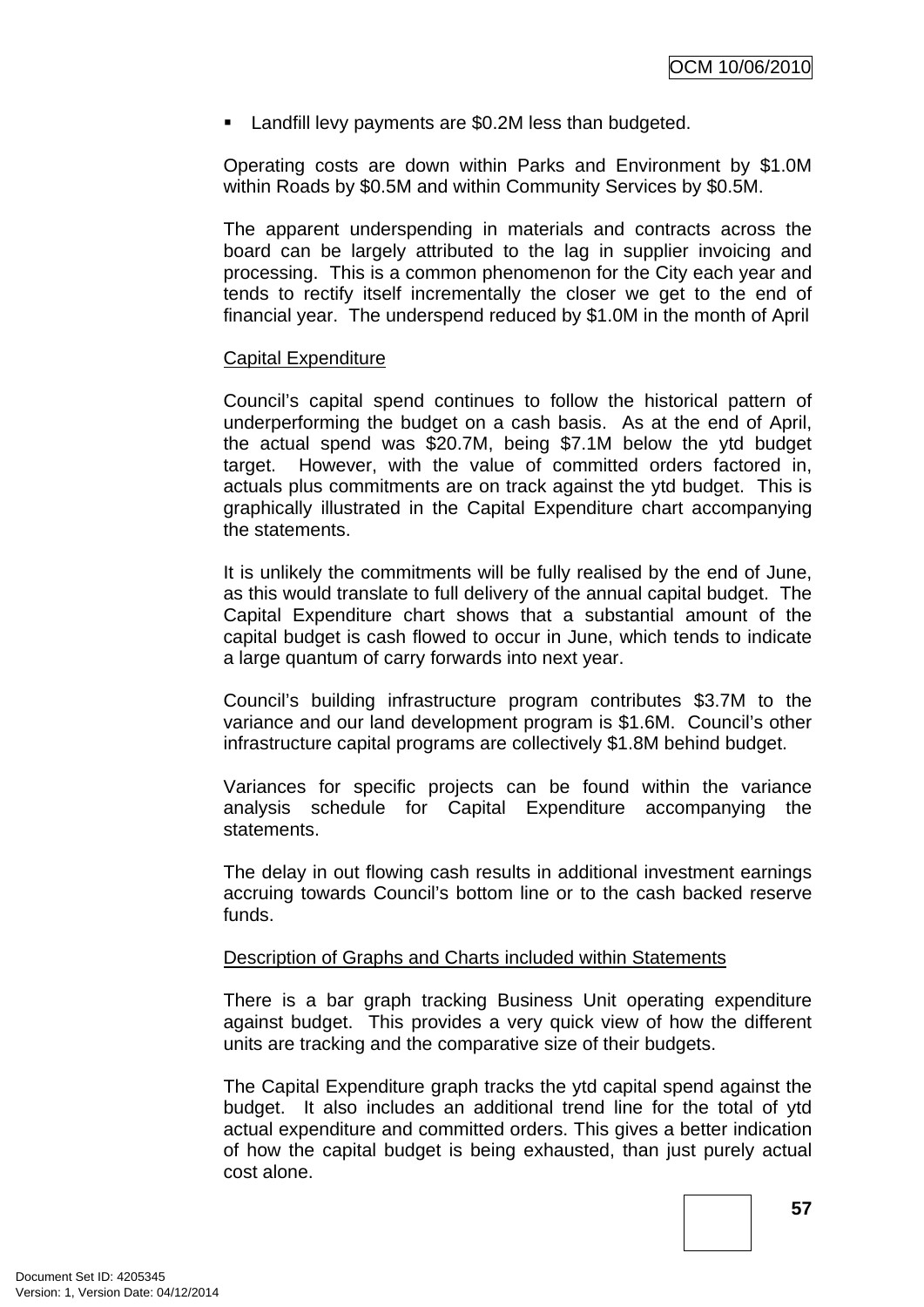A liquidity graph shows the level of Council's net current position (adjusted for restricted assets) and trends this against previous years. This gives a good indication of Council's capacity to meet its financial commitments over the course of the year. This month's position is quite consistent with that of last year at the same time.

Council's overall cash and investments position is provided in a line graph with a comparison against the ytd budget and the previous year's position at the same time. This is currently showing a stronger position than budgeted and is consistent with the information reported above.

Pie charts included show the break up of actual operating income and expenditure by nature and type and the make up of Council's current assets and liabilities (comprising the net current position).

### **Strategic Plan/Policy Implications**

#### **Governance Excellence**

• To conduct Council business in open public forums and to manage Council affairs by employing publicly accountable practices.

### **Budget/Financial Implications**

Material variances identified of a permanent nature (i.e. not due to timing issues) may impact on Council's final budget position (depending upon its nature).

### **Legal Implications**

N/A

### **Community Consultation**

N/A

# **Attachment(s)**

Statements of Financial Activity and associated Reports - April 2010.

### **Advice to Proponent(s)/Submissioners**

N/A

# **Implications of Section 3.18(3) Local Government Act, 1995**

Nil.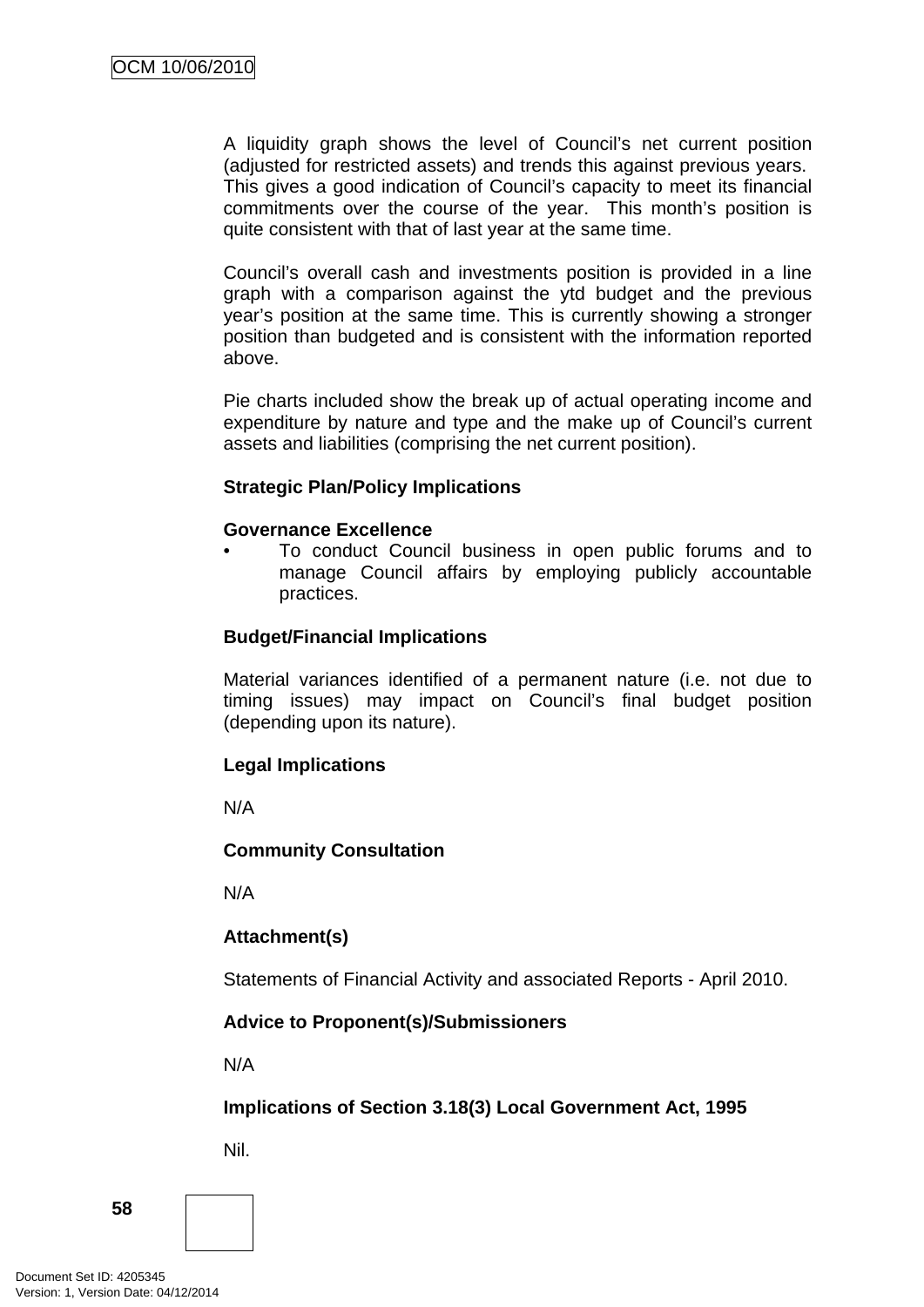DEPUTY MAYOR ALLEN LEFT THE MEETING AT 10.28 PM AND RETURNED AT 10.29 PM.

### **15.3 (MINUTE NO 4298) (OCM 10/06/2010) - ADOPTION OF MUNICIPAL BUDGET 2010/11 AND ANNUAL BUSINESS PLAN 2010/11 (5402) (S DOWNING/N MAURICIO) (ATTACH)**

**RECOMMENDATION** That Council adopt:

- (1) the Municipal Budget for 2010/11 and associated Schedules, as attached to the Agenda; and
- (2) the Annual Business Plan for 2010/11, as attached to the Agenda.

# **TO BE CARRIED BY AN ABSOLUTE MAJORITY OF COUNCIL**

### **COUNCIL DECISION**

MOVED Clr C Reeve-Fowkes SECONDED Clr R O'Brien that Council defer this item to a workshop to be held on Saturday, 19 June 2010 (or first available date) with Elected Members and Officers.

# **MOTION LOST 2/7**

MOVED Mayor L Howlett SECONDED Deputy Mayor K Allen that Council:

- (1) adopt the Municipal Budget for 2010/11 and associated Schedules as attached to the Agenda, subject to the inclusion of the following projects:
	- 1. Public Accessway (PAW) upgrade (Kent Street to Bushy Road, Spearwood (\$35,000).
	- 2. Re-erection of fence adjacent to Dual Use Path (DUP) near the roundabout of Hope Road and Progress Drive, Bibra Lake (\$5,000).
	- 3. Frederick Road/Dodd Street, Hamilton Hill Installation of Low Profile Speed Humps and Speed Limit Signage (\$10,000).
- (2) adopt the Annual Business Plan for 2010/11, as attached to the Agenda;

(3) amend the Municipal Budget 2010/11 to include a \$200,000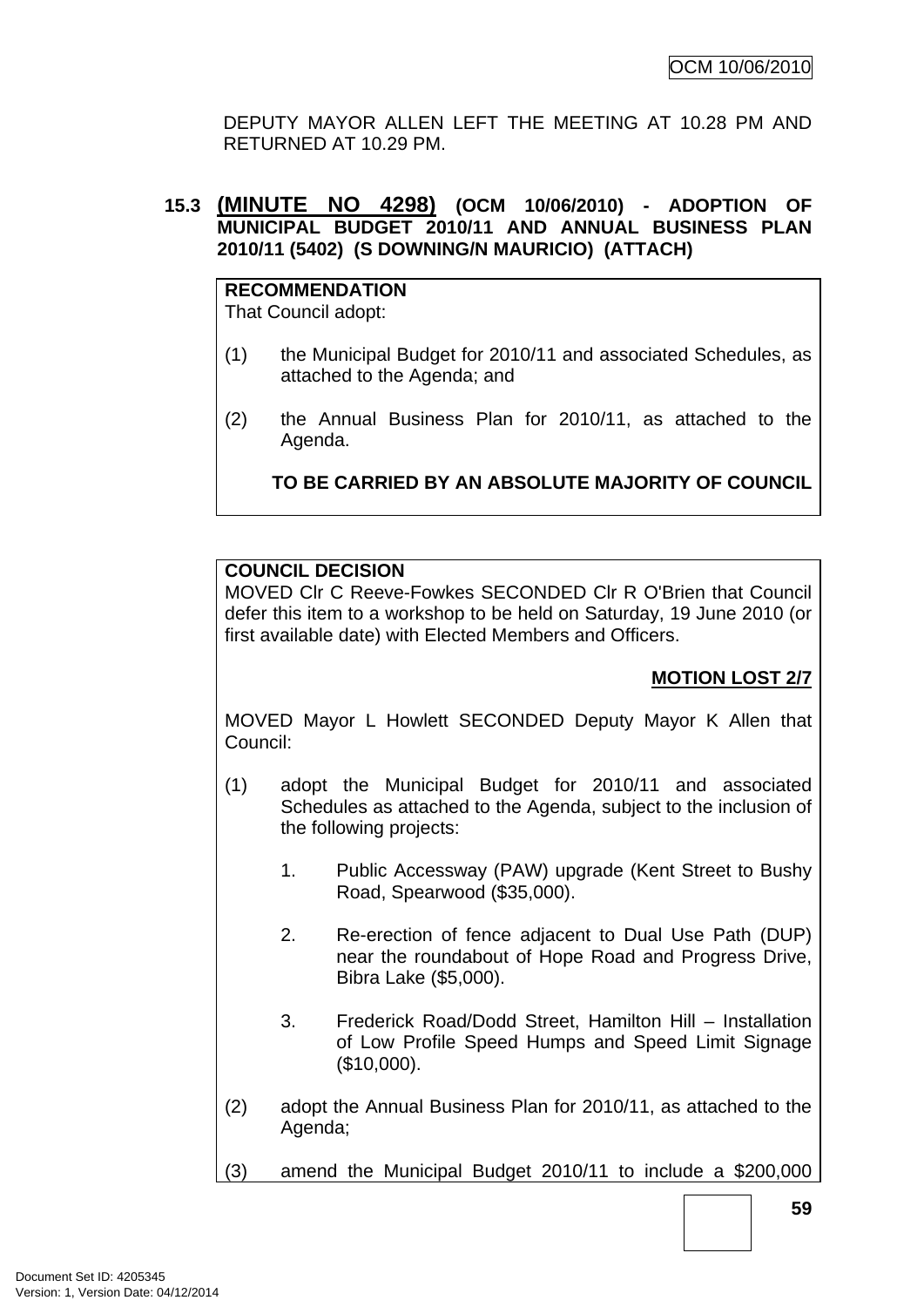grant from the Department of Corrective Services for the delivery of a youth diversion service to young people; and

(4) amend the Schedule of Fees and Charges to include the charges for the Lease of the Naval Base Caravan Park (\$2,079), FESA Levy (\$46.35) and Security Levy (\$45).

### **CARRIED BY ABSOLUTE MAJORITY OF COUNCIL 8/1**

CLR O'BRIEN REQUESTED HER VOTE AGAINST THE MOTION TO BE RECORDED

#### **Reason for Decision**

(a) Public Access Way (PAW) Upgrade (Kent Street to Bushy Road, Spearwood (\$35,000))

The public access way between Kent Street and Bushy Road, Spearwood has been the subject of at least one previous application from the neighbours adjoining the property for its closure. The City received an application from the adjoining owners again this year requesting that the PAW be closed due to continual anti-social behaviour, damage to the fencing along the PAW, the accumulation of rubbish including used syringes and the dumping of shopping trolleys (up to 15 on some occasions).

A visit to the location with the Director, Engineering and Works resulted in a quote of \$35,000 being obtained to upgrade the PAW including the installation of a retaining wall, replacement of the damaged super six fencing, erection of entry rails at both ends and lighting considerations.

Opinion on the value of PAW's is divided in the community and the City receives regular complaints from the adjoining property owners (in the main) of continual anti-social behaviour, damage to the fencing along the PAW, the accumulation of rubbish including used syringes and in some cases, the dumping of shopping trolleys.

If the City supports the retention of PAW's, then it is incumbent on the City to ensure that the PAW's are maintained on a regular basis ie the removal of weeds, rubbish including used syringes, shopping trolleys etc. and that the damage done to the adjoining fences by PAW users is repaired ie smashed by shopping trolleys being 'ridden' down the PAW, kicked in, pushed over etc.

(b) Re-erection of Fence adjacent to Dual Use Path (DUP) near the round-a- bout of Hope Road and Progress Drive Bibra Lake (\$5,000)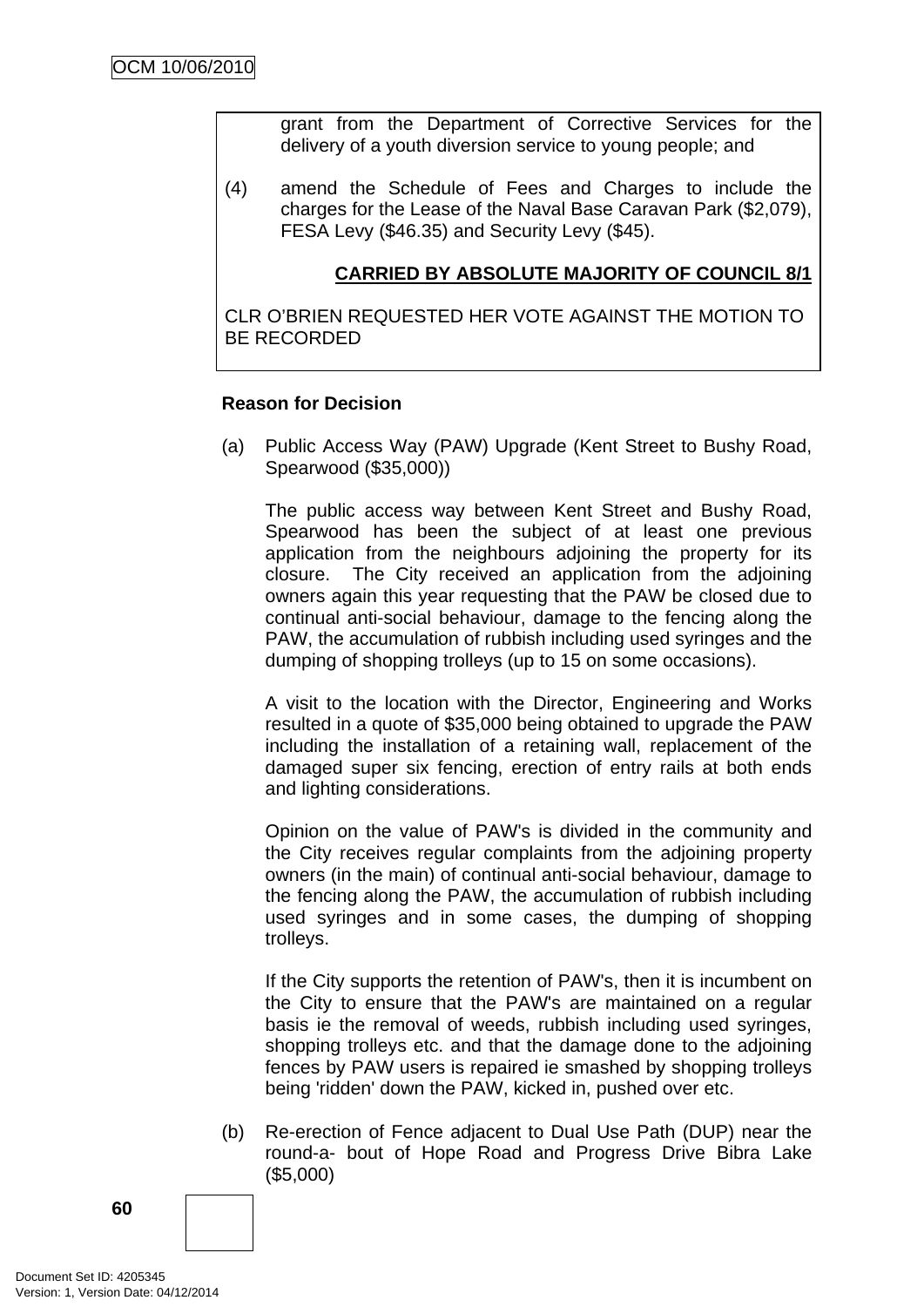The current upgrade of infrastructure and facilities around the Bibra Lake foreshore has seen a large proportion of the DUP being resurfaced or in some cases re-aligned. In 2004 the community applied for and received a fence along a section of the DUP near the round-a-about of Hope Road and Progress Drive, Bibra Lake given the inherent danger of motorists potentially coming into contact with pedestrians/cyclists at the location.

Just prior to the fence being removed a motorist hit a section of the fence (approximately 30metres). The fence prevented the vehicle from crossing the DUP where an increasing number of people of all ages and abilities are recreating.

The fence should be re-erected as a matter of urgency.

(c) Frederick Street/Dodd Street, Hamilton Hill - Installation of Low Profile Speed Humps and Speed Limit Signage (\$10,000)

Residents of Frederick Street, Hamilton Hill have long complained of speeding traffic and hoon activity in their road which appears to be a convenient short cut route for drivers travelling through that locality, particularly from the Hamilton Hill Shopping Centre.

(d) Youth Diversion Service

A grant of \$200,000 was received for the delivery of a youth diversion service within the Metropolitan area, to which the City of Cockburn was one of the preferred respondents.

(e) Naval Base Caravan Park

The lease fees together with the FESA levy and Security Levy were not included when the Budget papers were circulated. Hence these charges are required to be included in the Schedule of Fees and Charges which forms the Municipal Budget for 2010/11.

### **Background**

Council is required to adopt an Annual Budget by 31 August each year. To this end the City adopts its budget in June of each year.

In addition, the City also presents the Annual Business Plan for 2010/11 which is a detailed plan for the new financial year. The purpose of adopting an Annual Business Plan allows for each financial year to be based on the broader Plan for the District. This is done so as to allow ratepayers to have certainty that the Plan for the District is the guiding document governing the financial planning for the City.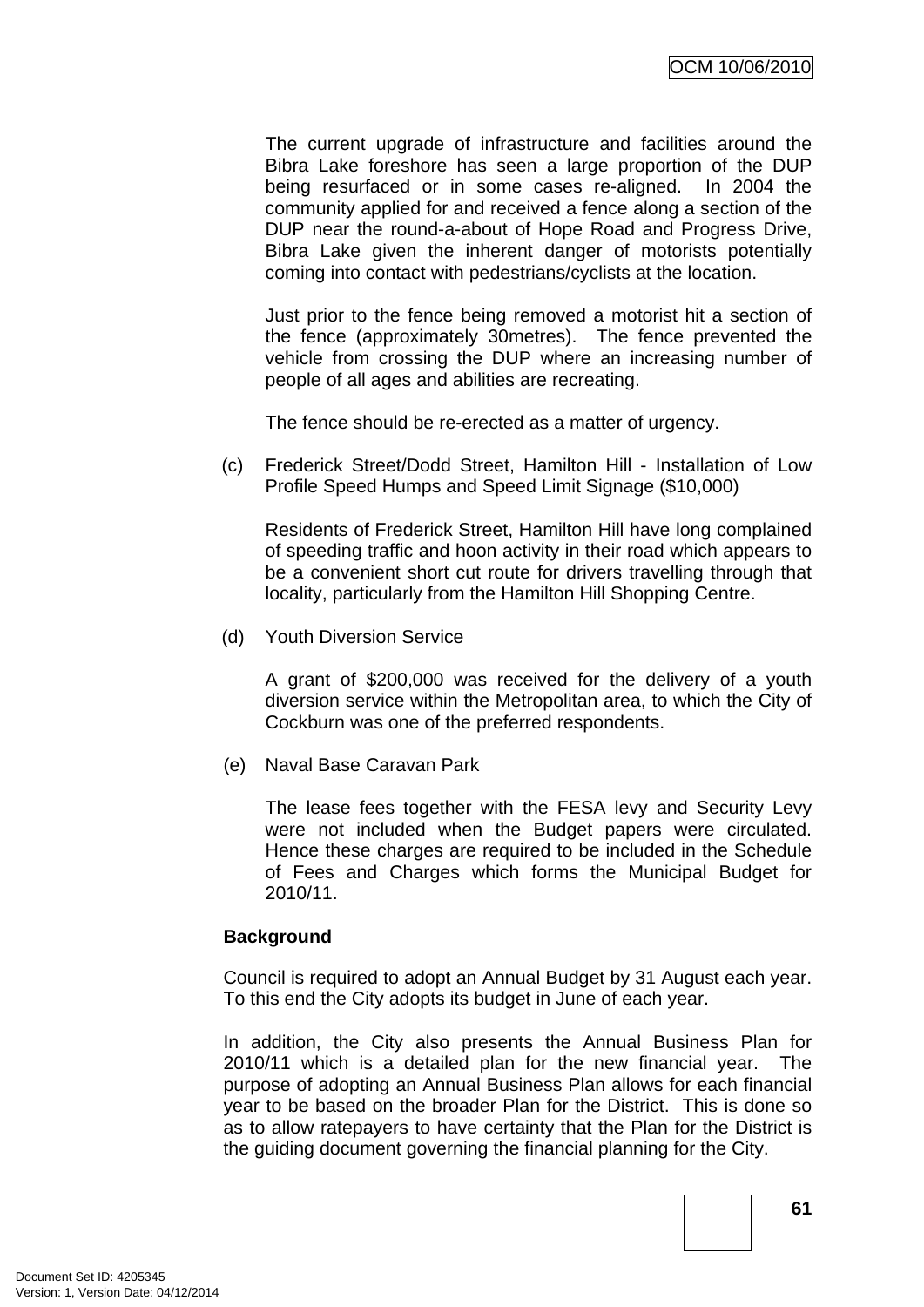# **Submission**

N/A

### **Report**

The Municipal Budget, in the prescribed statutory format, is attached to the Agenda.

### Annual Business Plan 2010/11

The Annual Business Plan, detailing the business activities of the City's Service Units for 2010/11 is attached to the Agenda.

The Draft Plan for the District 2010/11 sets out the future for the district over the next ten years. The Business Plan concentrates on the activities over the next twelve months, ie. the 2010/11 financial year.

The Business Plan (the Plan) sets out a summary of the activities to be undertaken by Council during the year. The Plan sets out by Division and Service Unit, projects to be undertaken, key performance measures and budgets for income and expenditure. The Annual Report for 2009/10 will report on the actual achievements for the year compared to these project lists, measures and budgets.

### Municipal Budget 2010/11

The Municipal Budget for the financial year 2010/11 is proposed to be adopted on 10 June 2010. In addition, to the Statutory Budget as required by the Local Government Act 1995, are Schedules covering the Capital Works and Operating Job Programs together with the Schedule of Fees and Charges for the new financial year.

The Proposed Budget for 2010/11 is based on the following set of parameters:

### *Rates*

The proposed 2010/11 Budget has been prepared with an increase of 4.5% in rates for improved residential properties and 5% for vacant land, commercial and industrial properties in the Municipality. The City is introducing several new differential rates for:

- special industrial properties (both GRV and UV) properties;
- a staged increase (over five years) for caravan parks in with an aim to increase them to minimum rate payment;
- Creation of Resources Development which is looking at the development of former sand mining land into urban lifestyle land.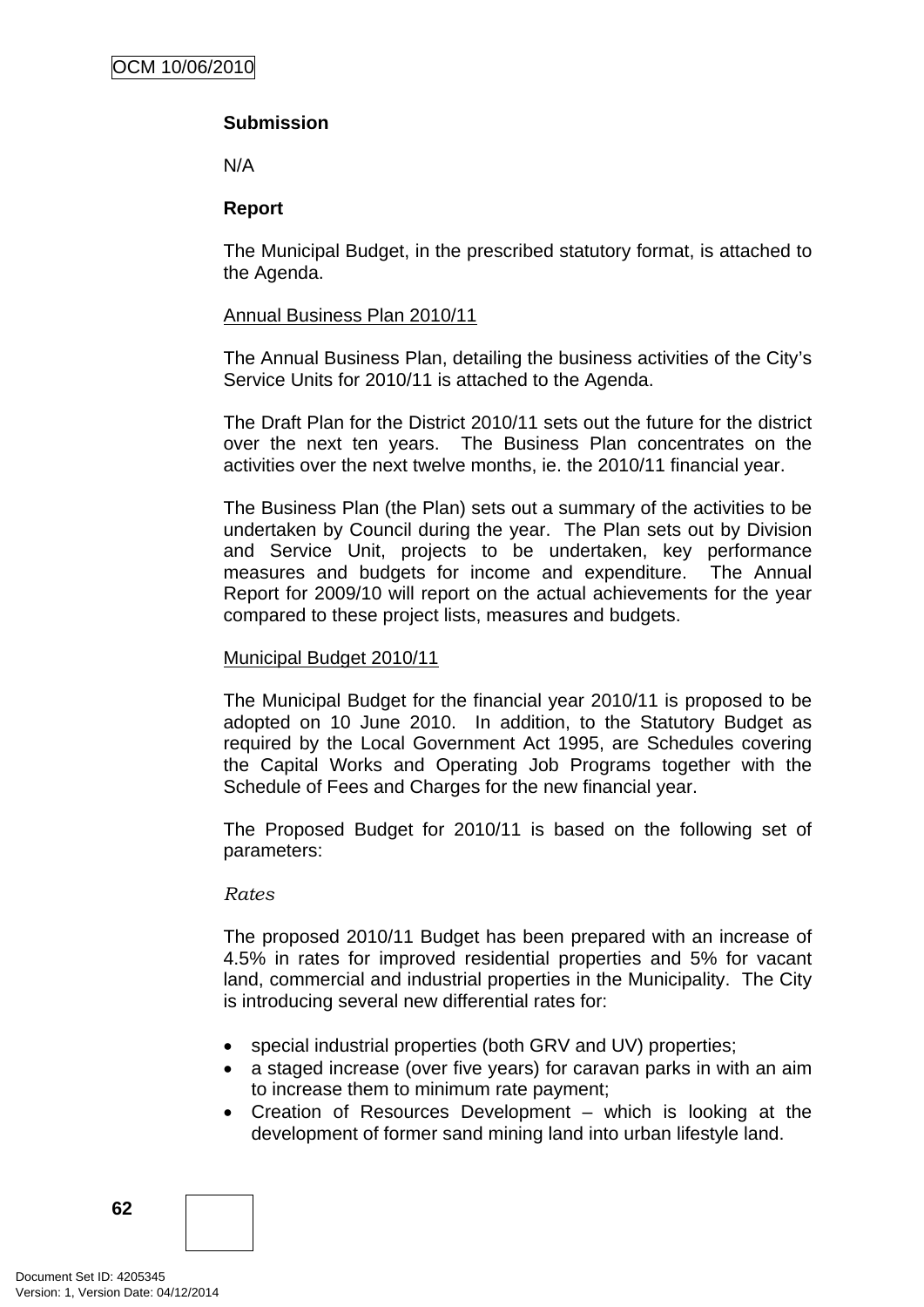The City is seeking to continue to review the relevance of classifying land UV when it no longer has farmland as its main or predominant purpose. As such parts of Banjup and Jandakot will be reviewed as to the reclassification of this land from UV to GRV.

The City encourages ratepayers to use one of the many options to pay rates and has not increased the administration fee and accompanying interest rate for last two years.

Differential and Specified Area rates were advertised in accordance with the Local Government Act with the City receiving no submissions. The City has communicated with the Department of Local Government advising and requesting relevant sign off for differential rate adjustments in accordance with the Local Government Act.

#### Levies and Service Charges

The Waste Management Service Charge will increase from \$325 to \$345 to offset the higher costs incurred in providing the service. The City has incurred substantial cost increases in its Waste Program as detailed bellow:

- an increase in MSW Gate Fees at the SMRC from \$155/tonne to \$185/tonne to accommodate the increase of 17.5% in electricity tariffs in April and July 2010 and to offset the loss of the City of Canning's waste stream. The fixed costs for running the waste composting facility will now be recovered over a smaller waste stream resulting a higher charge for processing each tonne of MSW waste through the WCF facility.
- an increase to assist in the funding of a weekly recycling service to commence in the City of Cockburn during the 2010/11 financial year.

The Community Surveillance Levy is being decreased from \$50 to \$45 a reduction of 11%. This reduction has coincided with the City contracting Wilsons Security to provide the City with a 24 hour patrol service after the previous provider of the service was advised that their contract would not be renewed. In addition, to providing a security patrol service, the City is reviewing the use of CCTV to complement the service, which is the subject of a report to Council.

The Emergency Services Levy is collected by Council on behalf of the State Government Fire and Emergency Services Authority. The State Government has flagged an increase in the cost to the levy of \$28. This will translate to an increase for the average Cockburn residential property of 18%. It is clear that the intention to shift the cost of the FESA service more to local government. In reviewing their budget papers, whilst local government contribution has increased by \$38.1m, the cash contribution from State Government has fallen from \$44m in 2009/10 to \$19m in 2010/11. It would appear the State Government is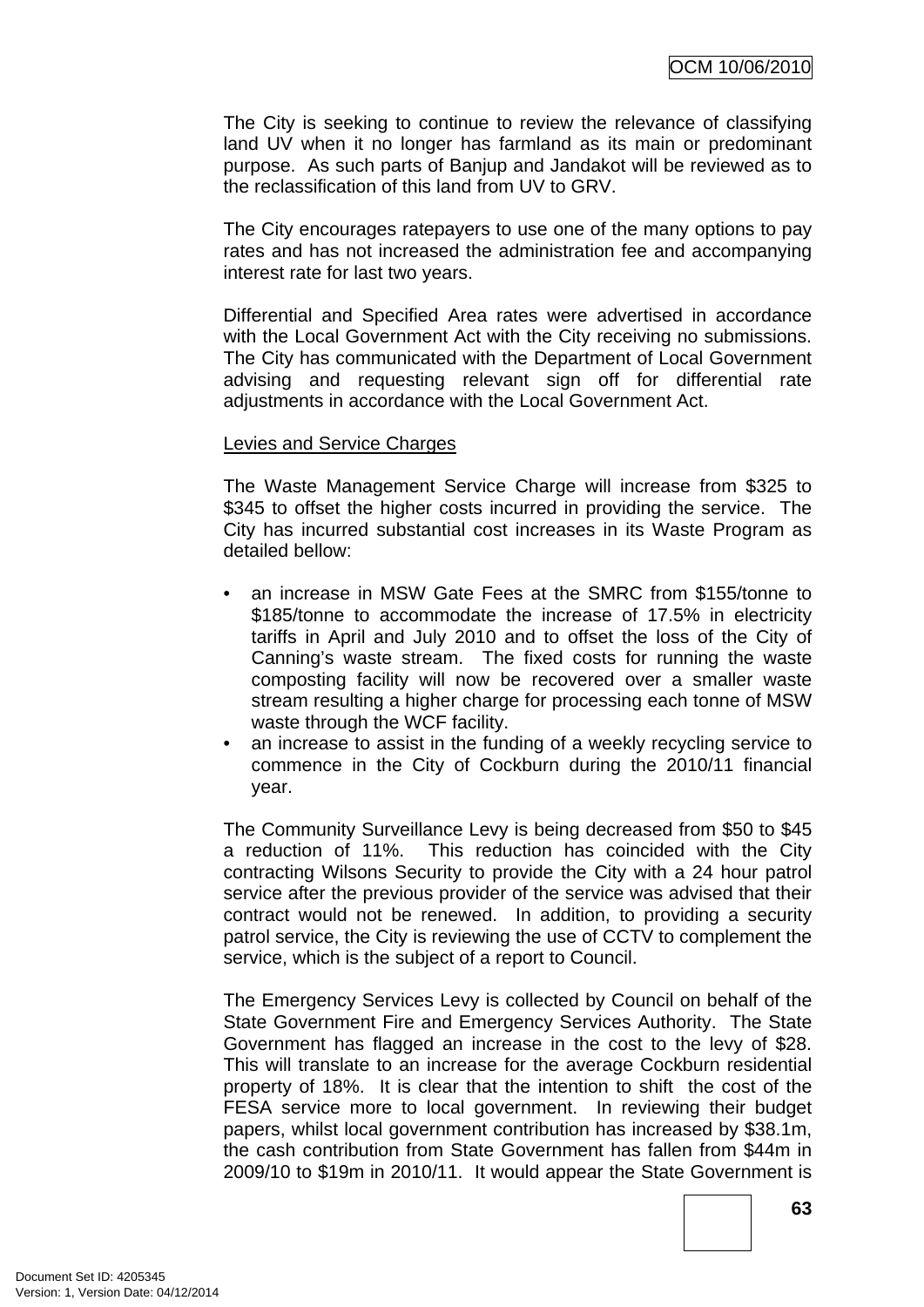looking at a program of full cost recovery from property owners of providing the service.

The City is maintaining a Specified Area Rate for the Port Coogee area to cover the additional maintenance required in future years at the 2008/09 rate in the dollar. The rate in the dollar will be 1¢.

The pool inspection levy will increase from \$19.65 to \$21.00. This increase will mean that the inspection program will only be funded by owners with pools and not all ratepayers.

All fees raised for levies and service charges are used solely for the purposes they are raised. Any surplus funds are quarantined and placed in an appropriate reserve or restricted fund account at the end of the year.

These increases account for 92.8% of the operating income derived by the City. The balance of \$6.5m or 7.2% is made up of operating grants provided by the State and Federal Government for programs funded by them and implemented by the City.

Overall the basket of goods provided by the City to the majority of ratepayers will increase by 4.3% as the following table demonstrates:

| Basket of Goods Charged by Council |                                |          |            |  |
|------------------------------------|--------------------------------|----------|------------|--|
|                                    | 2010/11<br>2009/10<br>Increase |          |            |  |
| Rates                              | \$689.00                       | \$720.00 | 4.50%      |  |
| Waste                              | \$325.00                       | \$345.00 | 6.15%      |  |
| Sec Levy                           | \$50.00                        | \$45.00  | $-10.00\%$ |  |
| ota                                | 064.00                         | 110.00   |            |  |

*Table 1: Impact of proposed increase in Council controlled charges* 

But after the increase of \$28 of the FESA levy, the increase Council will be forced to collect from its ratepayers will be 5.96%.

| Basket of Goods Charged by Council and FESA |                    |          |            |  |  |
|---------------------------------------------|--------------------|----------|------------|--|--|
|                                             | 2010/11<br>2009/10 |          | Increase   |  |  |
| Rates                                       | \$689.00           | \$720.01 | 4.50%      |  |  |
| Waste                                       | \$325.00           | \$345.00 | 6.15%      |  |  |
| Sec Levy                                    | \$50.00            | \$45.00  | $-10.00\%$ |  |  |
|                                             | \$144.00           | \$170.00 | 18.1%      |  |  |
| otal                                        | ∣.208              | -280     |            |  |  |

*Table 2: Impact of proposed increase in charges including FESA's ESL* 

#### Fees and Charges

The City is proposing to increase the majority of fees controlled by Council by CPI, these range from swimming pool fees to halls and community facilities.

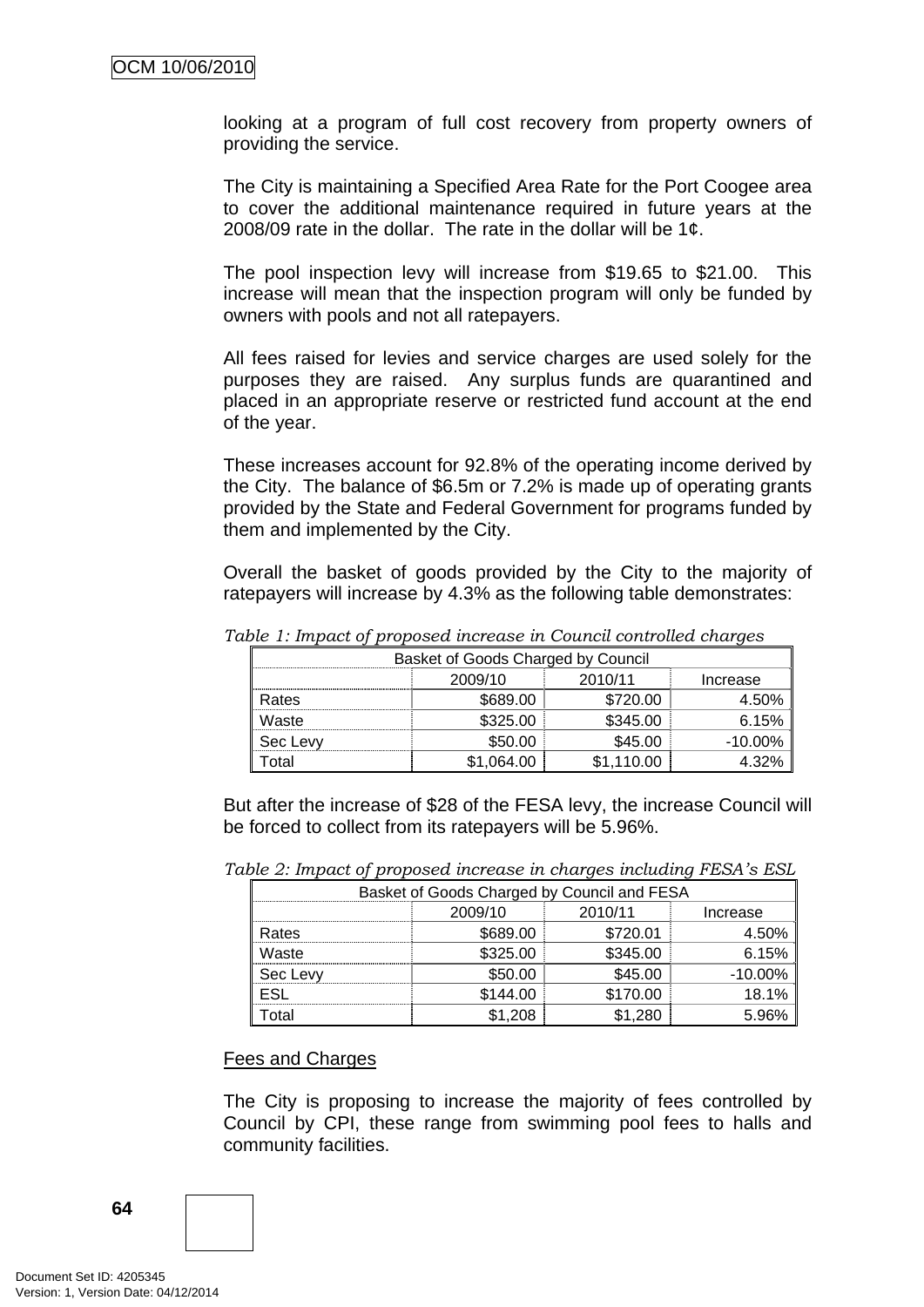The Tip Fees for Henderson Resource Recovery Facility will rise by approximately 10% from \$100 to \$110 per tonne for its key commercial waste delivered to the facility. A range of other fees levied by the HRRF will also increase. Based on projected waste volumes the City will raise in excess of \$4m for the State Government through the Waste Landfill Levy. General operating cost increases have been absorbed to limit the extent of the gate fee increase beyond that imposed by the State Government despite falling commodity prices for recovered products (particularly steel) which will impact on revenue and general increases in operating costs.

The following table demonstrates the cost increases imposed by the State Government on the City of Cockburn for 2010/11:

*Table 3: Impact on 2010/11 budget from State Government cost increases* 

| Charge          | 2009/10     | 2010/11     | \$ Increase | %        |
|-----------------|-------------|-------------|-------------|----------|
|                 | Cost        | Cost        |             | Increase |
| Electricity     | \$2,052,000 | \$2,411,100 | \$359.100   | 17.5%    |
| Water           | \$131,503   | \$153,858   | \$22,355    | 17%      |
| Gas             | \$96,495    | \$106,144   | \$9,649     | 10%      |
| <b>FESA ESL</b> | \$41,642    | \$49,553    | \$7,912     | 19%      |
| Total           | \$2,321,640 | \$2,720,655 | \$399,015   | 17%      |

The above alone equates to a 1% increase in rates.

The City has a number of fees which will not rise in 2010/11 as a result of the heads of power to amend these fees residing with the State Government who has not authorised any increase in 2009/10. These are statutory fees such as planning, building and health fees and charges. It is noted that the State Government has approved only a 2.1% increase in planning fees effective 1 July 2010.

### Capital Works

The City is proposing to spend \$25.97m on Capital Works in 2010/11. The new financial year is significant as it will see a number of significant projects commence after extensive planning and design. These projects are:

- Operations Depot \$1.35m
- Upgrade to halls, pavilions and other community facilities \$0.5m
- Upgrade to Santich and Anning Parks \$0.7m
- Bibra Lake Management Plan Stage 2 \$1.00m
- North Coogee Management Plan \$0.4m
- Other parks development \$3.00m,
- Design of Success Library and Super Clinic \$0.5m
- Roads, drains \$8.86m
- Footpaths and cycleways \$0.60m
- Waste and Landfill \$3.15m
- Plant and equipment \$3.4m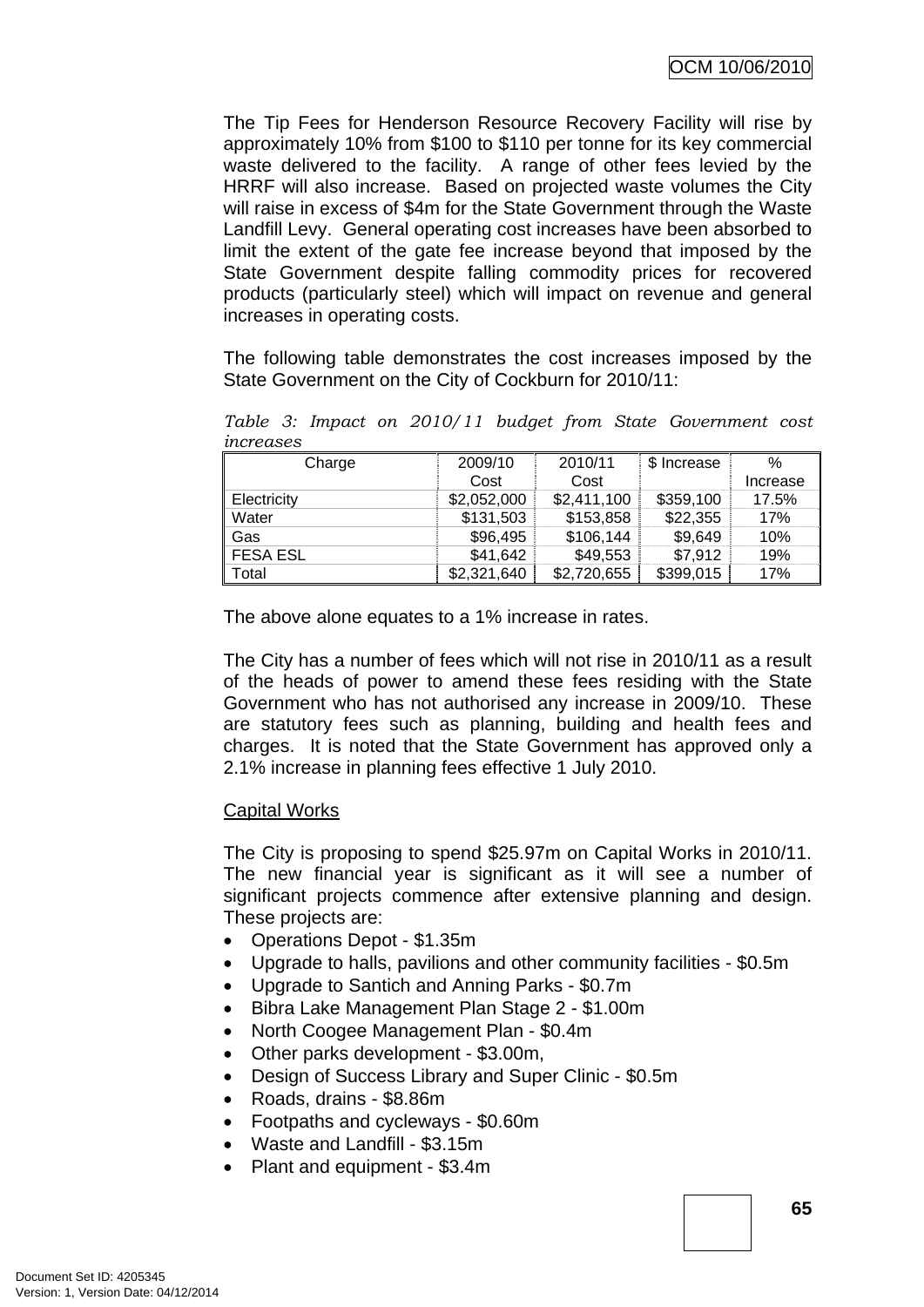It is interesting to note that three major capital projects were completed in 2009/10, on budget and on time. These were:

- Regional Recreational Facility at Success \$9.8m
- Aubin Grove Community Centre and Sporting Facility \$2.8m
- Coolbellup Hub/Community Facility Refurbishment \$4.5m

The City also completed the much needed dual-carriage way along North Lake Road between Discovery Drive and Bibra Drive whilst constructing environmental accessways for native fauna between the various wetlands.

The City will redirect approximately \$700,000 of capital funding to expedite the work on Santich and Anning Parks (planned for 2012/13 in the Draft Plan for the District 2010 – 2020).

### Carried Forward Expenditure

A number of unfinished works will be carried forward totalling \$12.9m of which \$1.0m comes from the municipal fund with the balance from external sources. An estimated \$4.0m works not yet started are also to be carried forward and are included in the above calculation. A full list of carried forward works is provided in the proposed 2010/11 Budget. This is currently an estimate with a final list of carried forward works to be provided to Council as part of the 2009/10 end of year Financial Statements in October 2010.

### Non-Capital Operating Jobs

The City also funds work on non-capital operating jobs totalling \$0.29m. A schedule of these jobs is attached to the proposed budget. This budget has been substantially cut for 2010/11 in a response to falling revenues.

#### Payroll

The largest recurring operating cost incurred by the City is the salaries budget. 2010/11 will see an increase in line with at least Perth CPI. Coupled with the latter increase, "step" increases and new staff the proposed budget for salaries will increase by 7.04%. New staff will include:

- Community Ranger
- Security Patrol Service Co-ordinator
- Parks Administration Assistant,
- 2 Bushland Maintenance Officers
- Works Customer Liaison Officer,
- 2 Drainage Crew
- **Strategic Planning Officer**
- HR Officer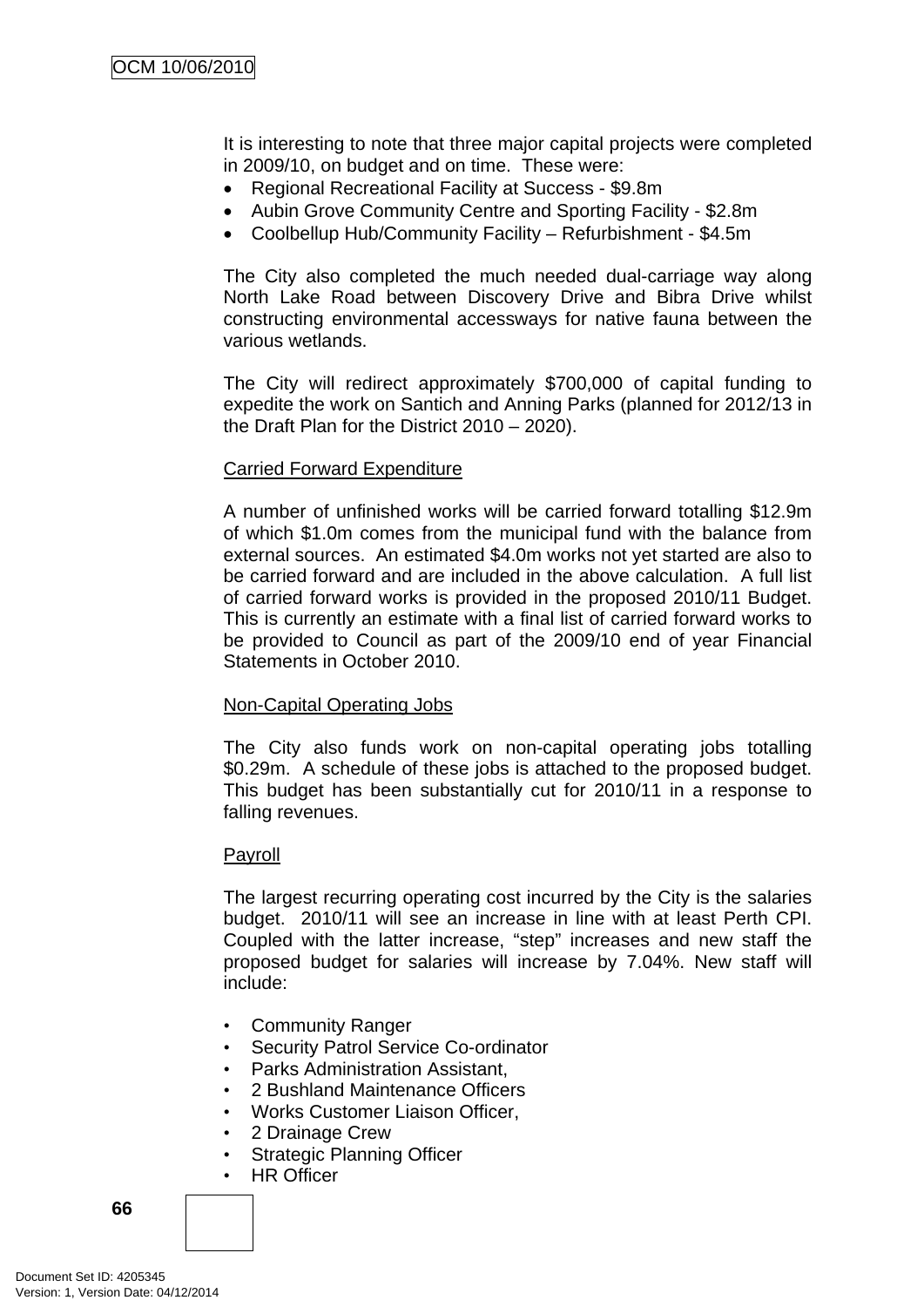• Business Systems Officer

Details of all new appointments are contained in the Draft Plan for The District 2010 – 2020.

### General Operating Expenditure

Net cash expenditure in 2010/11 will see an increase of 5.3% over the adopted budget of 2009/10. Adjusted for Payroll expenditure general expenditure will only increase cash expenditure of 2.7% on the operating account. It is noted that the above does not include depreciation, which will increase by 8.3%, all of which the City cash backs and which in turn provides funds for capital expenditure and reserve transfers.

Further, it should be noted that this is the first budget, where the City has not taken a cash dividend from the Waste Disposal business but rather has allowed for the funds to be transferred to the relevant reserves in order to fund a land acquisition program and other costs in the next three to five years.

### Loan Funds

The City is not proposing to raise a loan to fund the capital program as outlined above and detailed in the attachment. It is worth noting that the Plan for the District 2010–2020 does indicate that loans will be required to complete the development on Wentworth Parade given all known information. At this stage a loan will be required to be raised in 2013/14. An application will be submitted to WA Treasury Corporation when the proposed Budget is adopted in the relevant year.

### Reserves

Transfers totalling \$16.6m will be placed into Council's reserves with \$16.5m being transferred from reserves to fund capital and operating works. The long term plan is to keep on placing surplus funds into reserves to fund the sizeable community infrastructure program as outlined in the Plan for the District.

#### New Reserves

The City needs to create a number of new reserves in order to put aside funds that will be paid to the Council in the future:

### *Waste Collection Reserve*

The City is required to quarantine any surplus funds generated by the Waste Management Levy. They in turn will be used to fund waste collection activities on behalf of the City. In this regard the City is setting aside any surplus funds to assist in the transition from the recycling facility located in North Coogee to the re-built facility at the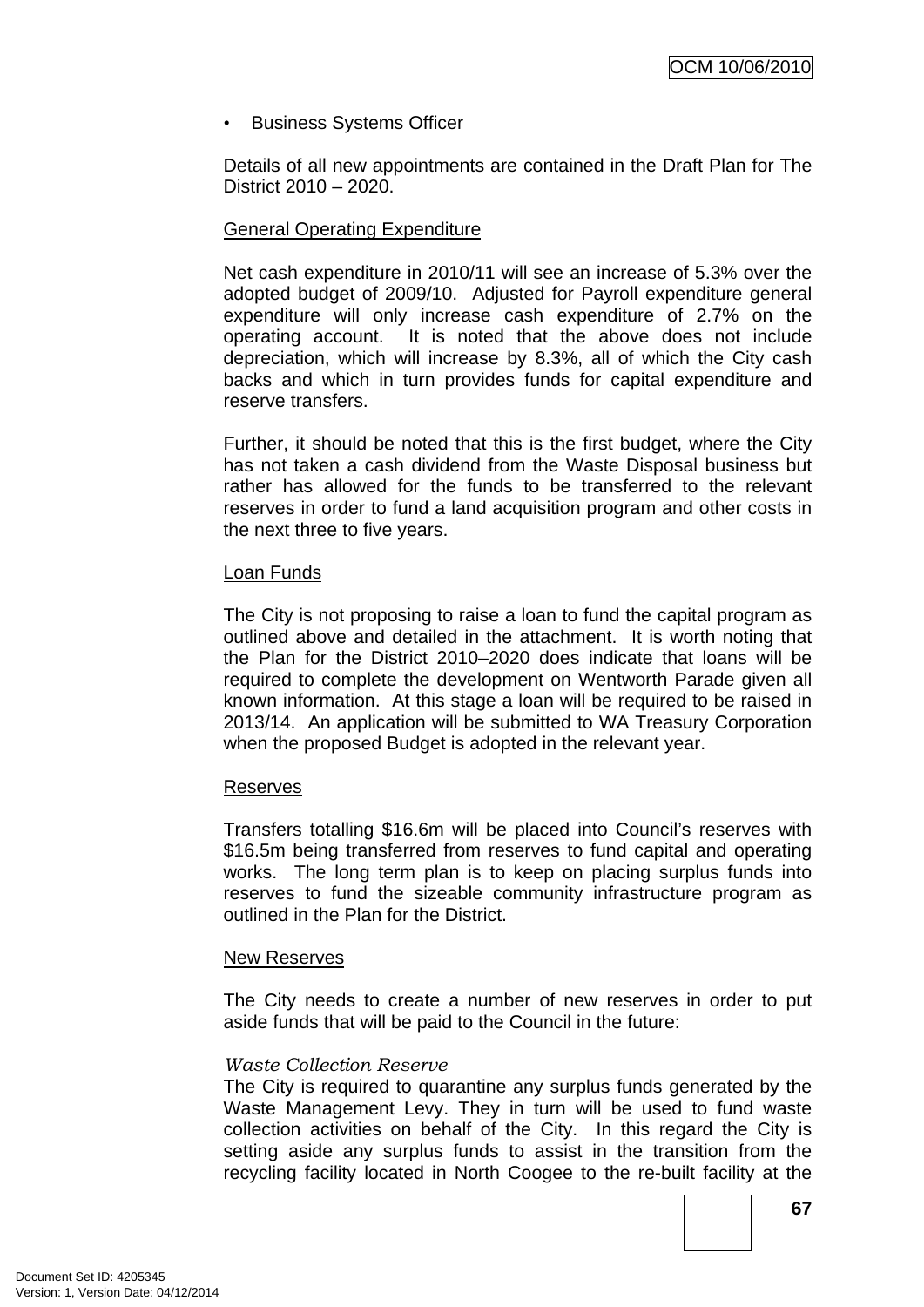SMRC's Canning Vale facility. The current Waste and Recycling Reserve is for any surplus funds arising from the management of the Henderson Land Fill and Recovery Park which deals with waste disposal.

### *Cockburn Super Clinic Reserve*

The City of Cockburn is to receive approximately \$6.4m for the construction of the Cockburn Super Clinic. As part of the agreement with the Federal Government the City will be required to quarantine funds received for specific construction of the facility and provide an account acquittal of the said funds. It is believed that the establishment of a reserve meets these requirements as outlined under the LGA.

### Proposed Surplus for 2010/11

The proposed budget for 2010/11 is presented as a balanced budget with no surplus or deficit on the overall Municipal account (operating and capital) for 2010/11.

### **Strategic Plan/Policy Implications**

### **Governance Excellence**

• To conduct Council business in open public forums and to manage Council affairs by employing publicly accountable practices.

### **Budget/Financial Implications**

The Budget provides funds for Council's activities in 2010/11. The above recommendation adopts the Budget for 2010/11.

### **Legal Implications**

Section 6.2 of the Local Government Act 1995 requires Council to prepare an annual budget.

### **Community Consultation**

N/A

# **Attachment(s)**

- 1. Municipal Budget for 201/11 and associated Schedules.
- 2. Annual Business Plan 2010/11.

### **Advice to Proponent(s)/Submissioners**

N/A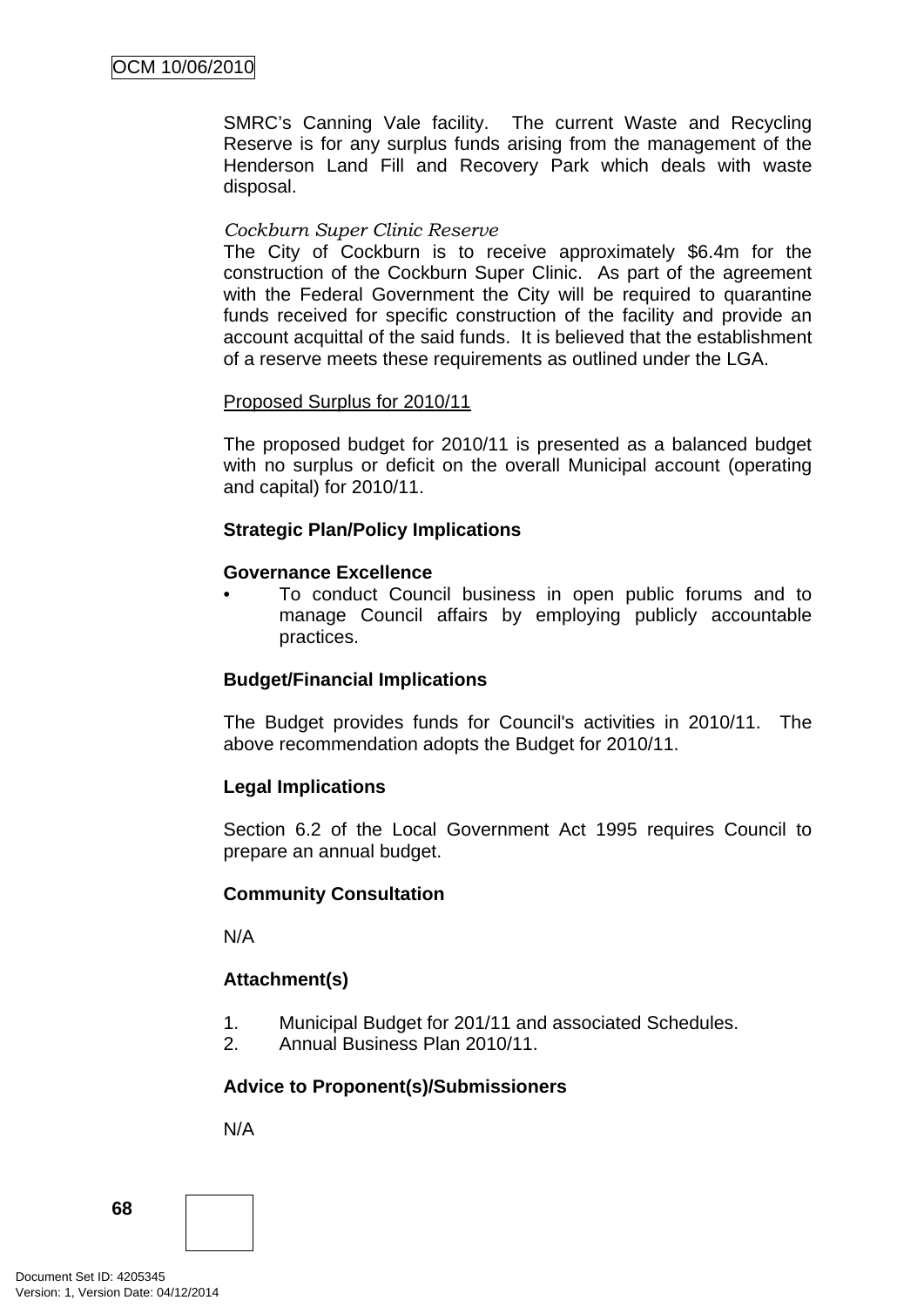## **Implications of Section 3.18(3) Local Government Act, 1995**

Nil.

### **16. ENGINEERING AND WORKS DIVISION ISSUES**

#### **16.1 (MINUTE NO 4299) (OCM 10/06/2010) - POSITION STATEMENT PSEW15 'REMOVAL AND PRUNING OF TREES' (3002) (A JOHNSTON) (ATTACH)**

#### **RECOMMENDATION**

That Council accept Position Statement PSEW15 'Removal and Pruning of Trees' with no amendments.

**COUNCIL DECISION**  MOVED Clr H Attrill SECONDED Clr I Whitfield that the recommendation be adopted.

**CARRIED 8/1**

## **Background**

At Council Meeting 11 February 2010, Council requested a review of Position Statement PSEW15 'Removal and Pruning of Trees'.

#### **Submission**

N/A

#### **Report**

#### Position Statement Considerations

In reviewing Position Statement PSEW15 'Removal and Pruning of Trees', consideration has been given to the following key issues:

- 1. Council position on tree pruning and removal is clear and concise without being open to ambiguity or interpretation.
- 2. Council's position supports factual information over emotion and perception.
- 3. Council's position on responsibility to make judgment as to whether a tree should be removed or pruned due to loss of amenity is clearly outlined.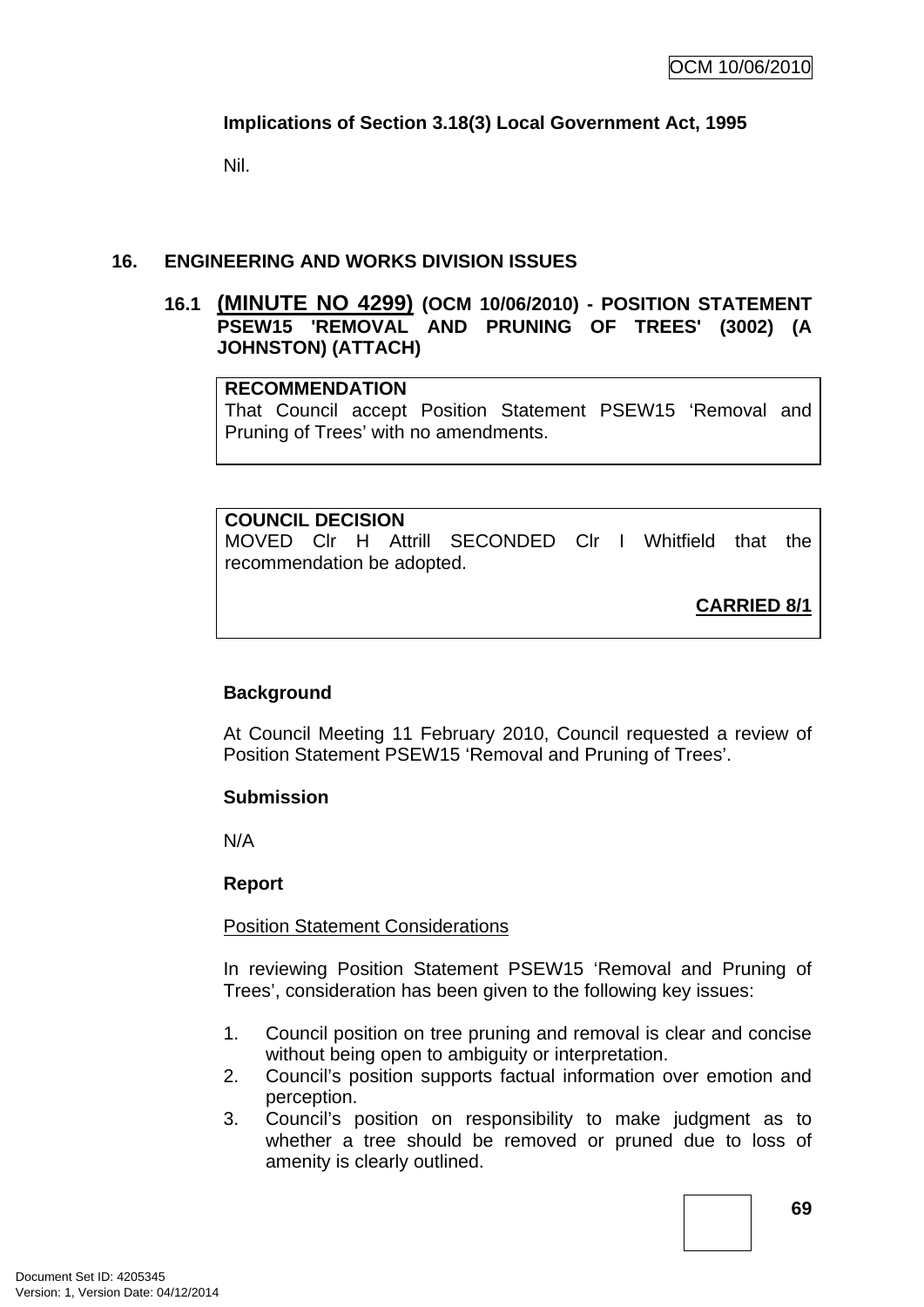- 4. Council's position is considered to be fair and equitable to private property owners.
- 5. Council's position is representative of other Metropolitan Local Government Authorities.
- 1) Clear and Concise Position Statement

Council officers may have varying levels of empathy to resident's requests for tree removals. The position statement needs to be clear in its direction to officers so the decision made by the officer is clearly supported by the documentation and not open to interpretation. Ambiguity will result in inconsistent decision making which may be seen as being more advantageous to some and penalising others therefore giving greater claim for debate on the decisions made.

2) Factual Information over Emotion and Perception

Removal of trees on public and private lands can be an emotive subject in which the factual information and evidence can become skewed. Officers decisions should be based on the facts available to them, these decisions can be reinforced or further substantiated through the consultation of an independent arboricultural consultant. The policy should give clear direction that can be supported factually.

3) Nuisance and Loss of Amenity to Private Property

The majority of requests for pruning or removal of trees with in the City is due to loss of amenity and the nuisance caused by trees on public land interfering with resident's private property and lifestyle. In order of request the main complaints in regard to trees are:

- Root encroachment driveway paving being lifted, cracking of boundary walls. The city currently expends \$25,000.00 per annum in tree root control.
- Leaf litter gutters and roof valleys being blocked
- Overhanging Branches
- Shading turf / gardens not getting enough light
- Blocking of views

A significant contributing factor to the number of these types of requests has been the narrowing of the width of street verges over recent years leaving limited space for tree's to develop to maturity. Trees now have to compete to a greater degree for space with footpaths, utility services and structures on residential property. The City currently receives 3-4 requests per month for tree removal relating to loss of amenity; this is predicted to steadily increase as the City's trees mature. The level of loss of amenity is often difficult to quantify and leads to the following point.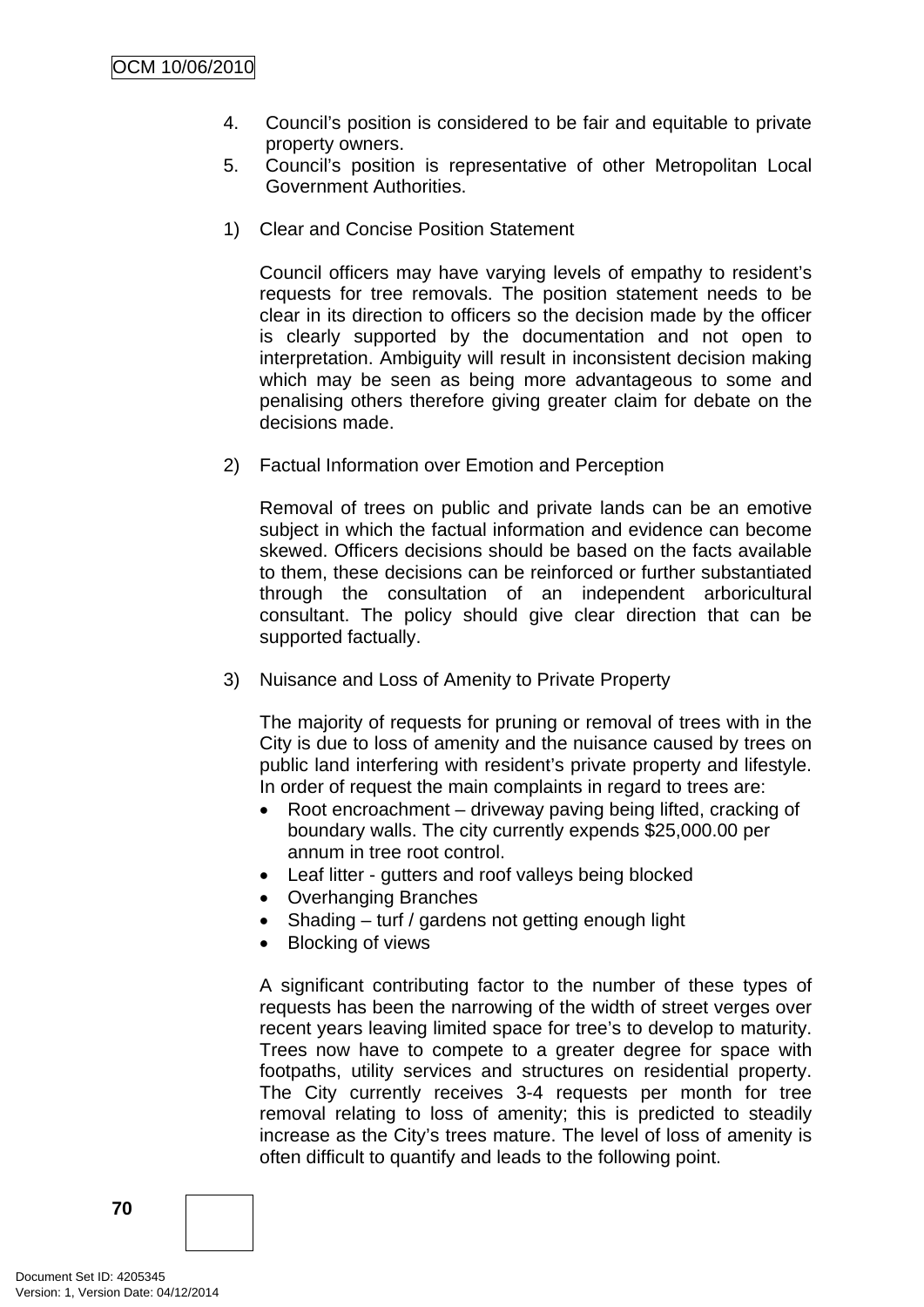4) Fair and Equitable

The information outlined in point three is the most open to conjecture and needs careful consideration as to be determine what is a fair and equitable in a request to prune or remove a tree. It is often considered an easy option to remove the tree rather than put in place engineering solutions to prevent damage from trees. The City needs to consider the individuals level of loss of amenity as to the overall benefit to the wider community of retaining the tree.

Council regards trees as being highly desirable and integral to the urban landscape, providing a range of social, environmental and economic advantages. As such they are considered to be an integral part of the total public landscape amenity affecting and benefiting all residents within the locality, individually and collectively. It is anticipated that residents and ratepayers will accept some inconvenience associated with trees. Policy should give clear direction to officers as to Councils position with respect to what is fair and equitable if they are to make judgement on what constitutes a loss of amenity and the level of loss of amenity compared to the overall benefit to the community.

5) Comparison to other LGA

A number of local councils were contacted in regard to their tree removal policies. City of Melville, City of Bayswater and the Town of Claremont all have policies of some degree but were not available for viewing as they were also under review.

The City of Stirling advertises a comprehensive policy on their website which as well as tree pruning and removal also outlines the planting and watering of street trees. It is similar in its direction to our current policy. A copy of their policy is attached with an extract of the policy detailed below:

The following are not considered sufficient reason for the removal of street trees:

- The tree obscures or potentially obscures views (other than traffic / pedestrian sight lines).
- The tree variety is disliked.
- The tree variety causes nuisance by way of leaf, fruit and / or bark shedding or the like.
- The tree causes allergy and / or health problems.
- The tree is in the way of a non-essential crossover or verge paving option.
- The tree shades private gardens, solar hot water installations or the like.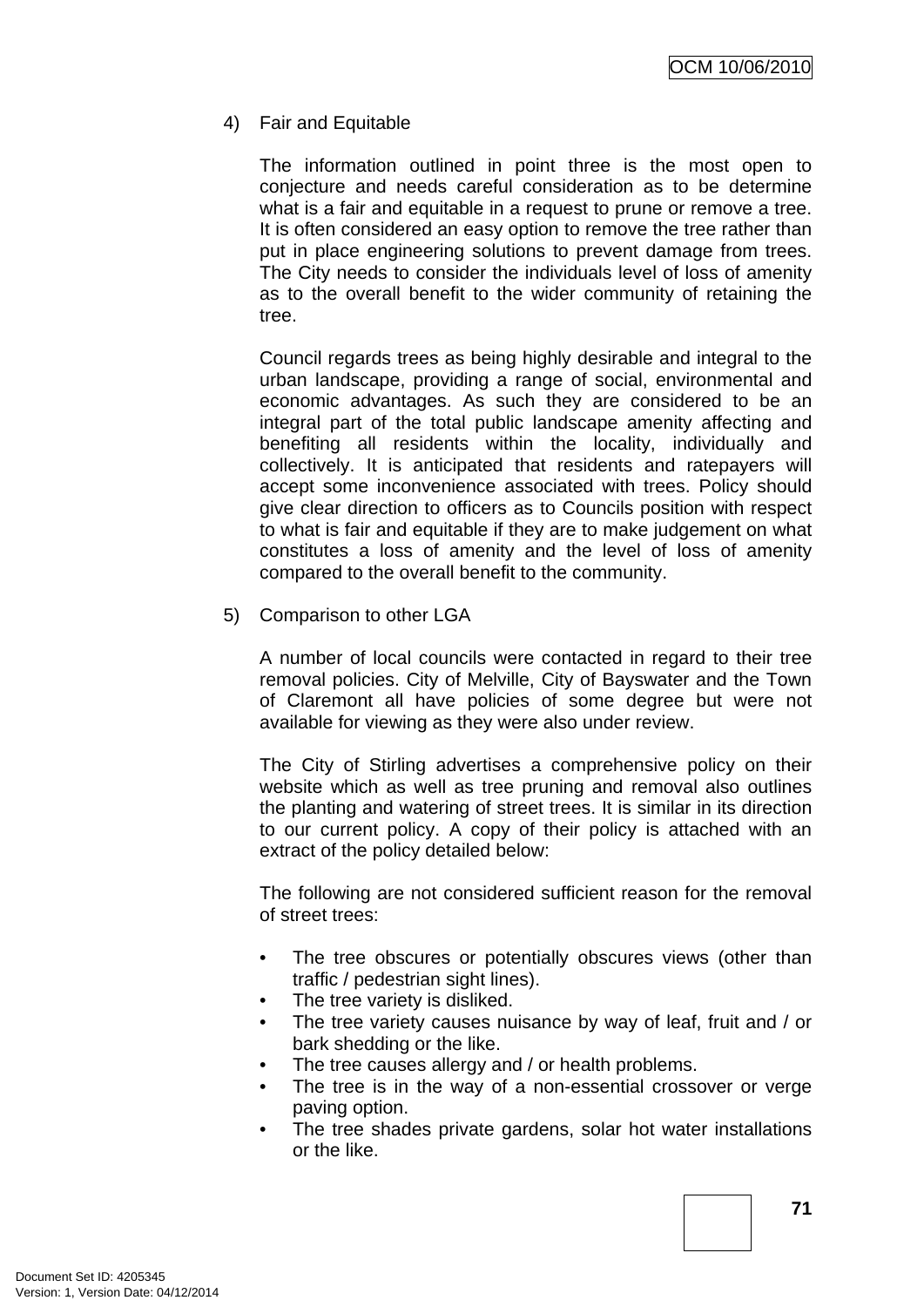### Review of Current Position Statement

Based on the above considerations the current position statement has been dissected and reviewed.

A full copy of the City's current Position Statement PSEW15 'Removal and Pruning of Trees'has been attached.

The first section of the position statement relating to the pruning and removal of trees is very tangible in the fact that there is clear evidence that supports the officer's decision. The response for or against removal of trees is clearly justifiable. Officers can also if required have their position substantiated by an independent arboricultural consultant. Below is an extract from the position statement relating to this area.

Trees shall not be removed unless they are:

- 1 Dead
- 2 In a state of decline to the point that survival is unlikely.
- 3 Structurally unsound, to the point of constituting imminent danger to persons or property.
- 4 Damaging or likely to damage property, where alternatives to prevent damage are not possible.
- 5 Part of a tree replacement program; or
- 6 Obstructing a Council approved works program, such as road and drainage works.

The following part of the position statement is less tangible as it is relating to level of loss of amenity. This is the most controversial part of the position statement. This section of the document currently removes the power from the officer to make the decision on removal of trees and places the onus on Council to approve the trees removal.

The extract referencing this part of the position statement is detailed below:

#### Loss of Amenity

Trees growing on land under the direct care, control and management of the City, that are considered to be unduly interfering with the amenity available to adjacent residents in the use of their land, may be removed at the discretion of the Council.

In such circumstances, trees shall not be removed unless:

1 A request in writing for removal of the tree has been received from the adjacent property owner by the City's officers, clearly stating the reasons for requesting removal.

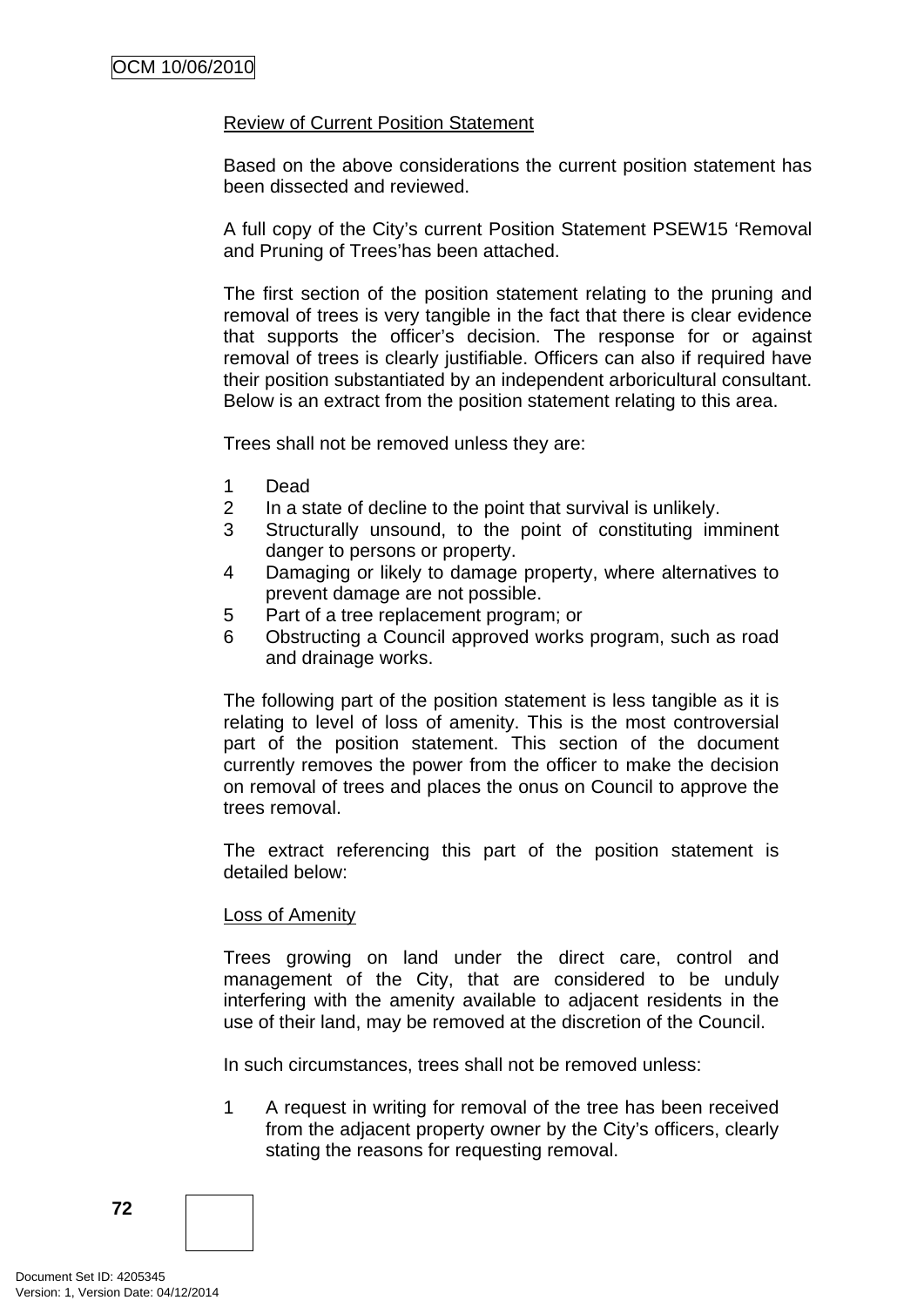- 2 An officer's report detailing the request and associated issues has been presented to the Council for its consideration, including any consultation undertaken.
- 3 The Council has formally resolved to authorise removal of the tree.

Where the Council has resolved to authorise removal of a tree at the request of an adjacent property owner:

- 1 Removal shall be at full cost to the property owner who made the request for removal.
- 2 The tree shall be dismantled to the ground, removed from the site and the stump shall be ground out.
- 3 The tree shall be removed by a suitable contractor engaged by the City for the purpose.
- 4 The tree shall not be removed until the City has received payment for the full cost of removal.
- 5 The City at the Council's cost shall plant a replacement tree suitable for the location, within six months of removing the original tree.

The remainder of the policy looks at Planning, Building and other approvals. Again, this area is clear in its direction to officers and the level of public reaction to this part of the policy is very low.

#### Summary

Based on the information reviewed the current policy gives officers clear direction as how to proceed with the pruning or removal of trees where they meet one of the six tangible criteria as outlined in the policy. When an issue relates to loss of amenity the officer has the capacity to work within the policy in an attempt to find a resolution with the resident. If the resident is insistent that the tree is to be pruned or removed, the officer is bound by the policy and required to escalate the decision to the Elected Members for a consultative decision.

#### Officer's Recommendation

Officers do not believe that a change is required to the Position Statement PSEW15 'Removal and Pruning of Trees'. The current policy is strong in its intent that trees are natural vegetation and a valued and important asset to the City. The current policy is clear and workable for Council officers and Elected Members to enforce. Any judgment required outside the current policy in regard to determining the level of loss of amenity to an individual or group should be undertaken by the communities elected members or alternatively a nominated panel of representatives.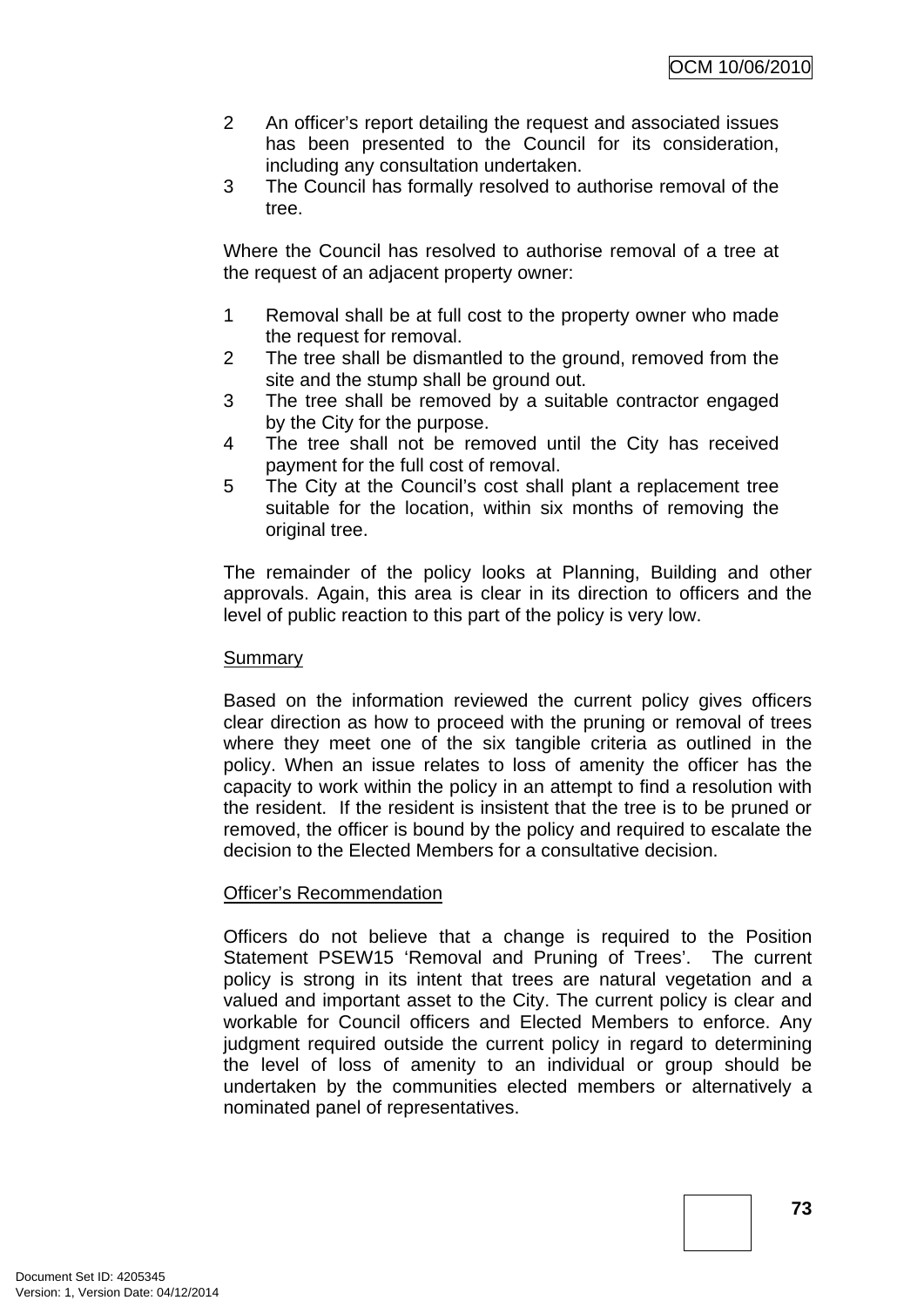## **Strategic Plan/Policy Implications**

#### **Infrastructure Development**

• To construct and maintain parks and bushland reserves that are convenient and safe for public use, and do not compromise environmental management.

#### **Lifestyle and Aspiration Achievement**

• To deliver our services and to manage resources in a way that is cost effective without compromising quality.

#### **Natural Environmental Management**

To ensure development of the district is undertaken in such a way that the balance between the natural and human environment is maintained.

#### **Budget/Financial Implications**

Under the current Policy, all costs to remove the tree is borne by the owner.

#### **Legal Implications**

N/A

### **Community Consultation**

N/A

## **Attachment(s)**

- 1. A copy of Position Statement PSEW15 "Removal and Pruning of Trees"
- 2. A copy of City of Stirling Street Tree Policy

#### **Advice to Proponent(s)/Submissioners**

N/A

## **Implications of Section 3.18(3) Local Government Act, 1995**

Nil.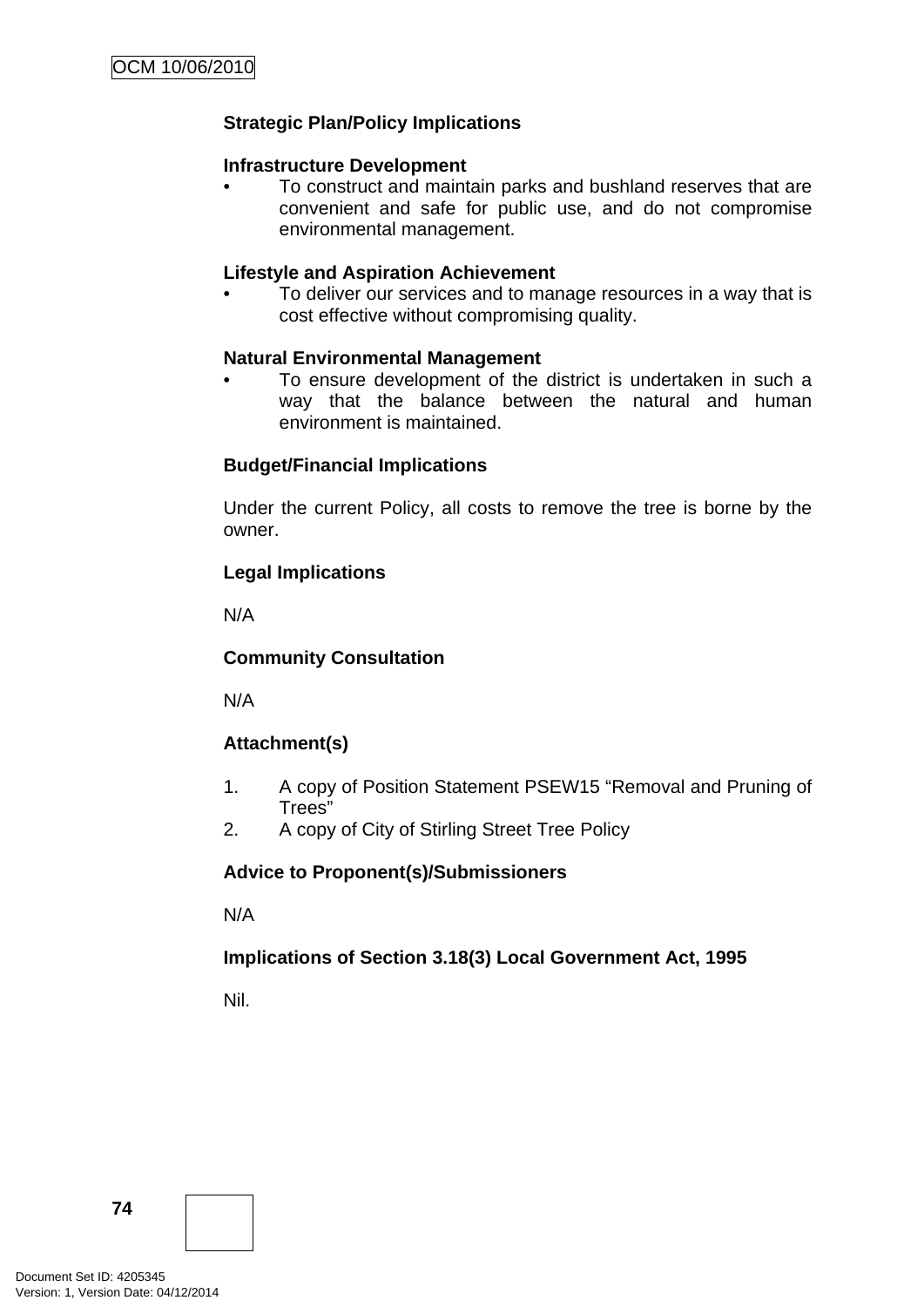## **16.2 (MINUTE NO 4300) (OCM 10/06/2010) - TENDER QR08/2010 TWO (2) REFUSE COMPACTOR TRUCK - 6 X 4 29M3 SIDE LOADING (QR08/2010) (P CRABBE) (ATTACH)**

# **RECOMMENDATION**

That Council:

- (1) accept the quote submitted by WA Hino for the purchase of Two (2) Hino Series 2630, 234Kw Side Loading Refuse Compactor Trucks with a six (6) speed Allison 3500 transmission complete with 29m3 MacDonald Johnson compactor unit for a total cost of \$692,754.02 (Ex GST);
- (2) fund the purchase of the two trucks from budget Item CW7748 and CW7754 respectively with the increased funds to be drawn from the Plant Replacement Reserve;
- (3) accept WA Hino's offer to trade the Iveco Acco F2350G (Plant No.PL7481) for \$53,636.36 (ex-GST);
- (4) retain the current Iveco Acco F2350G refuse compactor truck PL7542 to be used for the weekly recycling service; and
- (5) upon receipt of the new Refuse Compactor Trucks, assign a new plant number to Plant Item PL7542 and transfer a sum of \$53,636.36 (representing the current trade value of Plant No.PL7542) from the Waste Collection Reserve.

**TO BE CARRIED BY AN ABSOLUTE MAJORITY OF COUNCIL**

## **COUNCIL DECISION**

MOVED Clr S Limbert SECONDED Clr C Reeve-Fowkes that the recommendation be adopted.

## **CARRIED BY ABSOLUTE MAJORITY OF COUNCIL 9/0**

## **Background**

The refuse compactors operated by the City of Cockburn are primarily used for the transport of domestic recycle waste from dwellings within the City of Cockburn to material recovery facilities (MRF), and/or the collection of domestic MSW waste to the City's Henderson waste facility.

The current Refuse Compactor Trucks Iveco Acco F2350G Plant No's. PL7481 & PL7542 used for transporting recycle waste were purchased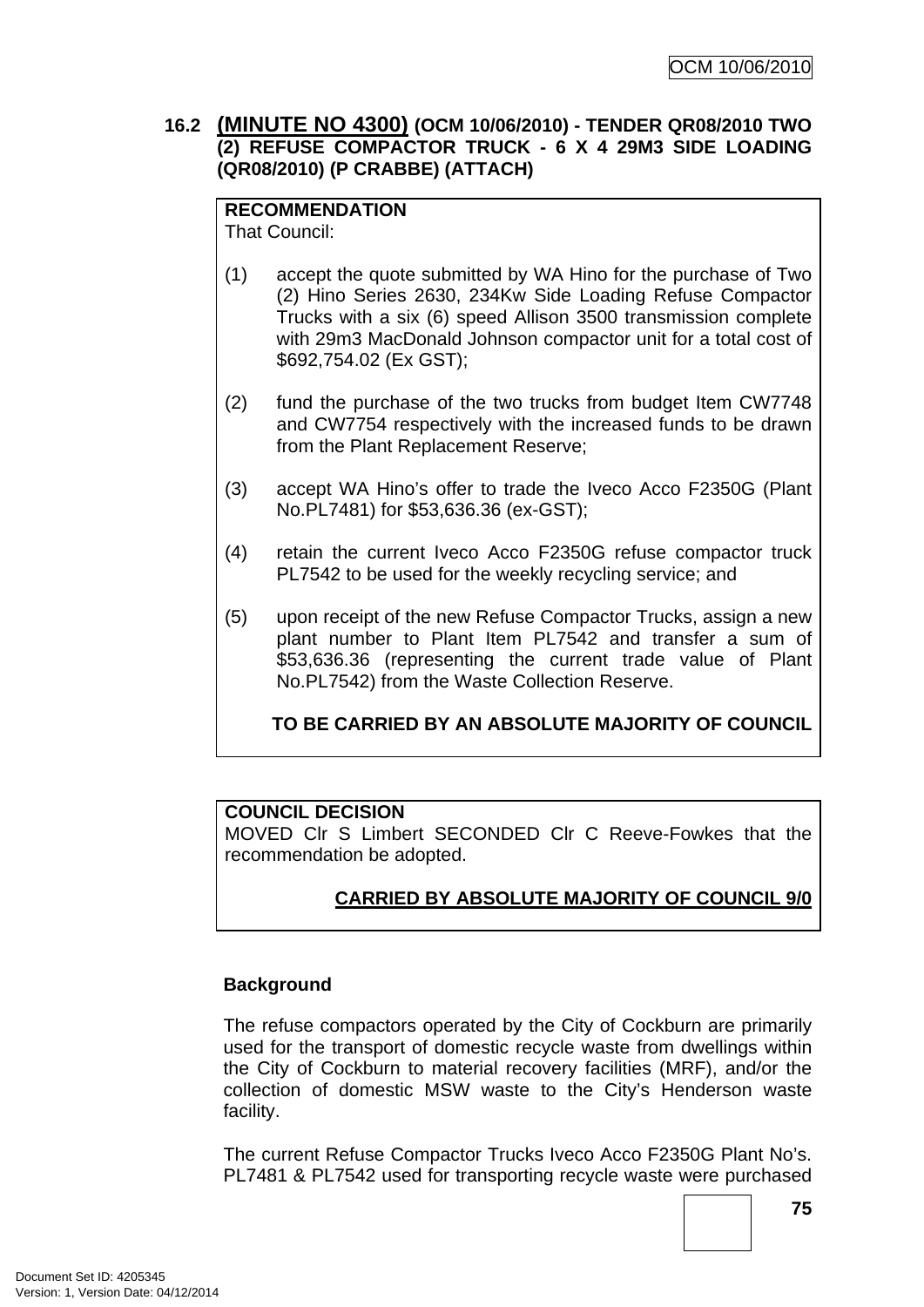in Nov 2005 and are due replacement in accordance with the City of Cockburn's guidelines, based on hour meter readings and purchase date.

Specifications were prepared for acquisition of two refuse compactor trucks fitted with either a McDonald Johnson or a Superior Pack 29m3 compactor unit, and quotations were sought from listed suppliers under the WALGA Contract TPS 0815 inclusive of priced options for trade of the current trucks PL7481 & PL7542.

Subsequent to the receipt of quotations, consideration was given to the retention of one of the proposed trucks to be traded, to ensure that Council maintains operational capacity to cater for the commencement of weekly recycling in FY10/11.

#### **Submission**

Submissions were received from the following companies for supply of two new 29m3 waste compactor trucks, fitted with McDonald Johnson compactors GENVSL or Superior Pak - 'Raptor' compactor units, and priced trade of the current Iveco Acco F2350G trucks (Plant No's 7481 and 7542) purchased by the City of Cockburn in Nov 2005:

- 1. Skipper Trucks
- 2. WA Hino
- 3. Major Motors

#### **Report**

#### Compliant Suppliers

All Suppliers were deemed compliant with the conditions of quote and compliance criteria; the trade-in and outright purchase offers for Plant No. 7481 and 7542 were included in the evaluation.

|   | <b>Compliance Criteria</b>                                                          |
|---|-------------------------------------------------------------------------------------|
| А | Compliance with the Conditions of Quote                                             |
| B | Compliance with Fixed Price (Clauses 1.8 And 4.4) and completion of<br>Clause 3.4.2 |
|   | Compliance with and completion of the Price Schedule                                |
|   | Compliance with and completion of the Delivery period – Clause 4.2                  |

#### Compliancy Outcome

|  | <b>Compliance</b><br><b>Criteria Overall</b><br><b>Assessment</b> |     |
|--|-------------------------------------------------------------------|-----|
|  | <b>Skippers Trucks</b>                                            | Yes |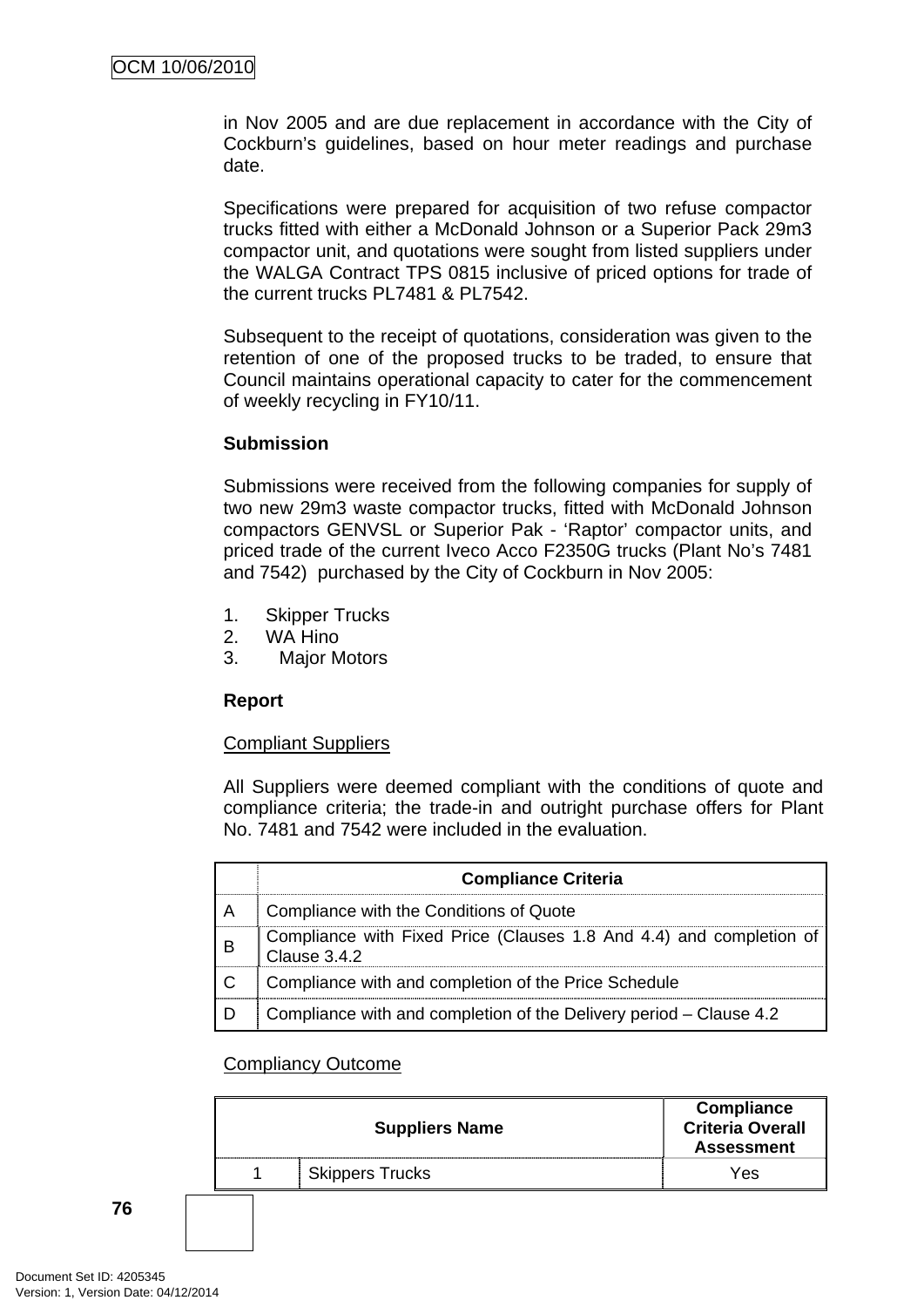| ∥ | <b>WA</b><br>----------- | 'es |
|---|--------------------------|-----|
| ∥ | Major Motors             | es  |

### Evaluation Criteria

| <b>Evaluation Criteria</b>              | Weighting<br>Percentage |
|-----------------------------------------|-------------------------|
| <b>Technical Specifications</b>         | 15%                     |
| <b>Workshop Serviceability</b>          | 10%                     |
| <b>Backup Services</b>                  | 10%                     |
| <b>Operators/Operations Suitability</b> | 15%                     |
| Tendered Price - Lump Sum               | 50%                     |
| TOTAL                                   | 100%                    |

### Intent / Requirements

The City of Cockburn Waste Services requires the purchase of Two (2) Refuse Compactor Trucks - 6 x 4 Side Loading, for the collection of recyclable waste from residential dwellings within the City of Cockburn, as replacement for existing refuse compactor trucks that are due for replacement in accordance with the City's plant replacement program.

Proposed as part of this report is the retention of one of the waste recycle trucks (PL7542) that was offered for trade, which will be will ensure that the City has sufficient capacity when implementing the weekly recycling collection later this year.

#### Evaluation Panel – Officers

The submitted suppliers were evaluated by the following City of Cockburn Officers:

Phillip Crabbe - Facilities & Plant Manager; Brian Farmer - Workshop Coordinator; and Murray Ladhams - Waste Collection Coordinator

#### Scoring Table

| Scores for the Refuse Compactor Truck $-6x429m3$ Side Loading |                                                   |                                                        |                       |  |  |
|---------------------------------------------------------------|---------------------------------------------------|--------------------------------------------------------|-----------------------|--|--|
| <b>Suppliers Name</b>                                         | <b>Non-Cost</b><br><b>Evaluation</b><br>Score 60% | <b>Cost Criteria</b><br><b>Evaluation Score</b><br>40% | Total<br><b>Score</b> |  |  |
| <b>Skipper Trucks (Option</b><br>Raptor                       | 44.00                                             | 49.50                                                  | 93.50                 |  |  |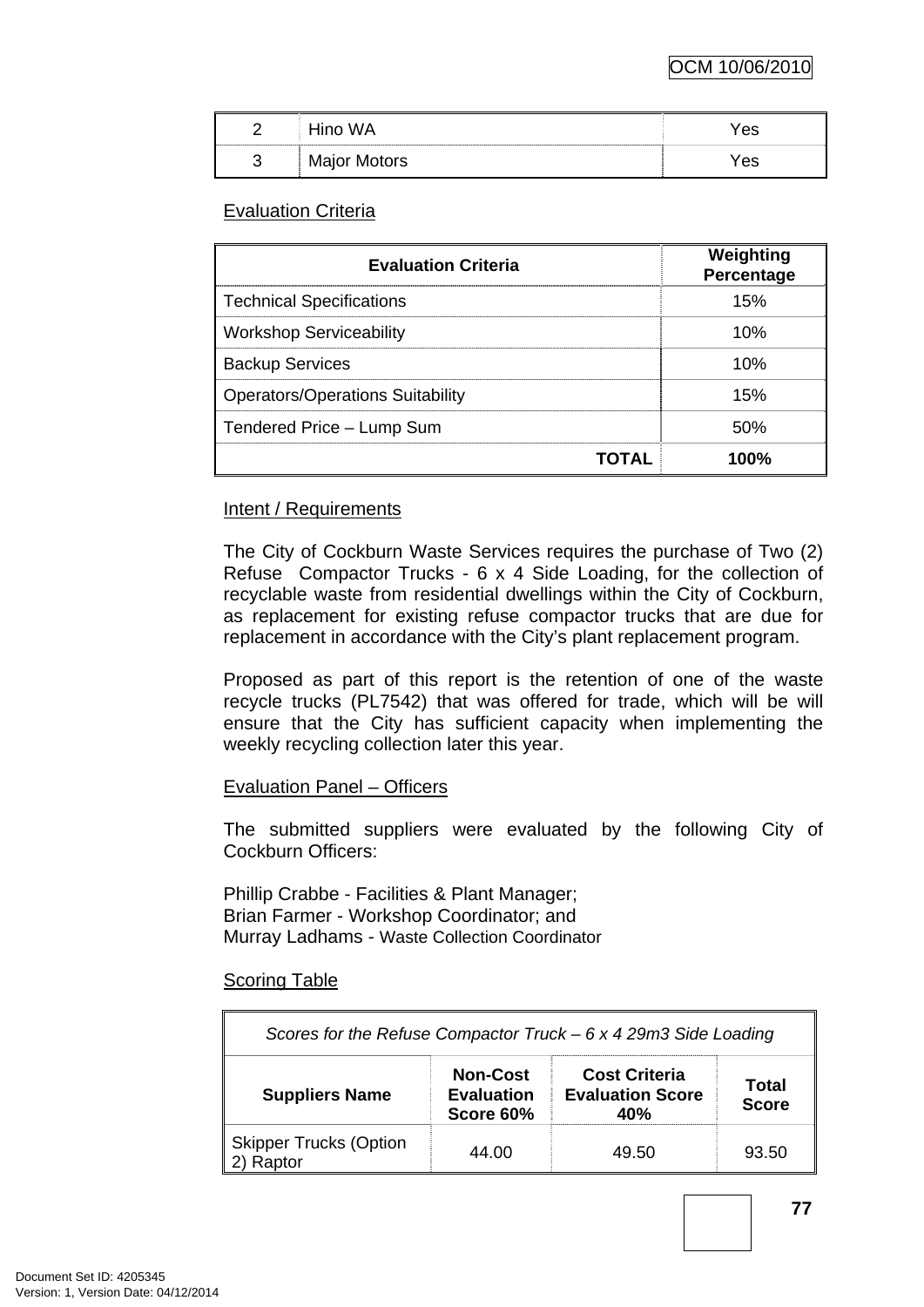| <b>Skipper Trucks (Option</b><br>MJE | 44.00 | 49.00 | 93.00 |
|--------------------------------------|-------|-------|-------|
| WA Hino (Option 1)<br>Raptor         | 44.00 | 50.00 | 94.00 |
| WA Hino (Option 2) MJE               | 46.00 | 49 70 | 95.70 |
| Major Motors MJE                     | 41.00 | 45 NO | 86.00 |

### Evaluation Criteria Assessment

### *Technical Specification:*

All units offered met or exceeded the minimum technical specifications.

All vehicles had comparable technical specifications, similar transmissions and output specifications and offered diesel in line six (6) cylinder engines.

The Evaluation Panel rated the Hino & Isuzu trucks as offering superior fuel consumption & Co2 emissions over the Iveco Acco.

#### Workshop Serviceability

All vehicles offered can easily be serviced and maintained internally within the City of Cockburn's own workshop facilities.

The Evaluation Panel considered the Hino and MacDonald Johnson combination superior based on better utilisation and servicing costs expected to be achieved by the City of Cockburn as compared to the other combinations offered.

#### Backup Services

As backup and for warranty purposes each of the vehicles offered can be serviced by the supplier if required.

#### Operators/Operations Suitability

All supplier vehicles where broadly comparable in their suitability for operators, however the WA Hino model was rated highest by the Evaluation Panel in overall suitability and cab layout and operator comfort.

With the City's other recently acquired recycle trucks being Hino, the new units will compliment overall fleet dynamics through common servicing requirements and operator familiarity, with operators being able to switch from truck to truck in a timely and safe manner.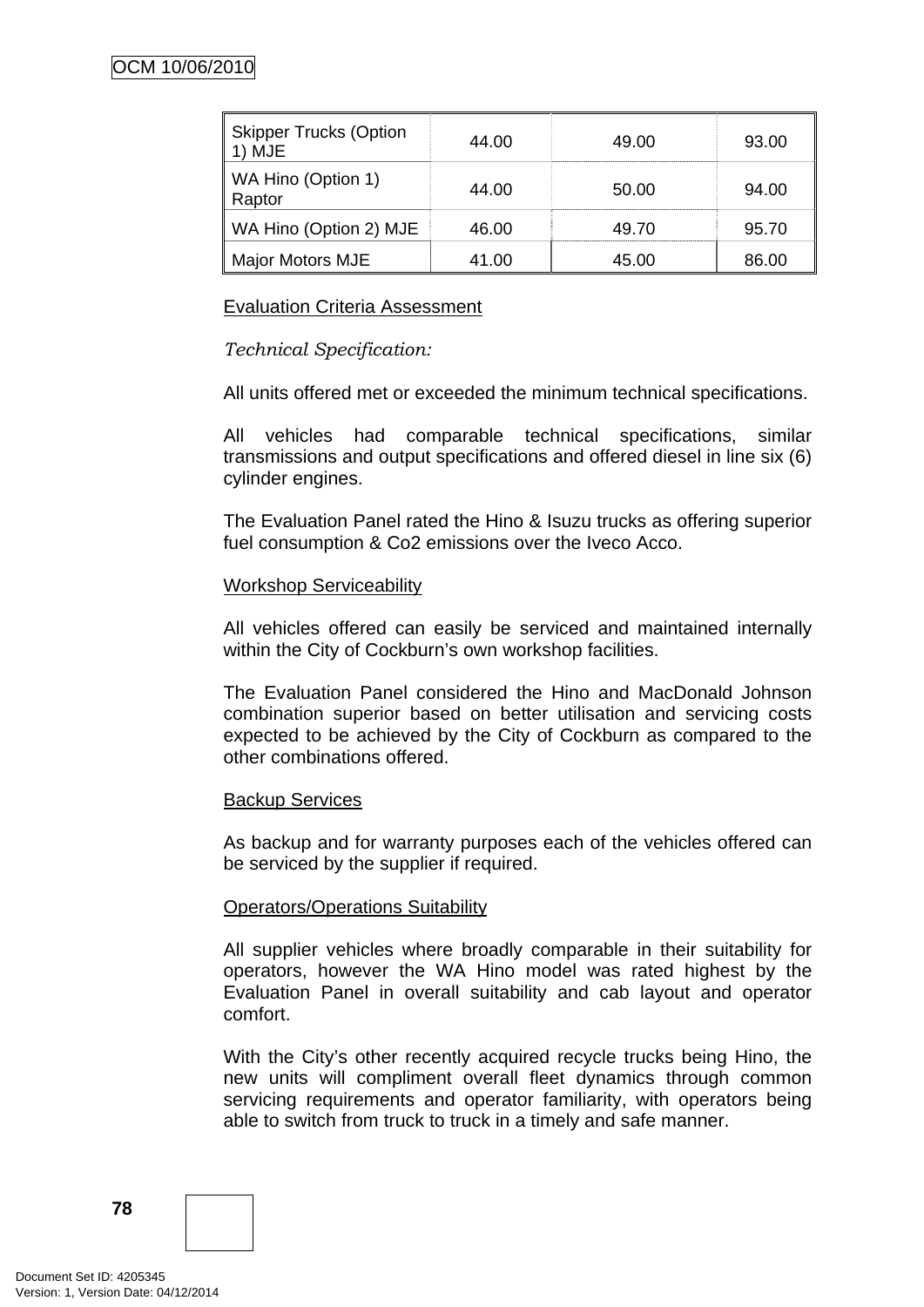### References

All references provided by the suppliers for each of their submissions proved satisfactory.

#### Evaluation Summary and Recommendation

The Evaluation Panel recommends the acceptance of the quote submitted by Hino WA for two (2) new refuse compactor trucks fitted with 29 m3 MacDonald Johnson compactors for the collection of domestic waste from dwellings within the City of Cockburn

The Evaluation Panel's recommended Hino and MacDonald Johnson combination units in part based on expected best utilisation and least servicing costs and operational functionality in combination with the City's other waste collection fleet, as compared to the other combinations offered.

#### Trade-in and Retention Proposal

It is proposed for existing refuse compactor truck Plant No. PL7542 to be retained (not traded) by Council for the purpose of providing additional recycle waste capacity for weekly recycling. This will ensure that the City has the capacity to maintain service delivery standards to ratepayers inclusive of the weekly recycle collections.

A weekly recycling service is expected to commence in the 10/11 FY The trigger for the commencement of weekly recycling will be the securing of the budgeted staff and vehicles.

Expectations are that four refuse compactor trucks will be required to deliver weekly recycling whilst the MRF is located in Hamilton Hill. Additional recycling fleet numbers may be required in the future to deliver recyclables to the rebuilt Canning Vale MRF at the SMRC.

Currently the City has three trucks utilised in (fortnightly) recycle waste collection, including the two trucks proposed to be replaced (PL7481 & PL7542). The delivery of the City's low profile rear loading vehicle will release a 29m<sup>3</sup> recycling truck for use in the weekly recycling service. The new trucks associated with the current request for quotation can be expected to be delivered in approximately six months, around November 2010.

The withholding of the trade in of PL7542 will provide a buffer to the fleet, drivers and the workshop staff in the event of mechanical failure. Current fleet numbers and operations facilitate a truck service during normal work time and if fleet numbers are not increased with the weekly recycling we can expect a reduction in our servicing capability and increased costs undertaking essential repairs and servicing after hours.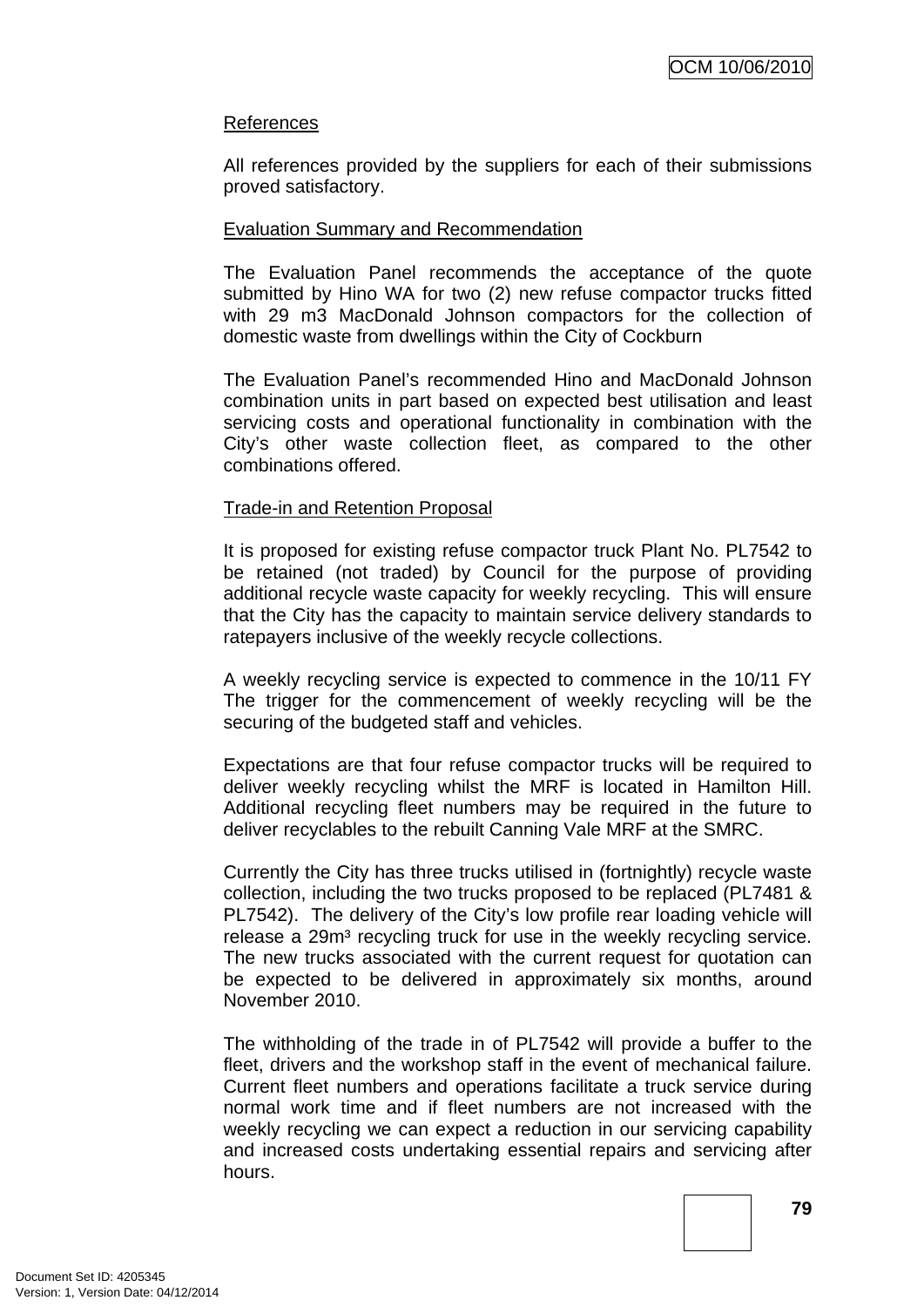Holding the current refuse collection truck PL7542 back from trade and retaining it for a spare will ensure minimal impact to operational requirements within the waste collection service and the mechanical workshop service. Until the weekly recycling program impact on the fleet, drivers and workshop can be fully assessed, retention of the trade is recommended.

## **Strategic Plan/Policy Implications**

### **Lifestyle and Aspiration Achievement**

- To facilitate and provide an optimum range of community services and events.
- To deliver our services and to manage resources in a way that is cost effective without compromising quality.
- To identify community needs, aspirations, expectations and priorities for services that are required to meet the changing demographics of the district.

### **Budget/Financial Implications**

Officers estimated the purchase price for a new waste Compactor unit of approximately \$325,000 with a projected trade value of \$65,000. The actual purchase price for the proposed Hino Trucks are \$346,377.01 with a trade value of \$53,636.36. The net cost to Council is \$292,740.65. This represents a net increased draw on the Plant Replacement Reserve of \$32,740.65. The Plant Replacement Reserve has sufficient funds to cover these additional costs.

As officers propose to retain PL7542 for a period of time, we will effectively be adding an additional vehicle to the fleet register. The Plant Replacement Reserve should not be negatively impacted by the decision to retain the vehicle therefore it is proposed to transfer funds from the newly created Waste Collection Reserve to cover the costs of retaining the vehicle (ie. transfer \$53,636.36 from the Waste Collection Reserve to the Plant Replacement Reserve). The Waste Collection Reserve has been established using surplus funds generated from the Waste Levy and this vehicle is necessary to continue to provide waste collection services.

#### **Legal Implications**

Section 3.57 of the Local Government Act 1995 and Part 4 of the Local Government (Functions and General) Regulations 1996 refers.

## **Community Consultation**

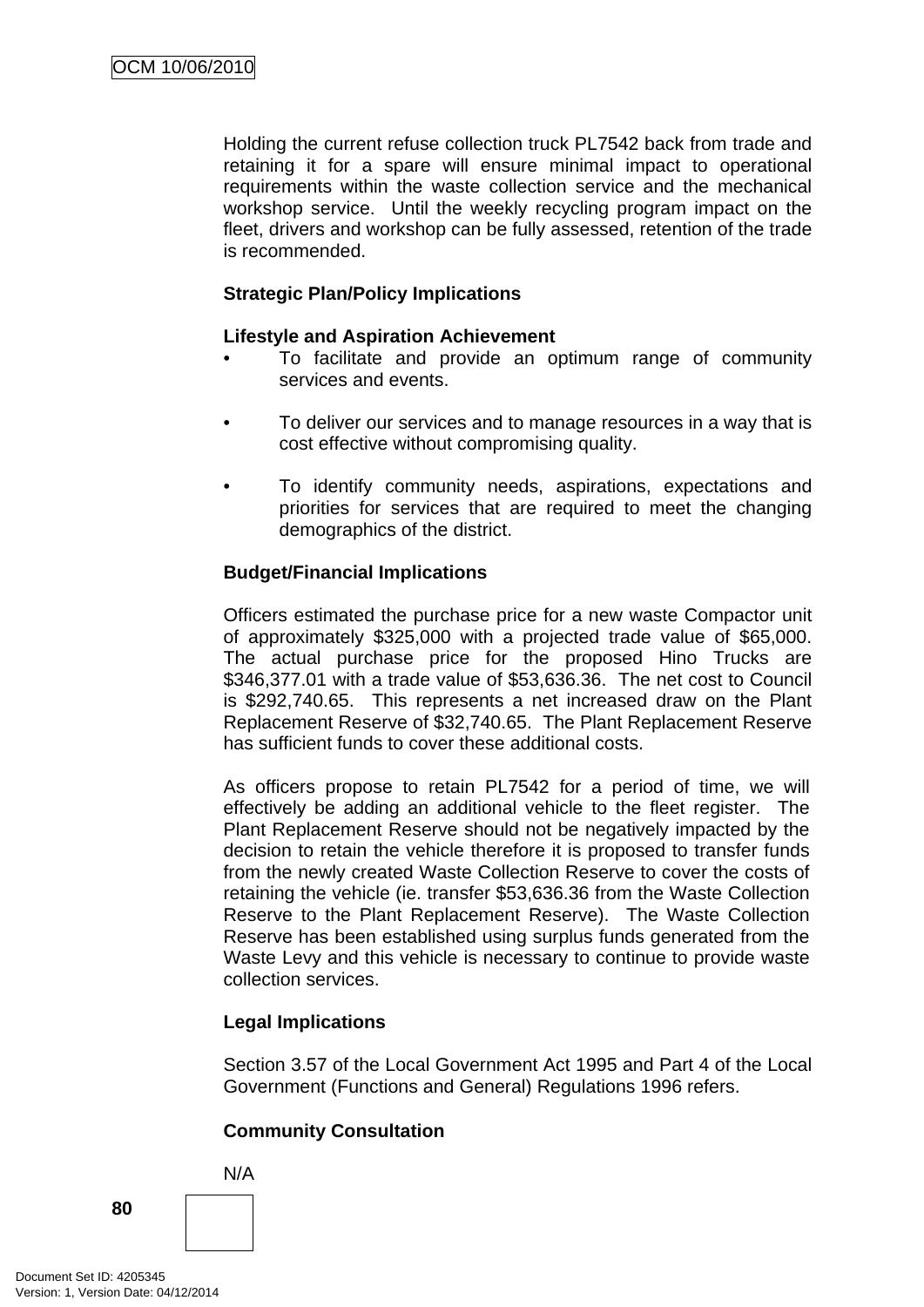## **Attachment(s)**

Quote Evaluation Sheet – Confidential attachment provided under separate cover.

## **Advice to Proponent(s)/Submissioners**

N/A

**Implications of Section 3.18(3) Local Government Act, 1995**

Nil.

**16.3 (MINUTE NO 4301) (OCM 10/06/2010) - TENDER NO. RFT 33/2009 - CLEANING SERVICES - PUBLIC, COMMUNITY & ADMINISTRATION FACILITIES (RFT 33/2009) (M LITTLETON / D VICKERY) (ATTACH)** 

#### **RECOMMENDATION**  That Council:

- (1) accept the tender submitted by Spotless Services Australia Ltd, T/A Arrix, for Tender No. RFT33/2009 – Cleaning Services – Public, Community and Administration Facilities, for the lump sum of \$633,972.73 GST exclusive (\$697,370.00 GST inclusive) per annum and the schedule of rates submitted for post function, unscheduled and adhoc cleaning services, for a period of three(3) years commencing 1 August 2010;
- (2) seek a commitment from Arix that they will contact both MP Cleaning and Cleandustrial to discuss opportunities for staff placement during the transition period; and
- (3) write to both MP Cleaning and Cleandustrial thanking them for their 29 years and 7 years cleaning services respectively to the City and wishing them well in their future endeavours.

## **COUNCIL DECISION**

MOVED Clr I Whitfield SECONDED Clr S Limbert that the recommendation be adopted.

## **MOTION LOST 4/5**

MOVED Deputy Mayor K Allen SECONDED Clr C Reeve-Fowkes that the matter be deferred and a workshop be held to determine whether the City and its ratepayers are receiving value for money.

## **CARRIED 5/4**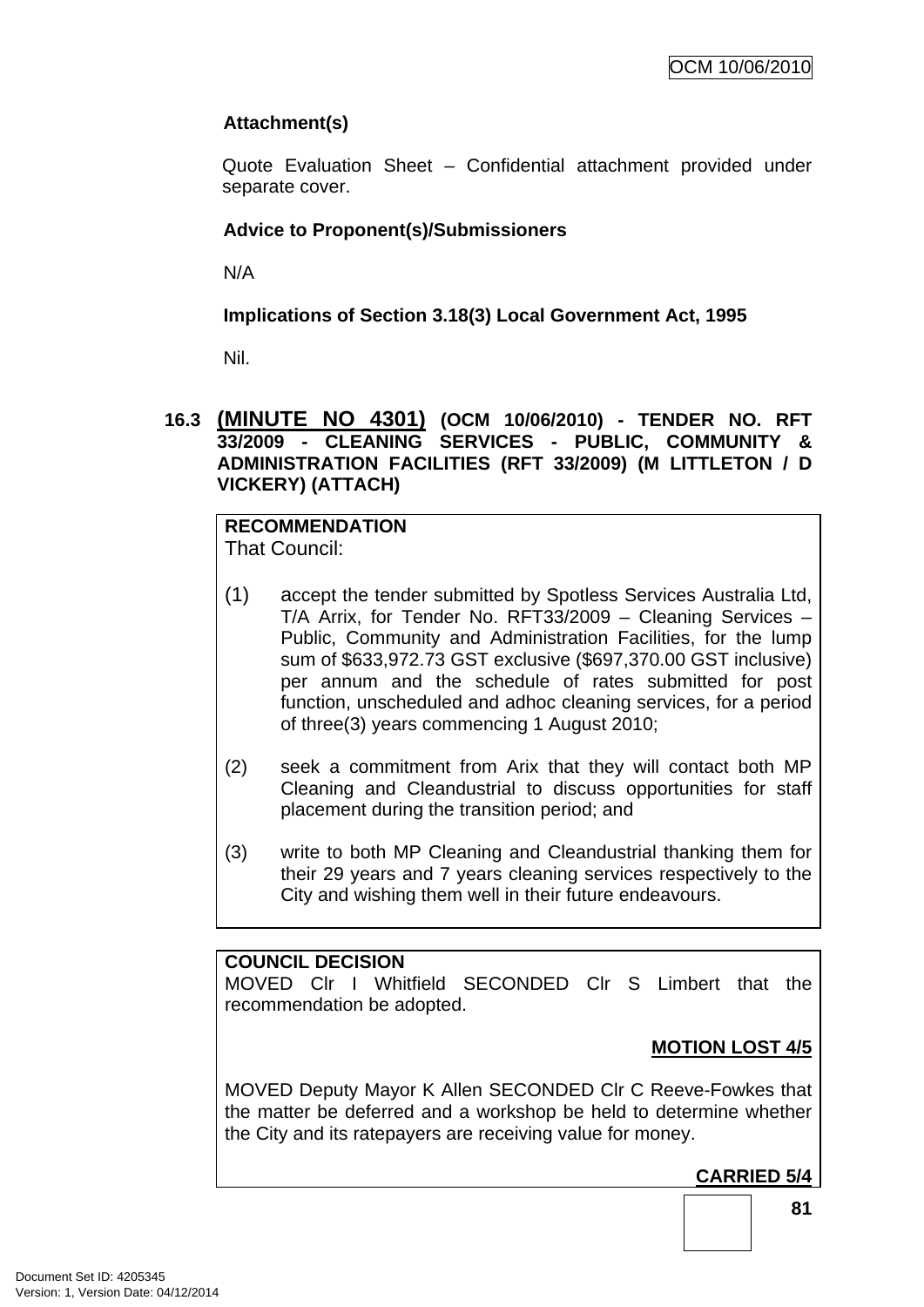#### **Reason for Decision**

It was the general view of the Council that they need to be fully informed of the extent of the services that the City will be receiving from the new contract being proposed and the reasons why the City is considering changing its cleaining contractor who has been serving the City for some 27 years.

#### **Background**

Since 2003 the City of Cockburn has had the majority of its building, facility and public barbeque cleaning undertaken by two contractors. Cleandustrial Services undertook cleaning of the City's Administration and Community Facility buildings on a scheduled and adhoc basis, whilst MP Cleaning undertook most of the scheduled cleaning of toilet blocks, changerooms and public barbeques.

The end date for the existing Contract No.RFT 18/2003 was 31 July 2007. Throughout that period it was identified that the contract did not meet the City's needs on account of the many changes to the City's infrastructure and the increased standards being expected of the cleaning. Officers commenced a review of the general scope and in the interim, the incumbent contractors were utilised to continue to provide cleaning services.

The City engaged the services of Consultant John Clohessy of Changing Directions Pty Ltd to assist officers in preparing a comprehensive specification for our cleaning services and to assist with the tender assessment. A new contract was developed that offers an improved cleaning regime, added controls on cleaning standard, including key performance indicators, and more targeted pricing for various, as required ad hoc cleaning activities.

Tender No.RFT 33/2009 Cleaning Services - Public, Community and Administration Facilities was advertised on Wednesday, 19 August 2009 in the Local Government Tenders section of "The West Australian" newspaper. It was also displayed on the City's website between 18 August and 15 September 2009. The evaluation has taken a considerable period of time and the matter was presented to Council at its April Ordinary Council meeting. The matter was deferred at that meeting with Council seeking copies of the detailed assessment undertaken by Changing Directions Pty Ltd.

#### **Submission**

*Tender Intent/ Requirements* 

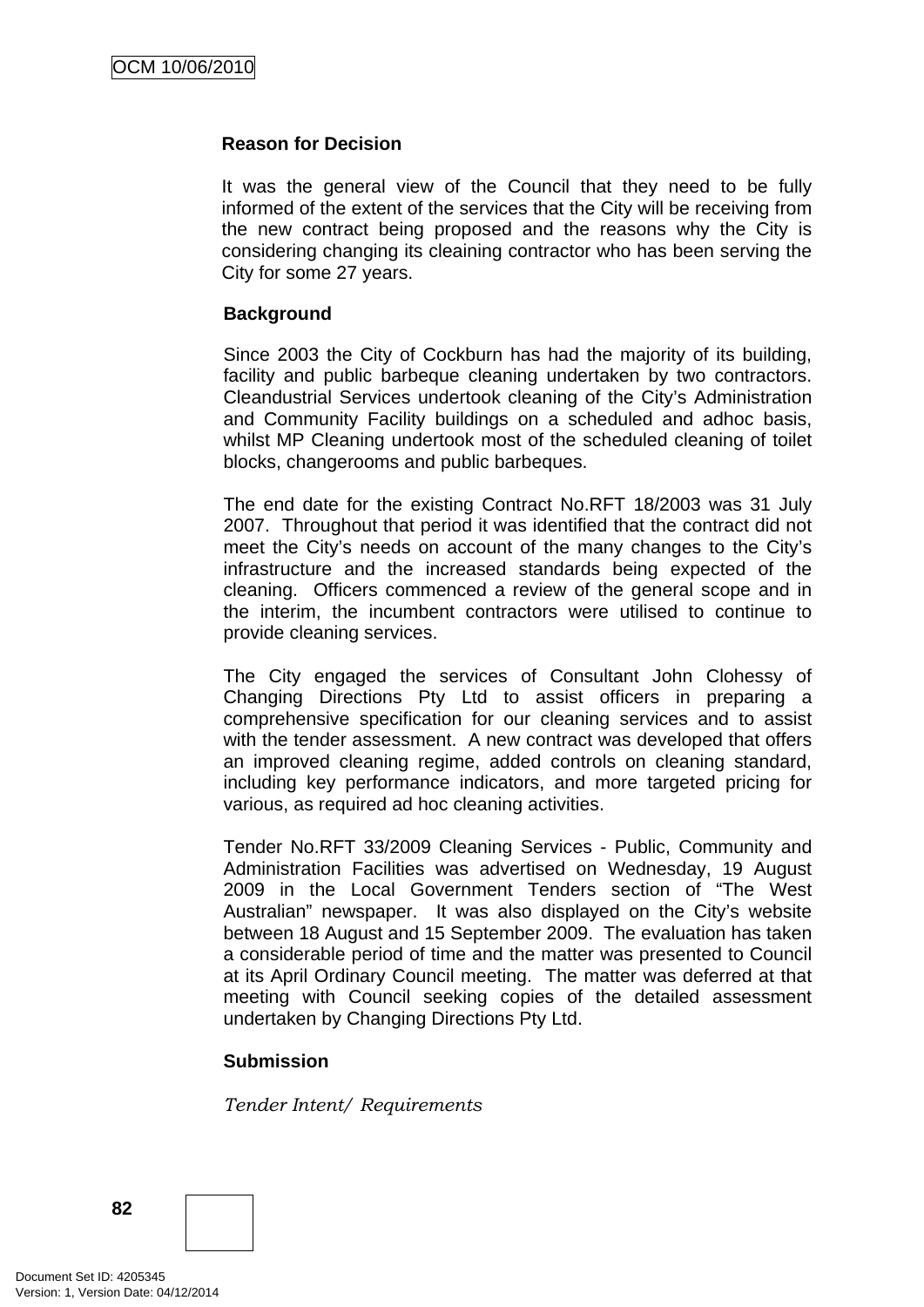The contract is for the provision of daily, other scheduled and adhoc cleaning services for the City of Cockburn's facilities and buildings over a three year contract period.

Tender submissions were received from:

- 1. Cleandustrial Services Pty Ltd
- 2. Peselj Family Trust Trading as MP Cleaning Contractors
- 3. Tangata Pty Ltd Trading as List's Cleaning Services
- 4. MPJ Cleaning Services
- 5. Office and Industrial Cleaning Pty Ltd
- 6. A Group of Companies Trading as ALLclean Property Services Plus
- 7. Spotless Services Australia Ltd Trading as Arrix
- 8. Dominant Property Services
- 9. Presidential Contract Services

## **Report**

#### *Compliant Tenderers*

With the exception of Presidential Contract Services all tenderers were compliant with the following criteria:

|                | <b>Compliance Criteria</b>                                                                    |  |
|----------------|-----------------------------------------------------------------------------------------------|--|
| A              | Attendance at the Mandatory Tender Briefing/Site Inspection                                   |  |
| B              | Compliance with the Specification                                                             |  |
| C              | Compliance with the Conditions of Tendering                                                   |  |
| D              | Compliance with Insurance Requirements and completion of Clause<br>5.2.7                      |  |
| D <sub>1</sub> | Public Liability Insurance \$10,000,000.00 Australian                                         |  |
| D <sub>2</sub> | Workers Compensation or Personal Accident Insurance                                           |  |
| D <sub>3</sub> | <b>Employees Superannuation</b>                                                               |  |
| Е              | Compliance with the Occupational Safety & Health Requirements and<br>completion of Appendix A |  |
| F              | Compliance with and completion of the Price Schedule & Cost<br><b>Analysis Spreadsheets</b>   |  |

Presidential Contract Services was deemed non-compliant as it lodged another organisation's tender (Tender No. ETT1555-2009) in error and therefore their submission was returned and not included in the evaluation.

All compliant tenderers other than Office and Industrial Cleaning Pty Ltd completed price schedules for both Groups 1 and 2., Office and Industrial Cleaning completed a price schedule for Group 2 only (which was allowable under the conditions of tendering).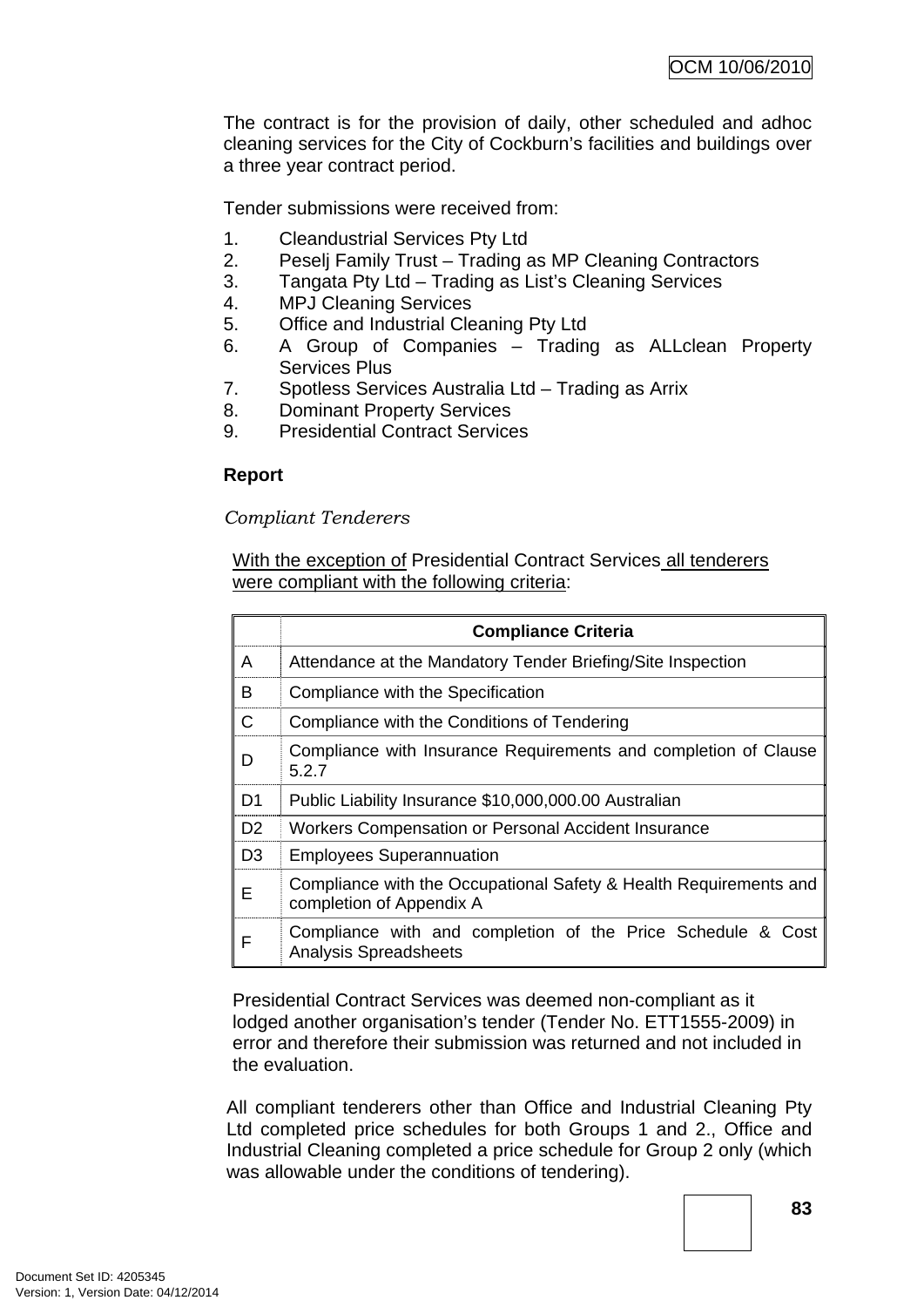### *Evaluation Criteria*

Tenders were assessed against the following criteria:

| <b>Evaluation Criteria</b>                         | <b>Weighting Percentage</b> |
|----------------------------------------------------|-----------------------------|
| Hours of Work                                      | 20%                         |
| <b>Pricing Schedules</b>                           | 5%                          |
| Demonstrated Cleaning Services Experience          | 15%                         |
| <b>Environmentally Managed Cleaning Services</b>   | 20%                         |
| <b>Past &amp; Current Contracts</b>                | 5%                          |
| <b>Evidence of Company Stability</b>               | 5%                          |
| <b>Transition Plan and Implementation Strategy</b> | 5%                          |
| Tendered Price - Lump Sum                          | <b>25%</b>                  |
| TOTAL                                              | 100%                        |

### *Evaluation Panel*

The tender submissions were evaluated by:

- 1. Phil Crabbe Facilities & Plant Manager, Infrastructure Services
- 2. Pieter Zietsman Building Maintenance Coordinator, Infrastructure Services
- 3. John Clohessy Consultant, Changing Directions Pty Ltd.

*Evaluation Result – Combined Scoring Tables* 

| Group 1 - Public Facilities (Public Toilets & Barbecues) |                         |                    |       |  |
|----------------------------------------------------------|-------------------------|--------------------|-------|--|
|                                                          | <b>Percentage Score</b> |                    |       |  |
| <b>Tenderer's Name</b>                                   | Non Cost<br>Evaluation  | Cost<br>Evaluation | Total |  |
|                                                          | 75%                     | <b>25%</b>         | 100%  |  |
| Arrix **                                                 | 66.78                   | 20.49              | 87.26 |  |
| <b>Cleandustrial Services P/L</b>                        | 65.42                   | 18.14              | 83.55 |  |
| <b>ALLclean Property Services Plus</b>                   | 46.73                   | 10.98              | 57.71 |  |
| <b>MPJ Cleaning Services</b>                             | 25.50                   | 25.00              | 50.50 |  |
| <b>MP Cleaning Contractors</b>                           | 26.05                   | 23.43              | 49.49 |  |
| <b>List's Cleaning Services</b>                          | 28.11                   | 20.75              | 48.85 |  |
| <b>Dominant Property Services</b>                        | 22.23                   | 16.85              | 39.08 |  |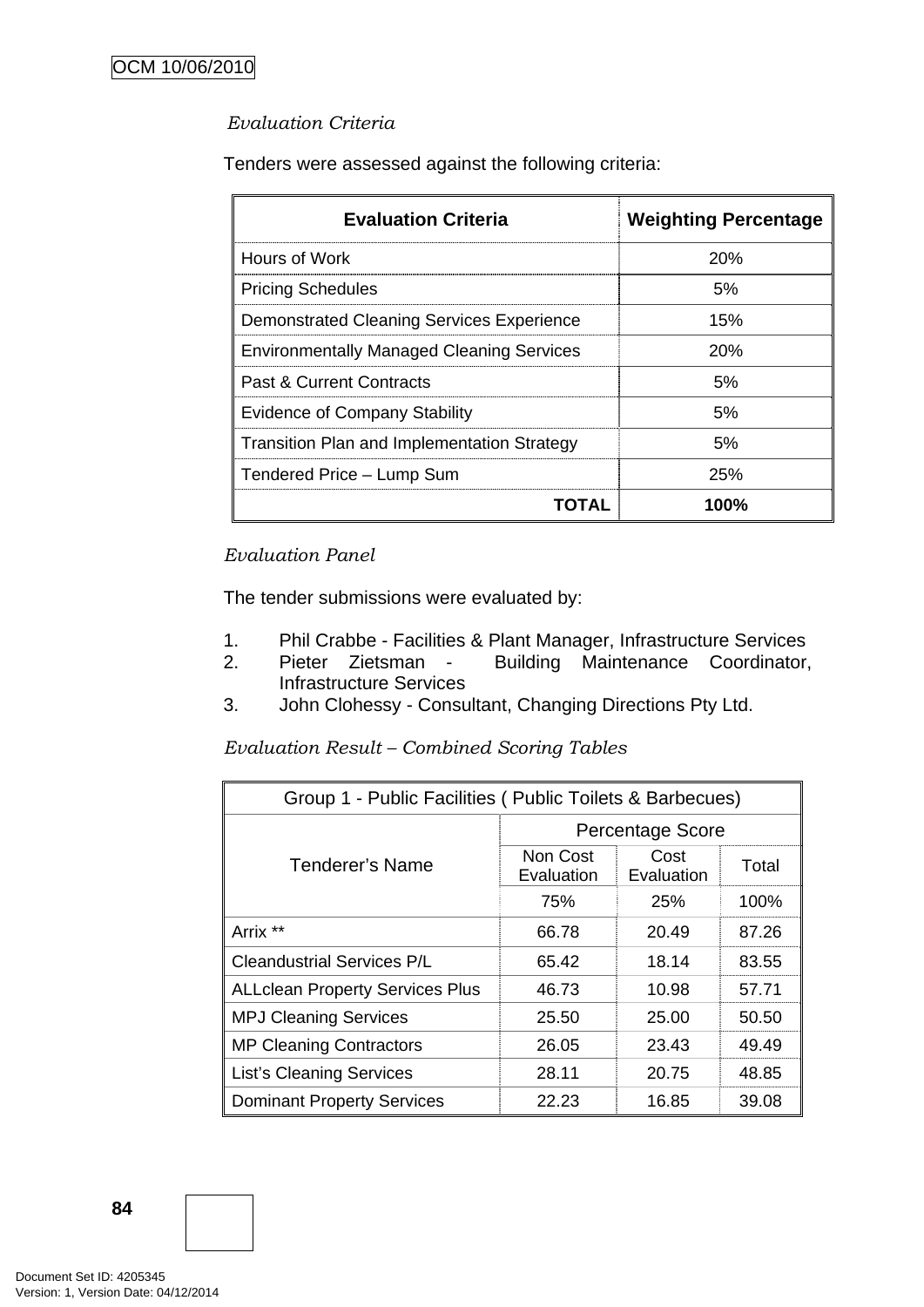| Group 2 - Community & Administration Facilities |                        |                    |       |  |
|-------------------------------------------------|------------------------|--------------------|-------|--|
|                                                 | Percentage Score       |                    |       |  |
| <b>Tenderer's Name</b>                          | Non Cost<br>Evaluation | Cost<br>Evaluation | Total |  |
|                                                 | 75%                    | <b>25%</b>         | 100%  |  |
| **<br>Arrix                                     | 66.78                  | 21.78              | 88.56 |  |
| <b>Cleandustrial Services P/L</b>               | 65.42                  | 20.85              | 86.27 |  |
| <b>ALLclean Property Services Plus</b>          | 46.73                  | 14.6               | 61.33 |  |
| Office and Industrial Cleaning                  | 35.39                  | 18.52              | 53.91 |  |
| <b>MPJ Cleaning services</b>                    | 25.50                  | 25.00              | 50.50 |  |
| <b>MP Cleaning Contractors</b>                  | 26.05                  | 24.06              | 50.11 |  |
| <b>Dominant Property Services</b>               | 22.23                  | 21.64              | 43.87 |  |
| <b>List's Cleaning Services</b>                 | 28.11                  | 13.49              | 41.60 |  |

*\*\* Recommended Submissions* 

#### *Evaluation Criteria Assessment*

#### Hours of Work

All the tenderers scored equal on this item, having submitted required schedules, containing useful information that allowed for evaluation.

#### Pricing Schedules

All the tenderers submitted the pricing schedules as per the spreadsheets provided for this purpose. The quality of some of the submissions was not as thorough as others and this is reflected in the scores, with Arrix and Cleandustrial Services scoring highest in this criteria.

#### *Demonstrated Cleaning Services Experience*

The assessment of this criteria was based on information provided by the tenderers in their submissions. The three tenderers that scored highest in these criteria were Arrix, Cleandustrial Services and ALLclean Property Services Plus.

Cleandustrial Services is currently contracted by Council to do cleaning of the Administration building and various other Council buildings. They are doing a good job and can be expected to continue to do so if given more work. They also provided references to support their claim.

Arrix is a well established cleaning company and have shown in their submission, and references, that they have the necessary experience to do the work.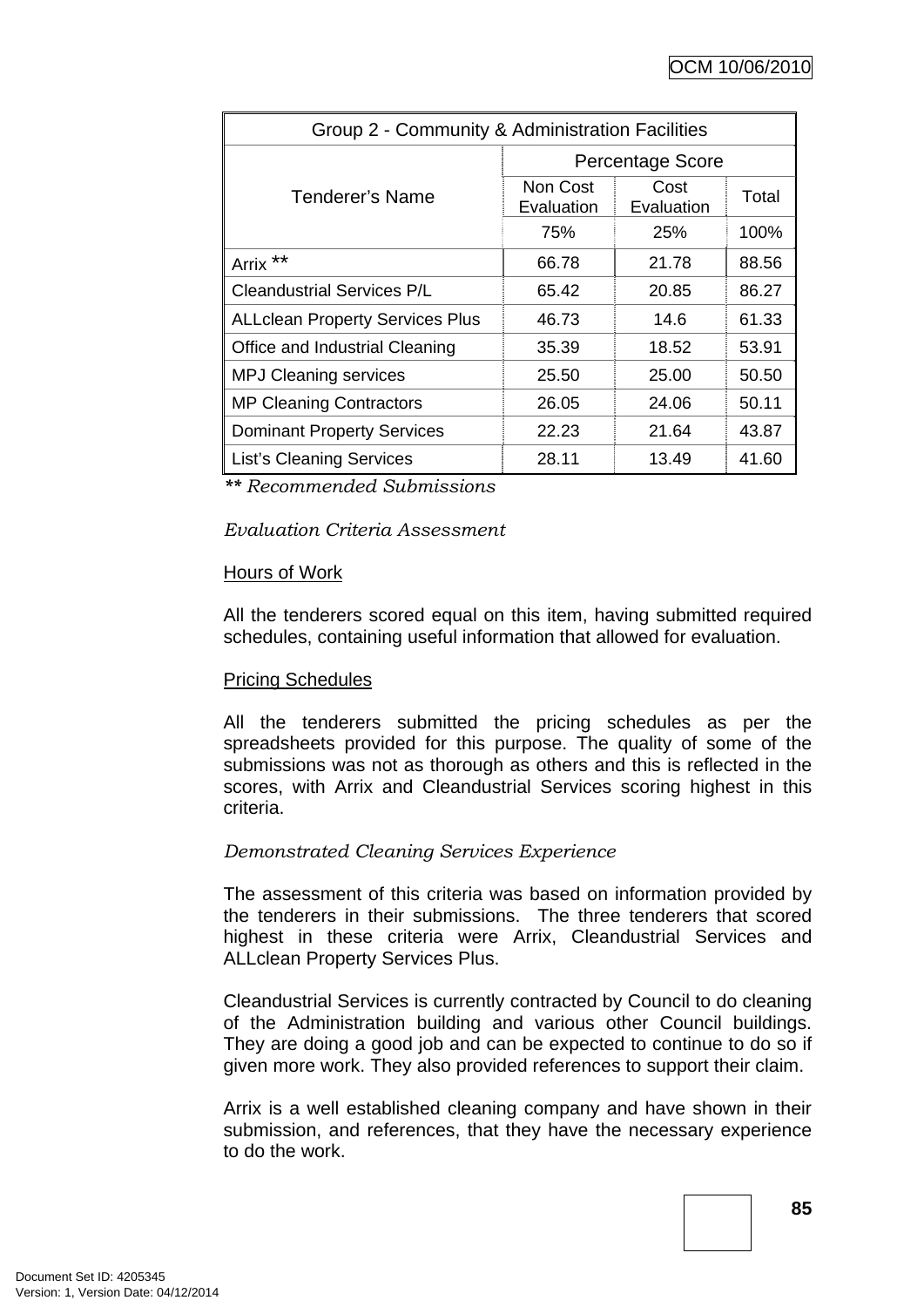Whilst MP Cleaning have been providing cleaning services to the City for in excess of 27 years, their cleaning quality has not been rated as highly as either Cleandustrial or Arrix. Referees spoken to as part of the assessment and the subsequent review have referenced quality of clean and process issues. Whilst MP Cleaning have proved to be responsive when contacted by staff, these issues have increased officer time in managing the contractor and represent a failure in MP Cleaning's internal management systems.

#### *Environmentally Managed Cleaning Services*

Cleandustrial Services and Arrix rated highest on this criteria. The companies provided adequate information and were judged as being able to deliver the service within the City's guidelines.

The remaining tenderers made an effort to address this criteria, however based on their submissions it was not evident that the City's policies would be addressed sufficiently.

#### *Past & Current Contracts*

Most tenderers have had and/or are currently engaged in contracts for similar works to that being tendered by the City. Each of the tenderers scored full marks for this criteria other than MP Cleaning, MPJ Cleaning, List's Cleaning Services and Dominant Property Services, these companies being marked down on account of the limited scope or scale of contracts they have been involved in.

The panel concluded that MP Cleaning have not done cleaning to the scale as required by this tender and they were considered to not have the capacity to fulfil all the stringent requirements of the Contract.

#### *Evidence of Company Stability*

Cleandustrial Services, Arrix and ALLclean Property Services Plus provided sufficient information to substantiate their company's stability. All these three companies scoring the maximum 5% on this criteria. As part of the assessment the City commissioned a financial risk assessment of both Cleandustrial Services P/L and Spotless Services Australia Ltd (T/as Arrix) by obtaining a full Dun and Bradstreet credit reference report. Both companies were reported to be stable and rated with a low to medium risk to Council.

#### *Transition Plan and Implementation Strategy*

Cleandustrial Services, Arrix and ALLclean Property Services Plus all scored the maximum 5% on this criterion, with the other tenderers variously rating lower. Cleandustrial already undertakes the cleaning on various Council buildings and would be expected to have very few problems taking on the cleaning of more of Council's properties.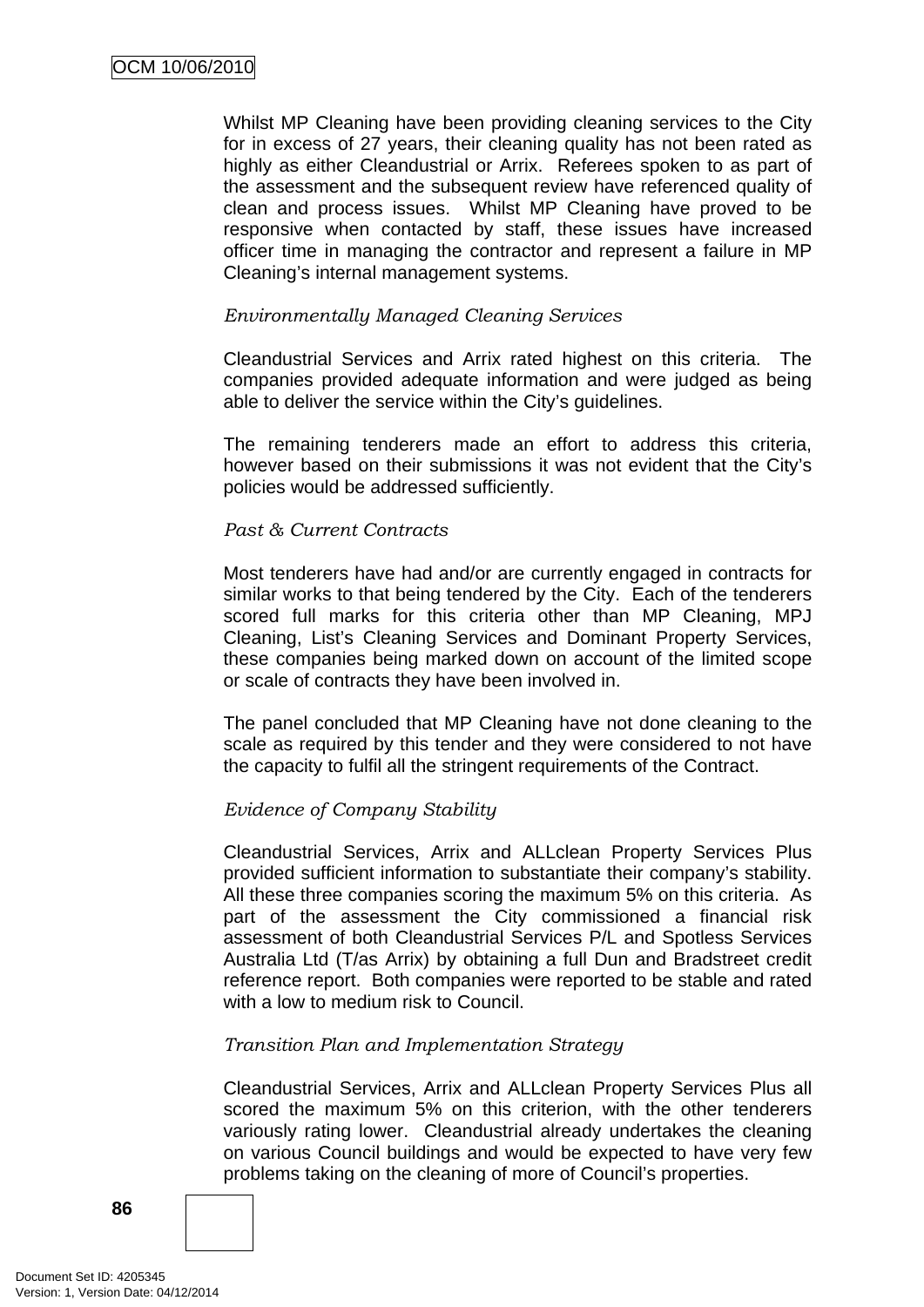Arrix have proposed a transition plan that it considered would be able to ensure a smooth transition into the new contract.

MP Cleaning currently also undertake some cleaning services for Council, however did not provide the panel with confidence of a satisfactory transition into the new contract.

#### *Assessment Summation*

The tender submitted by Spotless Services Australia Ltd, trading as Arrix, scored highest in the combined price and non-price score for both the Group 1 and Group 2 parts of the cleaning contract. The Company were assessed as having the capacity to undertake the work to the required standard and to achieve a smooth transition from the existing contract. The company's tendered price is also lower than the next highest scoring tenderer (Cleandustrial) and based on this assessment would be recommended for both Group 1 and 2.

Cleandustrial Services provided a quality tender submission and achieved the second highest combined price and non-price score for both Groups. They rated highly across all criteria, including a potential smooth transition into a new contract and officers are more than happy with the quality of service that they have provided to the City to date. Arrix price however is 8% lower than Cleandustrial and they offer further savings through a more competitive schedule of rates for additional and ad-hoc cleaning.

#### **Strategic Plan/Policy Implications**

#### **Infrastructure Development**

• To construct and maintain community facilities that meet community needs.

#### **Lifestyle and Aspiration Achievement**

• To deliver our services and to manage resources in a way that is cost effective without compromising quality.

#### **Budget/Financial Implications**

The price represents an approximate 11% increase in costs which was anticipated given the increased scope of this contract. The expenditure is budgeted for in the normal building and facilities operational and general ledger budgets every year.

#### **Legal Implications**

Section 3.57 of the Local Government Act 1995 and Part 4 of the Local Government (Functions and General) Regulations 1996 refers.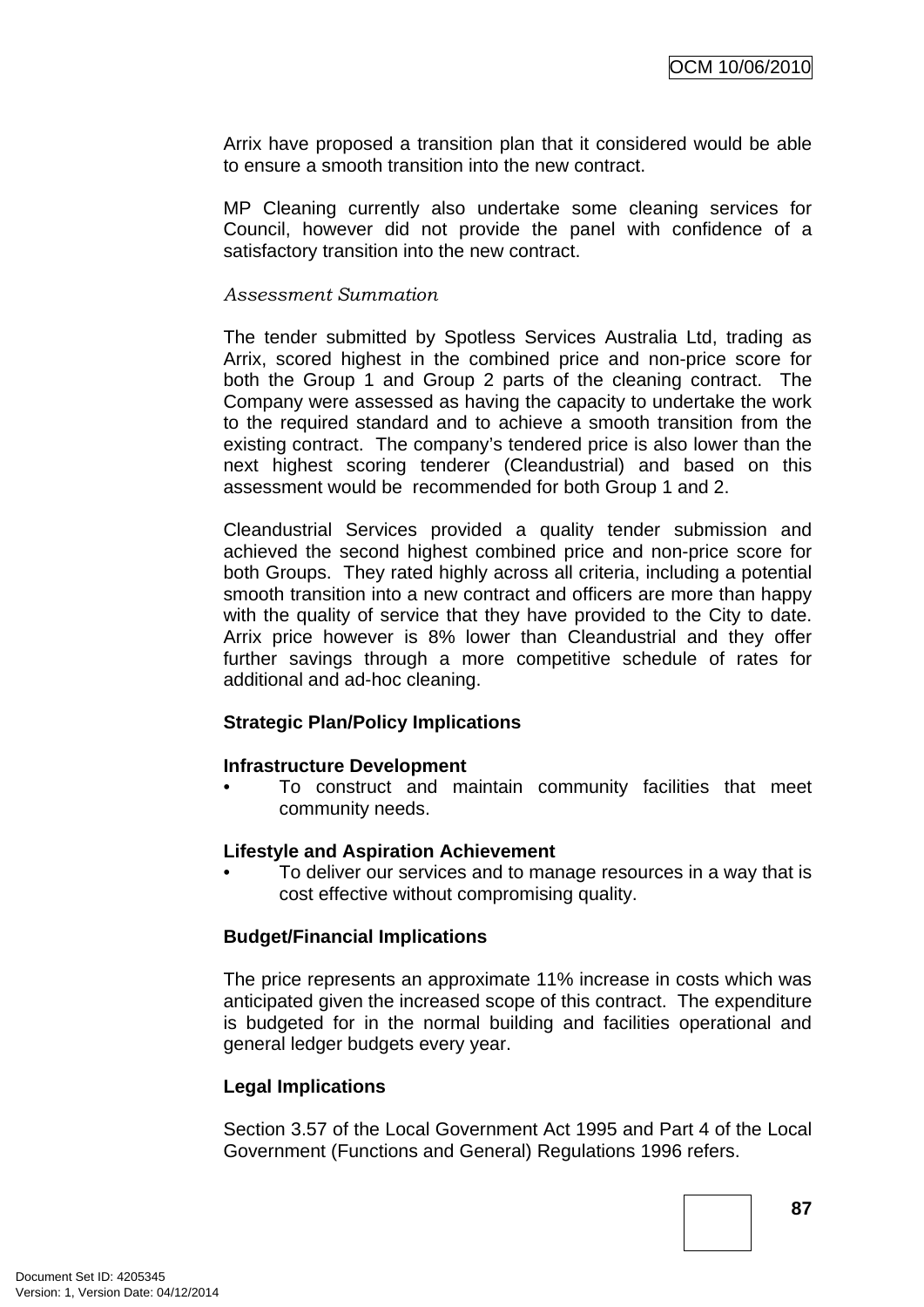## **Community Consultation**

N/A

## **Attachment(s)**

The following confidential attachments are provided under a separate cover:

- 1. Tender Evaluation Sheets
- 2. Supplementary Assessment
- 3. Changing Directions Pty Ltd's Evaluation Report

### **Advice to Proponent(s)/Submissioners**

Those who lodged a tender submission have been advised that this matter is to be considered at the 10 June 2010 Council Meeting.

### **Implications of Section 3.18(3) Local Government Act, 1995**

Nil.

## **17. COMMUNITY SERVICES DIVISION ISSUES**

Nil

## **18. EXECUTIVE DIVISION ISSUES**

Nil

#### **19. MOTIONS OF WHICH PREVIOUS NOTICE HAS BEEN GIVEN**

Nil

#### **20. NOTICES OF MOTION GIVEN AT THE MEETING FOR CONSIDERATION AT NEXT MEETING**

Nil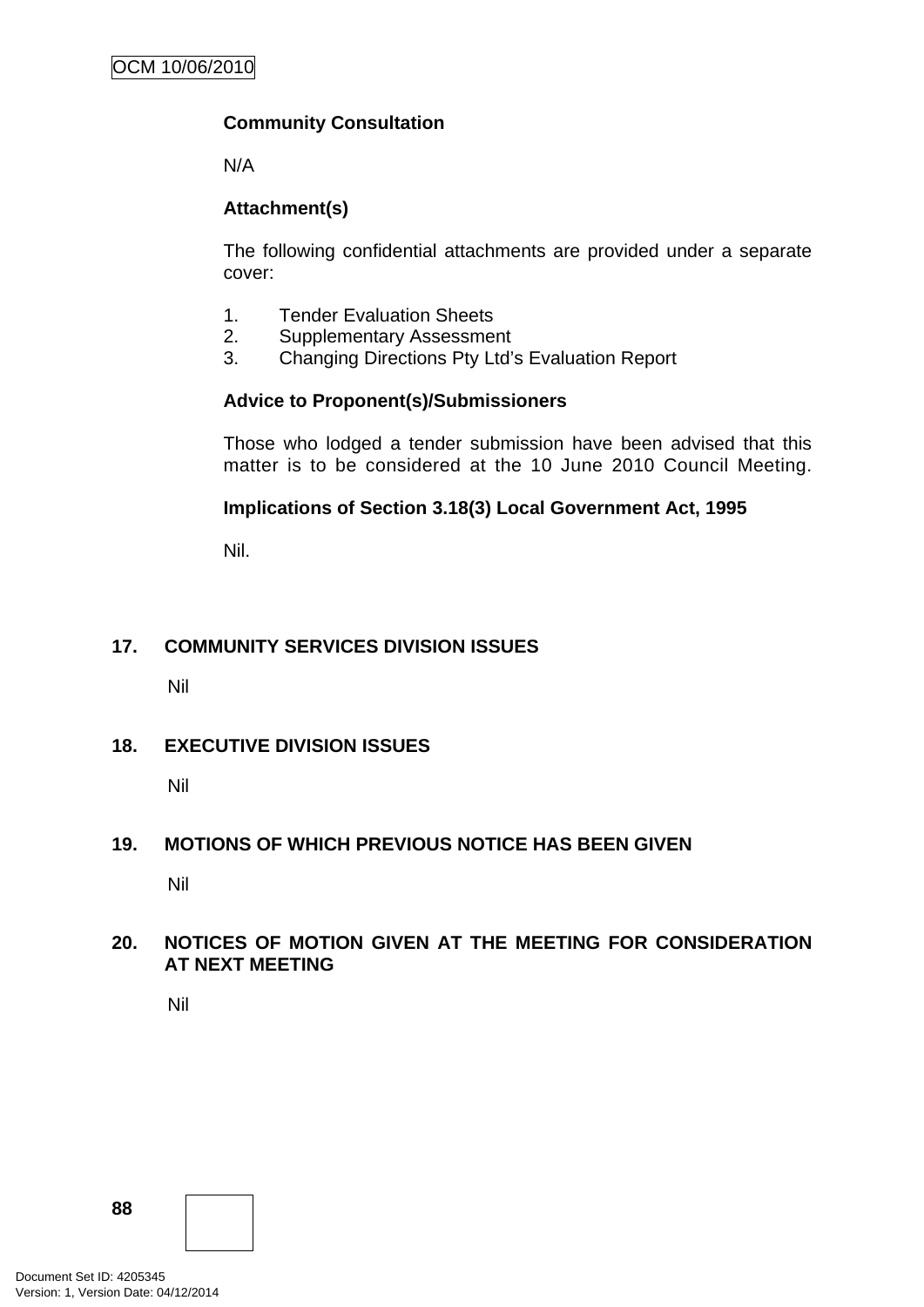#### **21. NEW BUSINESS OF AN URGENT NATURE INTRODUCED BY COUNCILLORS OR OFFICERS**

**21.1 (MINUTE NO 4302) (OCM 10/06/2010) - PROPOSED RECYCLING AND RECOVERY OF NATURAL AND INERT MATERIALS - LOT 51 (NO.332A) RUSSELL ROAD, WATTLEUP - OWNER: LANDCORP - APPLICANT: MINERAL HAULAGE AND EARTHMOVING (3318973) (M SCARFONE) (ATTACH)** 

#### **RECOMMENDATION** That Council:

(1) advise the Western Australian Planning Commission (WAPC) that the City supports the application for the recycling and recovery of natural and inert materials at Lot 51 Russell Road East, Wattleup subject to the following conditions and footnotes, and that this report be referred to the WAPC as supporting documentation.

## **CONDITIONS**

1. If dust is detected at an adjacent premises and is deemed to be a nuisance by an Environmental Health Officer, then any process, equipment and/or activities that are causing the dust nuisance shall be stopped immediately until the process, equipment and/or activity has been altered to prevent the dust to the satisfaction of the City's Manager of Health Services.

The City of Cockburn (Local Government Act) Local Laws 2000 requires that a detailed Dust Management Plan must be submitted to the City's Health Service. The Dust Management Plan must comply with the City's "Guidelines for the Preparation of a Dust Management Plan for Development Sites within the City of Cockburn". The Plan must be approved by an authorised officer prior to the commencement of the approved use.

- 2. Any wash down of plant, vehicles or equipment must be carried out over a wash down pad with waste water treated to remove solids and hydrocarbons prior to discharge to the environment.
- 3. With regard to vehicle refuelling and minor vehicle maintenance, where petrol, benzine or other inflammable or explosive substances or grease, oil or greasy/oily matter may be discharged, a sealed wash down area and a petrol/oil trap (gravity separator) must be installed and connected to the sewer, with the approval of the Water Corporation and Department of Environment and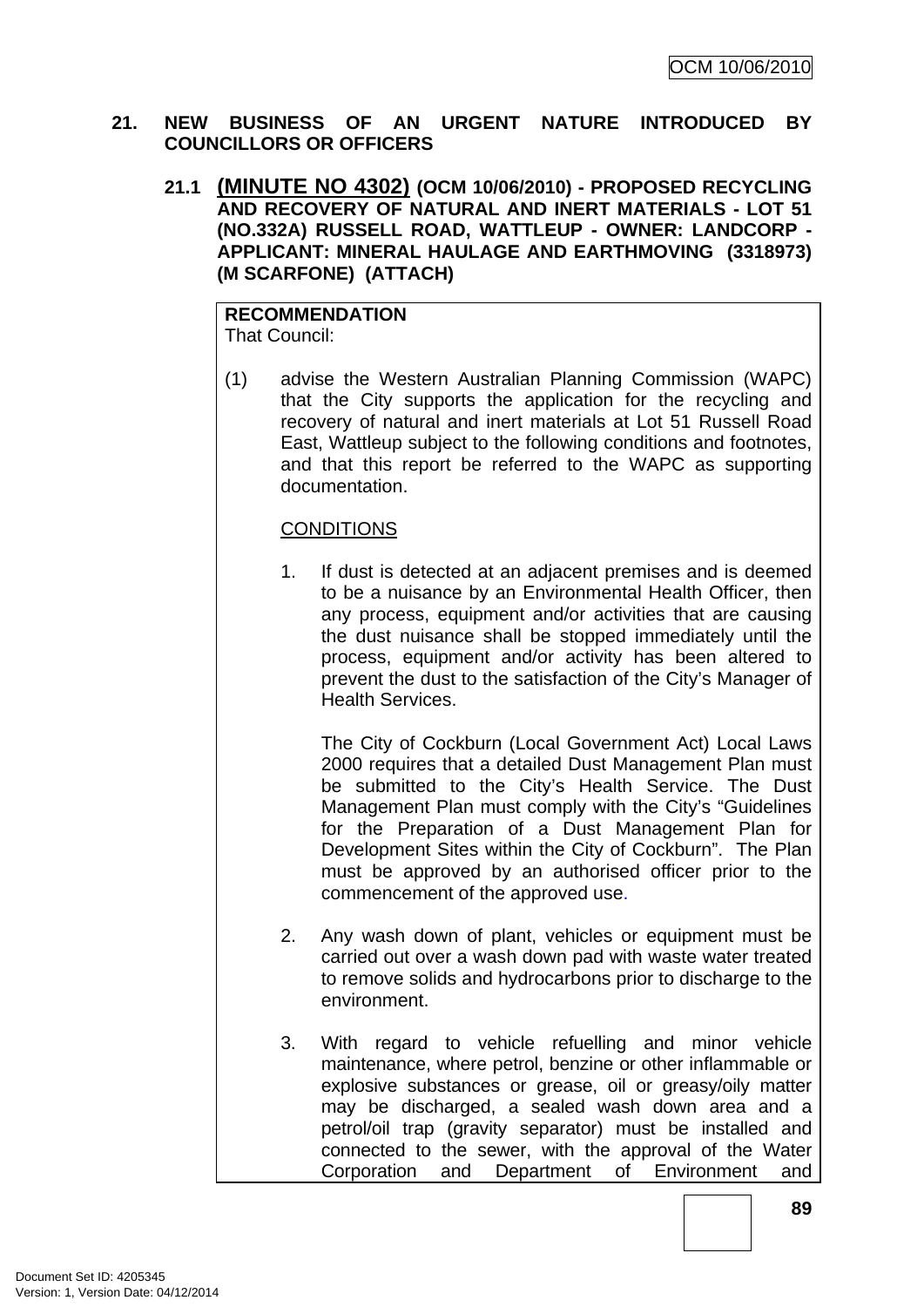Conservation.

- 4. All noise attenuation measures, identified in the Noise Assessment Report prepared by Herring Storer Acoustics for the subject site are to be implemented prior to commencement of the development or as otherwise required by the City and the requirements of the Plan are to be observed at all times.
- 5. Crossovers are to be located and constructed to the City's specifications. Existing crossovers that are not required as part of the development, shall be removed and the verge reinstated within a period of 60 days of the approval, to the satisfaction of the City.
- 6. A plan shall be submitted to the City and approved in writing, prior to the commencement of the use herein approved, which depicts the entire area of the lot being allocated either as untouched/unused, trafficked and sealed, kerbed and drained, storage or lay down areas or building. Any proposed hardstand areas shall be paved and drained to the satisfaction of the City.
- 7. The applicant/owner is required to prepare and submit a comprehensive Revegetation Plan (including management details) to the satisfaction of the City to ensure that the land not occupied by the proposed development is appropriately revegetated. The Plan shall be prepared by a suitably qualified environmental/landscape consultant and submitted to the City within 60 days of this approval.
- 8. A landscape plan for the proposed rehabilitation and noise attenuation bund must be submitted to and approved by the City within 60 days of this approval and shall include the following:
	- 1) the location, number and type of proposed trees and shrubs;
	- 2) any natural landscape areas to be retained;
	- 3) those areas to be reticulated or irrigated; and
	- 4) verge treatments.

## FOOTNOTES

1. With regard to Condition 2, any petrol and oil arrestor such as a vertical gravity separator must be able to consistently produce a discharge having less than 15ppm hydrocarbons. A *Health Act 1911* application including detailed plans and specifications of the facility and the appropriate fee must be submitted together with building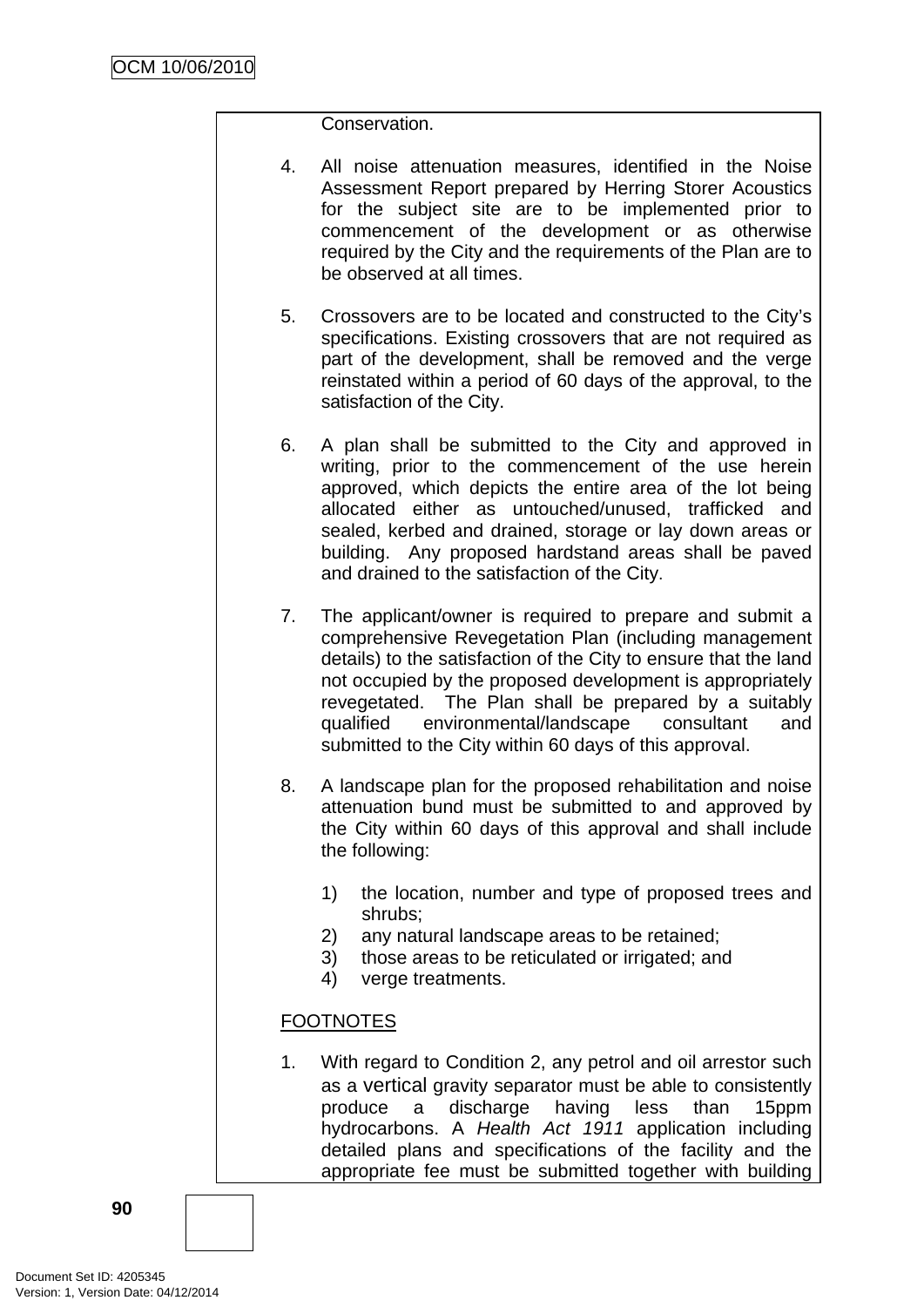plans prior to commencement of the approved use. The facility should include a bunded area, draining to a petrol and oil arrestor system, and is to be protected by a roof and a spray barrier.

(2) advise the Department of Planning and Infrastructure of its revised recommendation accordingly.

### **COUNCIL DECISION**

MOVED Clr C Reeve-Fowkes SECONDED Clr S Limbert that Council:

- (1) in accordance with Section 26(4) of the Hope Valley Wattleup Redevelopment Act 2000 ('Act'), recommend that the WAPC refuse the proposed Concrete Crushing Facility for Lot 51 Russel Road, Wattleup for the following reasons:
	- 1. The proposed development will adversely impact the amenity of nearby landowners and is incompatible on this basis;
	- 2. The proposed development represents an industrial use with the potential to generate real offsite impacts, and is therefore not appropriate for location on the periphery of Hope Valley Wattleup Redevelopment Area.
	- 3. The proposed development is not in accordance with proper and orderly planning.
- (2) re-emphasizes its position to the WAPC and Landcorp that it supports the retention of the rural allotments between Latitude 32 and the Thomsons Lake/Harry Waring Marsupial conservation reserves, and will not support development within Latitude 32 which has the potential to generate adverse offsite impacts on these rural properties.
- (3) advise the WAPC that these rural allotments do not have access to reticulated scheme water, and therefore rely on rainwater tanks for their water supply. Accordingly, any potential dust contaminants entering the water supply could have detrimental health implications.

## **CARRIED 9/0**

#### **Reason for Decision**

Clearly a Concrete Crushing and Building Material recycling business this close to rural residential homes will have a detrimental impact on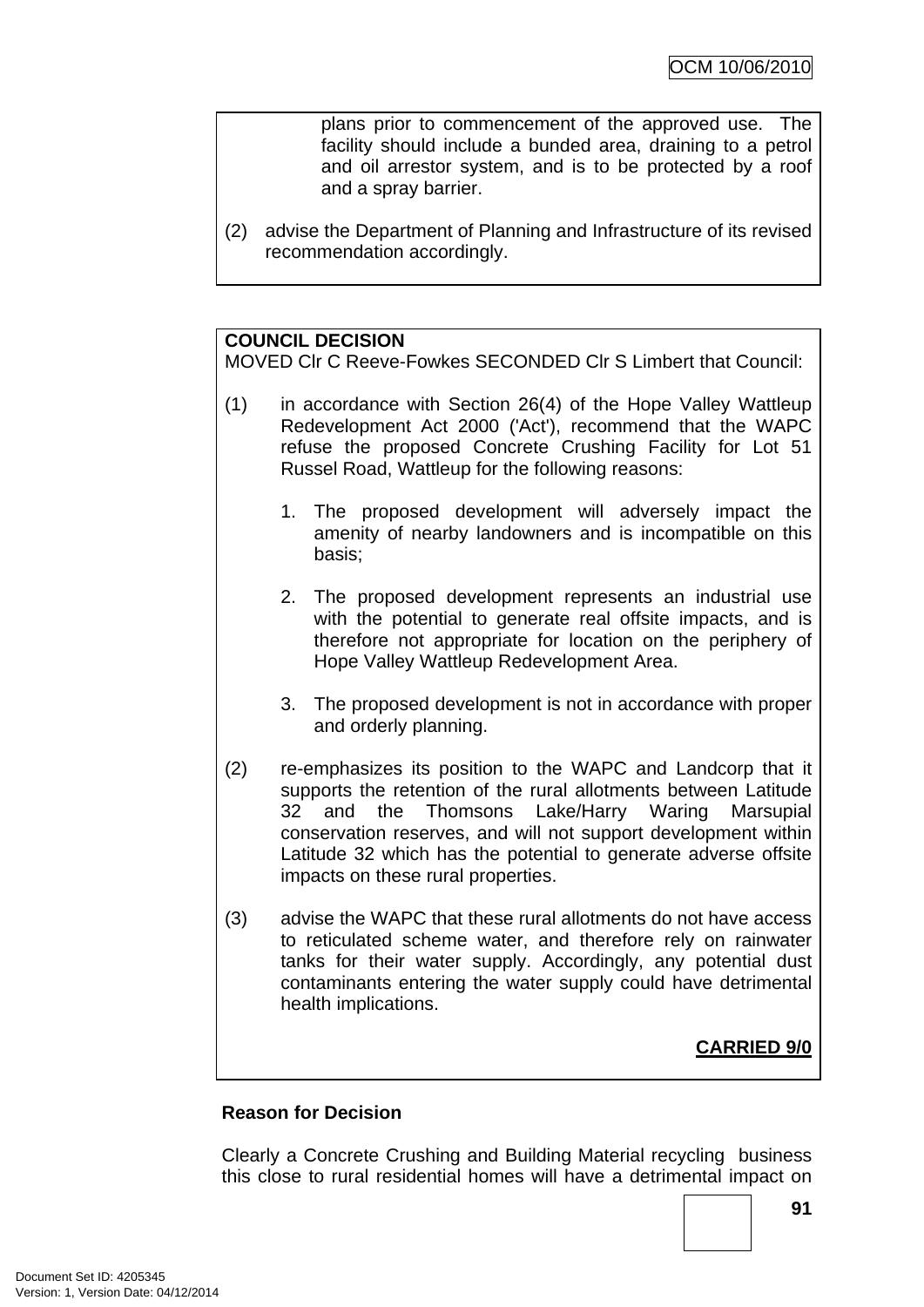the amenity of those residents no matter how careful the proponent may intend to be. This last year has been considered by the community to be the worst ever for fugitive dust and with the site located on the junction of Moylan and Russell Roads the potential impact on the nearest house at a mere 35 meters away is unacceptable.

These rural homes are not on Scheme water and potential run off into their rainwater tanks from unspecified loads of concrete, building rubble which hopefully would not contain asbestos dust, is too big a risk to take and must not be inflicted upon our residents. With one local adjacent resident suffering a debilitating lung condition, Council cannot support this proposal.

#### **Background**

On 25 January 2010 the City received a detailed application for the use of land at Lot 51 Russell Road East, Wattleup, as a recycling and material recovery facility.

In accordance with the provisions of the *Hope Valley Wattleup Redevelopment Act 2000* ("Act"), the details of the application were referred to the Western Australian Planning Commission ("WAPC") in their role as determining authority for a development of this nature in this location.

Under the provisions of Section 26 of the Act, the City is afforded a period of 42 days to consider the details of the application, and make recommendations concerning it, to the WAPC. On that basis the City, in a letter dated 24 February 2010, recommended conditional approval for the proposed development. This recommendation was made following consultation with the City's internal departments who indicated that the proposed development could comply with all relevant standards, particularly in relation to dust and noise issues, subject to compliance with the recommended conditions (refer to agenda attachment).

On 26 May 2010, the Department of Planning provided the City with a copy of a submission it had received from a local resident (refer to agenda attachment). This raised a number of significant concerns regarding the proposed development. In doing so, the WAPC also offered the City an opportunity to review its recommendation.

Given the level of community concern with regard to this proposed development, the application and associated recommendation is now presented to Council for consideration. The WAPC has been informed that this action is being followed in respect of the matter. Under the provisions of Section 26(4) of the Act, the 42 day consultation period can be extended at the discretion of the WAPC.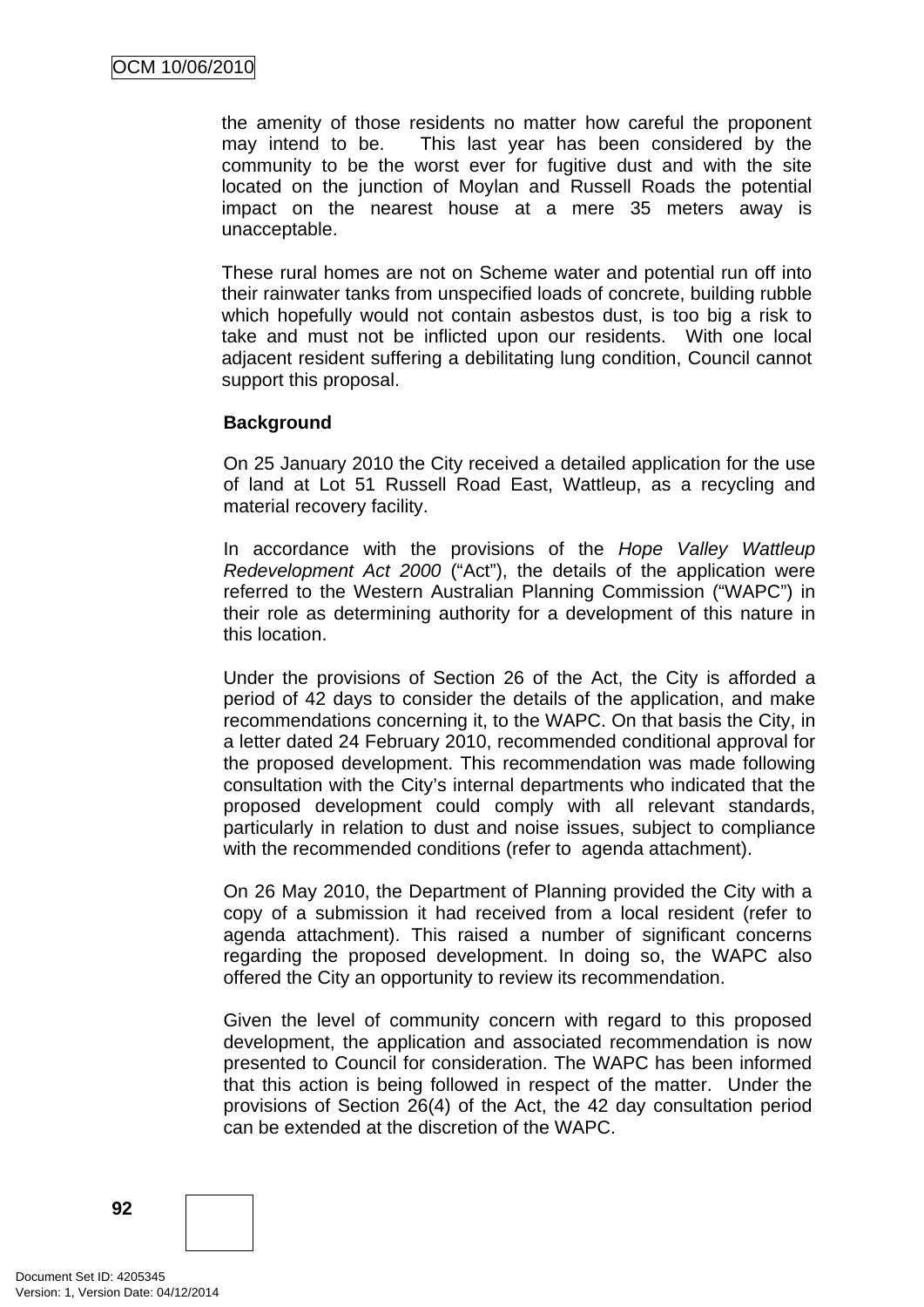The recommendation presented to Council for its consideration and endorsement closely reflects that originally provided to the WAPC.

#### Planning Policy Background

#### *Hope Valley Wattleup Redevelopment Act 2000*

As stated, the subject site is located within the Hope Valley Wattleup Redevelopment Area and is affected by the provisions of the Hope Valley Wattleup Redevelopment Act 2000. Under the provisions of the Act, the City's Town Planning Scheme No. 3 ceases to apply and the WAPC becomes the determining authority. Under the provisions of Clause 26 of the Act, the City may make recommendations to the WAPC within 42 days of receiving an application for planning approval, or within a longer timeframe if agreed with the WAPC. It is important to note that the City is a referral agency only, and the WAPC is the ultimate determining authority.

#### *Hope Valley Wattleup Redevelopment Project Master Plan – Proposed Amendment No. 4*

The Hope Valley Wattleup Redevelopment Project Master Plan ("Master Plan") acts as a defacto Town Planning Scheme for the Hope Valley Wattleup Redevelopment Area. Amendment No. 4 to this document is currently undergoing public consultation. The Master Plan identifies the subject site as being located within 'Precinct 10 - Russell Road Industrial'.

#### *Hope Valley Wattleup Draft District Structure Plan*

The Draft Hope Valley Wattleup District Structure Plan has been prepared by Landcorp and its partners to guide future development of the area. The Draft District Structure Plan identifies the subject site as being within Planning Area No. 5, an area considered appropriate for land uses such as the Kwinana Intermodal Terminal, transport related industry, general industry and light industry. The subject site is located within a 'General Industry' zone.

The Hope Valley Wattleup Redevelopment Area, commonly known as Latitude 32, is identified by both the Master Plan and Draft District Structure Plan as being a future industrial area, providing opportunities for regional employment.

It is considered that the proposed use is consistent with the future vision for the locality and is acceptable in land use terms. This is fundamental to the City's consideration of the subject proposal, and was one of the key considerations in recommending conditional approval to the WAPC in February of this year.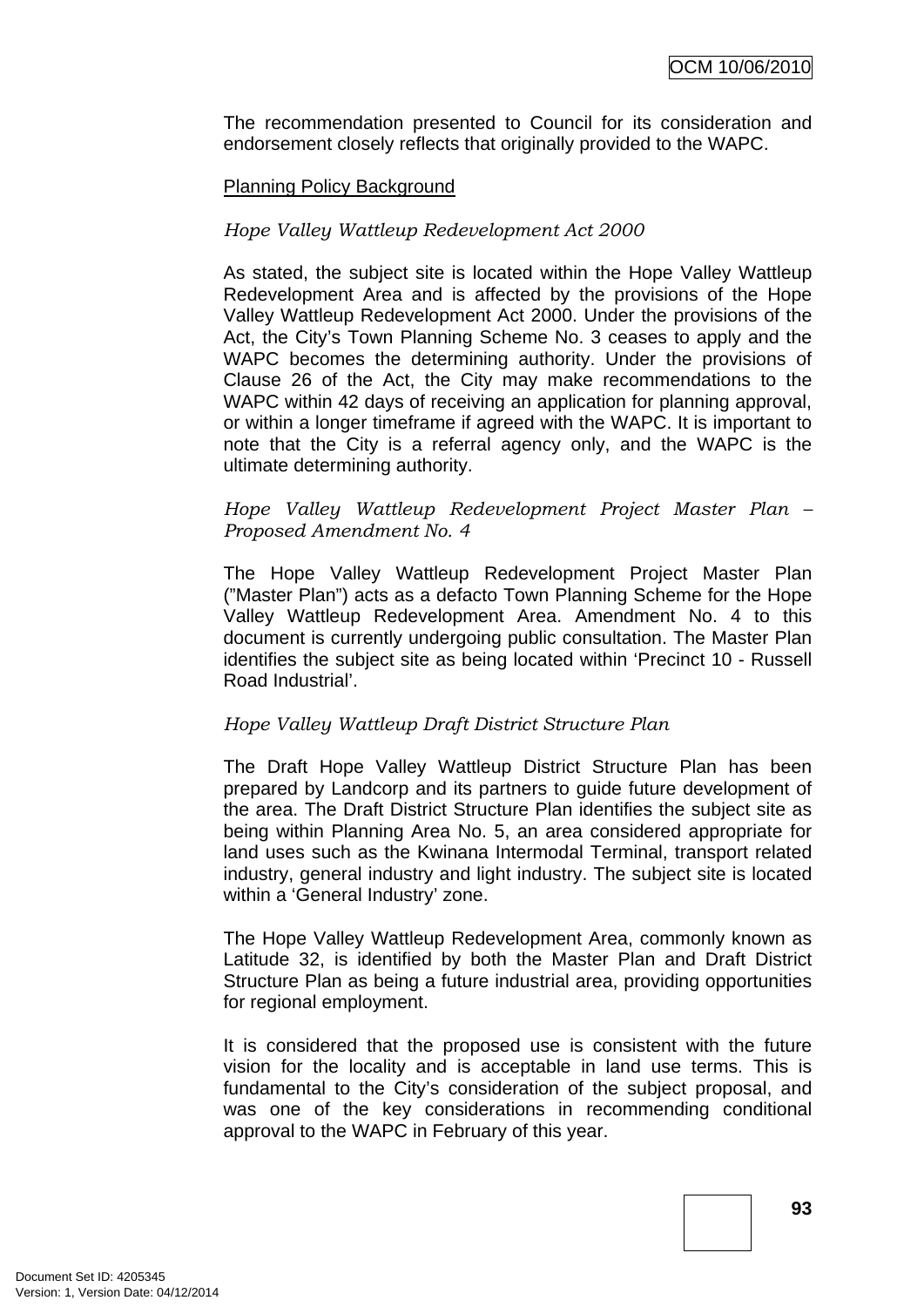## *Planning Application Submission*

The planning application submission includes a comprehensive Management Plan which describes the activities to be undertaken on the subject site and outlines the measures to be put in place to ensure that the development can operate within legislative parameters and without compromise to the levels of residential amenity currently enjoyed by local residents. To that end, the Management Plan provides details with regard to site operations, including hours of operation, pollution control, waste management, proposed landscaping and bunding. It also includes a summary of revegetation measures proposed to be undertaken.

The main aspects of the proposal are summarised in the table below:

| <b>ASPECT</b>                     | PROPOSAL CHARACTERISTIC           |
|-----------------------------------|-----------------------------------|
| Total area of operation           | 6 hectares.                       |
| Processing, recycling and sorting | 2 hectares.                       |
| Stockpiles                        | 4 hectares                        |
| Recycling and screening           | 50 000 to 100 000 tonnes per year |
| Life of project                   | 20 years.                         |

#### **Submission**

N/A

## **Report**

On 25 January 2010, Mineral Haulage and Earthmoving lodged a planning application . On 1 February 2010 the application was referred to the WAPC in accordance with Section 26 of the Act for its determination. This referral indicated that the City would provide a recommendation to the WAPC in due course. The application was the subject of internal consultation at the Development Control Unit meeting on 3 February 2010. Each of the City's internal departments were satisfied that the proposed use was consistent with the future intent for the Hope Valley Wattleup Redevelopment Area and that issues relating to dust and noise could be satisfactorily addressed subject to compliance with recommended conditions. The City's recommendation of 24 February was reflective of this position. A copy of this is provided in the Agenda attachments.

On 26 May 2010, the Department of Planning provided the City with a copy of a detailed submission it had received from a local resident (refer to Agenda attachments). This raised a number of concerns regarding the proposed development. The Department of Planning in turn gave the City an opportunity to review its recommendation.

The submission raised three key questions:

*1. Did the planners visit the proposed site?*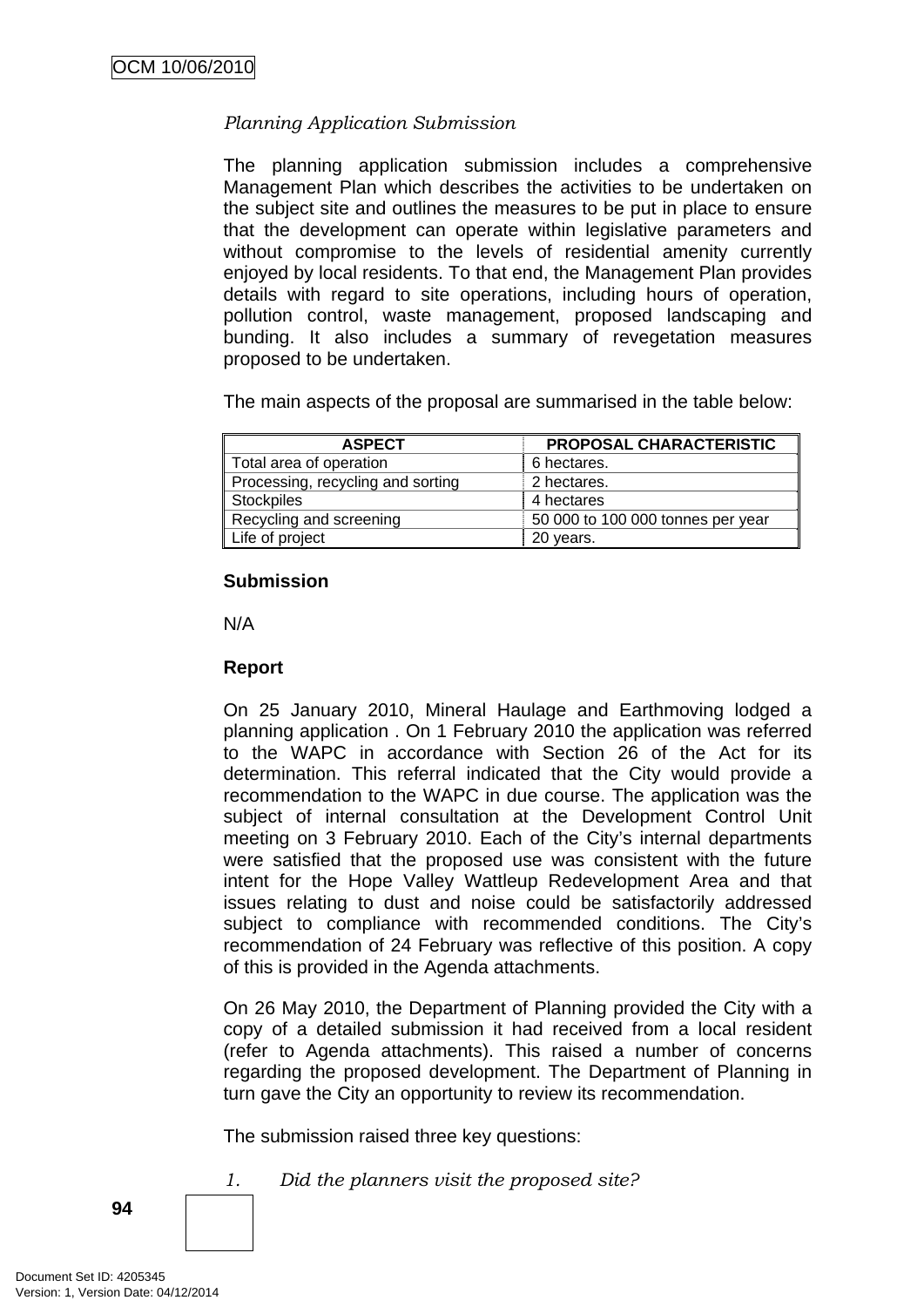A visit to the subject site was undertaken by the Case Officer prior to the issue of the recommendation to the WAPC on 24 February 2010. The main purpose of this inspection was to gain an understanding of the site's topography, as this is considered integral to reducing the impact of noise on adjoining residences.

### *2. Are they aware of the groundwater situation?*

Groundwater extraction is an issue dealt with by the Department of Environment and Conservation. As such, this matter was not taken into account by the City in its consideration of the proposal.

#### *3. Did they bother to contact any of the closest homeowners?*

Community consultation was not undertaken prior to the issue of a recommendation. Under the provisions of the Act, the City's Town Planning Scheme No. 3 ceases to apply and the WAPC becomes the determining authority. In these circumstances, and as determining Authority, the onus for public consultation typically rests with the decision maker. In addition, the standard 42 day consultation period made available for the City to consider the proposed development meant there was insufficient time in which to undertake community consultation.

In addition to the three main questions posed, the submission raises objection to the development on the grounds of dust management concerns, noise concerns, concern regarding the lack of available water for dust suppression, traffic management issues and the potential for contaminants to be contained in materials to be recycled.

In response to these concerns the following is noted:

In view of the potential for noise and dust emissions, the recommended buffer distance between an industry involving crushing of building materials to residential properties is 1000 metres. Any variation to this minimum buffer requirement must be supported via the submission of a detailed justification statement.

In this case, the justification for a reduction in the buffer is included within the detailed Management Plan submitted with the planning application which includes an Acoustic Consultant's assessment report. This report recognises that the proposed mobile crusher is the most significant noise source associated with the proposed development, and this will be located on the old quarry floor at least 280m from the nearest residence.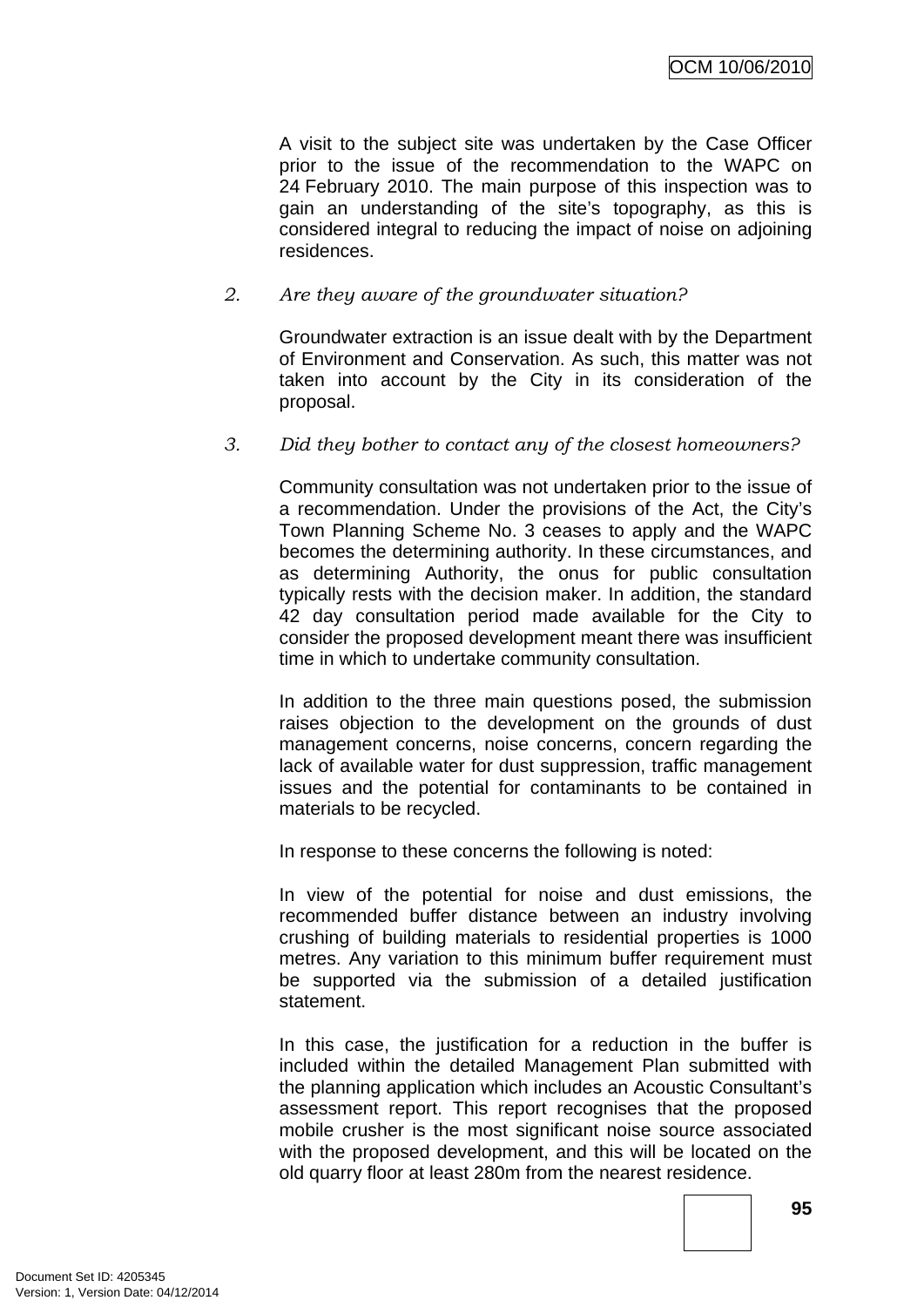Noise from this area will be mitigated by the existence of a 10m high earth bund located on the north western boundary of the site between it and the nearest residential properties on Russell Road.

In accordance with the recommendations contained within the Acoustic Consultants Report, it is proposed to increase the height of this bund to 13 metres. This will ensure that noise from the proposed development is compliant with the limits found in the Noise Regulations.

In addition, crushing activities will be limited to daytime hours only and will not take place on Sundays or Public Holidays. Other activities and the use of other plant and machinery on the site are not predicted to generate significant noise emissions. It should be noted that the crushing operations require a licence from the Department of Environment and Conservation and non compliance can be addressed using the provisions the Environmental Protection (Noise) Regulations by either the DEC or the City's Health Services Team.

The dust management measures provided in the Management Plan will control dust to prevent unreasonable impacts on adjacent residential premises. Dust control measures include the use of water trucks, water sprayers/sprinklers, sealing of stockpiles with sealant chemicals, sealing of access roads where necessary, and the use of a crusher and screening plant that are able to accept damp materials. In addition the operator must not carry out any dust generating activities during high wind events. Non compliance can be addressed through the enforcement of conditions on the DEC licence, the planning approval (assuming such conditions are imposed by the WAPC), or via action taken under provisions of the City's Dust Local Laws.

Concerns with regard to contaminants such as asbestos are considered to be ill founded in this instance. The proponents will be required to have regard to a number of pieces of legislation, which cover the disposal of materials such as asbestos. Failure to do so could result in prosecution. It is likely that the licensing of the Crushing Plant by the DEC will be subject to conditions regarding the types of materials which may be disposed of at the facility.

Finally, while traffic generation is a material planning consideration, Russell Road is classed as an 'Other Regional Road' under the provisions of the Metropolitan Region Scheme. Such routes are considered to be appropriate for the high volumes of traffic typically associated with the industrial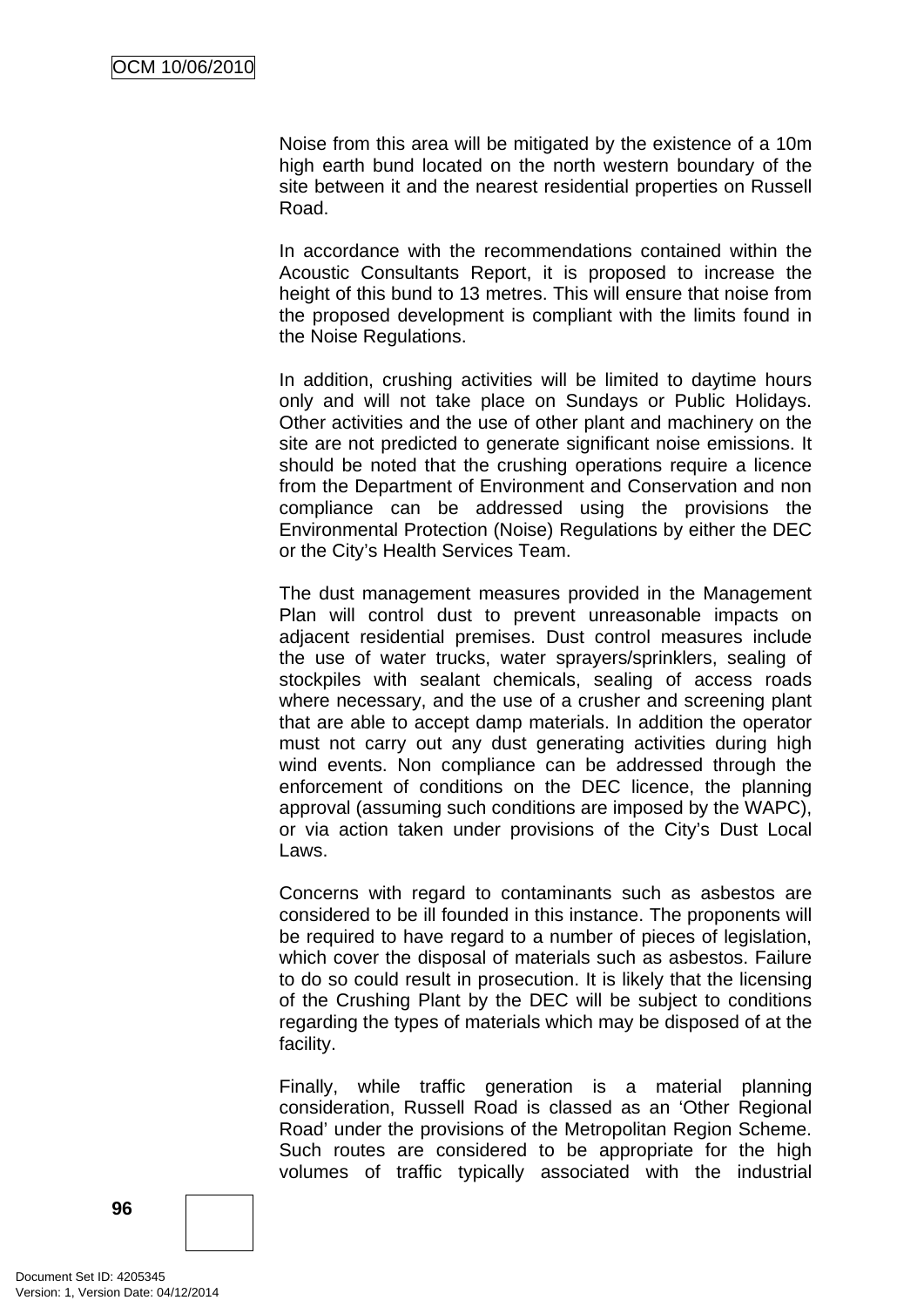development proposals such as the development the subject of this application.

#### **Conclusion**

The proposed 'Recycling and Recovery Facility' is considered to be an appropriate land use given its location within the Hope Valley Wattleup Redevelopment Area.

Furthermore, subject to the development operating in accordance with the requirements of the Management Plan, and subject to the imposition of planning conditions derived from the recommendations contained within the Management Plan, Planning and Environmental Health Officers of the City are satisfied that the proposed development can be satisfactorily accommodated on the subject site without prejudice to residential amenity.

It is recommended therefore that Council support the development proposal and confirm as such in writing to the WAPC.

#### **Strategic Plan/Policy Implications**

#### **Governance Excellence**

To provide effective monitoring and regulatory services that administer relevant legislation and local laws in a fair and impartial way.

#### **Employment and Economic Development**

• To plan and promote economic development that encourages business opportunities within the City.

#### **Natural Environmental Management**

• To ensure development of the district is undertaken in such a way that the balance between the natural and human environment is maintained.

#### **Budget/Financial Implications**

N/A

#### **Legal Implications**

N/A

#### **Community Consultation**

N/A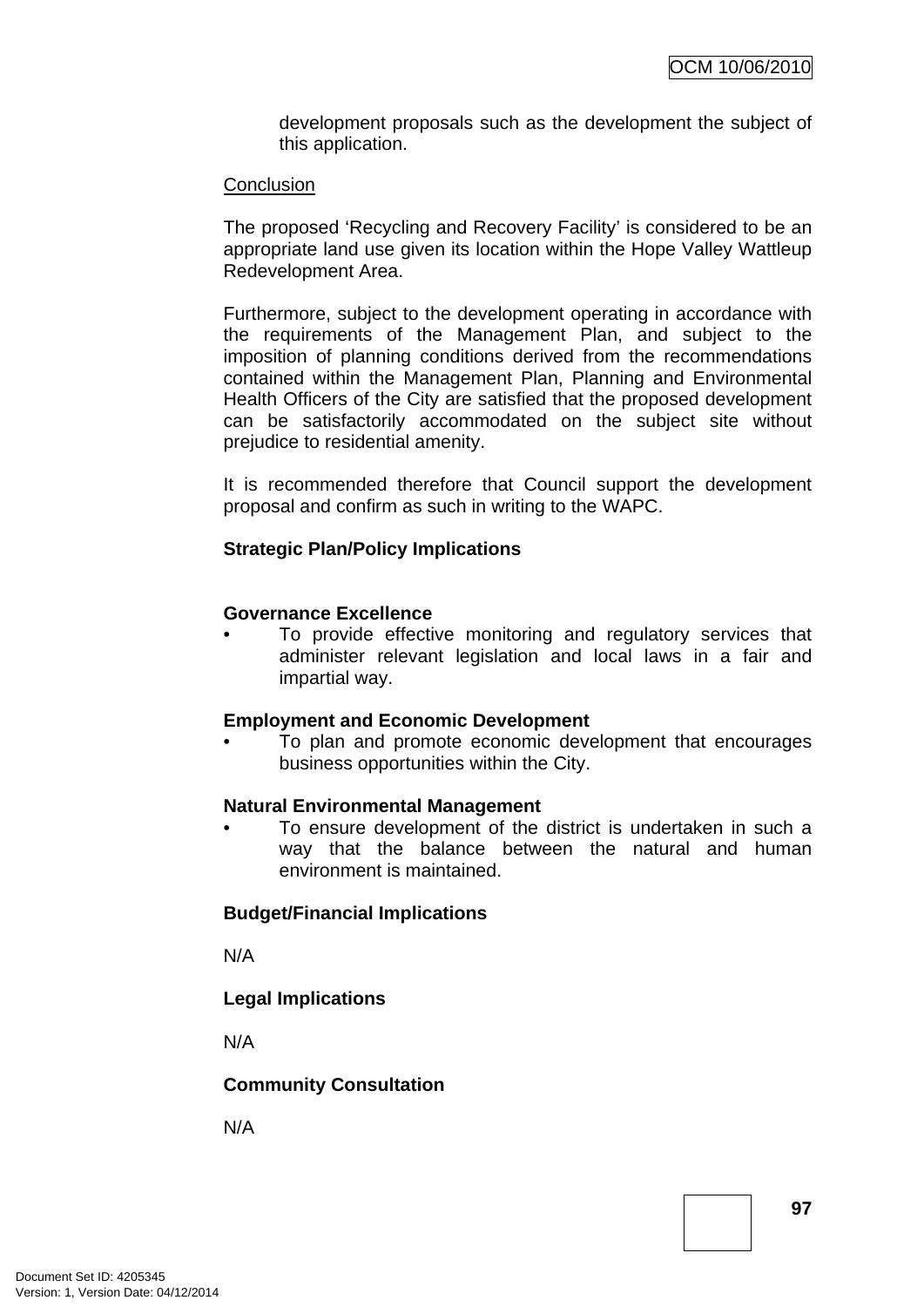## **Attachment(s)**

- 1. Resident Submissions
- 2. Previous Officer Recommendation to the WAPC

## **Advice to Proponent(s)/Submissioners**

The Proponent(s) and those who lodged a submission on the proposal have been advised that this matter is to be considered at the 10 Juen 2010 Council Meeting.

## **Implications of Section 3.18(3) Local Government Act, 1995**

Nil.

## **22. MATTERS TO BE NOTED FOR INVESTIGATION, WITHOUT DEBATE**

Nil

## **23. CONFIDENTIAL BUSINESS**

Nil

## **24 (MINUTE NO 4303) (OCM 10/06/2010) - RESOLUTION OF COMPLIANCE (SECTION 3.18(3), LOCAL GOVERNMENT ACT 1995)**

## **RECOMMENDATION**

That Council is satisfied that resolutions carried at this Meeting and applicable to items concerning Council provided services and facilities, are:-

- (1) integrated and co-ordinated, so far as practicable, with any provided by the Commonwealth, the State or any public body;
- (2) not duplicated, to an extent Council considers inappropriate, services or facilities as provided by the Commonwealth, the State or any other body or person, whether public or private; and
- (3) managed efficiently and effectively.